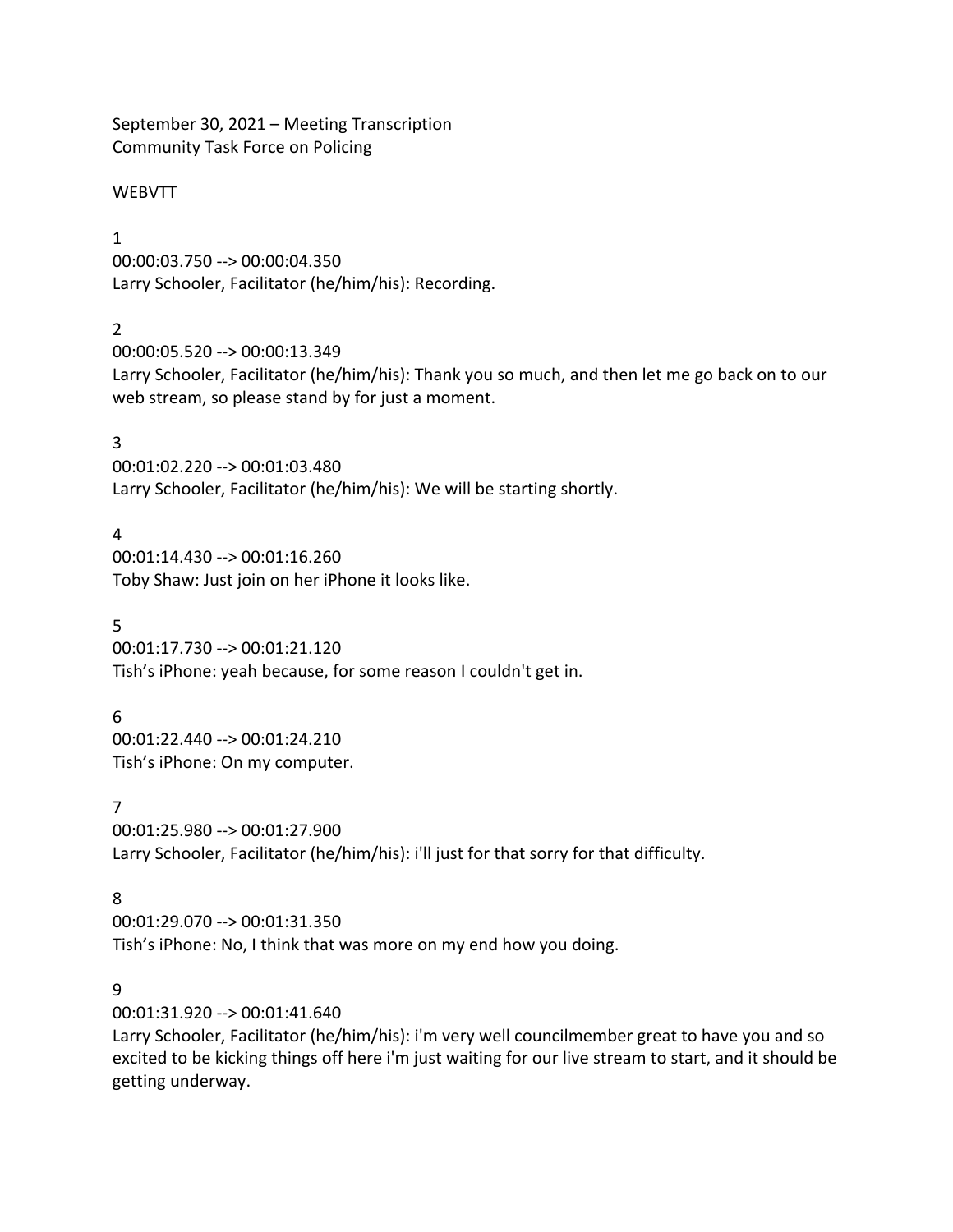10

00:01:43.710 --> 00:01:45.390 Larry Schooler, Facilitator (he/him/his): In seconds so.

### 11

00:01:46.470 --> 00:01:49.170 Larry Schooler, Facilitator (he/him/his): Once it does, I will formally kick us off.

12

00:01:52.950 --> 00:01:53.460 Walter Blalark: alright.

# 13

00:01:58.350 --> 00:02:04.530

Larry Schooler, Facilitator (he/him/his): Alright, we appear to be live on YouTube and so good evening to you watching us and to the.

# 14

00:02:04.530 --> 00:02:15.360 Larry Schooler, Facilitator (he/him/his): Community task force on placing welcome to this first meeting of the city of Elgin unity Task Force on policing, my name is Dr Larry schooler.

15 00:02:15.540 --> 00:02:15.930 Walter Blalark: With.

# 16

00:02:15.990 --> 00:02:26.130

Larry Schooler, Facilitator (he/him/his): The facilitation firm kearns and West, I am joined tonight by our facilitation team, which includes Sir Omar Dr Joe Horace and norma Ramos.

# 17

00:02:26.490 --> 00:02:36.600

Larry Schooler, Facilitator (he/him/his): We are all very privileged and honored to be given the opportunity to facilitate this body and to help you all develop consensus recommendations for the city of Elgin.

# 18

00:02:37.110 --> 00:02:48.810

Larry Schooler, Facilitator (he/him/his): To get us started, I wanted to first have the Council members who are responsible for our existence to offer their greetings and welcome so we'll begin with councilmember tish Pal.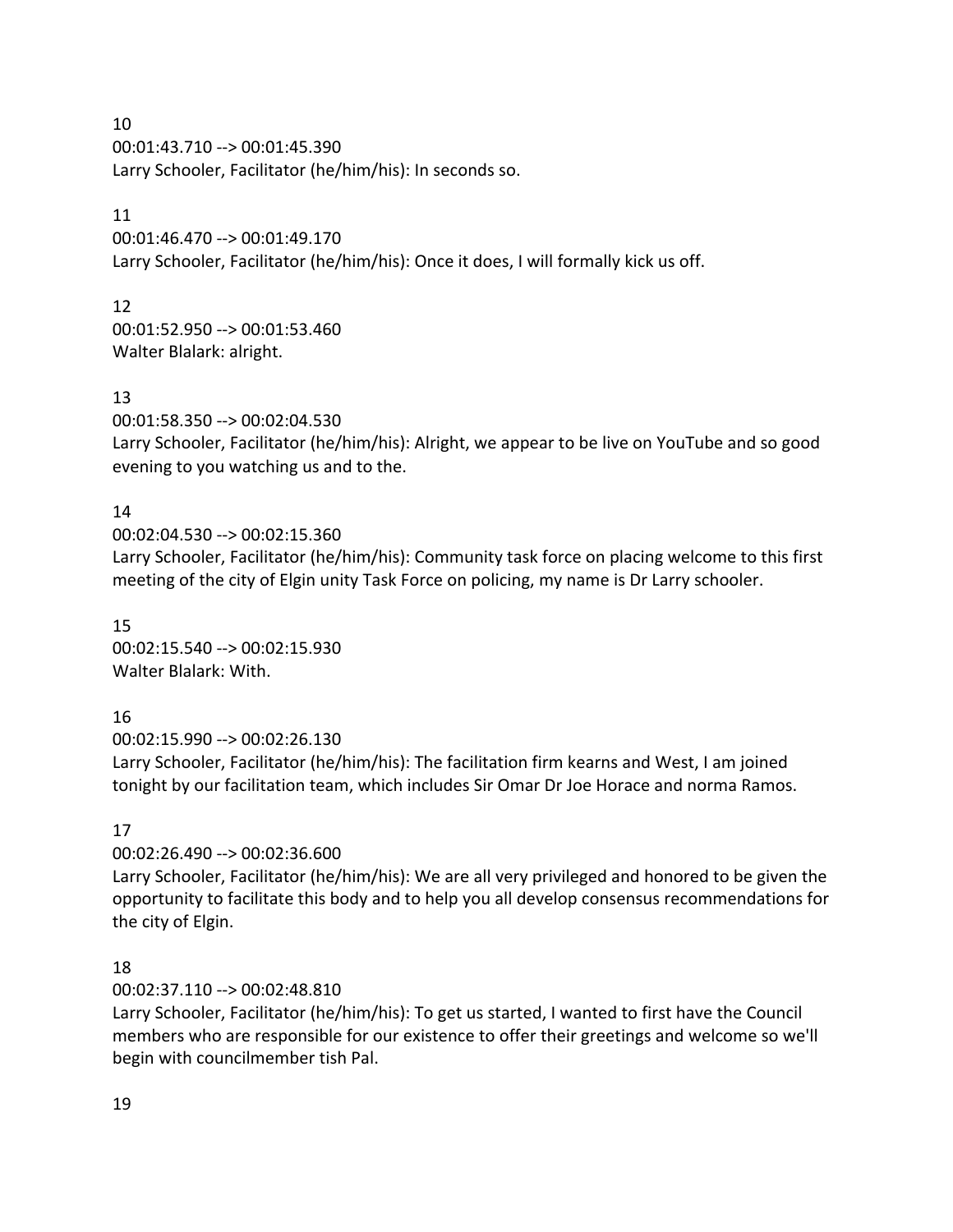00:02:55.950 --> 00:02:59.280 Tish's iPhone: Thank you, sorry I had to unmute myself.

### 20

00:03:00.420 --> 00:03:15.420

Tish's iPhone: Good evening everyone thanks to everyone who wanted to participate and signed up to participate in a leadership role in this task force it's been a long time coming.

# 21

00:03:16.860 --> 00:03:22.500 Tish's iPhone: I also want to thank my colleagues on the city council for agreeing to move.

# 22

00:03:22.500 --> 00:03:25.050 Tish's iPhone: forward with this, I think it was much needed.

# 23

00:03:26.070 --> 00:03:34.620

Tish's iPhone: After hearing from so members so many members of our Community over the past few years regarding police related issues.

## 24

00:03:35.640 --> 00:03:45.090

Tish's iPhone: wanting to see something different, and wanting to really get creative and think outside of the box on how we can reimagine policing in our Community.

## 25

00:03:46.050 --> 00:03:58.980

Tish's iPhone: On top of some of the very innovative things that our police department has already implemented so shout out to our police department, led by chief and allele.

# 26

00:04:00.030 --> 00:04:03.660 Tish's iPhone: I do think that we're we're very innovative there's.

# 27

00:04:03.690 --> 00:04:06.480 Tish's iPhone: always room for improvement.

## 28

00:04:06.960 --> 00:04:09.780 Tish's iPhone: And what I really like to see is this group.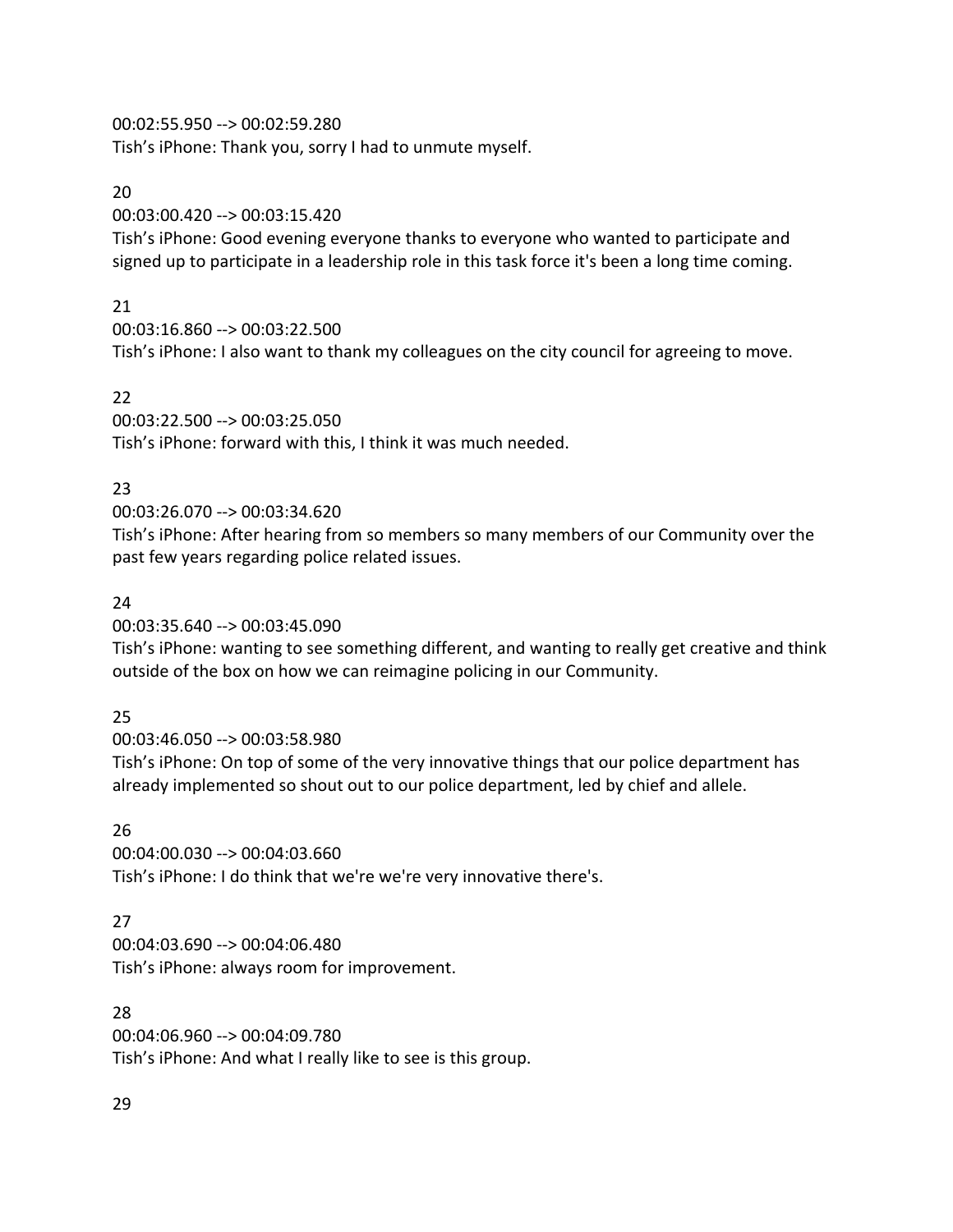00:04:10.410 --> 00:04:11.340 come together.

30

00:04:13.290 --> 00:04:15.030 Charles Horton: really think outside the box.

31

00:04:15.870 --> 00:04:16.560 and

32 00:04:17.910 --> 00:04:18.750 Tish's iPhone: but also respect.

33 00:04:20.310 --> 00:04:21.540 Tish's iPhone: Each other's opinion and.

34 00:04:21.540 --> 00:04:23.670 Tish's iPhone: allow everyone to have.

35 00:04:24.900 --> 00:04:25.020 Charles Horton: A.

36 00:04:26.130 --> 00:04:26.910 Tish's iPhone: process.

37 00:04:27.180 --> 00:04:29.700 Tish's iPhone: So with That being said, thank you.

38 00:04:30.900 --> 00:04:33.360 Tish's iPhone: still trying to get it on my computer versus on my.

39 00:04:33.360 --> 00:04:34.020 Tish's iPhone: phone so.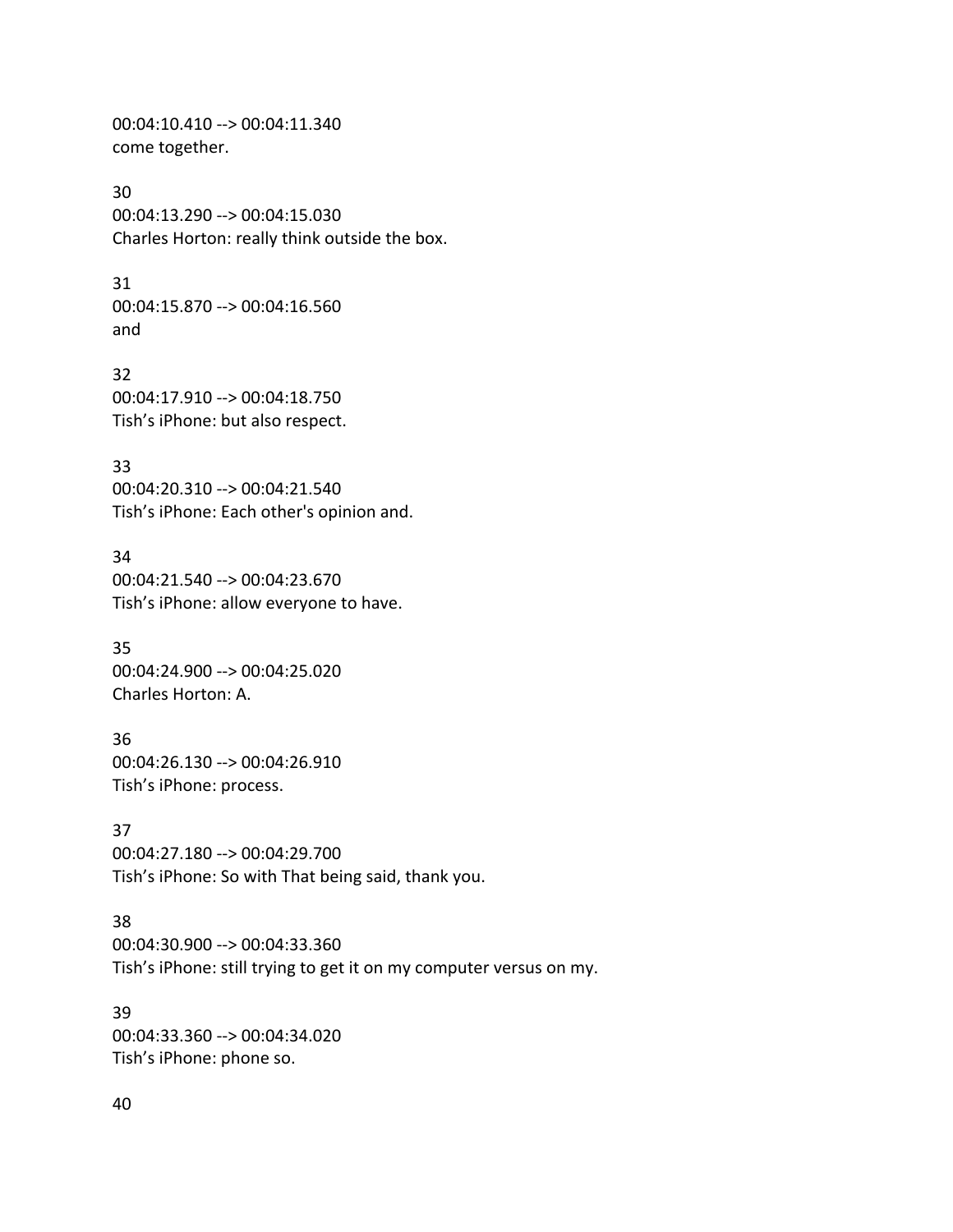00:04:34.560 --> 00:04:35.160 Tish's iPhone: bear with me.

41 00:04:35.340 --> 00:04:35.730 Walter Blalark: Thank you.

# 42

00:04:36.660 --> 00:04:39.030

Larry Schooler, Facilitator (he/him/his): Thank you customer power comes from Members shop, please.

# 43

00:04:39.600 --> 00:04:45.690

Toby Shaw: yeah good evening everyone, thank you for joining tonight, thank you for your participation and your commitment to this task force.

# 44

00:04:46.710 --> 00:04:51.000 Toby Shaw: i'll keep my comments brief you know I see our role really is being listeners.

# 45

00:04:51.570 --> 00:05:01.710

Toby Shaw: Being here just to provide any input that that you're seeking from us, but really this is, this is the citizens Task Force and so you know I i'll be here to kind of provide.

# 46

00:05:02.430 --> 00:05:09.450

Toby Shaw: Any guidance, if needed, from a guardrail perspective and as well as also just taking communication back to the to the broader Council as a whole.

# 47

00:05:10.380 --> 00:05:15.690 Toby Shaw: But glad to be here tonight glad to participate and looking to get to know you better as well.

# 48

00:05:16.170 --> 00:05:30.870

Toby Shaw: I mean that's probably one of the things i'm most interested in i've gotten to know a few of you over the years, but if excited to get to know the rest of you and get to know that all of you, better as well, so thank you for coming tonight and we're excited to kick it off here.

49 00:05:31.950 --> 00:05:37.800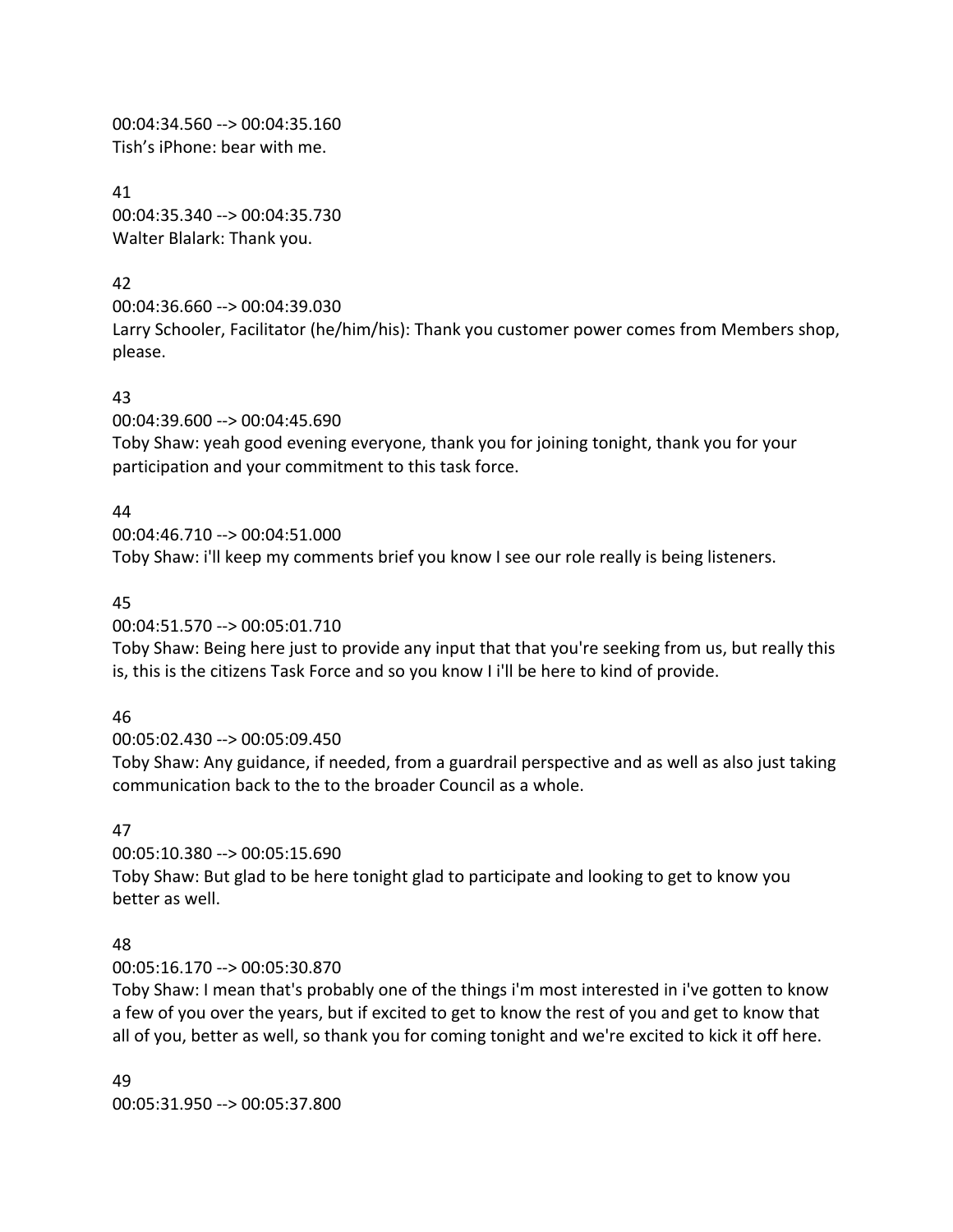Larry Schooler, Facilitator (he/him/his): Thank you councilmember Shaw and counselor repel and and we are also joined by chief and allele of the police department chief.

# 50

# 00:05:39.960 --> 00:05:56.610

City Hall Council Chambers: evening everyone, I want to start off by just thinking all the task force members, along with councilwoman pile and councilman volunteer their time to be part of this initiative i'm looking forward to working collectively with the members of the task force.

# 51

00:05:57.000 --> 00:05:58.710 City Hall Council Chambers: As they embark on their work.

# 52

00:05:59.130 --> 00:06:00.690 Charles Horton: I hope that, through this process.

# 53

00:06:01.380 --> 00:06:04.260 City Hall Council Chambers: Task Force Members are able to see the exceptional work that is.

# 54

00:06:04.260 --> 00:06:11.610

City Hall Council Chambers: done each day by members of the police department and that you'll also experience that we are a department that embraces challenges.

# 55

00:06:11.730 --> 00:06:14.280 City Hall Council Chambers: And that we're always in a constant state of improvement.

# 56

00:06:15.090 --> 00:06:24.840

City Hall Council Chambers: And it's also important to me as the chief that you get to know our officers and see past their uniform or some preconceived ideologies about our profession that some may hear.

# 57

00:06:25.620 --> 00:06:40.410

City Hall Council Chambers: i've recently formed a committee and the Department comprised of officers who will be available to you for any of your needs for any information, along with me and I hope that, as we continue to work alongside each other, embracing different perspectives.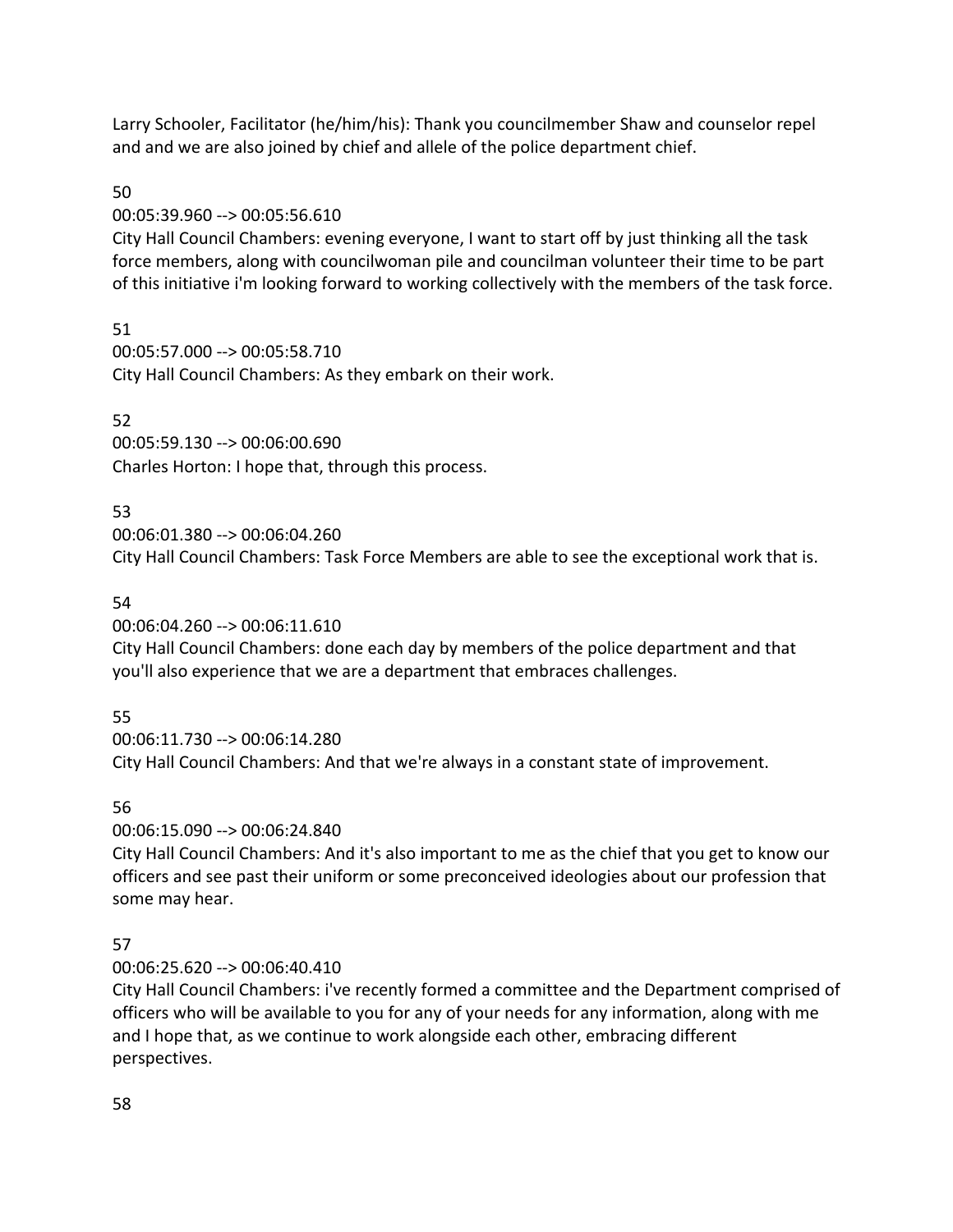## 00:06:41.520 --> 00:06:48.060

City Hall Council Chambers: That along the way we form lasting relationships that can only better our Community and our department as a whole.

### 59

## 00:06:48.780 --> 00:07:01.890

City Hall Council Chambers: I know many of you on the task force and so thank you for things that you have already done for the Community and for the police department and for those that I do not know, I look forward to working with you, so thank you very much.

## 60

## 00:07:05.550 --> 00:07:14.700

Larry Schooler, Facilitator (he/him/his): Thank you very much, chief it's great to have your collaboration on this important work and now that I can see everybody since i'm not sharing my screen i'm going to wave.

## 61

# 00:07:15.210 --> 00:07:20.940

Larry Schooler, Facilitator (he/him/his): and say more formal Hello glad glad that everybody's here with us it's exciting to finally be together.

## 62

### 00:07:21.570 --> 00:07:39.030

Larry Schooler, Facilitator (he/him/his): Let me return to our slide deck so that I can review our agenda for the evening, we are through the first part of our agenda just a couple minutes behind we're going to in just a moment review a couple of proposed discussion agreements for the task force.

## 63

### 00:07:40.380 --> 00:07:49.980

Larry Schooler, Facilitator (he/him/his): And these are discussion agreements that our facilitation team has found useful in the past, but I want to emphasize that discussion agreements should be your own.

## 64

00:07:50.460 --> 00:07:51.120 Larry Schooler, Facilitator (he/him/his): And so.

## 65

## 00:07:51.180 --> 00:07:54.810

Larry Schooler, Facilitator (he/him/his): we'd like you to see what we've used in the past but feel free.

### 66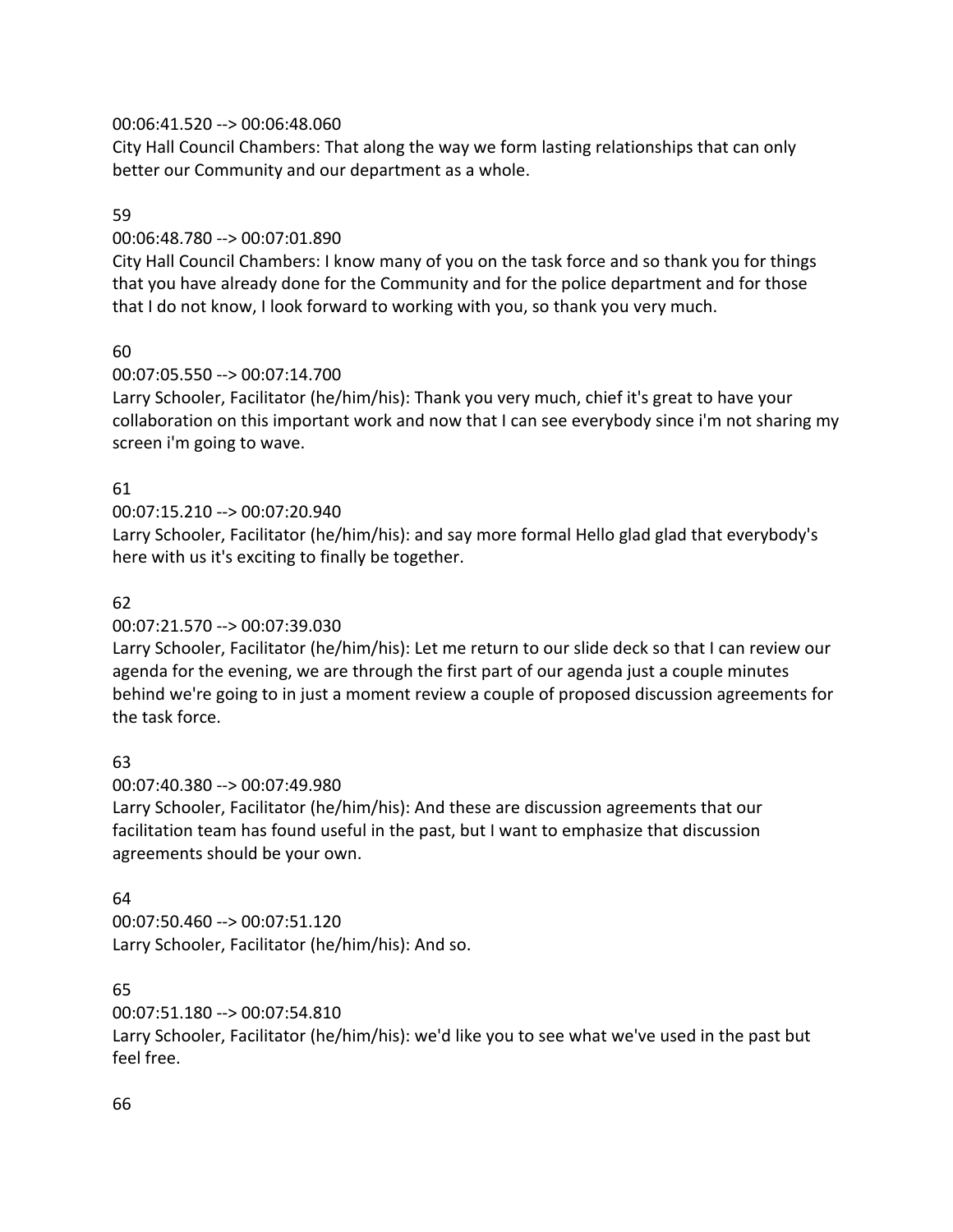00:07:54.810 --> 00:07:58.290

Larry Schooler, Facilitator (he/him/his): To suggest your own tell us to start over.

## 67

00:07:58.860 --> 00:08:04.680

Larry Schooler, Facilitator (he/him/his): just give us the discussion agreements that are going to work best for you to have the most productive and meaningful conversation in a.

# 68

00:08:05.130 --> 00:08:10.890

Larry Schooler, Facilitator (he/him/his): brave space after that i'm going to pass things to my colleague Sir Omar for an introduction activity.

# 69

00:08:11.970 --> 00:08:14.550

Larry Schooler, Facilitator (he/him/his): And then we're going to discuss some of what we heard you all.

# 70

00:08:14.550 --> 00:08:19.080 Larry Schooler, Facilitator (he/him/his): Tell us about your sort of underlying purpose and and.

# 71

00:08:20.880 --> 00:08:31.950

Larry Schooler, Facilitator (he/him/his): cause, if you will, for deciding to apply and then accept the invitation to serve on this task force we're also going to talk about your overall scope of work and a little bit about your timeline.

# 72

00:08:32.400 --> 00:08:40.890

Larry Schooler, Facilitator (he/him/his): And the possibility of deploying subcommittees we intend to take a short break two hours is a long time for any meeting, particularly to be on zoom and.

# 73

## 00:08:41.280 --> 00:08:58.860

Larry Schooler, Facilitator (he/him/his): I suspect this isn't anyone's first zoom today so we're planning to take a very short break to allow folks to stand up get something to drink or eat respond any you know texts or calls and so forth, then we will have a priorities discussion around what topics to tackle in what order.

74 00:09:00.090 --> 00:09:08.280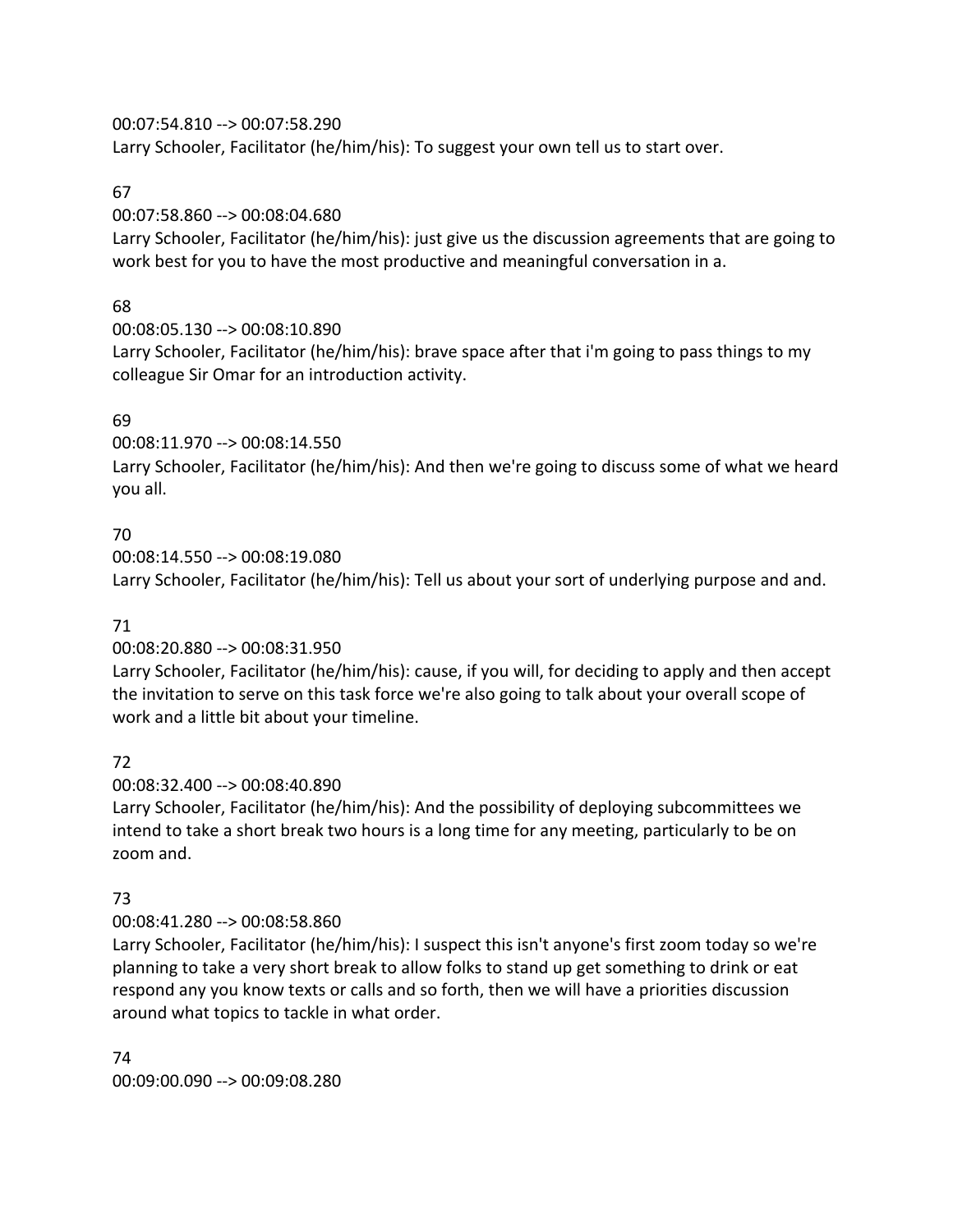Larry Schooler, Facilitator (he/him/his): And then we will talk a little bit about the appointment of a chair and co chair for this task force, we may or may not get to.

# 75

# 00:09:09.180 --> 00:09:20.160

Larry Schooler, Facilitator (he/him/his): make a final decision on that tonight, but we, at least, would like to discuss that, as a group, then we'll have some time for open discussion and we plan to adjourn no later than eight o'clock central.

# 76

# 00:09:21.750 --> 00:09:34.770

Larry Schooler, Facilitator (he/him/his): and have that be a fairly constant rhythm, we know that everyone has other things to do, besides this task force, so we appreciate you taking the time before I continue, are there any questions or comments about our agenda for the evening.

# 77

00:09:39.000 --> 00:09:39.420 Larry Schooler, Facilitator (he/him/his): alright.

# 78

# 00:09:40.770 --> 00:09:57.810

Larry Schooler, Facilitator (he/him/his): And i'll encourage folks to use their physical hand use their zoom hand zoom hand is always nice because I can't always see everyone, while i'm sharing a screen so for those who haven't ever done that it should be at the bottom of your screen, you should see a.

# 79

# 00:09:59.460 --> 00:10:13.890

Larry Schooler, Facilitator (he/him/his): thing that says reactions and you click on that and it gives you a chance to raise your hand toby is a consumer Shaw rather is demonstrating the use of his thumb, which is very helpful and effective, it seems like being in the Chicago suburbs.

# 80

# 00:10:15.090 --> 00:10:27.690

Larry Schooler, Facilitator (he/him/his): it's it's more appropriate than ever to use thumb because of course siskel and Ebert had two thumbs up, so I just seems like particularly appropriate an appt the lights to school in the late, he has it work okay so.

## 81

00:10:28.830 --> 00:10:32.490 Larry Schooler, Facilitator (he/him/his): As I well i've got a hand Mr saldivar.

## 82

00:10:33.870 --> 00:10:36.810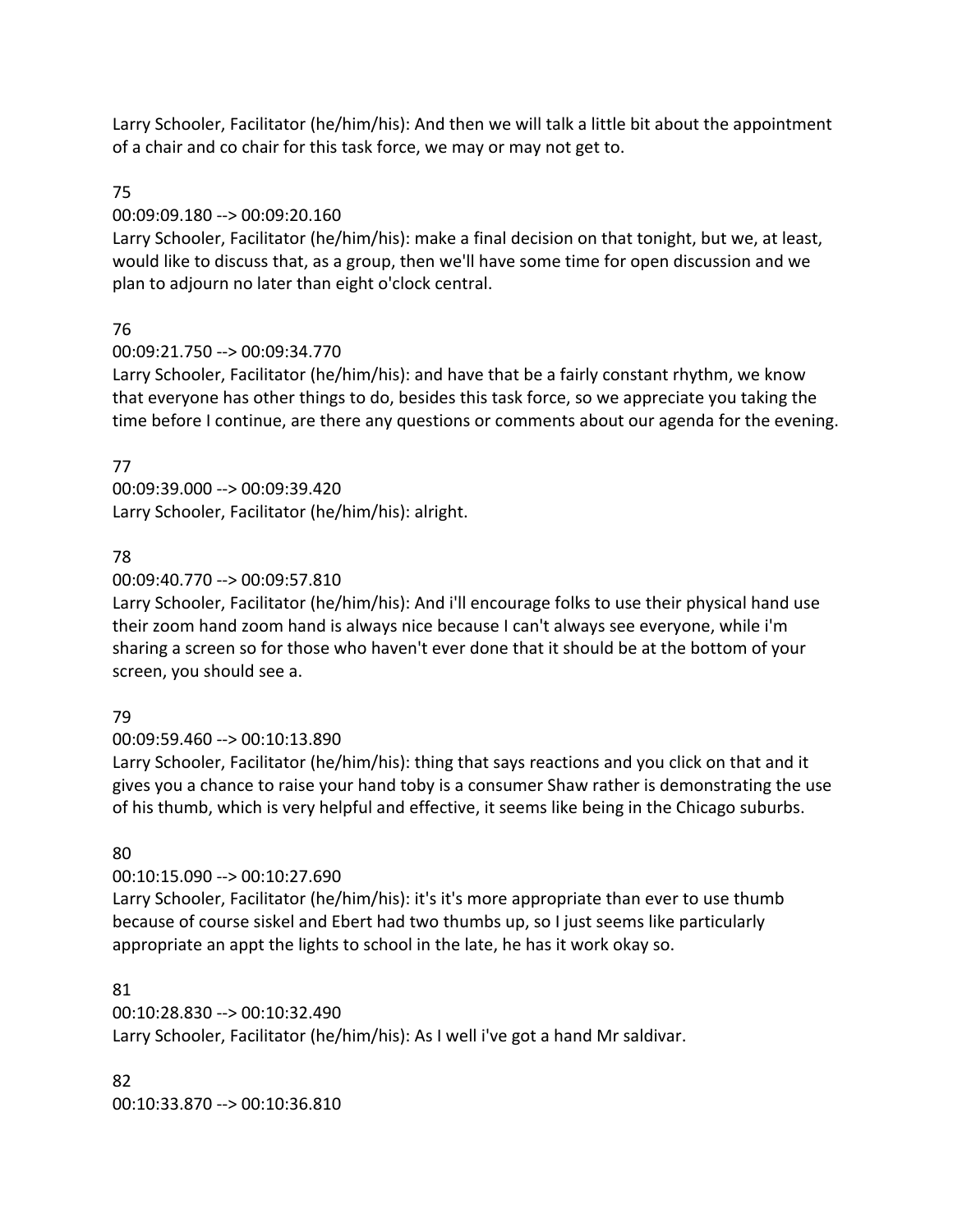Kevin Zaldivar he/him: Well, the task force be creating their future agendas.

83 00:10:37.590 --> 00:10:38.100 Larry Schooler, Facilitator (he/him/his): Yes or.

# 84

00:10:38.550 --> 00:10:49.050

Larry Schooler, Facilitator (he/him/his): The way that we typically have facilitated these kinds of groups in the past is we work directly with a chair and a Co chair to develop.

# 85

00:10:49.830 --> 00:10:54.030 Larry Schooler, Facilitator (he/him/his): The agendas for the task force and those agendas, of course, come directly from.

# 86

# 00:10:54.540 --> 00:11:04.350

Larry Schooler, Facilitator (he/him/his): The input given by the task force itself so typically will ask the test scores for input and then work as a team with the chairman co chair to develop the agenda so absolutely and.

# 87

## 00:11:04.890 --> 00:11:14.100

Larry Schooler, Facilitator (he/him/his): we're also open to other models, besides chair co chair we've sometimes work with like a group of five or six sort of core task force members kind of like an executive committee.

## 88

## 00:11:14.520 --> 00:11:24.960

Larry Schooler, Facilitator (he/him/his): But regardless, yes, you will be developing your agenda and excuse me, let it let it just not going said, I know that we've met with everyone individually.

## 89

## 00:11:25.410 --> 00:11:36.900

Larry Schooler, Facilitator (he/him/his): But I want to make sure to emphasize, to the public and to the task force that our role is as as facilitators not as directors, not as Chair people, so we are not going to be.

## 90

# 00:11:37.920 --> 00:11:46.380

Larry Schooler, Facilitator (he/him/his): dictating a whole lot about this body we are really here to help you all, do the work that you need to do to be successful, so.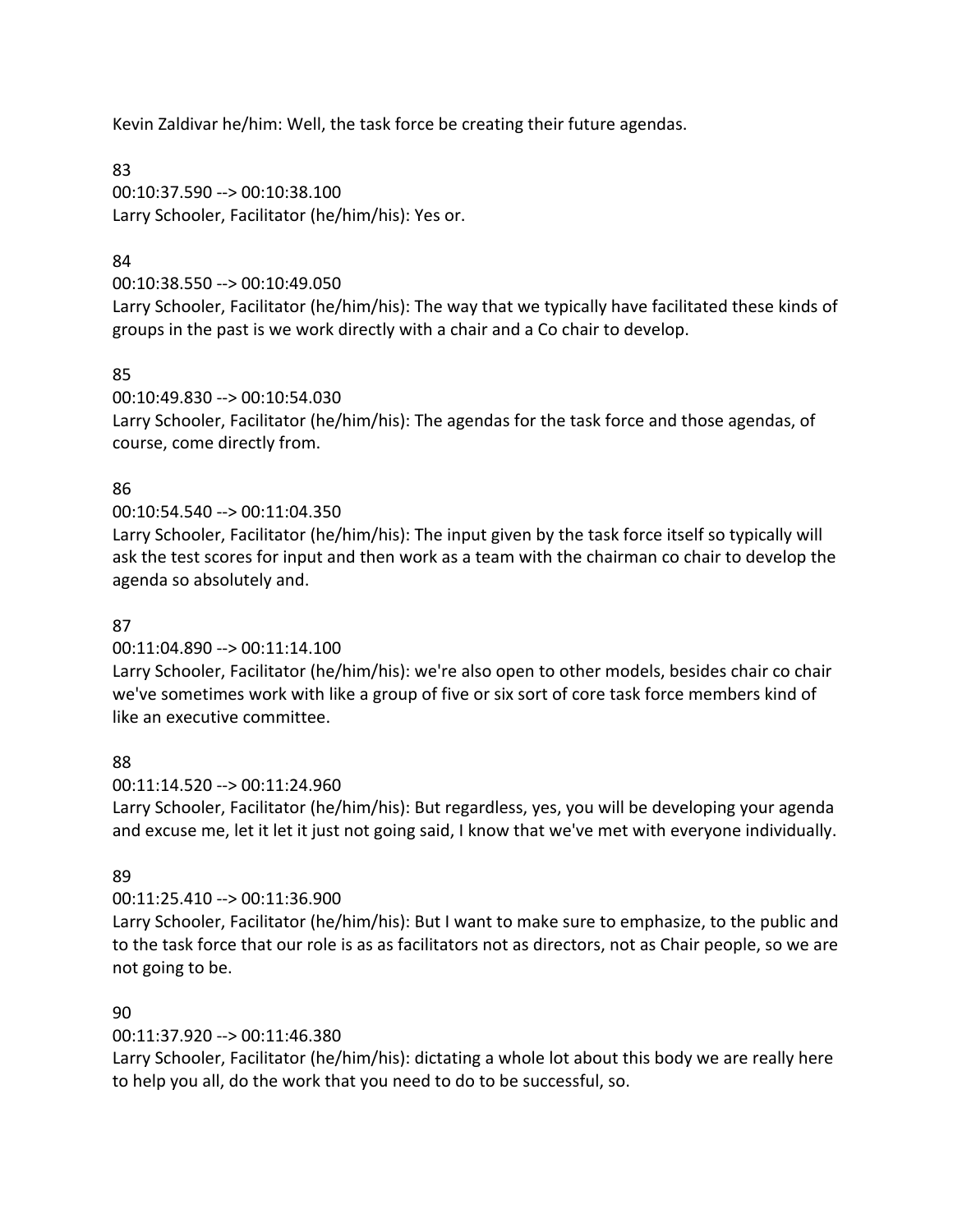91

00:11:47.400 --> 00:11:52.260

Larry Schooler, Facilitator (he/him/his): I know we've gotten to discuss that with you one on one, but for the public's benefit, we are facilitators and not.

# 92

00:11:52.980 --> 00:12:07.140

Larry Schooler, Facilitator (he/him/his): directors, I do hear a what I think is a dog barking in the background, so if there are ways to to stay muted unless talking that's helpful, not that we don't love our dogs, but I know we've all got lots of household sounds to contend with okay.

# 93

00:12:08.490 --> 00:12:10.020 Larry Schooler, Facilitator (he/him/his): Thank you Kevin for your question, by the way.

# 94

00:12:11.580 --> 00:12:18.540

Larry Schooler, Facilitator (he/him/his): As I said, these are barkley nice to meet you barkley I think was the name of the dog on sesame street if i'm not mistaken.

# 95

## 00:12:19.980 --> 00:12:29.880

Larry Schooler, Facilitator (he/him/his): At any rate, you see up on the screen some discussion agreements that we all the four of us Joe norma Sarah and I have used on different occasions.

## 96

# 00:12:30.630 --> 00:12:45.330

Larry Schooler, Facilitator (he/him/his): As we've facilitated and these are meant to not be so much ground rules as as agreements we are all peers we're all you know in this together, so to speak, so you're not going to hear me or any of the other facilitators.

## 97

00:12:46.560 --> 00:12:49.170 Larry Schooler, Facilitator (he/him/his): You know, discipline anybody for a potential.

# 98

00:12:50.250 --> 00:12:58.500

Larry Schooler, Facilitator (he/him/his): You know trespass of these agreements, but we are meant to hold all of our each other accountable and so we want to make sure that the agreements we adopt.

99 00:12:58.890 --> 00:13:05.700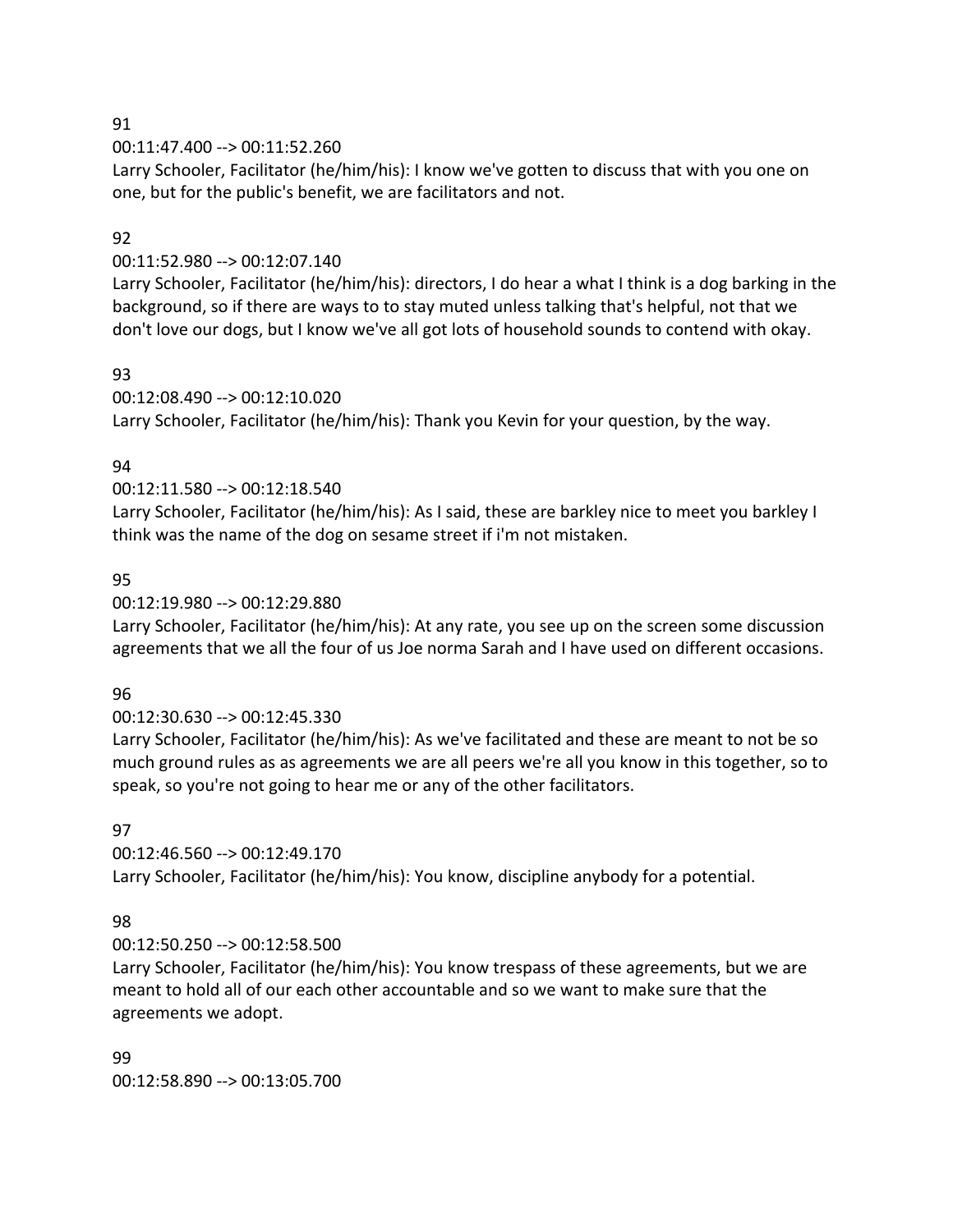Larry Schooler, Facilitator (he/him/his): are ones that folks feel comfortable adopting so i'd invite you to take a moment and review the agreements on the screen.

### 100

00:13:06.180 --> 00:13:22.290

Larry Schooler, Facilitator (he/him/his): If you have comments or questions, please feel free to share them if you feel comfortable with the agreements as written, you can give us a zoom thumb up or another indication of support, but we certainly would welcome changes additions and the like.

101 00:13:25.380 --> 00:13:26.310 Larry Schooler, Facilitator (he/him/his): Thanks Cynthia.

### 102

00:13:29.010 --> 00:13:29.550 Larry Schooler, Facilitator (he/him/his): And Charles.

#### 103

00:13:33.840 --> 00:13:35.520 Larry Schooler, Facilitator (he/him/his): And joshua and smell.

### 104

00:13:37.650 --> 00:13:38.250 Larry Schooler, Facilitator (he/him/his): and logical.

### 105

00:13:43.710 --> 00:13:44.610 Larry Schooler, Facilitator (he/him/his): tish and aubrey.

106

00:13:50.310 --> 00:13:51.840 Larry Schooler, Facilitator (he/him/his): corey says yes, thank you, sir.

### 107

00:13:53.220 --> 00:13:56.010 Larry Schooler, Facilitator (he/him/his): Marcus and Marcus thank you both.

### 108

00:13:58.890 --> 00:14:05.190 Larry Schooler, Facilitator (he/him/his): I think this may be a first for me to have two people with the same name in the same square i'm really excited.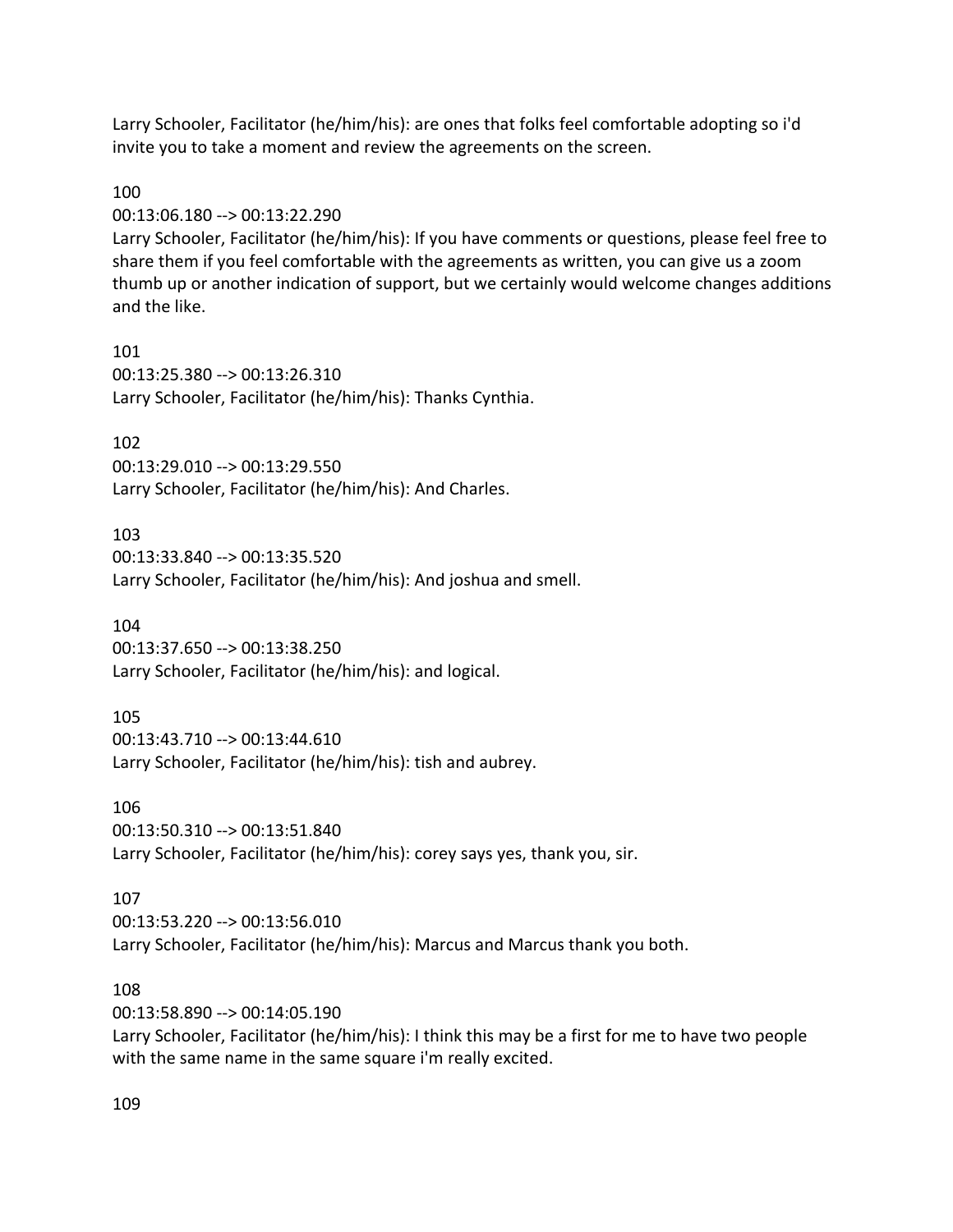# 00:14:08.490 --> 00:14:09.120

Larry Schooler, Facilitator (he/him/his): we're going to call them.

# 110

00:14:12.600 --> 00:14:18.780

Larry Schooler, Facilitator (he/him/his): Any folks want to make any additional comment on the discussion agreements see a lot of thumbs up.

# 111

00:14:26.700 --> 00:14:36.750

Larry Schooler, Facilitator (he/him/his): Well, I will assume that these work for folks and folks, let us know, otherwise, certainly if, after this meeting you think of changes you'd like to make, we would welcome them.

# 112

00:14:38.280 --> 00:14:39.930 Larry Schooler, Facilitator (he/him/his): Please don't hesitate, but we will.

# 113

00:14:41.220 --> 00:14:53.010

Larry Schooler, Facilitator (he/him/his): very gladly utilize these as just a way to, as I say, maintain a brave space for meaningful dialogue to occur, so thank you all for that feedback i'm gonna hand things over to Sarah Omar.

# 114

00:14:55.920 --> 00:15:04.590

Sara Omar, Facilitator (she/her): Everyone it's really great to see everyone here tonight I didn't want to take a few minutes to do a.

# 115

00:15:05.520 --> 00:15:12.390

Sara Omar, Facilitator (she/her): like an exercise about asking everyone to say their name and then one thing you love about living in Elgin.

# 116

# 00:15:13.050 --> 00:15:28.740

Sara Omar, Facilitator (she/her): And then kind of asking what are you looking forward to getting out of this process, this is just a start to kind of introduce everyone and for everyone to get to know each other, because we are going to work as a team moving forward here so.

# 117

00:15:30.390 --> 00:15:37.530

Sara Omar, Facilitator (she/her): Larry maybe we can stop sharing so folks can see each other as they introduce themselves, thank you.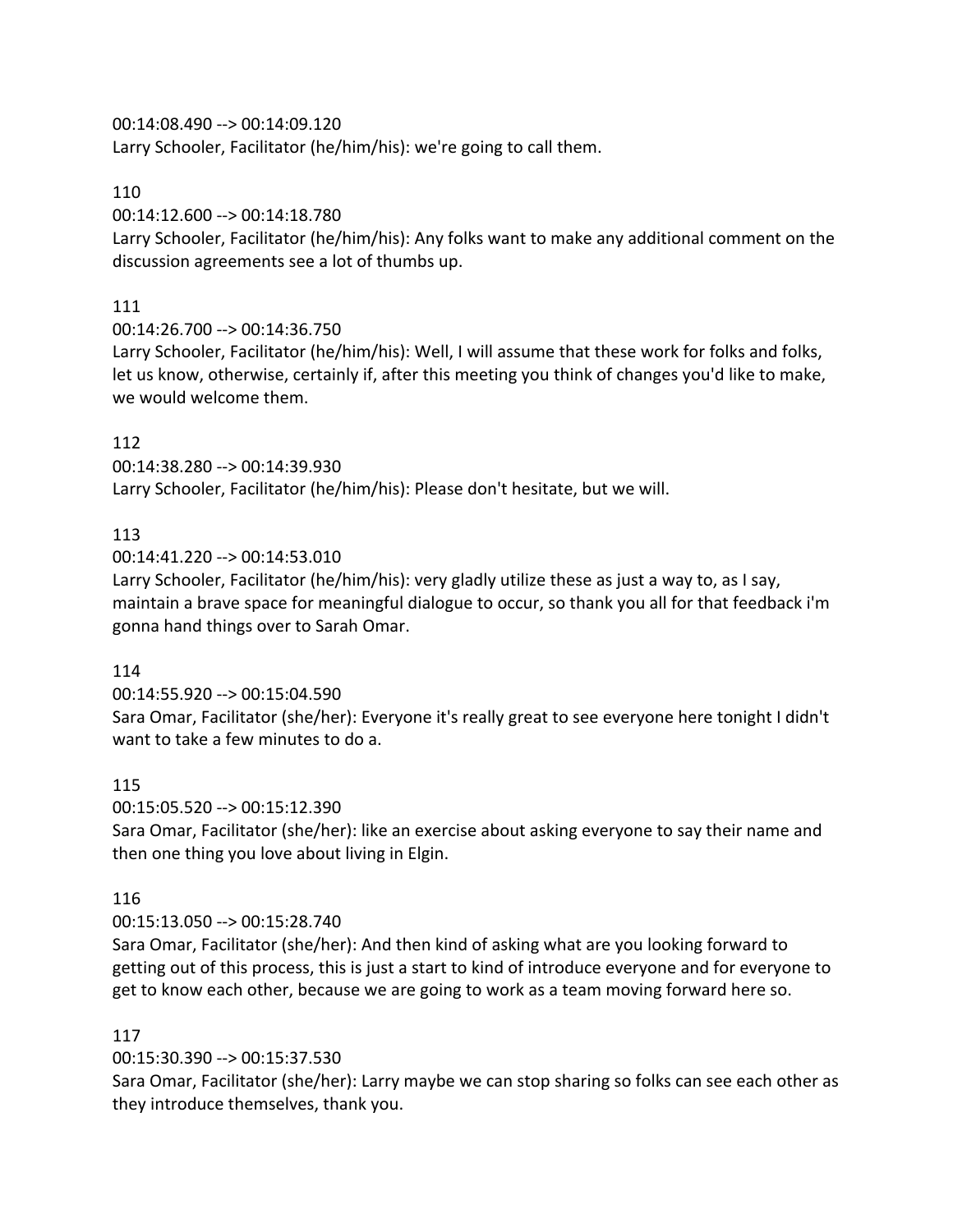118 00:15:37.890 --> 00:15:46.830 Larry Schooler, Facilitator (he/him/his): I will add to the chat window for those who can see it, the questions that Sarah just asked just so you have them in front of him.

119 00:15:47.970 --> 00:15:48.510 Thank you.

### 120

00:15:50.580 --> 00:15:57.510 Sara Omar, Facilitator (she/her): So the first person I see is Charles Charles if you can first start just introducing yourself.

### 121

00:15:58.230 --> 00:16:08.520

Sara Omar, Facilitator (she/her): saying one thing you love about living in Elgin and what what one thing you're looking forward to get out of this process, and then I asked if you can just popcorn into someone after you're done.

122 00:16:14.520 --> 00:16:14.730 Sara Omar, Facilitator (she/her): Oh.

123 00:16:17.910 --> 00:16:19.080 Sara Omar, Facilitator (she/her): We can't hear you.

124

00:16:22.140 --> 00:16:27.570 Larry Schooler, Facilitator (he/him/his): may want to try star six Charles because your audio is still muted to us.

#### 125

00:16:30.240 --> 00:16:43.260

Charles Horton: How about now now we got just Okay, I have it on my phone I was having problems on i'm glad to be here, my name is Charles already know what I love about our gender diversity, even though it's not always.

126 00:16:44.430 --> 00:16:48.630 Charles Horton: comfortable diversity, you still have the makings of a.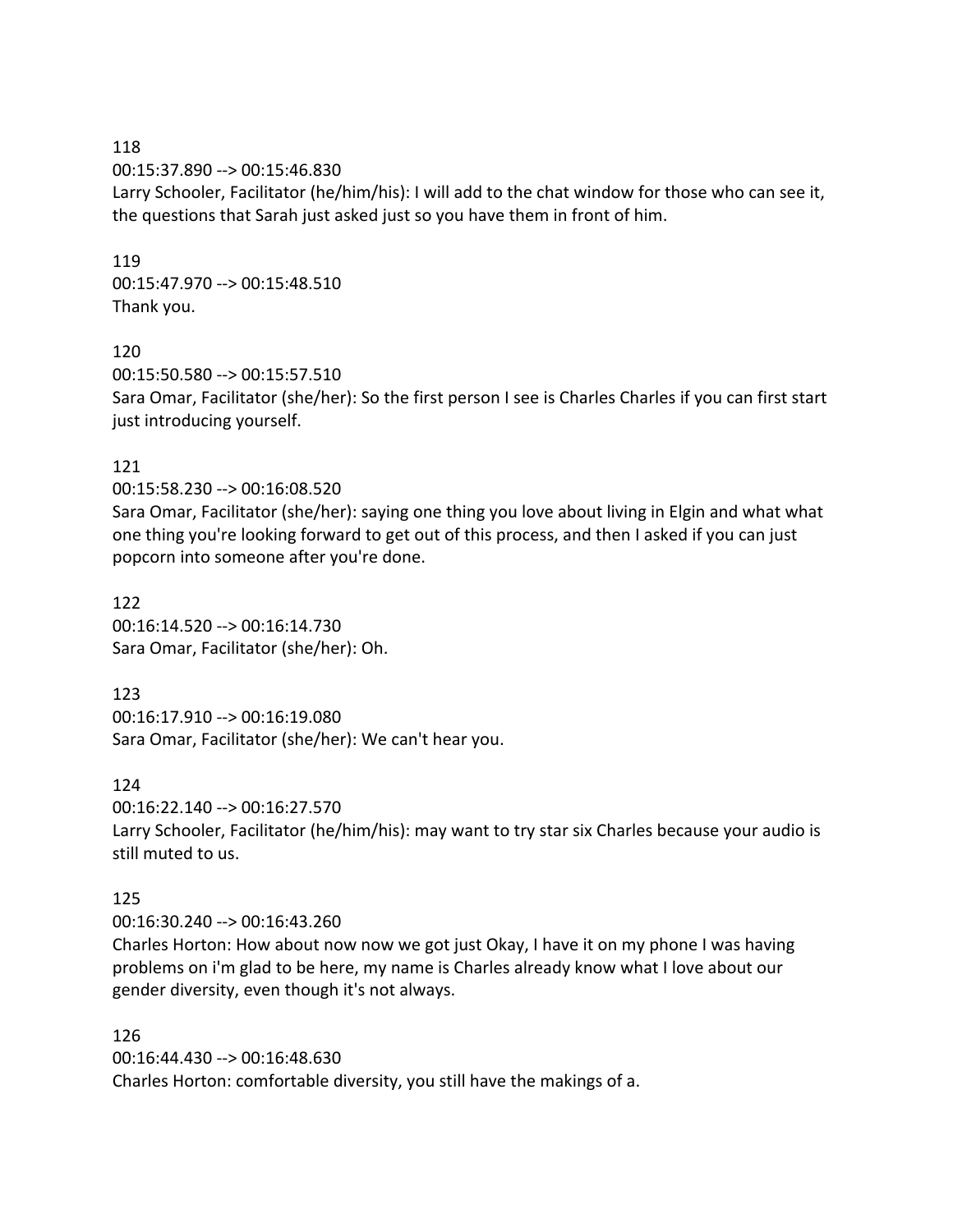127 00:16:49.890 --> 00:16:51.210 Charles Horton: Of a great city.

#### 128

00:16:52.440 --> 00:17:04.320

Charles Horton: Compared to a lot of other places where the diversity may not be there when I want to get out of this is something that i'm not only help Elgin but it's something that will be a model for a lot of other cities.

129 00:17:05.940 --> 00:17:08.520 Charles Horton: across the country they had the same problem.

130 00:17:09.990 --> 00:17:12.330 Charles Horton: I will pass it on to this boy.

131 00:17:20.460 --> 00:17:21.630 Charles Horton: You are passing on me.

132 00:17:21.660 --> 00:17:23.430 Joe Hoereth -- UIC, He/Him/His: i'm sorry I missed the last part of what.

133 00:17:24.480 --> 00:17:25.470 Joe Hoereth -- UIC, He/Him/His: Yes, Sir, yes.

134 00:17:25.650 --> 00:17:26.040 Okay.

135 00:17:27.270 --> 00:17:40.050 Joe Hoereth -- UIC, He/Him/His: Well i'm one of the facilitation members so i'll just pass it along to the next person that I see who's on the task force, who do I see looks like it is can't see names.

#### 136

00:17:40.860 --> 00:17:49.110

Larry Schooler, Facilitator (he/him/his): Kelly, Jo Jo right before Carol speaks, I just want to say hello to sheila brown a number of you have heard from sheila or JESSICA Cortez who work with.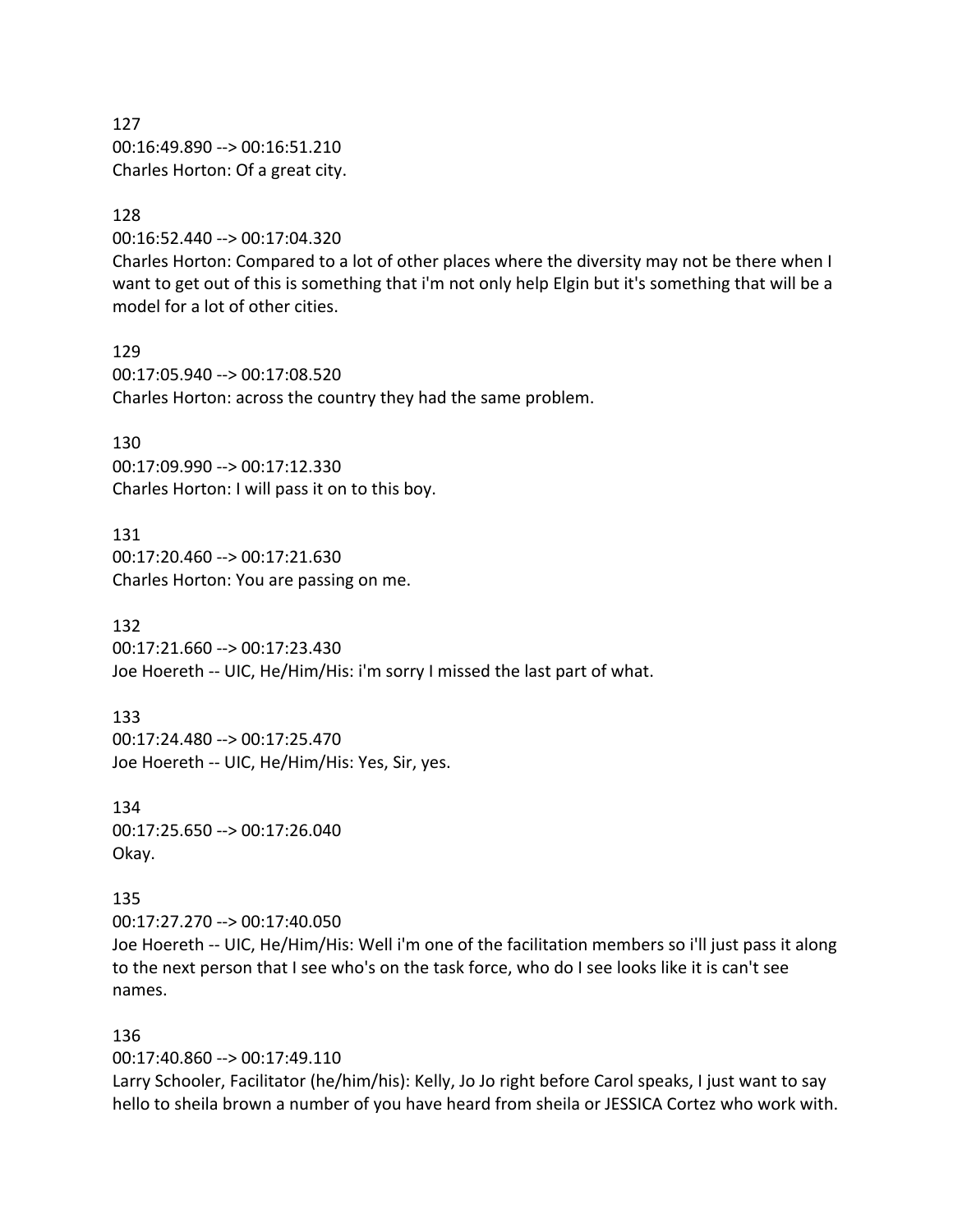### 137

00:17:49.620 --> 00:17:56.580

Larry Schooler, Facilitator (he/him/his): Our team out of the University of Illinois in Chicago and we thank her for being part of our team and for all the efforts she's done to get us to.

### 138

00:17:56.610 --> 00:17:59.940

Larry Schooler, Facilitator (he/him/his): tonight's meeting, so I to sheila Carol Europe.

### 139

00:18:01.140 --> 00:18:15.750

Carroll's iPhone: Okay, my name is Carol Bailey Bailey and what I like about LG is I love the downtown and there's always something good and fun and safe that you can do and what I hope to get from being part of the task force is.

### 140

00:18:16.950 --> 00:18:20.730 Carroll's iPhone: I want all my friends and neighbors to trust the LG places much as i'm starting to.

## 141 00:18:24.600 --> 00:18:26.520 Carroll's iPhone: And i'm going to pass it on to.

142

00:18:28.230 --> 00:18:31.950 Carroll's iPhone: Our normal weight she's a facilitator just a minute.

143

00:18:33.930 --> 00:18:35.550 Carroll's iPhone: Okay let's go for sheila Brown.

### 144

00:18:36.750 --> 00:18:39.690 Larry Schooler, Facilitator (he/him/his): Oh, we need sheila to answer this is gonna be fun.

### 145

00:18:41.460 --> 00:18:51.510

Shelia Brown: hi i'm sheila brown i've spoken to some of you i'm actually here to support Joe norma Larry and Sarah with the in you all as well with the task force so.

146 00:18:51.930 --> 00:19:01.080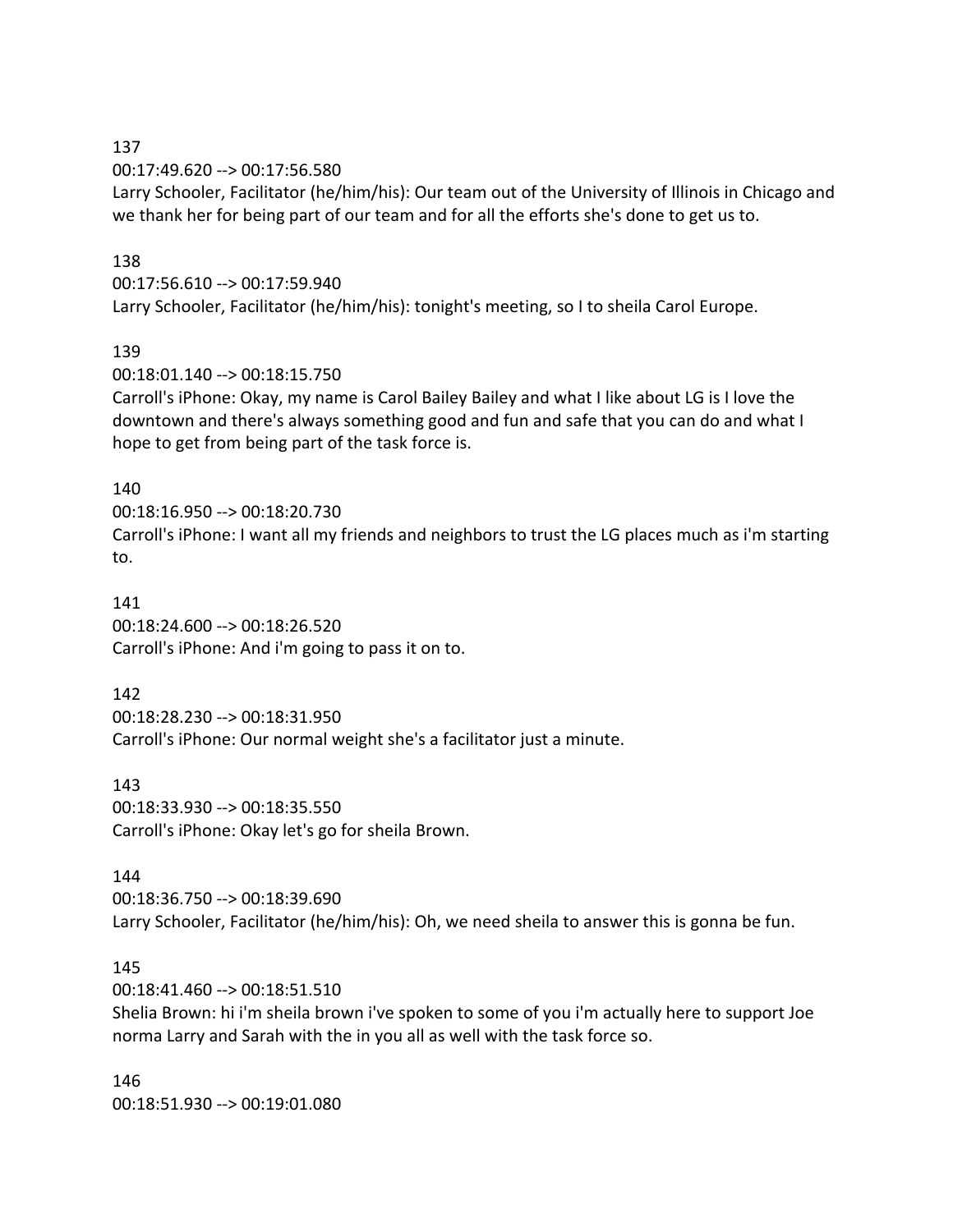Shelia Brown: Unfortunately I don't live in Elgin, it is nice I have visited and I just hope that you all get everything that the Community needs from this meeting and i'm glad to be a part of it.

147

00:19:03.030 --> 00:19:06.060 Larry Schooler, Facilitator (he/him/his): You still have to popcorn it to the next person that's Brown.

148 00:19:07.350 --> 00:19:11.340 Shelia Brown: So i'm gonna pop corn it to Walter.

149 00:19:14.820 --> 00:19:15.600 Walter Blalark: Can you hear me.

150 00:19:16.680 --> 00:19:17.340 Walter Blalark: Can you hear me.

151

00:19:17.670 --> 00:19:31.200

Walter Blalark: Yes, we can oh great great well Elgin Elgin is a small town with with a big city flavor so simply, meaning that Elgin has all kind of.

152

00:19:32.820 --> 00:19:49.500

Walter Blalark: Diversity and also not only diversity, but it has the mark of the microcosm of a of a large city matter of fact, I often say when I go to Chicago tell people we're not a suburbs of Chicago but we I sell like city.

# 153

00:19:51.060 --> 00:19:58.290

Walter Blalark: Therefore, know and demographics and also knowing what a city years elders over 50,000 population.

# 154

00:19:58.740 --> 00:20:14.940

Walter Blalark: So therefore according to the Illinois statues of a fitted thousand more than and also, is it feed on the cell we don't have to go outside of Chicago to make Elgin a city Elgin this is sufficient by itself.

155 00:20:16.380 --> 00:20:19.710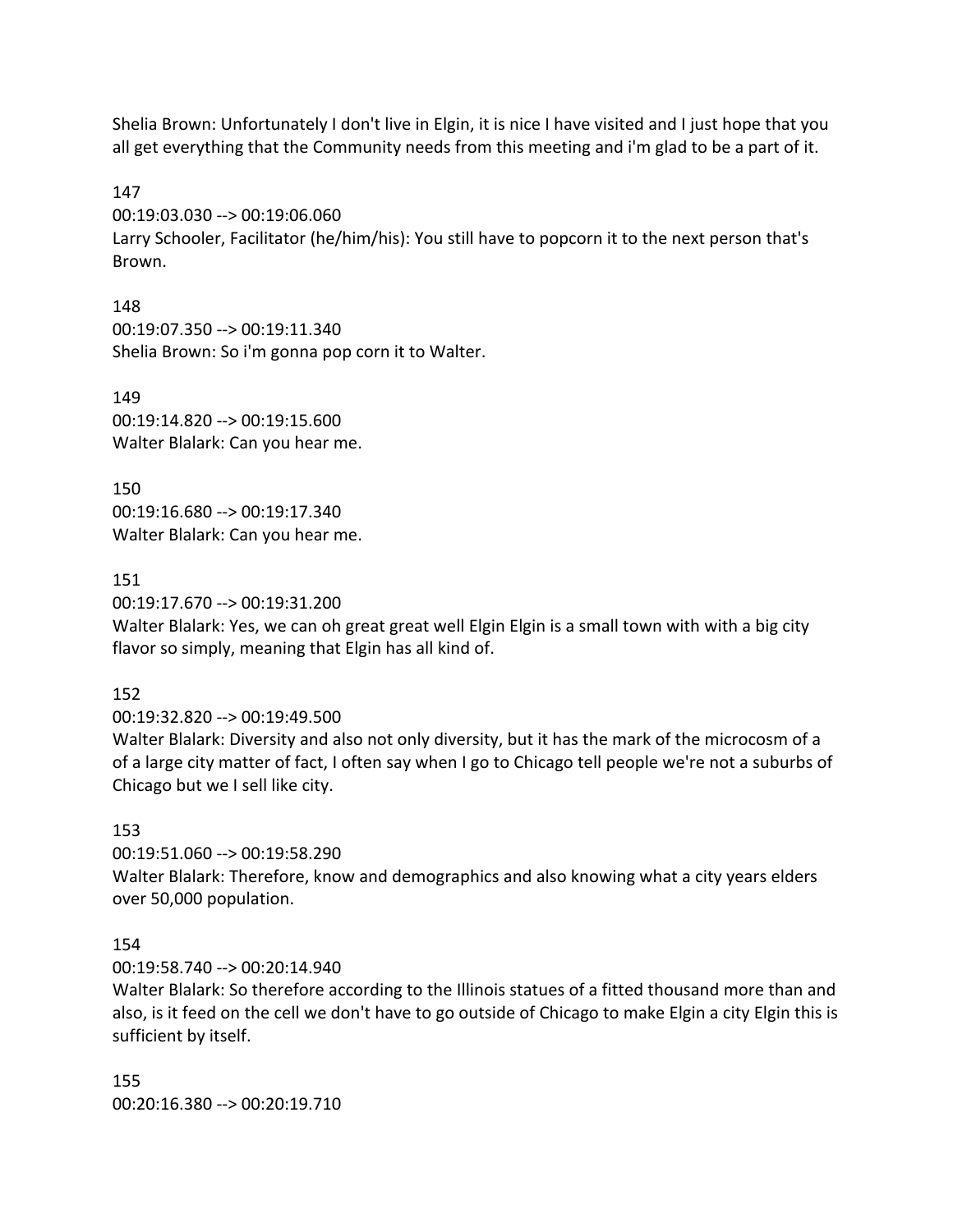Walter Blalark: Saying that what what I would love to get out of this.

156

00:20:21.060 --> 00:20:29.340 Walter Blalark: Commission this task force is what I got out of it, I want to trust the police, as well as she trusted.

### 157

00:20:35.250 --> 00:20:35.730 Larry Schooler, Facilitator (he/him/his): Thank you, Sir.

158

00:20:37.800 --> 00:20:39.210 Walter Blalark: You want me to pass it on to WHO.

159

00:20:40.110 --> 00:20:42.030 Walter Blalark: Let me, let me pass it on to.

160 00:20:43.890 --> 00:20:47.670 Walter Blalark: You joshua buckley broccoli is brought broccoli.

161 00:20:48.300 --> 00:20:49.680 Joshua Brockway (he/his): broccoli yes, Sir, thank you.

### 162

00:20:51.420 --> 00:21:03.270

Joshua Brockway (he/his): i'm joshua brockway The thing that I love about Elgin is already a lot of what said is is the diversity, especially as I have kids in the Community they're growing up in a.

### 163

00:21:04.950 --> 00:21:12.930 Joshua Brockway (he/his): In a Community where not everybody looks or or talks like them, and I appreciate those opportunities for them as they grow I think that's a key for them.

### 164

00:21:13.590 --> 00:21:22.380

Joshua Brockway (he/his): As well as for our family what i'm hoping to get out of this is to to leverage some of where we are, as a society, right now, I think this is perfect timing.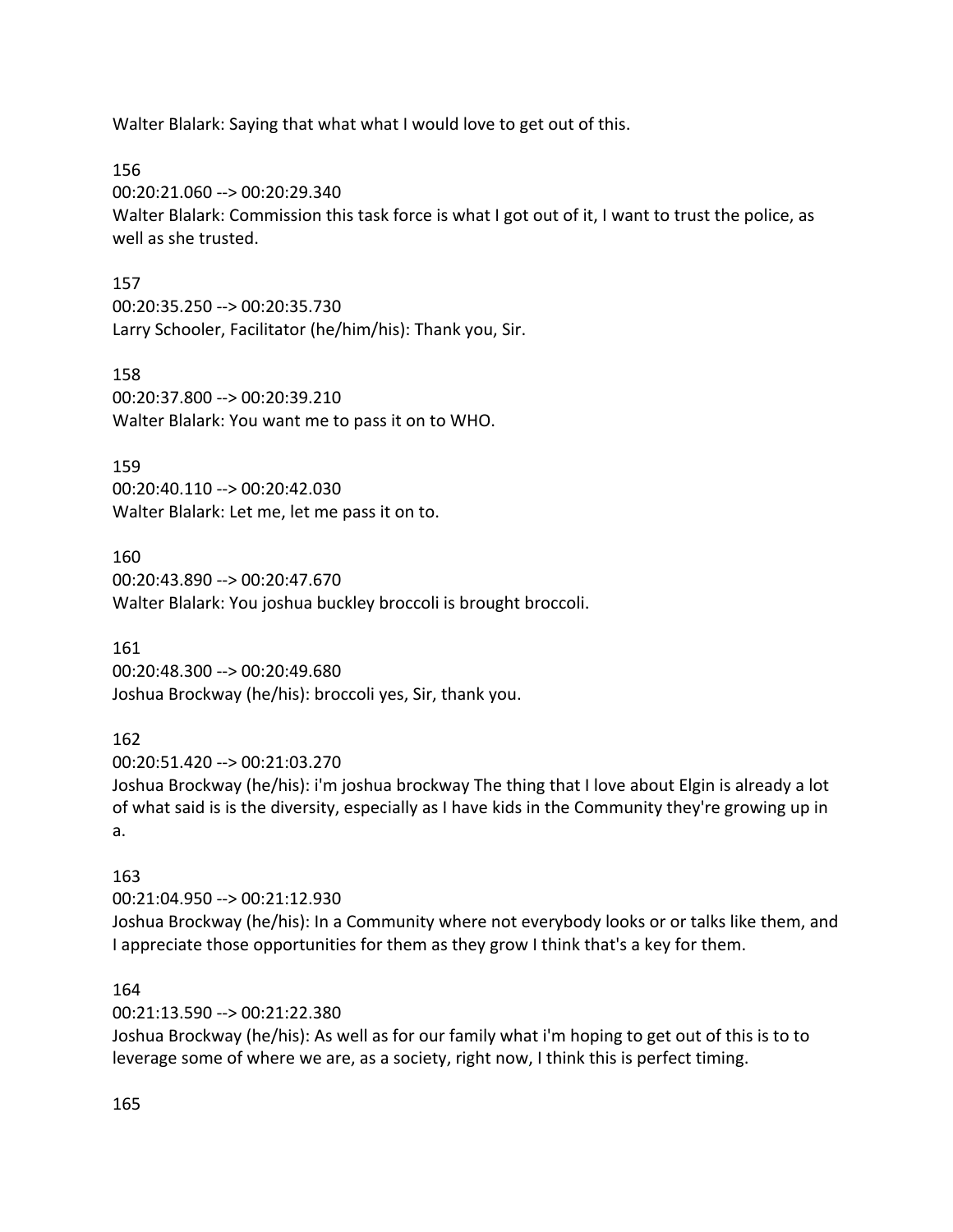### 00:21:22.770 --> 00:21:31.560

Joshua Brockway (he/his): To begin to look at what's going on in terms of our Community, but also in terms of policing and and build on some of the good foundations and move.

### 166

00:21:32.700 --> 00:21:39.420

Joshua Brockway (he/his): move into a more constructive ways of being a safe Community and also where that diversity flourishes.

## 167

00:21:41.430 --> 00:21:42.810 Joshua Brockway (he/his): So i'll go.

# 168

00:21:44.580 --> 00:21:47.730 Joshua Brockway (he/his): Next, how about is it is it this call hammer.

## 169

00:21:48.810 --> 00:21:50.280 Joshua Brockway (he/his): Is that you say the last name sorry.

### 170

00:21:53.130 --> 00:21:56.850

Tish Calhamer: it's Kalamata badly americanized by my German great grandfather.

## 171

00:21:58.590 --> 00:22:21.030

Tish Calhamer: Thank you, good evening everybody what I love, one of the things I love about Elgin is our can do attitude we don't back down from a challenge, I think this task force is evidence of that we come together we discuss things we put on parades we put on events we help out our neighbors.

## 172

00:22:22.200 --> 00:22:39.630

Tish Calhamer: We do it all, and I really like that and appreciate that about about Elgin it's not one of those places where you don't know your neighbor where you stay, you know locked up in doors and you don't venture out and we have a vibrant cultural scene that's that's locally grown.

## 173

00:22:41.190 --> 00:22:53.160

Tish Calhamer: And we have opportunities to express ourselves in artistic ways and and speech and and whatnot and I really appreciate that what I hope to get out of the task force is.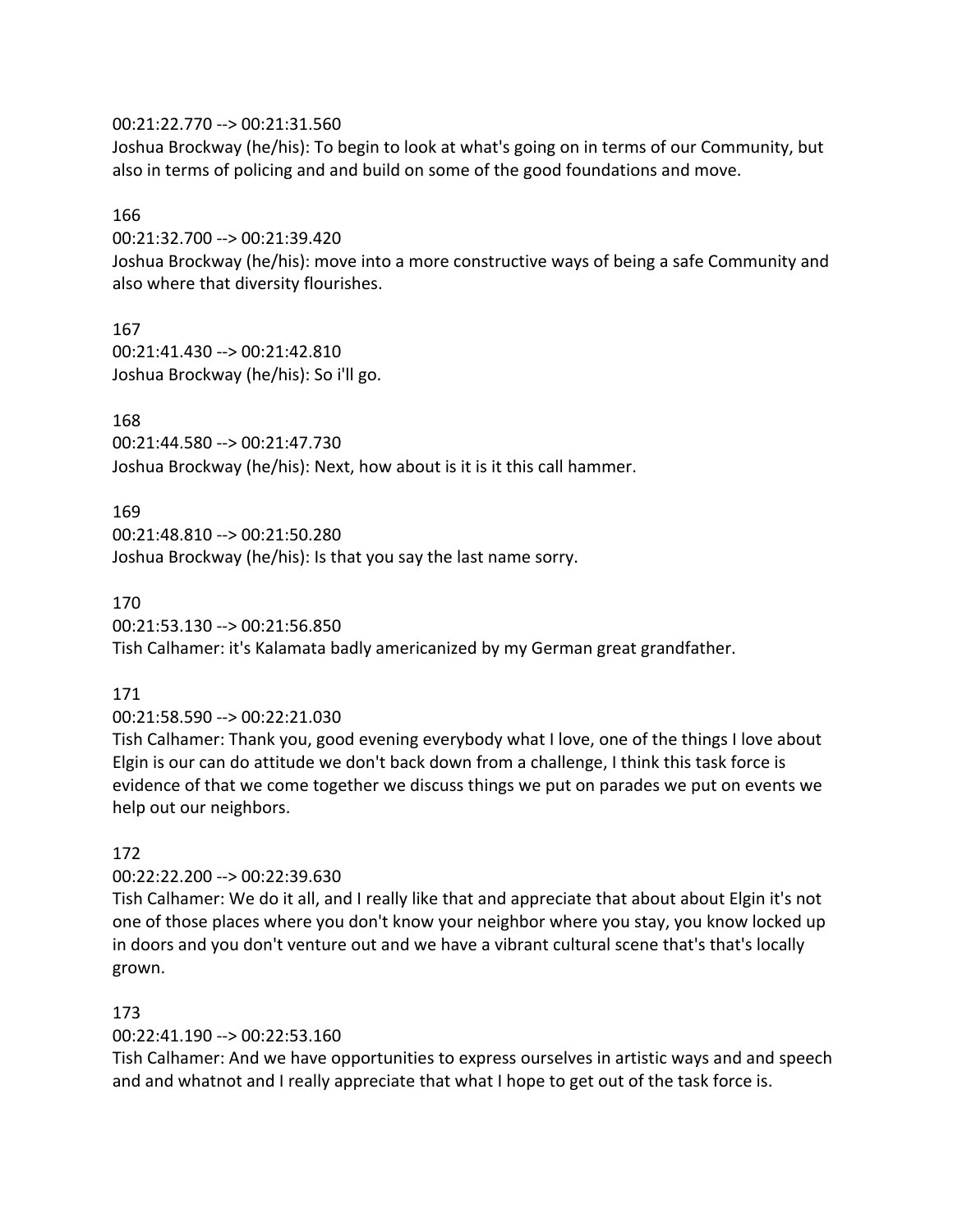174 00:22:53.610 --> 00:23:08.880

Tish Calhamer: I want this to be an opportunity for people to speak and for people to be heard and to really raise up the art of conversation and meaningful dialogue because that's really the foundation of democracy and that's something that I believe in.

175 00:23:10.440 --> 00:23:11.850 Tish Calhamer: And I will.

176 00:23:13.170 --> 00:23:14.820 Tish Calhamer: bump it over to.

177 00:23:15.990 --> 00:23:16.650 Tish Calhamer: Le jewel.

178 00:23:23.190 --> 00:23:24.000 LeJewel Crigler: Hello.

179 00:23:25.620 --> 00:23:26.370 LeJewel Crigler: Can you hear me.

180 00:23:28.620 --> 00:23:44.940 LeJewel Crigler: Okay um The one thing that I love about Elgin well for us, I was born and raised here and seemingly I seem to be the only one that was born and raised and i'm still here.

181 00:23:45.990 --> 00:23:48.600 LeJewel Crigler: So that tells you that I have great hope.

182 00:23:50.610 --> 00:23:52.080 LeJewel Crigler: and dedication here.

183 00:23:53.130 --> 00:23:55.290 LeJewel Crigler: To Elgin and.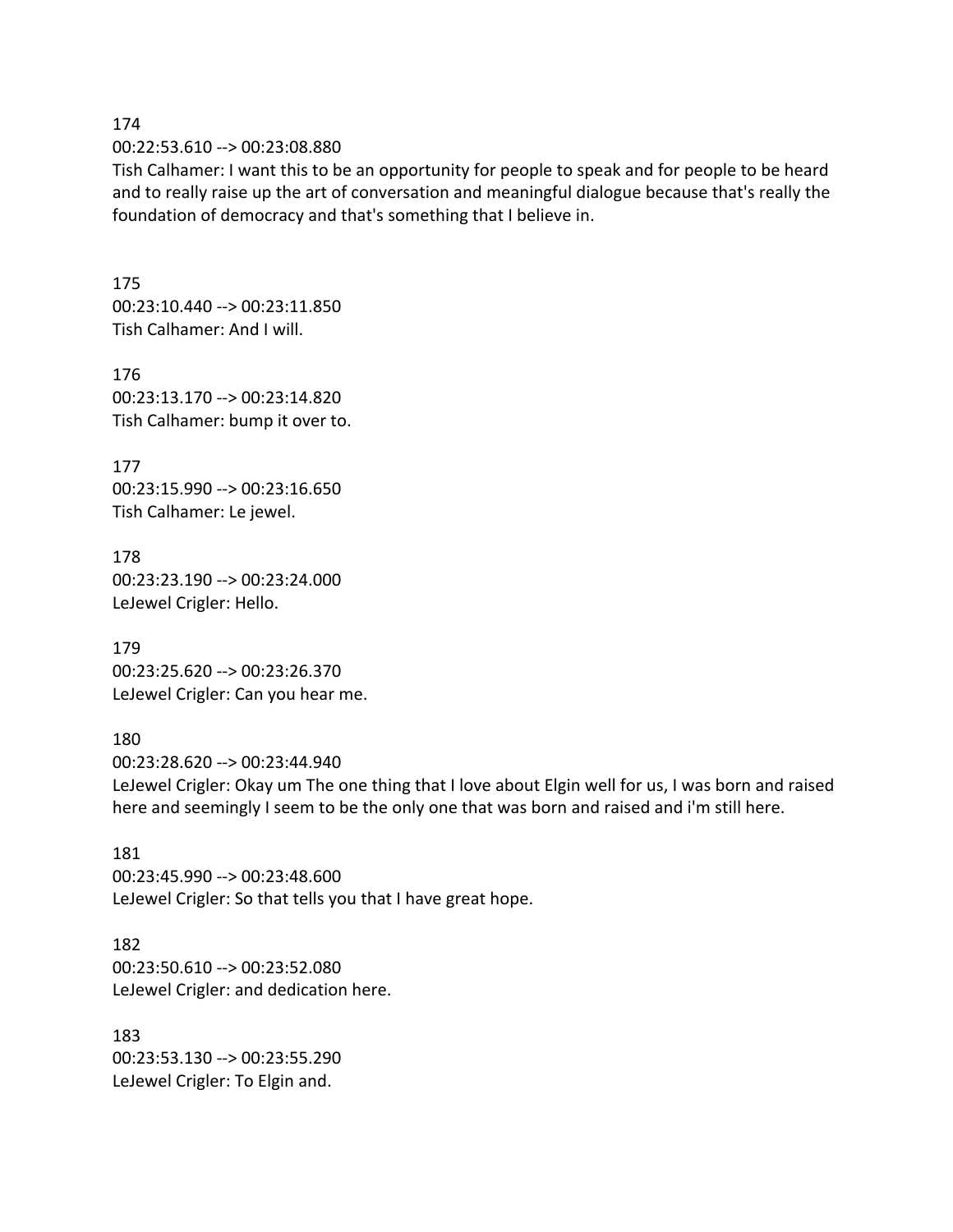184

00:23:56.460 --> 00:24:00.870 LeJewel Crigler: I do love that we are diversified that's what i've always know.

### 185

00:24:02.820 --> 00:24:08.190 LeJewel Crigler: But I have not like the course the different things that has happened.

# 186

00:24:09.390 --> 00:24:13.050 LeJewel Crigler: Especially regarding the black community.

## 187

00:24:14.310 --> 00:24:28.920

LeJewel Crigler: And the policing so i'm hoping what we get out of this is that we're able to finally get on one accord and where everyone within the city is respected.

# 188

00:24:30.090 --> 00:24:31.680 LeJewel Crigler: and looked at as the same.

## 189

00:24:34.860 --> 00:24:48.000

LeJewel Crigler: yeah that's basically what I would like, and then, of course, to make our relations with the police much, much better if we're saying that they are service.

## 190

00:24:49.050 --> 00:24:55.590 LeJewel Crigler: service to the community, then that should be to all of the citizens of Elgin.

## 191

00:24:57.120 --> 00:25:04.530

LeJewel Crigler: So yeah that's that's what i'm hoping to get out of this and i'm going to kick it over to.

## 192

00:25:11.250 --> 00:25:12.750 LeJewel Crigler: Cynthia Rivera.

## 193

00:25:19.860 --> 00:25:25.020

Cynthia M. Rivera: hello, and thank you, my name is Cynthia Rivera and I am also born and raised in Elgin.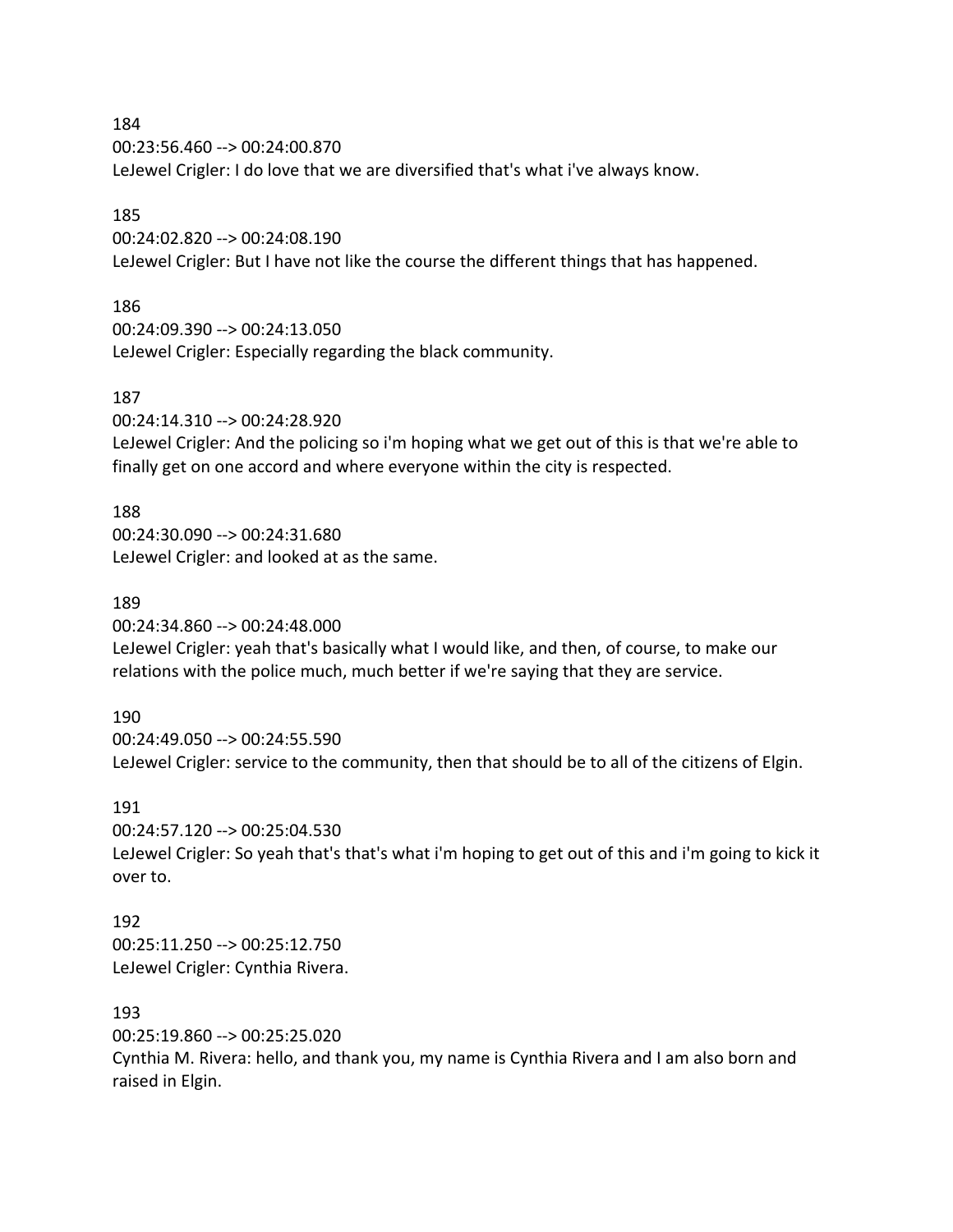194 00:25:26.040 --> 00:25:26.790 Cynthia M. Rivera: i've seen it.

#### 195

00:25:27.840 --> 00:25:35.970

Cynthia M. Rivera: What I love about is the diversity, the adaptability of Elgin and the different connections that I made within the Community, like to shed mentioned.

#### 196

00:25:36.600 --> 00:25:40.620 Cynthia M. Rivera: i've seen Elgin just ebb and flow and grow in different areas and.

#### 197

00:25:41.400 --> 00:25:52.200

Cynthia M. Rivera: I like what joshua said as well about building upon a good foundation I think that's very important, because there are many things that are going right that we can build upon and then there's other things that we need to make corrections for.

#### 198

00:25:52.800 --> 00:26:01.350

Cynthia M. Rivera: With and I think that's very important, I also think that this is what I plan to get out of the Community, this force Task Force is to give a voice to the Community.

#### 199

00:26:01.800 --> 00:26:10.680

Cynthia M. Rivera: To bring everyone together and just come up with some solutions that for the things that might need corrected Gretchen or a different ideas of how to move forward.

200 00:26:11.820 --> 00:26:13.380 Cynthia M. Rivera: So that's about it.

#### 201

00:26:14.520 --> 00:26:17.370 Cynthia M. Rivera: And I will pass it to aubrey.

202

00:26:20.940 --> 00:26:23.370 Aubree Flickema (she/her): Everyone glad to be here tonight.

203 00:26:24.630 --> 00:26:42.450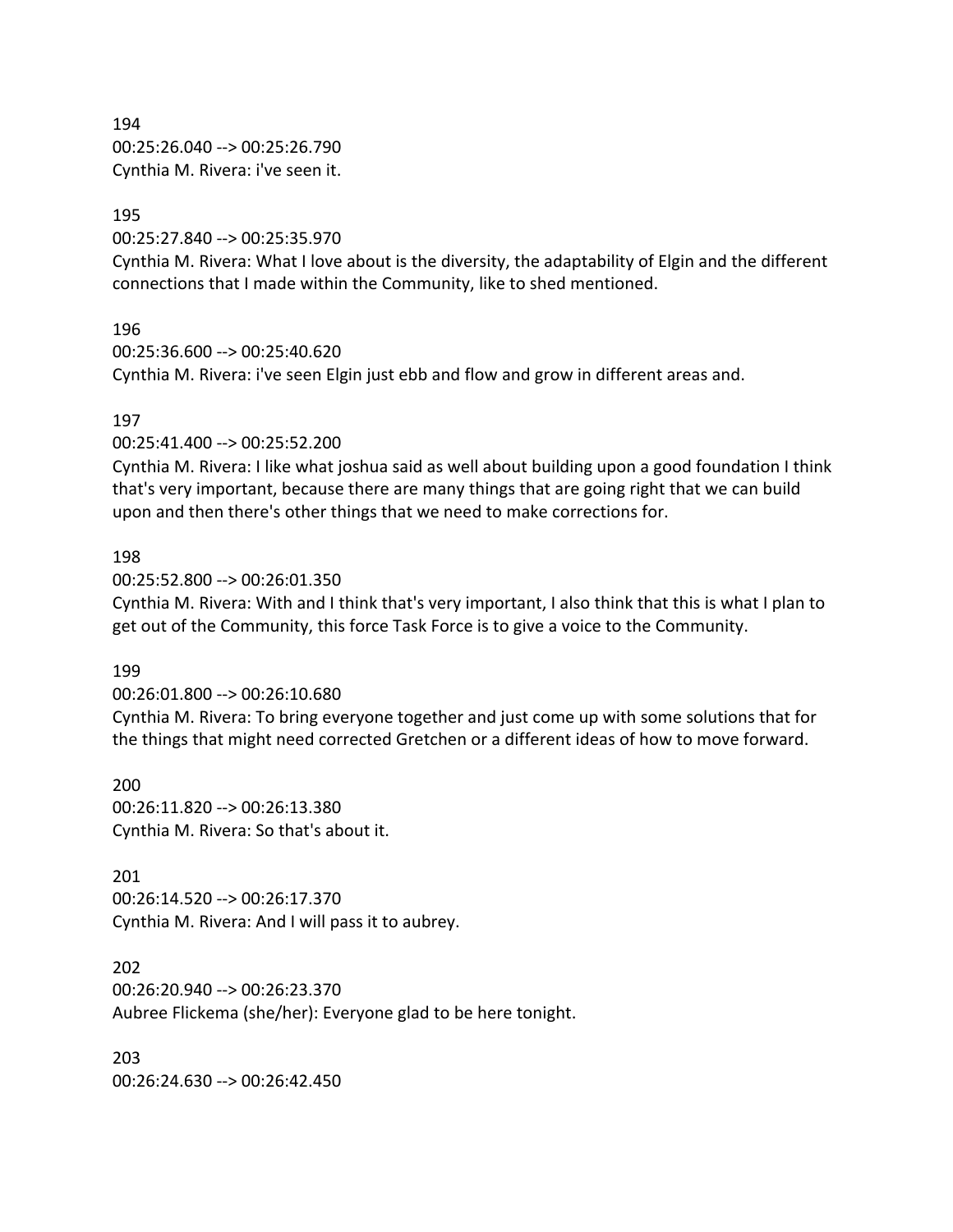Aubree Flickema (she/her): What I love about living in Elgin is I love everything that everyone has said, I love the diversity, I love that I have two kids and I love that they get to go to school and be around people who.

### 204

### 00:26:44.430 --> 00:27:04.200

Aubree Flickema (she/her): have had different experiences than them and look different than them, and I think that's really a cool thing that they get to to have I feel known and Elgin my neighbors know me they call me when my kid is of being kind of a jerk down the street and.

### 205

### 00:27:05.670 --> 00:27:16.290

Aubree Flickema (she/her): I love that about Elgin I love that Community feel and I love the creativity of the people who live in Elgin there's always something creative and fun going on.

### 206

### 00:27:17.550 --> 00:27:23.940

Aubree Flickema (she/her): And I really appreciate that a lot about this Community, something that I am hoping to get out of this task force is.

### 207

### 00:27:24.270 --> 00:27:34.710

Aubree Flickema (she/her): I really have a desire that yeah I love this city and I love the people in it and I love our Community and what i'm hoping to see come out of this is to.

### 208

## 00:27:35.670 --> 00:27:48.840

Aubree Flickema (she/her): find some solutions to forge a pathway forward when it comes to policing and Community engagement, so that everyone can feel safe here, everyone can feel like they you know can.

## 209

00:27:50.610 --> 00:27:53.220 Aubree Flickema (she/her): feel safe and protected and.

### 210

00:27:54.420 --> 00:27:57.540 Aubree Flickema (she/her): Be in a space where we can just move forward with that so.

### 211

00:27:58.890 --> 00:28:01.170 Aubree Flickema (she/her): I want to pass it to.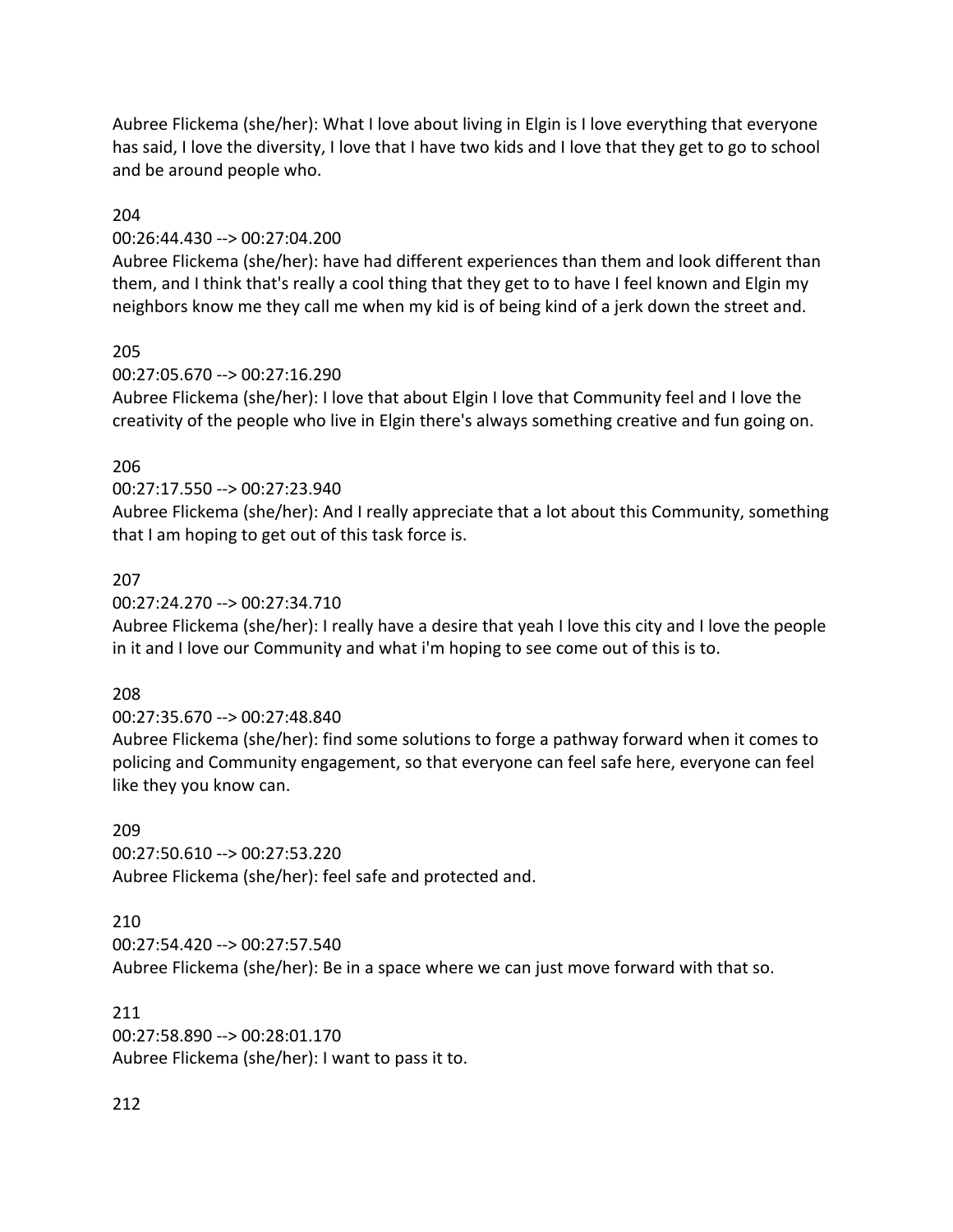00:28:02.760 --> 00:28:03.450 Aubree Flickema (she/her): A.

213 00:28:04.470 --> 00:28:05.580 Aubree Flickema (she/her): hazard to Karen.

### 214

00:28:08.340 --> 00:28:13.680

Karen Arreola (she/her): Everyone Oh, my name is Karen i'm Thank you.

### 215

00:28:15.270 --> 00:28:32.850

Karen Arreola (she/her): What I love about Elgin is i'm fairly new to engine actually um but I love it its potential it has immense potential to be a great city it's community is fantastic, and we have all the opportunity in the world to.

## 216

00:28:34.080 --> 00:28:37.680 Karen Arreola (she/her): develop into something that is truly.

### 217

00:28:38.850 --> 00:28:56.370

Karen Arreola (she/her): inclusive and equitable to where people and but i'm looking forward to, and this task force is i'm not just the the the pipeline of communication with with the people, with its people, but i'm a little bit of.

## 218

00:28:57.720 --> 00:29:13.740

Karen Arreola (she/her): of giving back to I believe there's been some neglect here and there, and I believe it's time to to bridge that gap and have that communication and have that talk um so yeah i'll pass it over to penny.

## 219

00:29:20.070 --> 00:29:32.010

Penny Williams: Hello everyone, my name is Penelope Williams often go by penny so that's why I just pennies in there, I am also a lifelong Belgium night born and raised.

### 220

00:29:33.300 --> 00:29:39.630

Penny Williams: What I would what I love about Elgin is the same thing, a lot of us and said I.

### 221

00:29:40.440 --> 00:29:51.510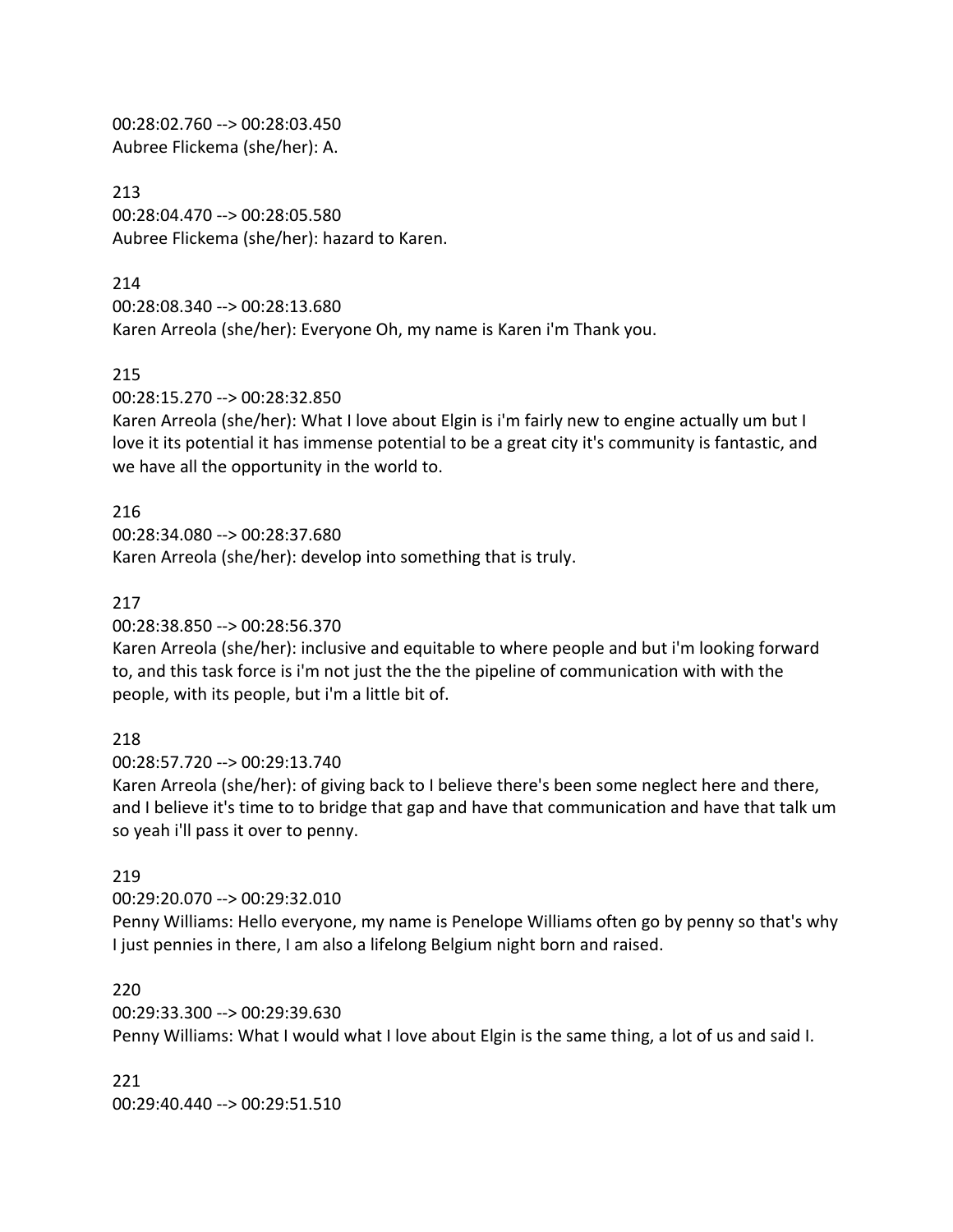Penny Williams: have been fortunate enough, as I would want to raise intelligence, who always live in a diverse community, so I have always enjoyed that sometimes we had to be the first to go into the Community.

### 222

### 00:29:52.050 --> 00:30:04.200

Penny Williams: To to diversify it, but it happened, and so that's The one thing that I have always enjoyed, no matter where I go the communities are more diverse than ever before.

## 223

## 00:30:04.530 --> 00:30:19.710

Penny Williams: and its continuing to grow even the Community that i'm living in now what I would like to get out of this is, I would like this community to work with, of course, closely with our police department and build better relationships.

## 224

## 00:30:20.820 --> 00:30:40.740

Penny Williams: across the board, you know it's not just, I would like to really see our youth our teams are up and coming drivers and all those have real education on roads, not just the rules of the road, but education of what should happen and how to behave and act.

### 225

### 00:30:41.790 --> 00:30:50.910

Penny Williams: Should they be pulled over I think that's very key but that's also something that all of us should learn, because when we were most of the time learning how to drive me didn't get those lessons on.

## 226

00:30:52.050 --> 00:30:58.320

Penny Williams: What you should be doing, should you get pulled over so that's what I would like to see happen as far as educating our Community.

## 227

00:30:59.430 --> 00:31:04.200 Penny Williams: And I am going to pass it off to Shimon blanchard.

### 228

00:31:08.280 --> 00:31:10.560 Shimon Blanchard: All my name is Sharon blanchard.

### 229

00:31:12.360 --> 00:31:15.720 Shimon Blanchard: I wasn't born and raised in Elgin not very affluent life outside.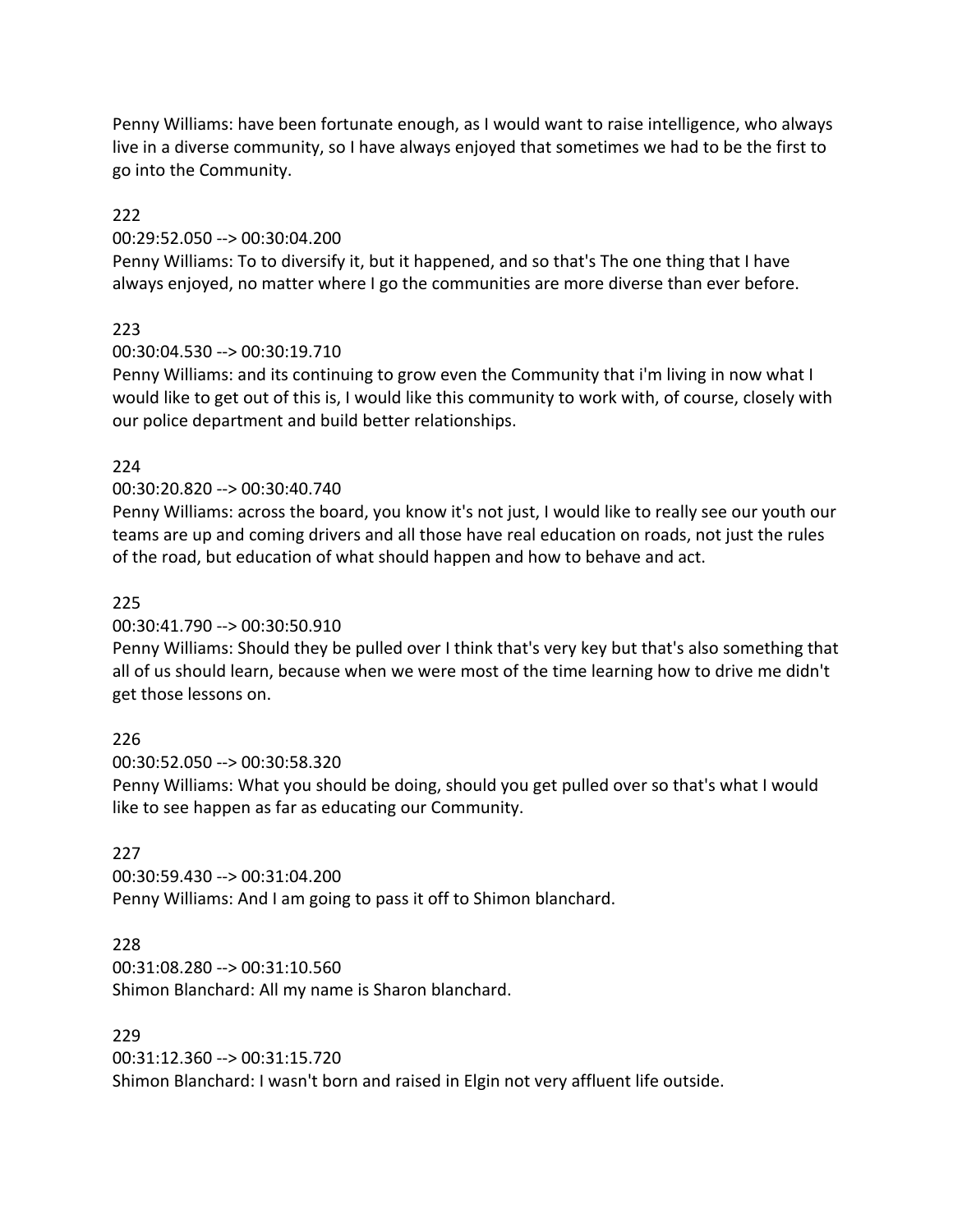230

00:31:16.350 --> 00:31:28.680

Shimon Blanchard: Of what I love about Elgin is the growth as it continues to grow as it continues to become a large city, you see, I have that down field where you know your neighbors neighbors kids.

## 231

### 00:31:29.490 --> 00:31:40.530

Shimon Blanchard: I think LG has the potential to go into the great city was still have that down for you um what I would like to see from come from the test was the working relationship.

## 232

00:31:42.180 --> 00:31:52.170

Shimon Blanchard: with both sides, I heard both sides are valued where everyone's opinions taking that into consideration and also set a precedent, and I think Charles said.

## 233

00:31:53.430 --> 00:32:00.840 Shimon Blanchard: To have a task force that can be model that can be replicated and I just for eligible other cities well.

### 234

00:32:02.370 --> 00:32:09.600

Shimon Blanchard: That being said, i'll pass it to Marcus Marcus.

## 235

00:32:17.580 --> 00:32:20.670

Marcus Banner And Marcus Bradley: Well, my name is Marcus Bradley i'm from LG.

## 236

00:32:22.230 --> 00:32:32.160

Marcus Banner And Marcus Bradley: born and raised here, and one thing I like love about ALS and I should say is Elgin itself the people, the city, the culture.

### 237

## 00:32:33.300 --> 00:32:48.180

Marcus Banner And Marcus Bradley: We brings to the nearby cities around those it's like a mini Chicago the city within a city, you know our model on the prowl tonight, and what I hope to gain from this task force is and also.

## 238

00:32:49.710 --> 00:32:58.230

Marcus Banner And Marcus Bradley: What I what I hope all of you are really here for is for the police to be aware that they are here to serve and protect us.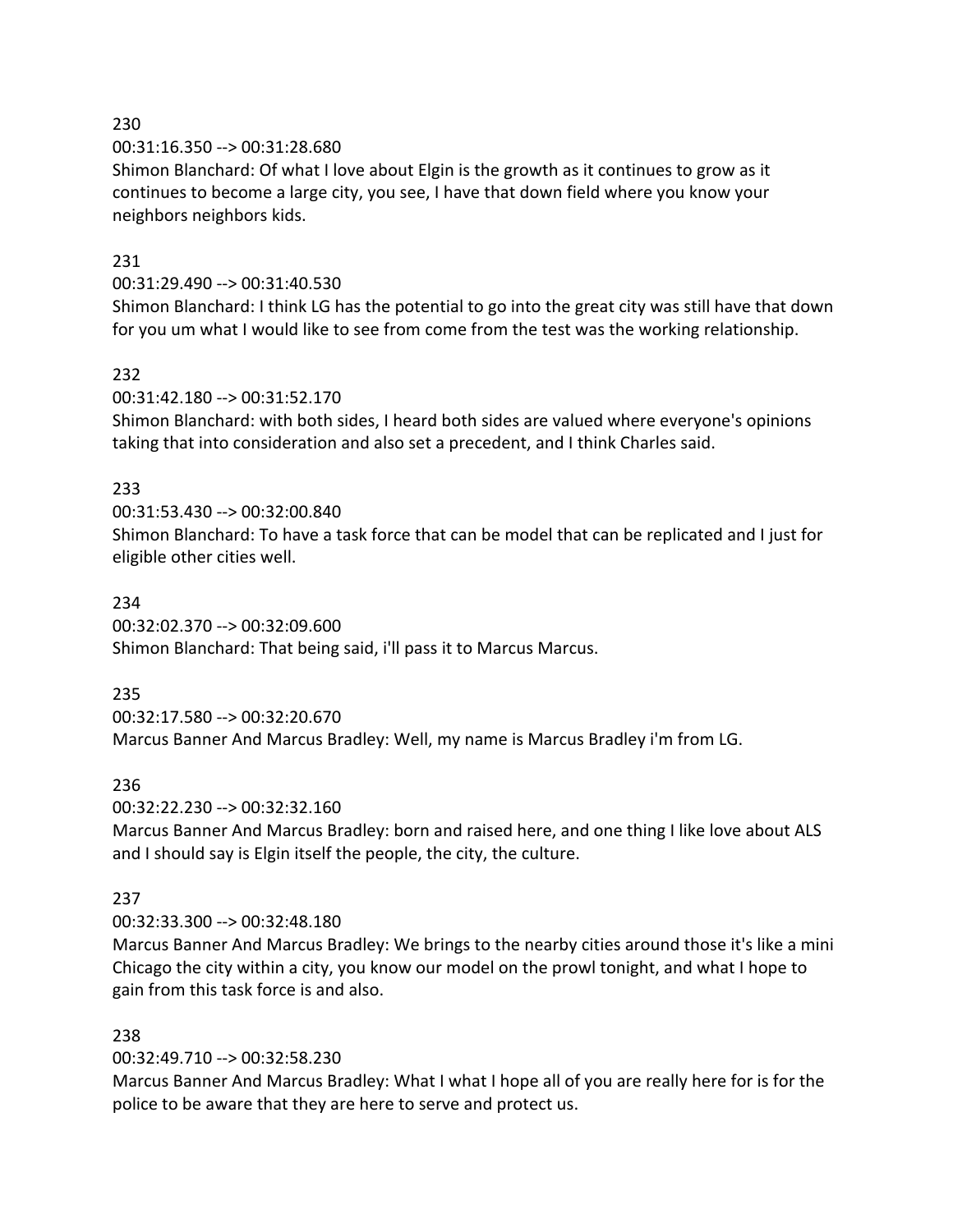# 239

## 00:32:58.530 --> 00:33:10.560

Marcus Banner And Marcus Bradley: Even people that have my skin color here because I won't be able to have my complex to be able to trust, from where I grew up in Elgin on the east side, where you know, most of them a lot of.

# 240

# 00:33:12.060 --> 00:33:18.690

Marcus Banner And Marcus Bradley: The riffraff happens, and so, when you come up from that side of town, the police will catch you at a certain way.

# 241

00:33:19.410 --> 00:33:35.400

Marcus Banner And Marcus Bradley: No matter if you're black white Mexican when you when you grow up in that certain side of Elgin the police like look at you a certain way, so I want the police to know that it doesn't matter what we look like they're still here to serve and protect us, and as over to coach.

242 00:33:36.990 --> 00:33:39.960 Marcus Banner And Marcus Bradley: I am doing i'm Marcus Ben people's champ.

## 243

00:33:41.070 --> 00:33:43.800

Marcus Banner And Marcus Bradley: been in Elgin for almost 30 years.

## 244

00:33:45.120 --> 00:34:01.980

Marcus Banner And Marcus Bradley: i've seen the good bad and ugly what I like about Elgin is that its ever expanding has endless opportunities for individuals, families and business to grow in become the best version of themselves itself.

# 245

00:34:03.300 --> 00:34:09.570 Marcus Banner And Marcus Bradley: In order to have a healthy and night Community so all that opportunity is here.

## 246

00:34:10.830 --> 00:34:18.150

Marcus Banner And Marcus Bradley: it's on what we make what I would like to get from this, I hear a lot of people saying you know, we want to be able to trust law enforcement.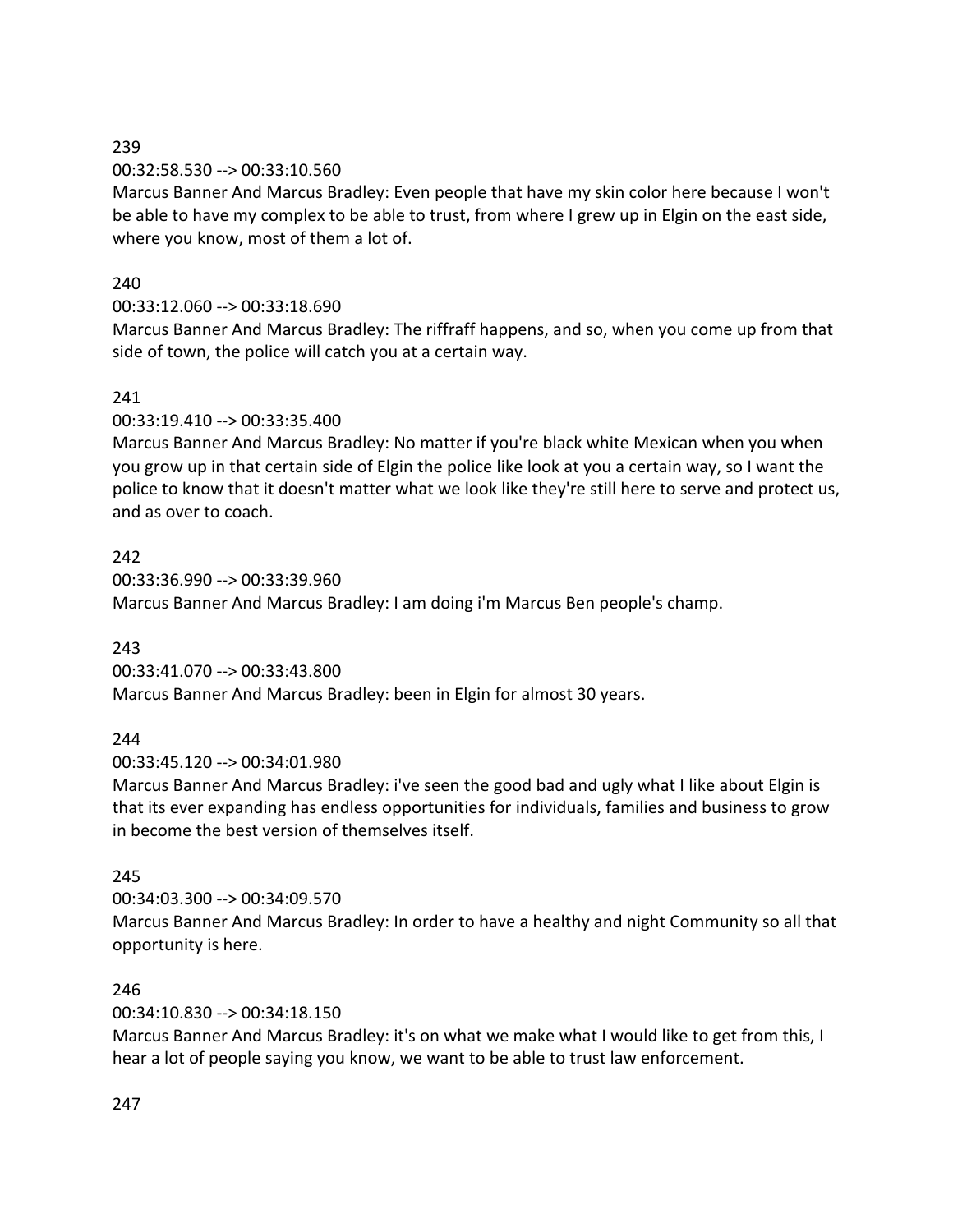00:34:19.380 --> 00:34:21.480

Marcus Banner And Marcus Bradley: there's some I trust there's some I don't.

### 248

00:34:22.500 --> 00:34:30.090

Marcus Banner And Marcus Bradley: Know i've actually had a lot of conversations with a lot offices about different circumstances and situations.

# 249

00:34:31.620 --> 00:34:43.140

Marcus Banner And Marcus Bradley: But in order to have trust there has to be a balance of power, so what I would like to see added this is to get to a place where the people actually have power of accountability, the same as long for us.

## 250

00:34:43.800 --> 00:34:52.380

Marcus Banner And Marcus Bradley: They have the tools to be able to hold us accountable, yet we have no tools to truly hold them accountable so accountability is the thing that I seek.

251 00:34:53.610 --> 00:34:55.170 Marcus Banner And Marcus Bradley: always have saw.

# 252

00:34:56.700 --> 00:35:05.670

Marcus Banner And Marcus Bradley: For the past, you know 15 years or so, so that's what I would like to see out of this, so I will shift it over to.

253 00:35:17.700 --> 00:35:18.120 Marcus Banner And Marcus Bradley: smell.

## 254

00:35:19.800 --> 00:35:21.600 Marcus Banner And Marcus Bradley: smell smell.

## 255

00:35:23.370 --> 00:35:30.480 Ismael Cordovà: Sorry, you froze for a second there, then no hi everyone, my name is chanel cordova but I go by ish for short.

256 00:35:30.960 --> 00:35:42.480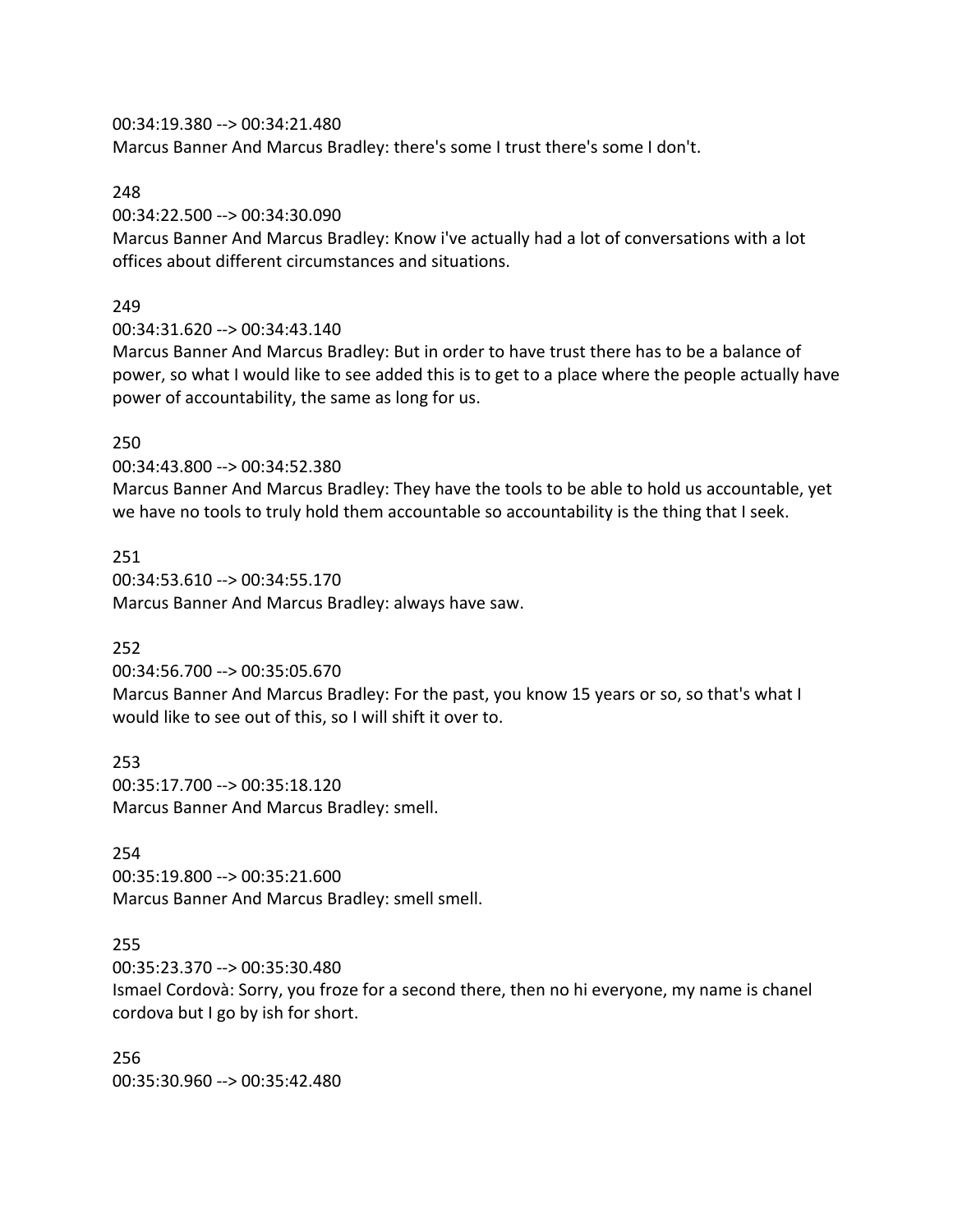Ismael Cordovà: I moved to Elgin when I was eight years old and I absolutely love living here, I recently bought a property here as well, so you know really so in myself into the into the weeds here.

### 257

00:35:42.870 --> 00:35:54.150

Ismael Cordovà: um The one thing that I absolutely love about our city is definitely the resiliency of our Community and the people within our Community, when you go out and speak to our residents you hear.

### 258

00:35:54.630 --> 00:36:00.030 Ismael Cordovà: heartbreaking and empowering stories of how they've overcome and what brought them to our city in the first place.

### 259

00:36:00.450 --> 00:36:11.430

Ismael Cordovà: And I feel that those resilient stories of each resonant has really amplify the character or city and that's what makes me fall in love with Elgin the way I brag about it, and every place I go to.

### 260

00:36:12.120 --> 00:36:18.300

Ismael Cordovà: I went I just finished undergrad so being in the zoom room and taking turns introducing ourselves as a little ptsd but.

### 261

00:36:19.620 --> 00:36:23.820 Ismael Cordovà: But it really is a phenomenal city with so much potential as everyone said.

### 262

00:36:24.930 --> 00:36:38.430

Ismael Cordovà: The one thing that I really look forward to with this task force is not only says setting and President of how to communicate within the Community and the police department, but setting a precedent that we don't need that long standing.

### 263

00:36:39.480 --> 00:36:46.170

Ismael Cordovà: methods to accomplish goals quickly and how to get our voices heard, because oftentimes, especially when it's.

264 00:36:47.100 --> 00:36:54.150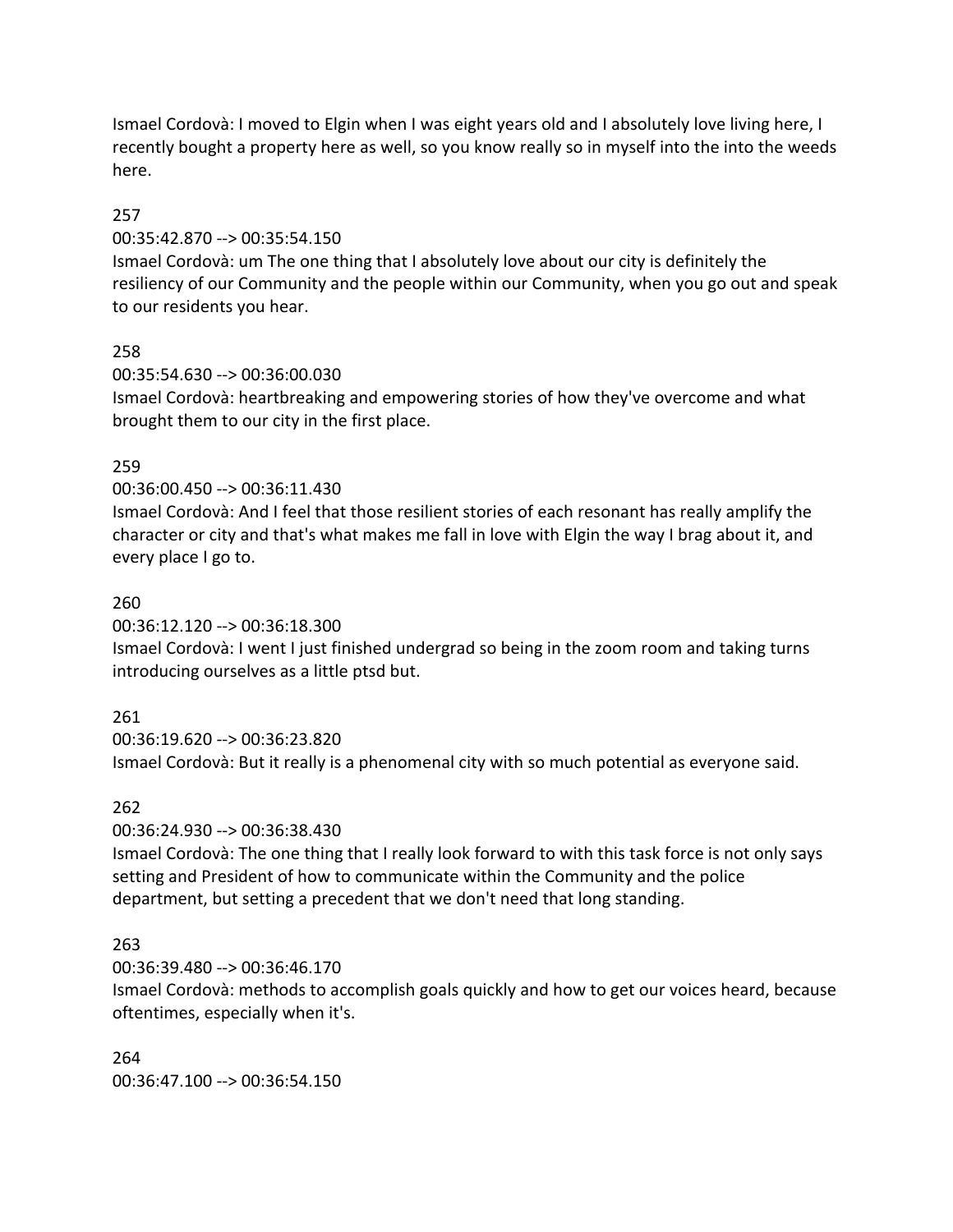Ismael Cordovà: relayed over to a local municipality or even a statement is to validate people think that it's going to take forever for an issue to be solved.

# 265

00:36:54.420 --> 00:37:02.670

Ismael Cordovà: And our goal here is to hear each other's voices speak up for our Community and get to get to solutions that will solve the problems quickly.

# 266

00:37:02.970 --> 00:37:13.830

Ismael Cordovà: And not if not quickly, at least in the short term manner and that's what i'm really looking forward to and i'm really looking forward to connecting with all of you hearing your stories because that's one thing that i've learned as.

# 267

00:37:14.250 --> 00:37:18.930

Ismael Cordovà: The black lives matter protest increase in the attention to discrimination and racism.

# 268

00:37:19.290 --> 00:37:26.310 Ismael Cordovà: approach, although I grew up in the low income ghetto neighborhood of Elgin I had my own personal privilege.

# 269

00:37:26.550 --> 00:37:36.420

Ismael Cordovà: That kind of helped me really relationships with the police whenever I interacted with them, and so you know I just really look forward to what we're going to be accomplishing together.

270 00:37:37.710 --> 00:37:40.710 Ismael Cordovà: And i'm going to pass it over to Denise.

# 271

00:37:44.100 --> 00:37:49.200

HP: Thanks this smell, and that was my dog barkley was making all that noise before.

# 272

00:37:50.520 --> 00:38:03.120

HP: So what I love about Elgin in addition to what everybody just said is that Elgin has given me the opportunity to have met the majority of people on this panel.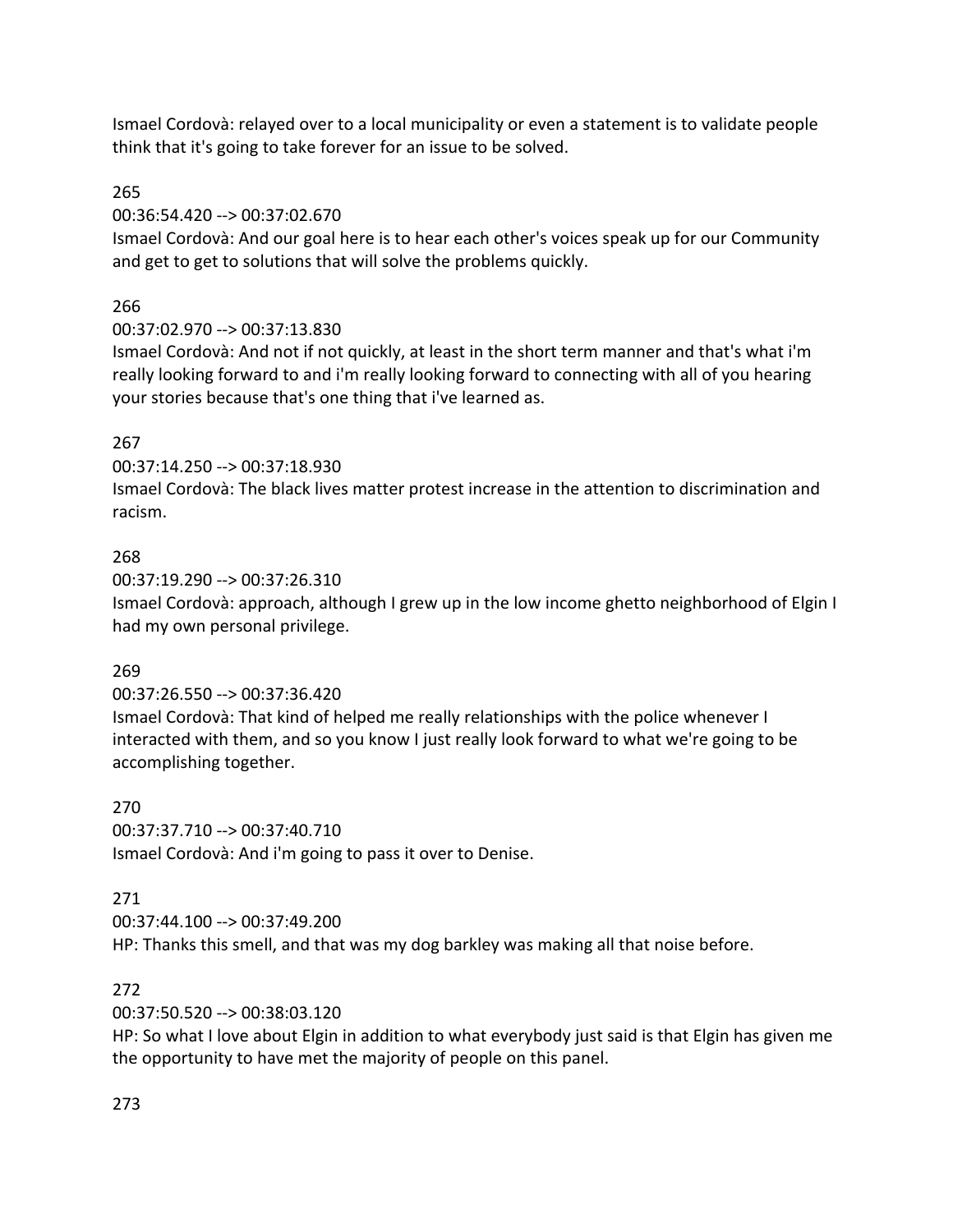#### 00:38:03.780 --> 00:38:22.350

HP: And if that's an incredible incredible gift that I have you know that i've received I think Elgin is a place where, if you want to get involved in something there is something here for everybody, and I think that.

#### 274

00:38:23.820 --> 00:38:27.120 HP: And I was as Marcus banner was speaking.

#### 275

00:38:28.770 --> 00:38:34.230 HP: part of what he said resonated with me because he and I met 15 years ago.

### 276

00:38:35.880 --> 00:38:53.640

HP: As part of the Elgin gang and drug Task Force and and Marcus correct me if i'm wrong, but I don't believe you were like really welcomed with open open arms, I mean some of us did, and so I think though that span of 15 years there's been some.

#### 277

00:38:54.810 --> 00:38:57.660 HP: it's like what a difference 15 years snakes.

### 278

00:38:59.580 --> 00:39:04.860 HP: And so I appreciate having this opportunity, the other part of.

### 279

00:39:06.240 --> 00:39:17.820 HP: What I want to get out of this task force is that there's actually meaningful change and actionable accountability that occurs.

### 280

00:39:19.650 --> 00:39:29.850

HP: And, whatever the result is from all of her work and that's about it, and I will pass it over to Cory battles.

## 281 00:39:31.200 --> 00:39:32.880 Corey Battles: That about last about Lisa.

282 00:39:34.950 --> 00:39:42.390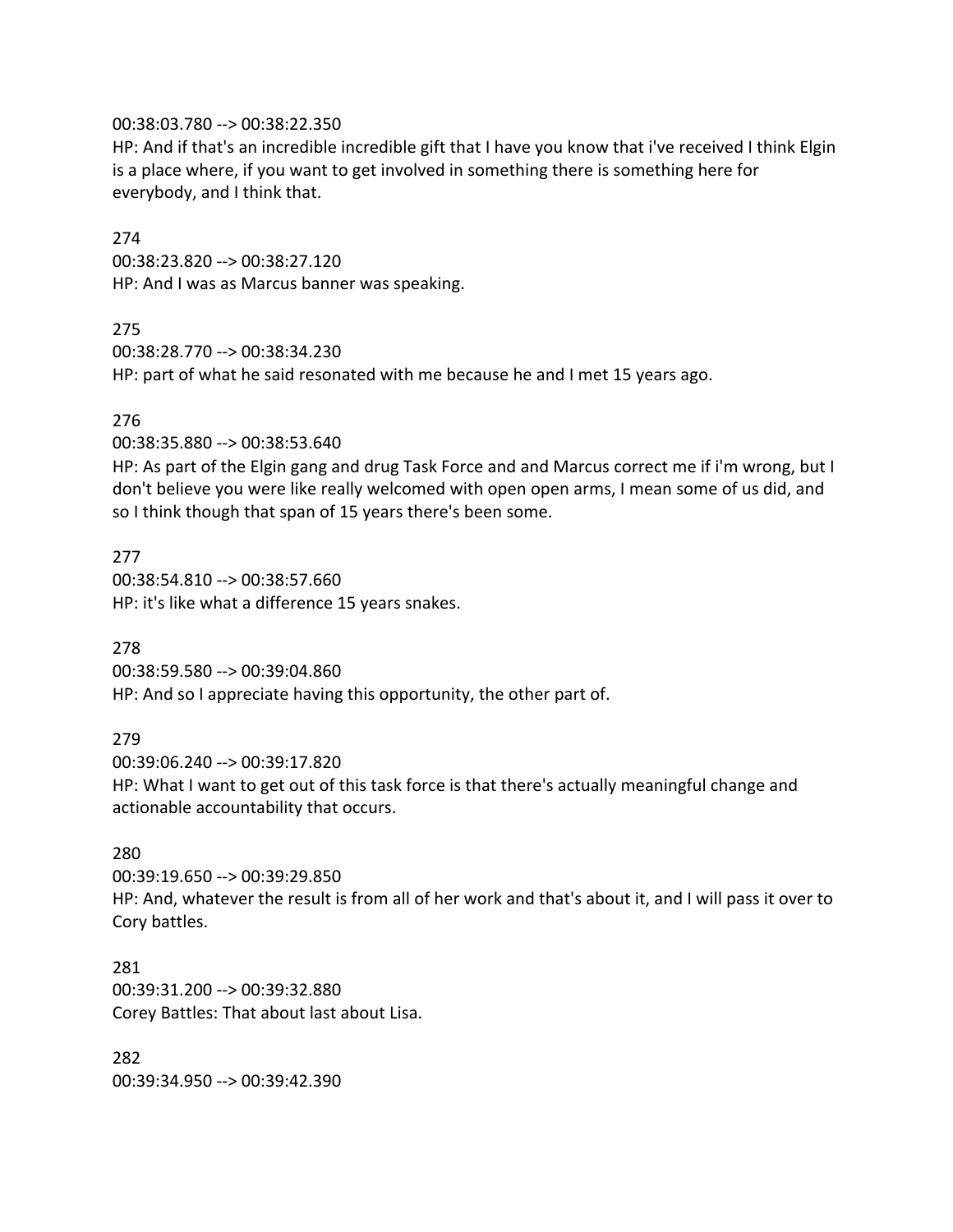Corey Battles: pretty much I moved here and elegant in 1981 you know i've been there, little over 40 years you know and.

283

00:39:43.170 --> 00:39:48.570

Corey Battles: I love the diversity pretty much everybody said the same with you know Dana already I love the diversity of Elton that we had.

### 284

00:39:49.230 --> 00:40:04.440

Corey Battles: Of what i'm looking forward, you know a lot of this task forces to bring recommendations of police building a Community building and that's my pretty much my overall what I really want to do it and accountability interest parents, the for everybody.

### 285

00:40:09.360 --> 00:40:12.450 Larry Schooler, Facilitator (he/him/his): We do still have Kevin saldivar I believe okay.

286 00:40:14.400 --> 00:40:15.150 Kevin Zaldivar he/him: All right, thank you.

287 00:40:15.390 --> 00:40:16.170 Corey Battles: sorry about that.

## 288

00:40:16.740 --> 00:40:24.330

Kevin Zaldivar he/him: that's okay i'll keep it short just so that we can continue conversation, so what I like about Elgin is, I think, someone mentioned the word adaptability.

## 289

00:40:25.140 --> 00:40:40.320

Kevin Zaldivar he/him: I kind of agree with what Cynthia and joshua said earlier that Elgin has many good things and Elgin has a lot of things that we can improve on, and I think adaptability, is the perfect word for that and we see that in a lot of the departments and the work of Elgin nowadays.

### 290

00:40:41.340 --> 00:40:46.830

Kevin Zaldivar he/him: One thing I wanted to get out of this task force, maybe more accurately put I want people to get out of this.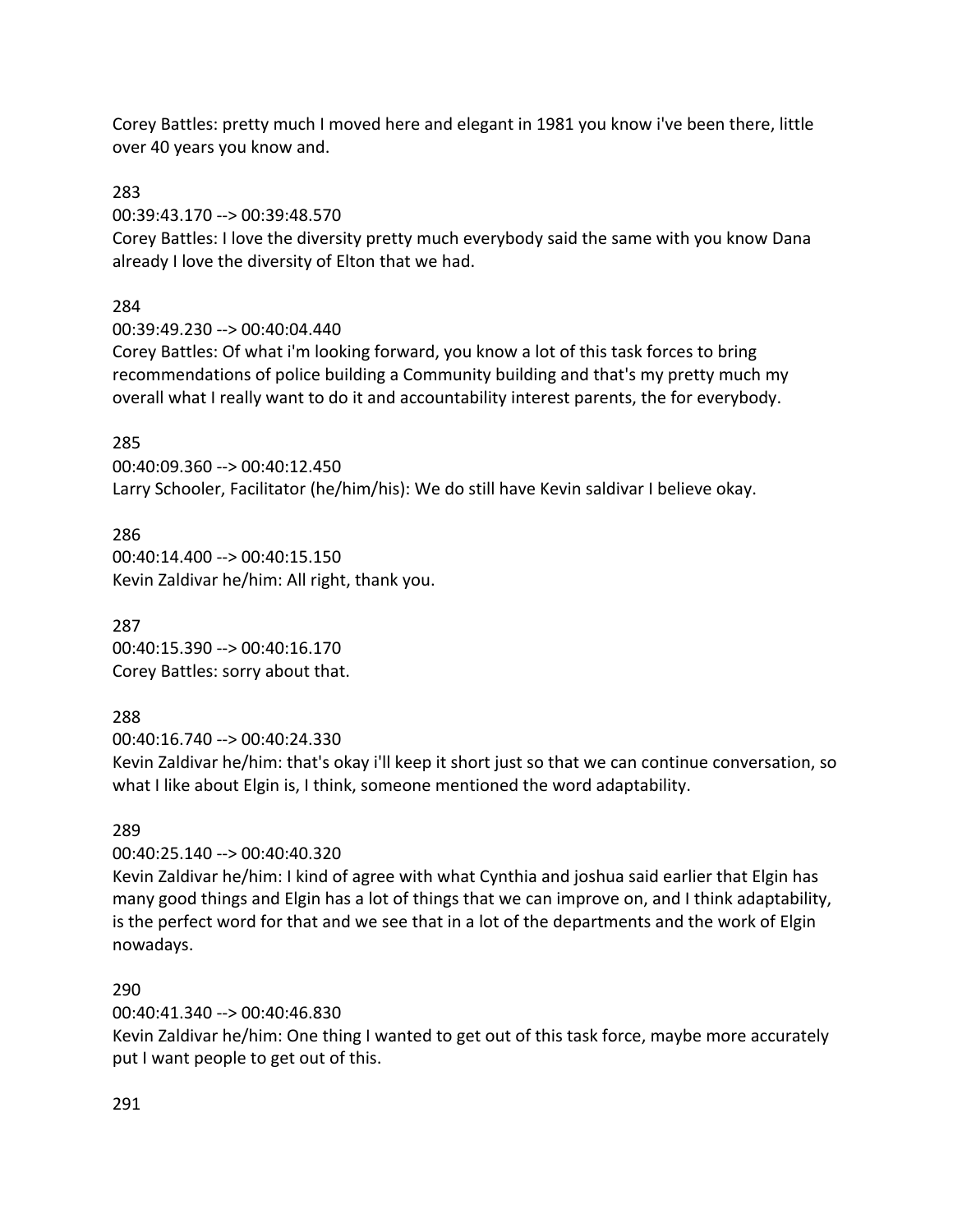### 00:40:47.220 --> 00:40:59.490

Kevin Zaldivar he/him: Is I want this task force to be a catalyst to many other changes and halogen and redefining elgin's definition of public safety and even redefining the definition of public safety for other cities.

### 292

00:41:00.270 --> 00:41:07.530

Kevin Zaldivar he/him: Again, that adaptability factor is what's going to play a big role and in this work that we're going to do.

# 293

00:41:08.040 --> 00:41:13.650 Kevin Zaldivar he/him: i'm looking forward to discussing with the police department their goals and objectives and the near future.

### 294

00:41:14.130 --> 00:41:23.670

Kevin Zaldivar he/him: And I would like to defend the police to be able to invest in other public sector so i'm looking forward to analyzing.

### 295

00:41:24.630 --> 00:41:39.420

Kevin Zaldivar he/him: The police department and taking the work as seriously as the application for this position came to be and really holding can not just this task force accountable to the standards in the application, but also accountability, with the police department as well, thank you.

### 296

00:41:47.910 --> 00:41:49.950 Sara Omar, Facilitator (she/her): Thank you Kevin Sherman.

### 297

00:41:51.810 --> 00:41:53.370 Sara Omar, Facilitator (she/her): Thank you, the last one to the.

### 298

00:42:00.060 --> 00:42:02.370 Sara Omar, Facilitator (she/her): Chairman if you're speaking we can't hear you.

### 299

00:42:11.520 --> 00:42:13.470 Sara Omar, Facilitator (she/her): still cannot hear you Sherman.

#### 300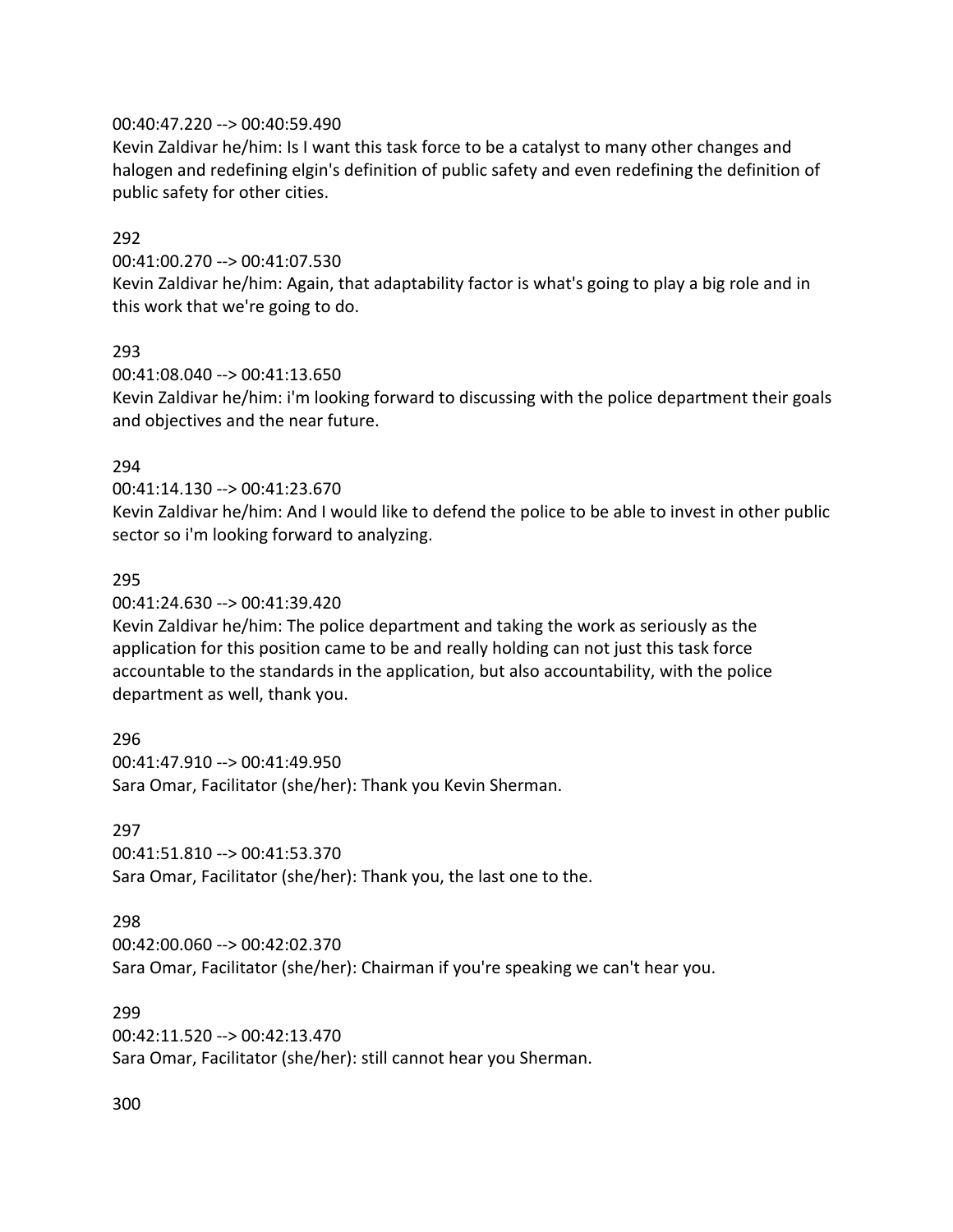### 00:42:18.150 --> 00:42:26.370

Sara Omar, Facilitator (she/her): Perhaps again Larry on and then it's Sherman can connect with audio we can give them space to do some.

### 301

00:42:27.150 --> 00:42:34.530

Larry Schooler, Facilitator (he/him/his): Data dump Sir thanks and, more importantly, thank you all, believe it or not an exercise like that actually inspires me.

# 302

00:42:35.040 --> 00:42:45.900

Larry Schooler, Facilitator (he/him/his): Because I too want to be part of something that is a model for the rest of the country, and I will tell you that our firm has actually worked with some communities around the country and.

## 303

00:42:46.380 --> 00:42:55.440

Larry Schooler, Facilitator (he/him/his): The zeal, and the passion that's evident just in that the responses to that exercise have me fairly convinced that this will in fact turn out to be.

## 304

### 00:42:55.860 --> 00:43:09.810

Larry Schooler, Facilitator (he/him/his): A model for the nation, so I commend you all i'm going to turn things to show norma colleagues of ours from the University of Illinois Chicago for an update on the conversations that we had with you all leading up to this first meeting and.

## 305

00:43:10.890 --> 00:43:11.640 Larry Schooler, Facilitator (he/him/his): they'll take it from here.

### 306

00:43:13.980 --> 00:43:21.210

Joe Hoereth -- UIC, He/Him/His: Everyone Joe Horace, I guess, I could do, just a quick introduction of myself as I passed it along without introducing myself.

## 307

00:43:22.140 --> 00:43:37.590

Joe Hoereth -- UIC, He/Him/His: As a reminder, i'm here in Chicago region them at uic director of the Institute for policy and civic engagement and part of this team uh we we that the members of our team spoke with all of you individually.

308 00:43:38.610 --> 00:43:49.620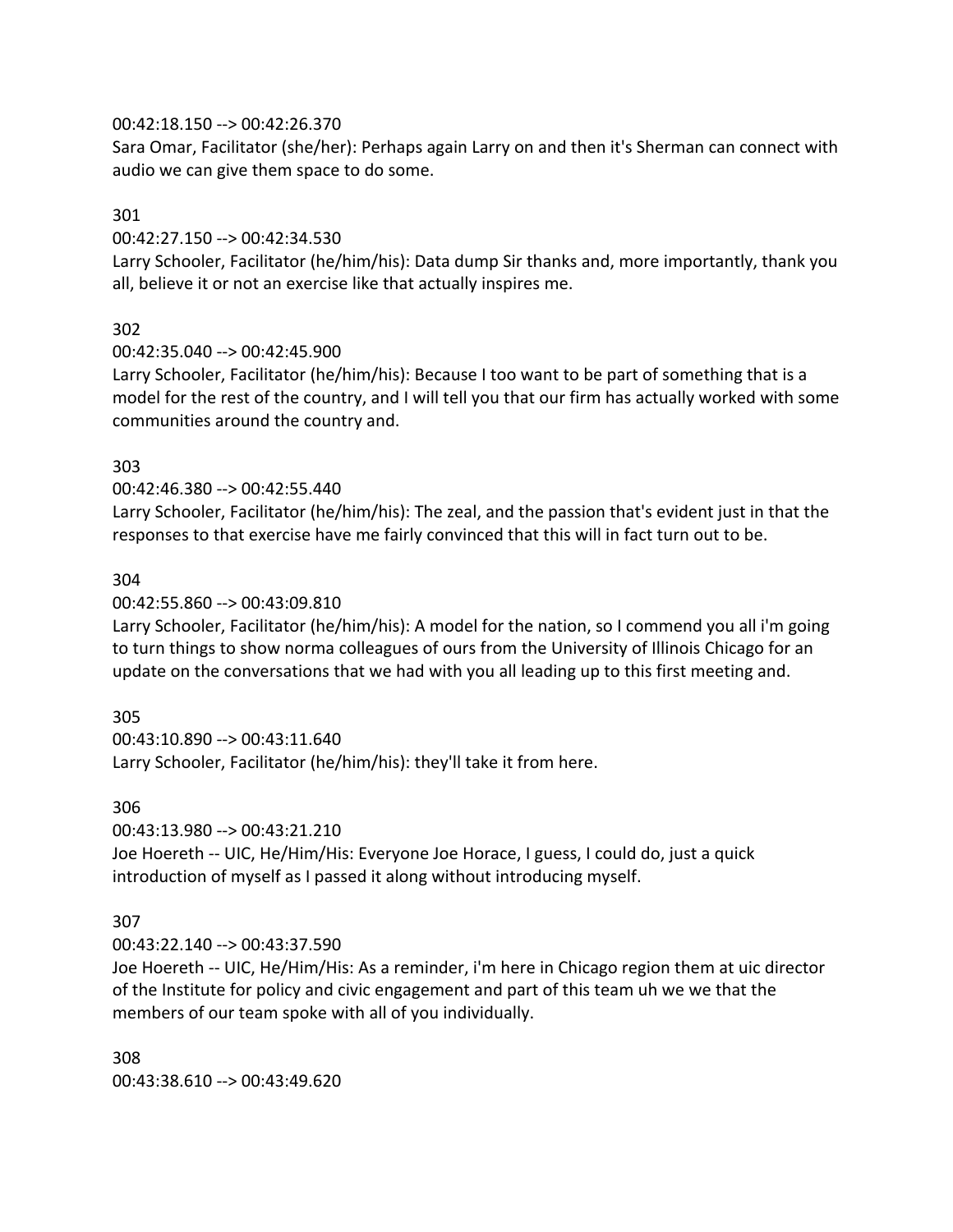Joe Hoereth -- UIC, He/Him/His: In in our preparations for this for this first meaning, it was great it was really great I know they were brief conversation somebody I wish all of you wish we could have talked too much longer.

### 309

### 00:43:51.060 --> 00:44:10.470

Joe Hoereth -- UIC, He/Him/His: But we wanted to just kind of honor what we're what we're saying in that in those conversations in terms of just bringing back to you kind of the themes we heard from those conversations and so Norman I are going to just go over those and i'm gonna turn it over to norma here.

#### 310

00:44:13.230 --> 00:44:15.600 Joe Hoereth -- UIC, He/Him/His: Thank you, Joe see you Oh, there you are.

### 311

00:44:15.840 --> 00:44:19.170 Joe Hoereth -- UIC, He/Him/His: Okay, to go ahead and go over those themes.

### 312

### 00:44:19.980 --> 00:44:28.680

Norma Ramos (Facilitator UIC - she, her, ellá): All right, thank you, Joe Hello everyone, I just want to introduce myself as well i'm normal Ramos i'm the associate director at the Institute for policy and civic engagement.

### 313

00:44:29.190 --> 00:44:35.310

Norma Ramos (Facilitator UIC - she, her, ellá): And been here at the Institute, since it was founded in 2008 my pronouns are she her and am.

### 314

00:44:35.880 --> 00:44:44.760

Norma Ramos (Facilitator UIC - she, her, ellá): And i'm actually I wanted to also just say something quickly about Elgin i'm in Chicago in Chicago but I spent a lot of time in the suburbs and.

### 315

00:44:45.030 --> 00:44:50.850

Norma Ramos (Facilitator UIC - she, her, ellá): In Elgin area as well, and I really appreciate the diversity of Elgin and spending time out there.

316 00:44:51.180 --> 00:45:00.360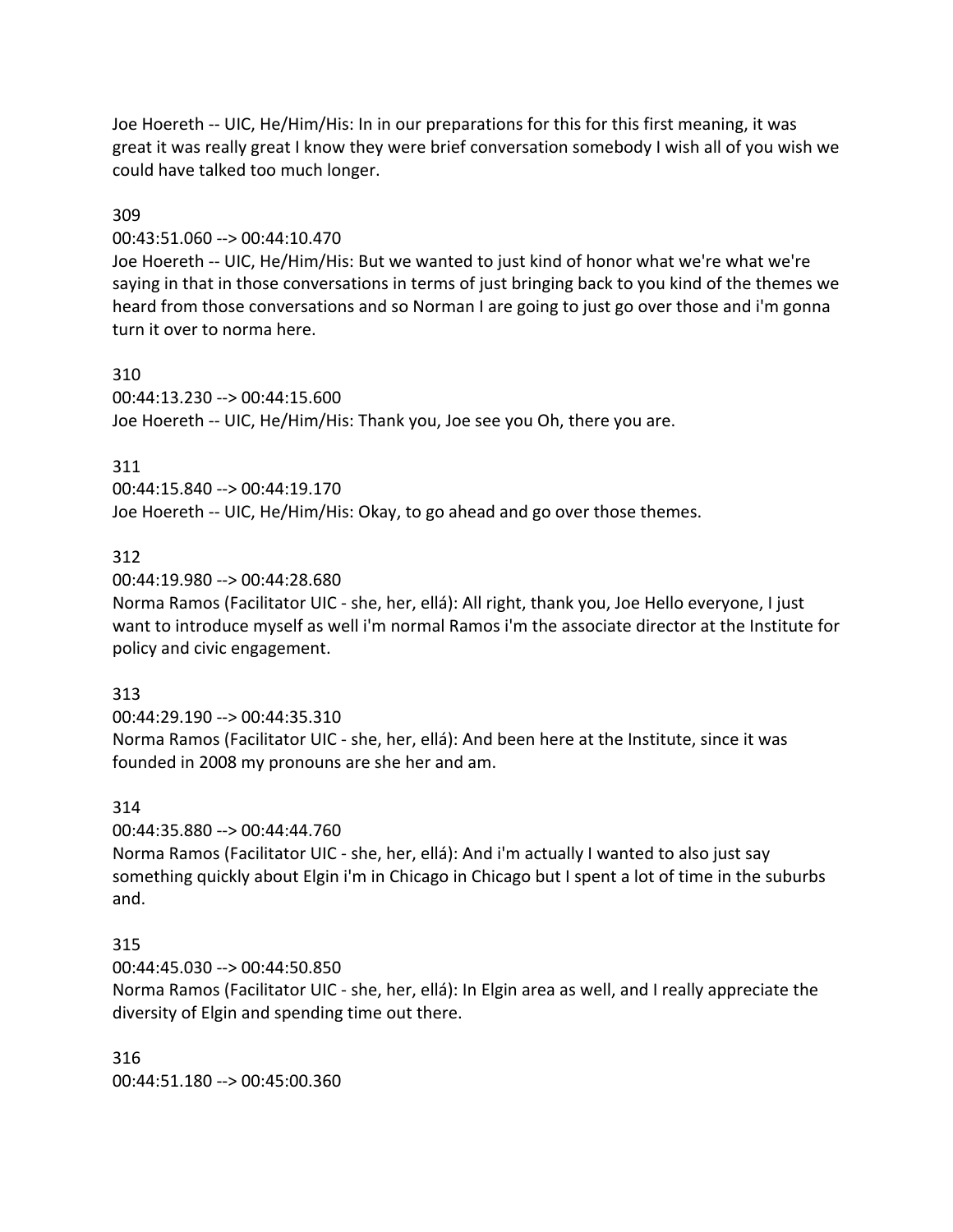Norma Ramos (Facilitator UIC - she, her, ellá): My nephews and basketball, so we spent a lot of time on the road and AAU basketball tournaments if you all are familiar with that, so I just appreciate being able to explore.

## 317

00:45:00.780 --> 00:45:08.580

Norma Ramos (Facilitator UIC - she, her, ellá): So many parts of the Chicago region in the state of Illinois so thank you and hello, and looking forward to working with you all.

## 318

00:45:09.390 --> 00:45:15.360 Norma Ramos (Facilitator UIC - she, her, ellá): As Joe mentioned, we had a we had an opportunity to meet with you all Sarah Larry Joe and I and.

## 319

00:45:15.600 --> 00:45:19.620

Norma Ramos (Facilitator UIC - she, her, ellá): We kind of wanted just to kind of highlight a couple of like overall themes that we heard.

## 320

00:45:19.830 --> 00:45:29.160

Norma Ramos (Facilitator UIC - she, her, ellá): In terms of some of the goals that you all shared with us, and even the goals of the task force and so i'm just going to highlight and we actually highlighted many of them that we've just shared them out loud together.

## 321

00:45:29.370 --> 00:45:35.940

Norma Ramos (Facilitator UIC - she, her, ellá): Here, at this time and so it's really exciting to hear that we're all sort of like on the same page and journey together.

## 322

00:45:36.930 --> 00:45:42.990

Norma Ramos (Facilitator UIC - she, her, ellá): And so those highlights are supporting the Community with communications education and understanding of policy.

## 323

00:45:43.920 --> 00:45:49.860

Norma Ramos (Facilitator UIC - she, her, ellá): There was an additional overall theme of establishing Community representation diverse perspectives and voices.

# 324

00:45:50.490 --> 00:46:05.460

Norma Ramos (Facilitator UIC - she, her, ellá): Thinking about ways to enhance Community and police engagement thinking of ways to share important resources that we all have that we have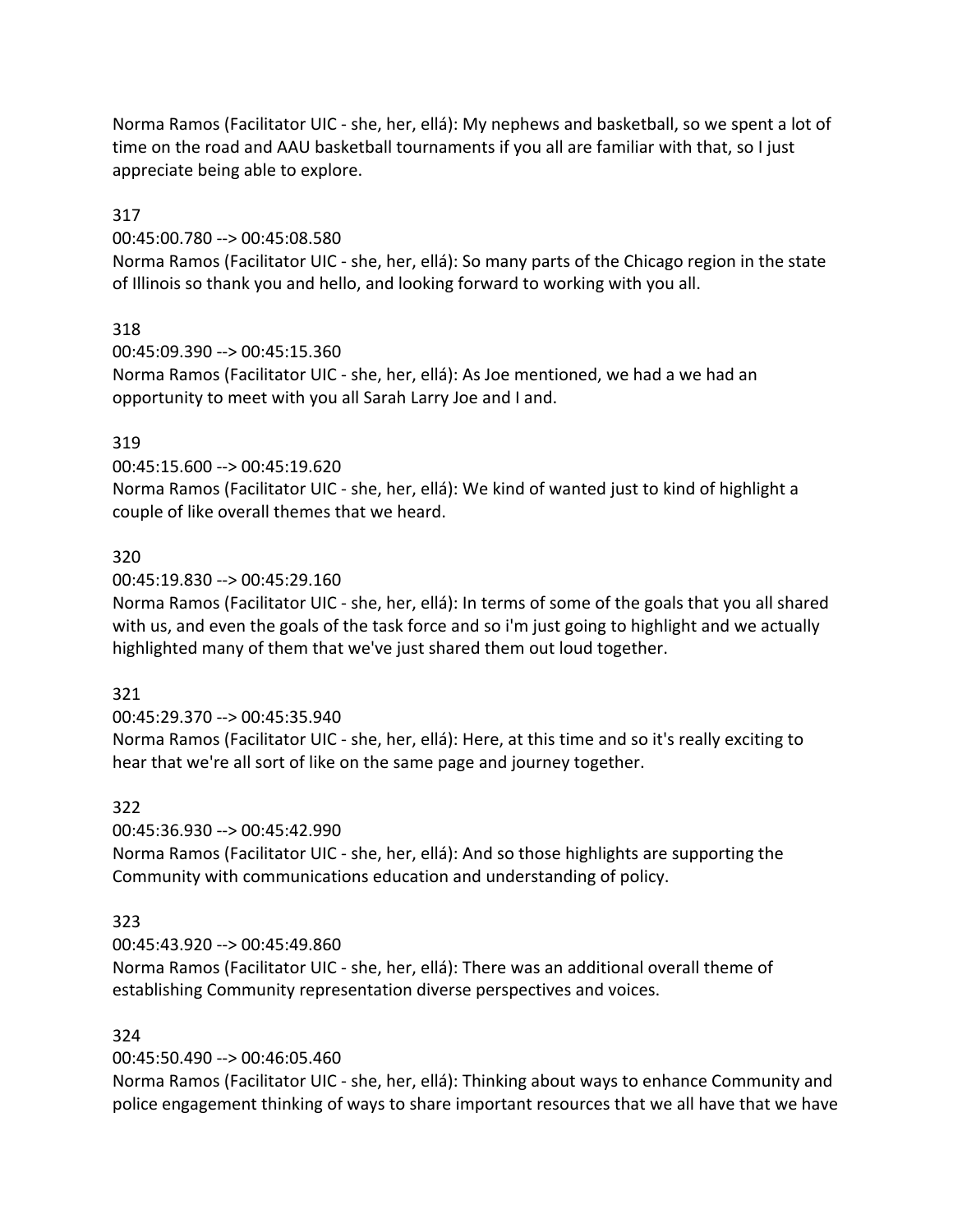connections to and help support and then also thinking about those tangible outcomes right and thinking about ways that we can actually.

## 325

00:46:06.510 --> 00:46:10.500

Norma Ramos (Facilitator UIC - she, her, ellá): Support the Community, and what that looks like and then thinking about like the overall.

# 326

00:46:11.640 --> 00:46:19.650

Norma Ramos (Facilitator UIC - she, her, ellá): set of goals at the task force many of the overall themes were thinking about supporting reviewing and analyzing policy procedures and process.

# 327

00:46:20.310 --> 00:46:26.100

Norma Ramos (Facilitator UIC - she, her, ellá): Thinking about providing recommendations to build policy and new approaches right and then, what does that look like.

## 328

00:46:26.760 --> 00:46:29.820 Norma Ramos (Facilitator UIC - she, her, ellá): Thinking about ways to recommend accountability process.

## 329

00:46:30.150 --> 00:46:38.580

Norma Ramos (Facilitator UIC - she, her, ellá): And also thinking about creating ideas to help build and enhance relationships between the police community and you so we've kind of been talking about that.

## 330

00:46:38.850 --> 00:46:45.060

Norma Ramos (Facilitator UIC - she, her, ellá): and sharing that in this space, but also sharing that with us individually, and so we just wanted to highlight that quickly.

## 331

00:46:45.300 --> 00:46:55.500

Norma Ramos (Facilitator UIC - she, her, ellá): To think about like what were the overall themes that were shared with us, what does that look like and i'm thinking about those as we move forward in the work that we're doing so thank you.

332 00:46:56.700 --> 00:46:58.470 Norma Ramos (Facilitator UIC - she, her, ellá): can share it back to Joe for a SEC.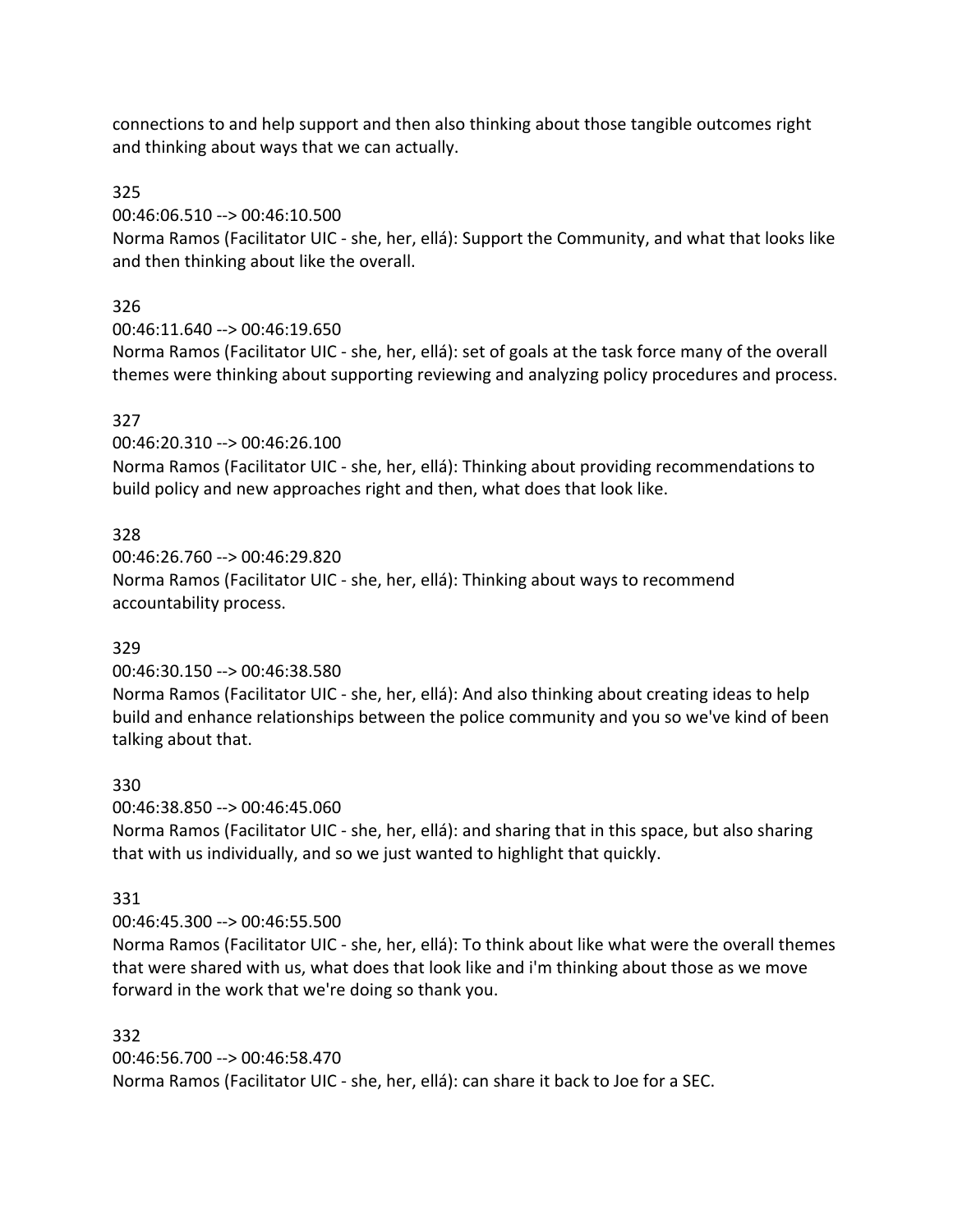00:47:02.070 --> 00:47:03.450 Joe Hoereth -- UIC, He/Him/His: Yes, thanks norma.

#### 334

00:47:04.680 --> 00:47:06.480 Joe Hoereth -- UIC, He/Him/His: I think sorry my dog is growing.

### 335

00:47:08.940 --> 00:47:22.200

Joe Hoereth -- UIC, He/Him/His: I just want to say that while while these themes are great and heard you all, many of you sort of repeat these in your expectations and what you'd like to get out of being a part of this task force.

### 336

00:47:23.580 --> 00:47:30.870

Joe Hoereth -- UIC, He/Him/His: You know these are these are things that in some cases will be discussing earlier in the process, and maybe even.

#### 337

00:47:31.890 --> 00:47:34.770 Joe Hoereth -- UIC, He/Him/His: Some of the things we may be getting to further down the line.

#### 338

00:47:36.060 --> 00:47:45.930

Joe Hoereth -- UIC, He/Him/His: And once once we get into the deeply into the process, so I just wanted to point that out and i'll turn it back to.

#### 339

00:47:47.430 --> 00:47:49.200 Joe Hoereth -- UIC, He/Him/His: The next slide is Sarah.

#### 340

00:47:52.860 --> 00:47:55.710 Larry Schooler, Facilitator (he/him/his): Not to usurp service role at all, I think, actually.

#### 341

00:47:57.060 --> 00:48:00.510 Larry Schooler, Facilitator (he/him/his): meant to take this where we're still learning our places in our lines here.

342 00:48:01.140 --> 00:48:07.140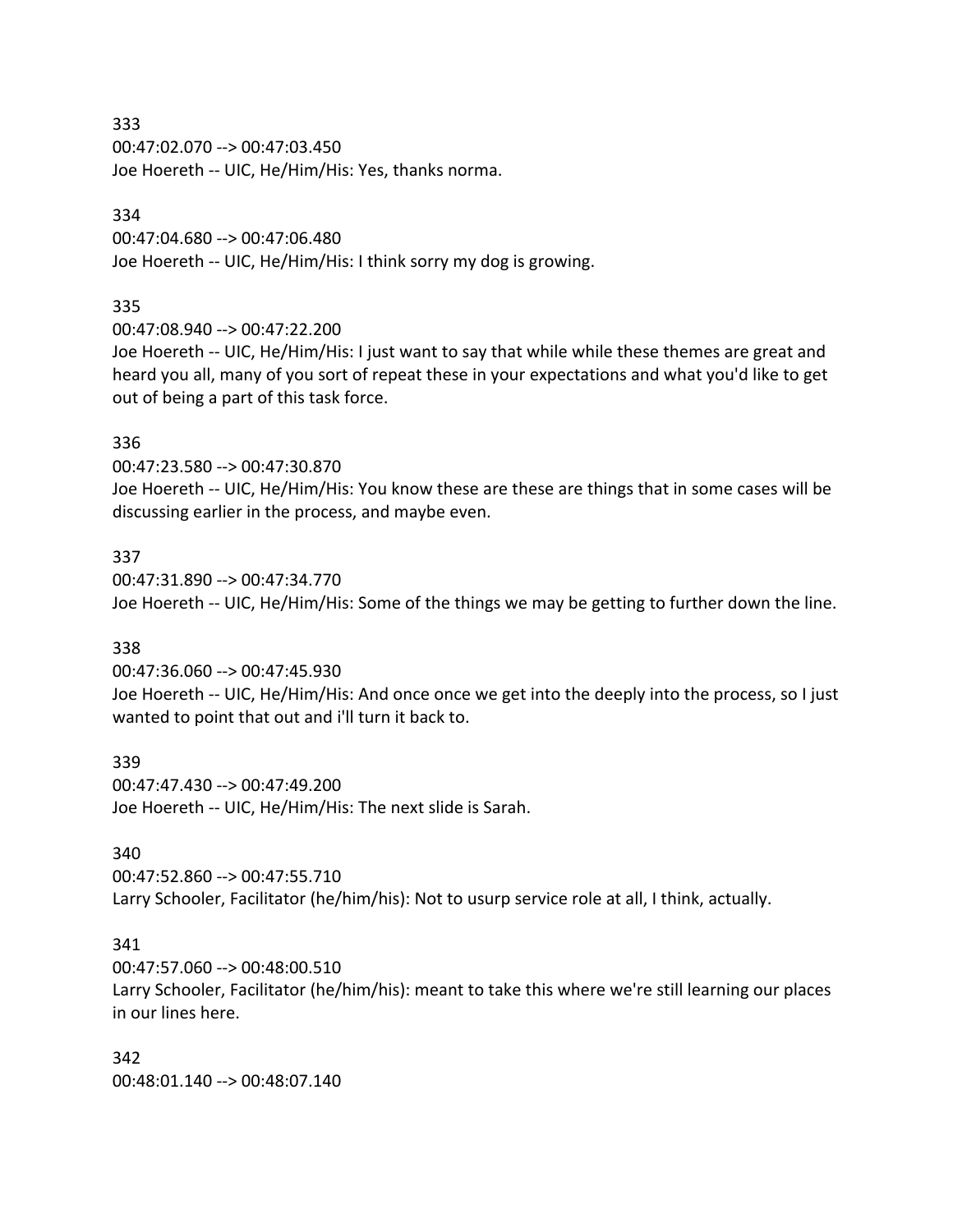Larry Schooler, Facilitator (he/him/his): But thank you very much, I do want to just take a point of professional privilege and mentioned a couple of other things about our colleagues.

## 343

00:48:07.410 --> 00:48:15.300

Larry Schooler, Facilitator (he/him/his): Joe and norma at the University of Illinois Chicago show was actually a member of the independent monitoring team for the Chicago police consent degree.

# 344

00:48:15.720 --> 00:48:27.030

Larry Schooler, Facilitator (he/him/his): So beyond just being a Chicago resident and a longtime Chicago resident and a scholar he brings some real, meaningful subject matter expertise, as does norma who.

## 345

## 00:48:27.570 --> 00:48:38.430

Larry Schooler, Facilitator (he/him/his): Also, spearheaded one of the nation's most cutting edge public engagement initiatives, known as on the table which you may have heard about Chicago city wide initiative that.

## 346

00:48:39.060 --> 00:48:45.600

Larry Schooler, Facilitator (he/him/his): was very well received a number of years back, and as you know, this task force is.

# 347

00:48:46.320 --> 00:49:01.470

Larry Schooler, Facilitator (he/him/his): meant to engage the Elgin community in its work that's part of what we're here to assist you all with and so it's very exciting to us to be able to leverage enormous and joe's great track record and expertise, both of the subject matter of this task force and with the.

## 348

00:49:02.520 --> 00:49:06.540 Larry Schooler, Facilitator (he/him/his): Practice of public engagement, so thank you to Joe Thank you very much.

## 349

00:49:08.640 --> 00:49:18.270

Larry Schooler, Facilitator (he/him/his): Let me actually also I don't know how many football fans, there are, I know the Chicago bears have been in the headlines here a little bit the last few days, I won't say anything more about that.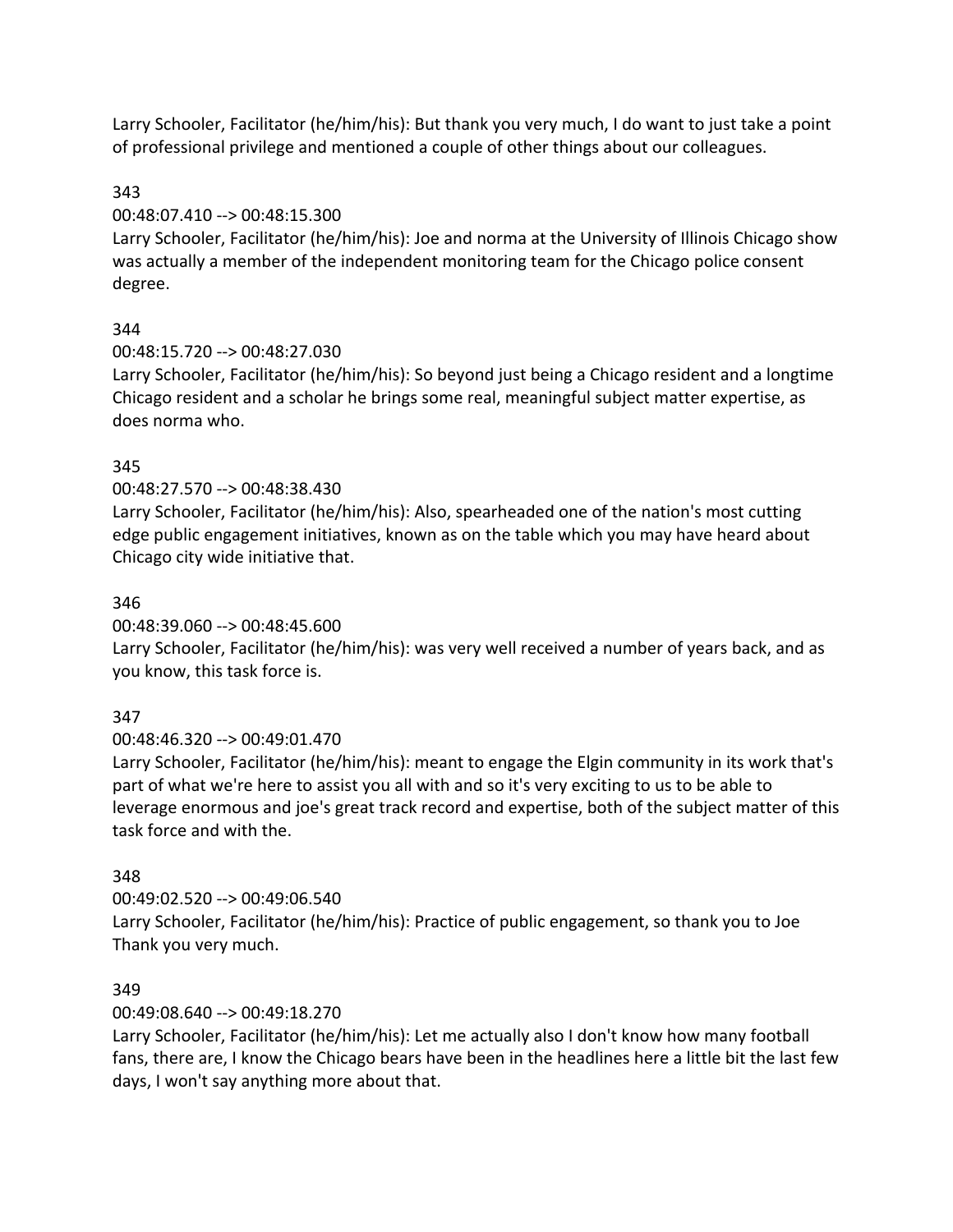00:49:19.500 --> 00:49:34.920

Larry Schooler, Facilitator (he/him/his): But i'm going to call a little bit of an audible and have us take our break now it is 651 by my watch, and so I would ask that we come back at seven o'clock so feel free to grab a glass of water.

### 351

#### 00:49:35.700 --> 00:49:42.720

Larry Schooler, Facilitator (he/him/his): get a little snack whatever you need to do, but we will pause here and return at seven o'clock Thank you.

#### 352

00:55:59.940 --> 00:56:04.230

Larry Schooler, Facilitator (he/him/his): will resume in about two minutes folks can wind up their break.

### 353

00:57:33.360 --> 00:57:38.850 Larry Schooler, Facilitator (he/him/his): It looks good rejoin us on video, we will resume our conversation.

### 354

00:57:49.140 --> 00:58:04.140

Larry Schooler, Facilitator (he/him/his): it's funny we were hearing from Denise and Joe about growling dogs, you might hear yelping children and my case, so I apologize in advance if there are any disruptions have a feeling there might be but i'll do my best to.

## 355

00:58:05.460 --> 00:58:06.480 Larry Schooler, Facilitator (he/him/his): keep things quiet.

## 356

00:58:07.650 --> 00:58:12.210 Larry Schooler, Facilitator (he/him/his): Welcome back everybody, and thanks again for the great participation so far.

## 357

00:58:13.770 --> 00:58:23.280

Larry Schooler, Facilitator (he/him/his): What i'm going to do is move us to a conversation that deals with our scope of work and our timeline and what i'm actually going to do here.

358 00:58:24.540 --> 00:58:33.360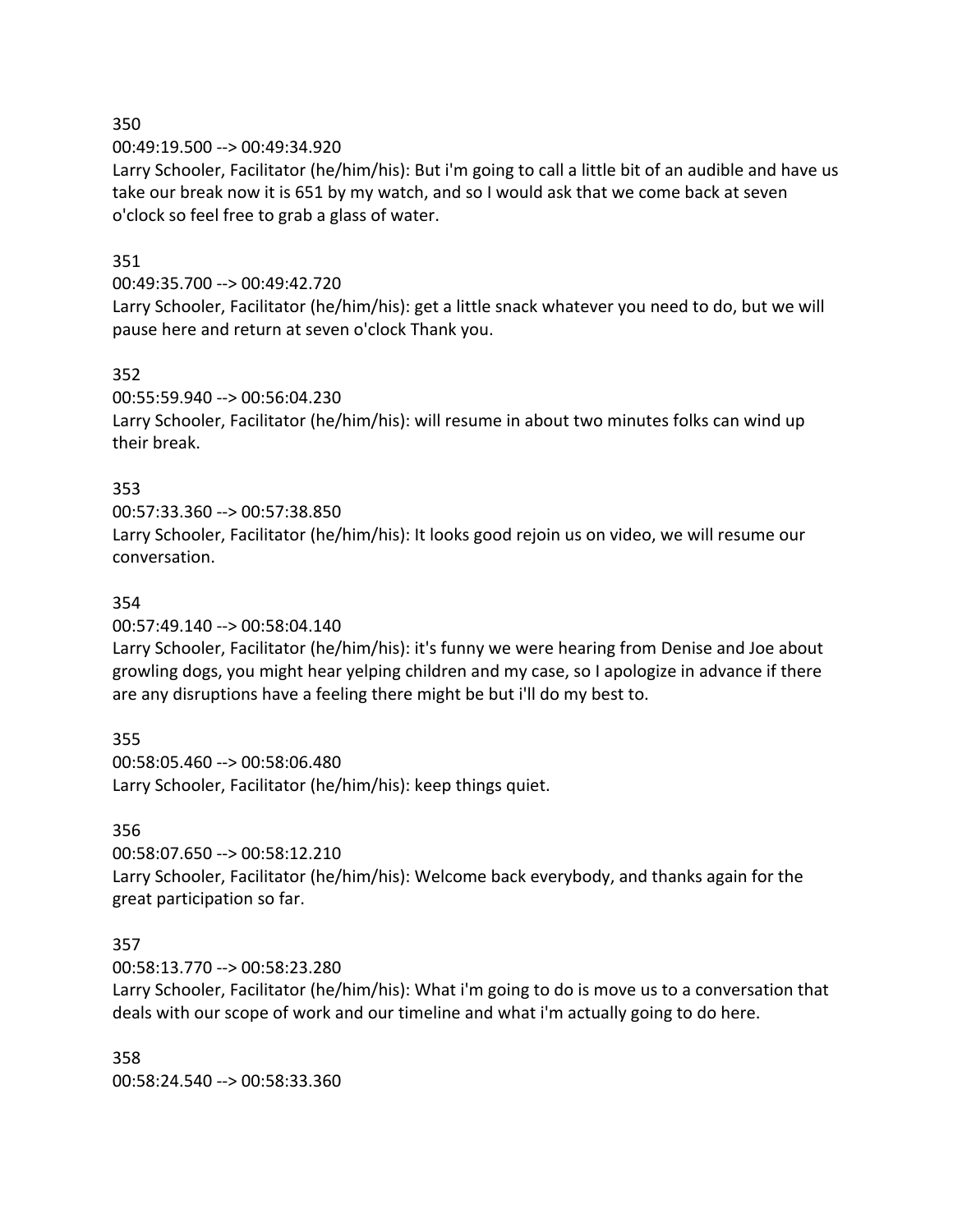Larry Schooler, Facilitator (he/him/his): Is i'm going to be engaging us in an exercise, where we try to prioritize the topics that we are meant to cover.

## 359

00:58:34.050 --> 00:58:41.190

Larry Schooler, Facilitator (he/him/his): As you see, on this slide i'm actually not going to go through this slide exactly this way because of how small, we had to.

# 360

00:58:41.640 --> 00:58:48.600

Larry Schooler, Facilitator (he/him/his): Make the font but Council members Paul and Shaw, and the City Council as a whole have developed this very robust scope of work.

# 361

00:58:48.930 --> 00:58:57.750

Larry Schooler, Facilitator (he/him/his): For this body to review and for us to assist you in reviewing and, as I say, i'm going to go through it, bit by bit here on a different display.

# 362

00:58:58.140 --> 00:59:05.940

Larry Schooler, Facilitator (he/him/his): But the one thing I wanted to make you aware of before I do is that we are meant to work with you all and have this task force do its work.

# 363

00:59:06.510 --> 00:59:15.420

Larry Schooler, Facilitator (he/him/his): Over the next several months, and then conclude with a report of consensus recommendations from this body by June of 2022.

## 364

00:59:15.900 --> 00:59:34.320

Larry Schooler, Facilitator (he/him/his): So just to reiterate, we would be meeting, both in full Task Force and perhaps in subcommittee between now and June and by June would have produced a final report that we may help compile but will be the words and the sentiments of this body.

# 365

00:59:35.490 --> 00:59:45.960

Larry Schooler, Facilitator (he/him/his): And you'll note I mentioned consensus we are hopeful that we can work with you all to develop recommendations that every one of the task force fields, they can live with support.

366 00:59:46.380 --> 00:59:57.570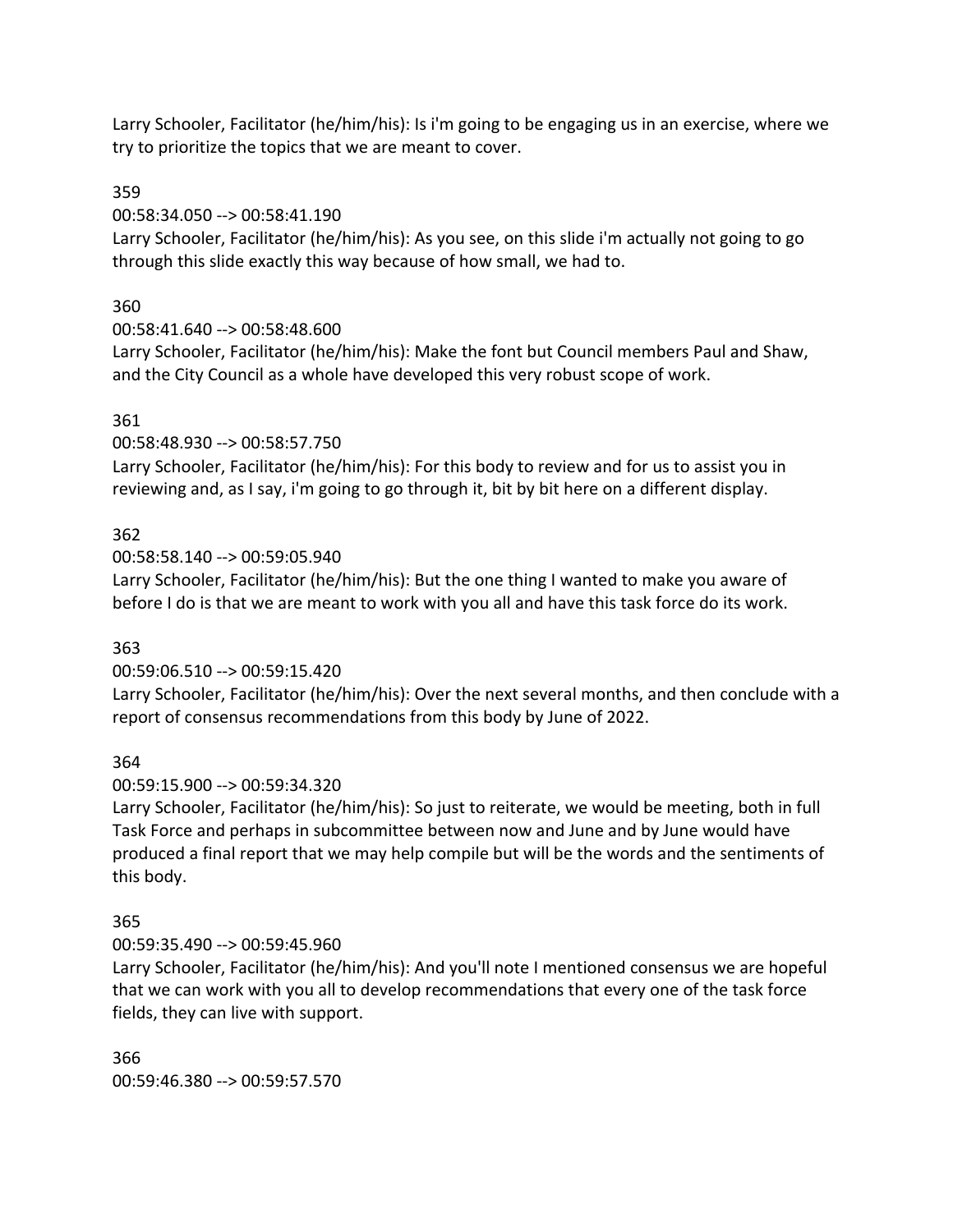Larry Schooler, Facilitator (he/him/his): Or at least don't feel obliged to oppose, we have done a lot of work with task forces in particular municipal task forces around the country and we find that when.

## 367

00:59:58.710 --> 01:00:05.640

Larry Schooler, Facilitator (he/him/his): Formal votes are taken and there's a close margin, a lot of folks on the losing end of that vote tend to feel.

# 368

01:00:06.330 --> 01:00:13.620

Larry Schooler, Facilitator (he/him/his): Very unresolved and maybe a little dissatisfied, and so we're hoping to strive, with your support.

# 369

01:00:13.980 --> 01:00:23.340

Larry Schooler, Facilitator (he/him/his): For consensus and your recommendations were recommendations may be revised to meet the needs of all Task Force members, but then, once the City Council receives them.

# 370

01:00:23.730 --> 01:00:31.860

Larry Schooler, Facilitator (he/him/his): they'll know that they have a very broad cross section of Community support one other note I would make in terms of process is that we.

# 371

# 01:00:32.970 --> 01:00:43.680

Larry Schooler, Facilitator (he/him/his): We won't be waiting until june's final report to transmit your work to the City Council certainly councilmember Sean pals participation in these meetings will help the City Council stay.

# 372

01:00:43.680 --> 01:00:47.250 Larry Schooler, Facilitator (he/him/his): apprised, but we also intend to transmit formally your.

# 373

01:00:47.250 --> 01:00:51.000 Larry Schooler, Facilitator (he/him/his): recommendations to the City Council, as you come to consensus on them.

## 374

01:00:51.330 --> 01:00:54.000 Larry Schooler, Facilitator (he/him/his): Because time is of the essence, this is a topic that is of.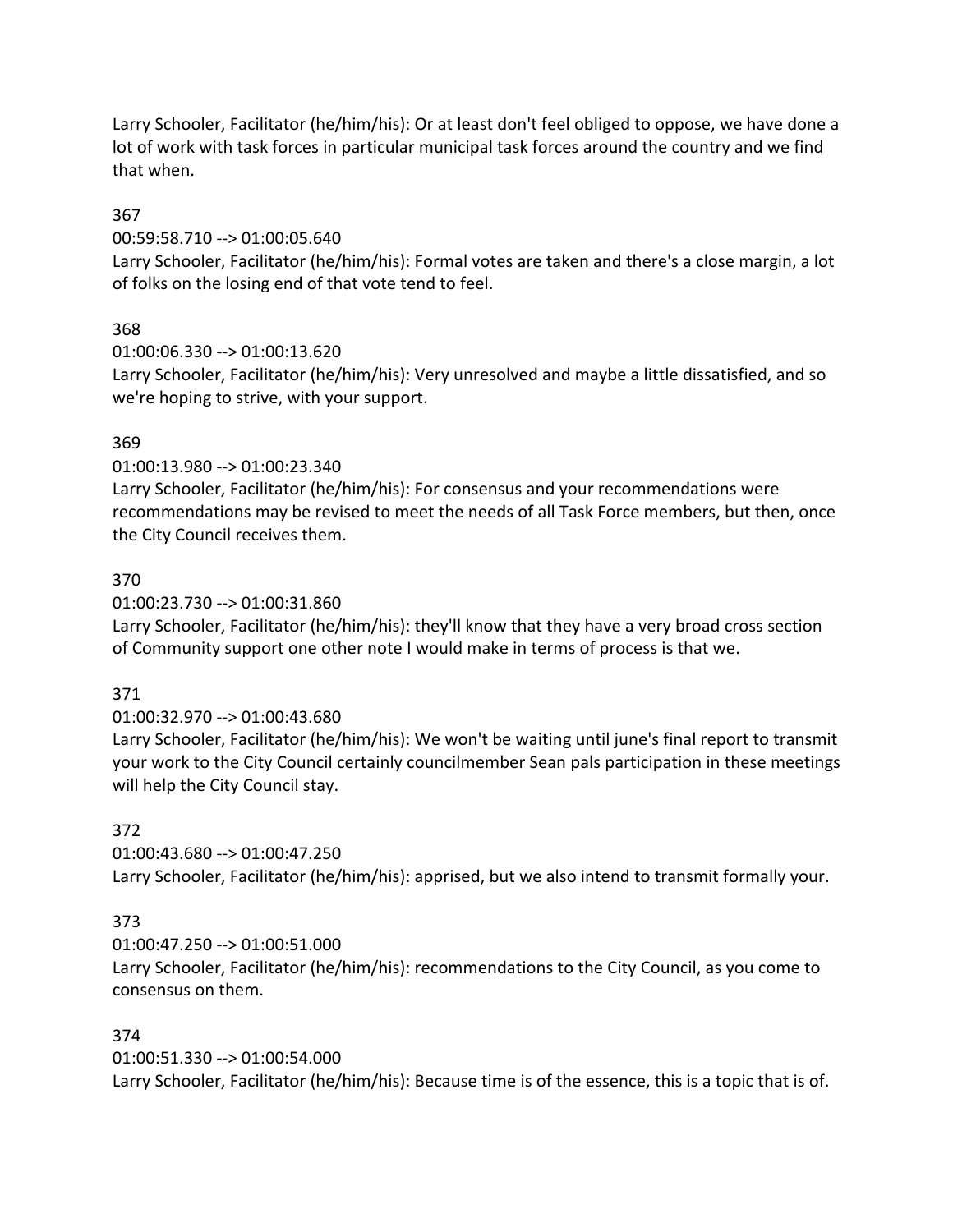01:00:54.840 --> 01:01:02.550

Larry Schooler, Facilitator (he/him/his): deep concern to all, and the sooner that the City Council gets your recommendations and can thereby act upon them, we think the better.

## 376

## 01:01:02.850 --> 01:01:19.920

Larry Schooler, Facilitator (he/him/his): So, as you all, develop and approve recommendations by consensus, our team is committed to sending those directly and formally to the City Council for their further discussion and hopefully implementation so i'm going to stop my screen share for just a moment.

## 377

01:01:21.330 --> 01:01:31.860

Larry Schooler, Facilitator (he/him/his): And i'm going to be putting a link into the chat window and I know that this may seem like we are getting a little highfalutin with the technology tonight.

## 378

01:01:32.700 --> 01:01:46.260

Larry Schooler, Facilitator (he/him/his): But I hope that you will oblige me because this link is going to take you to a page that's designed to have you all help us with prioritizing the work that is before you as a task force.

## 379

## 01:01:47.070 --> 01:01:53.640

Larry Schooler, Facilitator (he/him/his): For the public's benefit i'll just let you know that we're going to be looking at a page on a on a site on a platform.

## 380

## 01:01:54.000 --> 01:02:10.800

Larry Schooler, Facilitator (he/him/his): called poll everywhere and pull everywhere, is a piece of software that i've used on many occasions, which allows for anonymous responses in real time from attendees about a particular question and, in this case, as I share my screen here.

## 381

01:02:12.990 --> 01:02:14.580 Larry Schooler, Facilitator (he/him/his): What you'll see is that.

## 382

01:02:15.600 --> 01:02:25.170

Larry Schooler, Facilitator (he/him/his): The members of the task force will be looking at a list of all of the different things that the City Council has asked this task force to examine.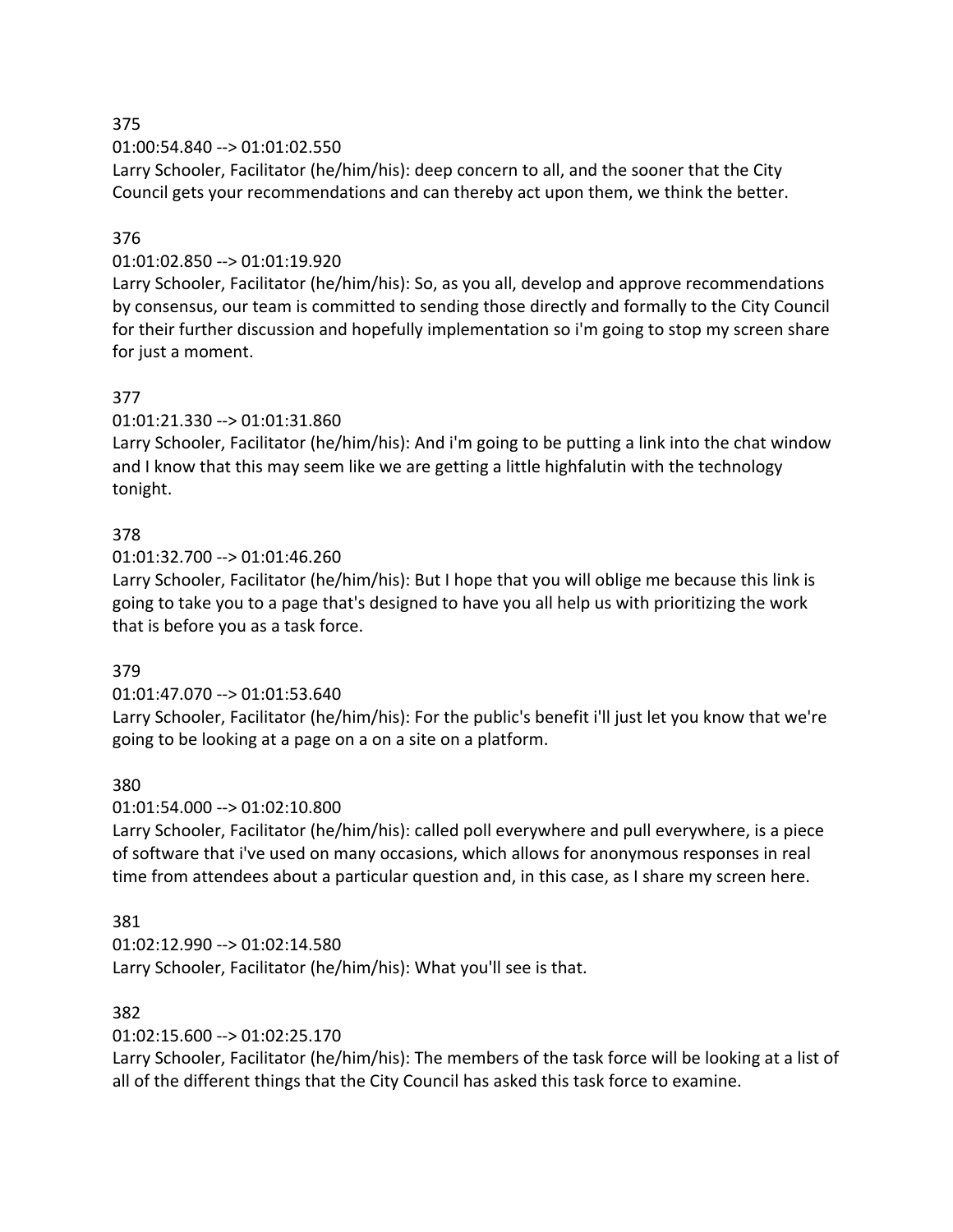01:02:25.830 --> 01:02:32.820

Larry Schooler, Facilitator (he/him/his): And so what we'd like to ask you to do as members of the task force is to move your cursor over to a particular task.

### 384

#### 01:02:33.270 --> 01:02:41.100

Larry Schooler, Facilitator (he/him/his): And if you feel it needs to be a top priority and taken up right away, you would click on the the thumbs up, so to speak.

### 385

#### 01:02:41.580 --> 01:02:50.970

Larry Schooler, Facilitator (he/him/his): If you feel that it is not as important, you might give it a thumbs down which isn't to say you don't think it should be discussed, but just that it doesn't have quite as much.

### 386

### 01:02:51.780 --> 01:02:59.610

Larry Schooler, Facilitator (he/him/his): importance to you, maybe, as the others again the scope is is in full and its entirety and it's not that we're going to omit any topics.

#### 387

01:02:59.970 --> 01:03:06.870

Larry Schooler, Facilitator (he/him/his): But it would help us as we work with the chair and co chair and the task force to organize your meetings to understand where we should.

## 388

01:03:07.830 --> 01:03:19.950

Larry Schooler, Facilitator (he/him/his): start at the way of all of these topics and how we should proceed so, certainly if you have questions about how to get to this page and how to be able to.

## 389

01:03:21.420 --> 01:03:34.410

Larry Schooler, Facilitator (he/him/his): participate, please let me know either in the chat window or on microphone but as long as you go to the link that's in the chat window, it should take you right to this page and then allow you to review all of the different.

390 01:03:36.000 --> 01:03:37.050 Larry Schooler, Facilitator (he/him/his): Parts of the.

391 01:03:38.640 --> 01:03:46.470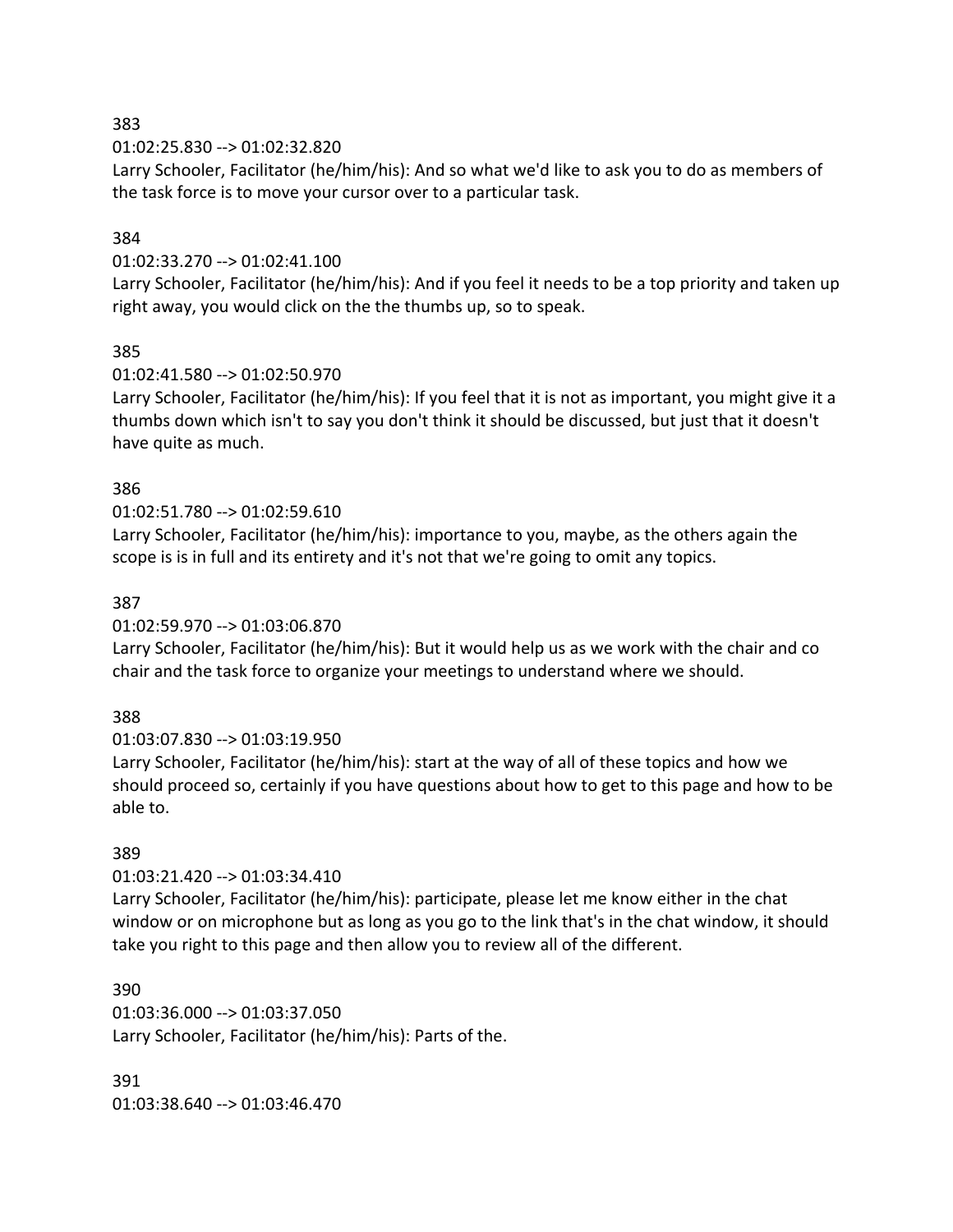Larry Schooler, Facilitator (he/him/his): Parts of the scope and then to decide which ones you'd like to prioritize I see a hand from Task Force members elmer.

392 01:03:47.850 --> 01:03:52.800 Tish Calhamer: Thank you, can we leave some of them unanswered if.

393 01:03:53.160 --> 01:03:53.490 Larry Schooler, Facilitator (he/him/his): Yes.

394 01:03:53.520 --> 01:03:55.080 Tish Calhamer: We don't feel okay.

#### 395

01:03:55.470 --> 01:04:04.080

Larry Schooler, Facilitator (he/him/his): Absolutely, you can you can do one or all of them it's entirely up to you, this is just a way for us to kind of straw poll, the group to determine.

#### 396

01:04:04.470 --> 01:04:10.980 Larry Schooler, Facilitator (he/him/his): How we might sequence things, but if you don't feel strongly one way or the other, you can certainly omit yeah nothing is required and that way.

#### 397

01:04:12.390 --> 01:04:14.610 Tish Calhamer: I can be blissfully tepid then on some of them.

398

01:04:15.750 --> 01:04:16.260 Larry Schooler, Facilitator (he/him/his): Yes.

#### 399

01:04:17.550 --> 01:04:22.080 Larry Schooler, Facilitator (he/him/his): Absolutely, I like that blissfully tepid that sounds like a cool band name or something.

400 01:04:24.510 --> 01:04:25.290 Larry Schooler, Facilitator (he/him/his): Yes, so.

401 01:04:26.400 --> 01:04:34.230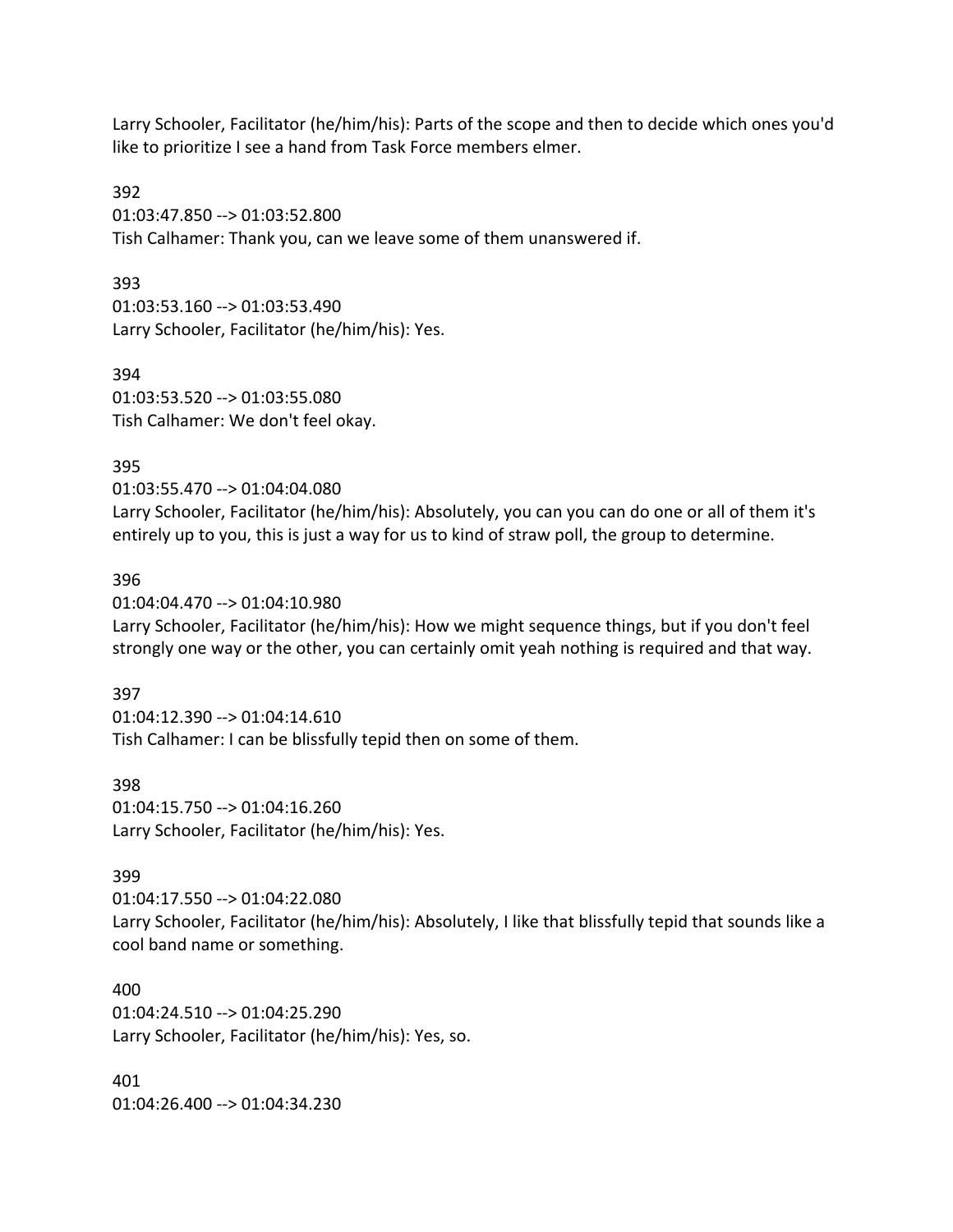Larry Schooler, Facilitator (he/him/his): i'm seeing already that some folks are weighing in which is great i'm going to shift my screen here for just a moment, so that you all can see.

### 402

01:04:35.250 --> 01:04:41.760

Larry Schooler, Facilitator (he/him/his): This being played out in in real time and the public can see it and i'll go through these here in just a minute.

## 403

01:04:43.710 --> 01:04:47.130 Larry Schooler, Facilitator (he/him/his): module i'm gonna yes, I will get the link back to you all.

## 404

01:04:48.180 --> 01:04:49.260 Larry Schooler, Facilitator (he/him/his): Here, in just a second.

## 405

01:04:50.400 --> 01:04:52.560 Larry Schooler, Facilitator (he/him/his): One moment please.

## 406

01:04:57.240 --> 01:04:58.080 Larry Schooler, Facilitator (he/him/his): Thank you councilmember.

## 407

01:05:10.170 --> 01:05:11.400 Larry Schooler, Facilitator (he/him/his): So I will.

#### 408

01:05:12.450 --> 01:05:16.500 Larry Schooler, Facilitator (he/him/his): We will keep our eyes on the screen for now.

## 409

01:05:18.090 --> 01:05:20.250 Larry Schooler, Facilitator (he/him/his): Just flagging that so far the.

## 410

01:05:22.140 --> 01:05:28.080 Larry Schooler, Facilitator (he/him/his): The notion of barriers to reporting and training have been pulling particularly high.

411 01:05:34.710 --> 01:05:40.590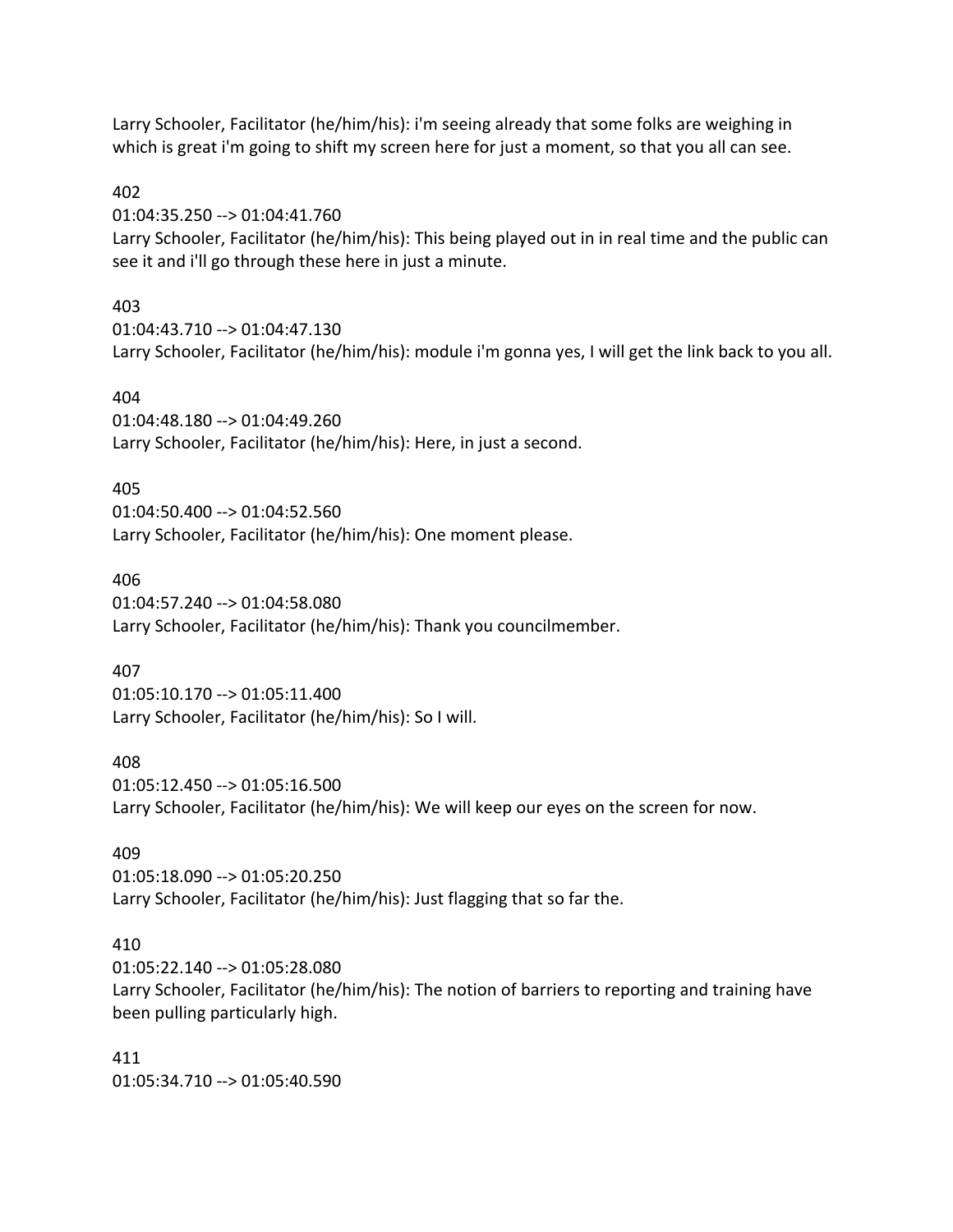Larry Schooler, Facilitator (he/him/his): As well as consistency of the police departments use of force policies with best practices nationally.

## 412

01:05:54.210 --> 01:06:00.030

Larry Schooler, Facilitator (he/him/his): Again, if anyone needs any tech support, please let me know I know this is probably a new tool for everyone.

# 413

01:06:01.200 --> 01:06:15.120

Larry Schooler, Facilitator (he/him/his): And as we're responding I also just want to mention both to you all into the public that of course we in some ways, regret that this meeting needs to have taken place virtually we are obviously all.

# 414

01:06:16.230 --> 01:06:20.970 Larry Schooler, Facilitator (he/him/his): very mindful of the status of the pandemic and the delta variant of covert.

## 415

01:06:22.050 --> 01:06:27.210 Larry Schooler, Facilitator (he/him/his): we're certainly hoping that our meetings can be face to face in the relatively short term.

# 416

01:06:28.350 --> 01:06:39.390

Larry Schooler, Facilitator (he/him/his): We just felt that it would be most advisable to get started as quickly as possible and to do things in this fashion, but we do hope that our meetings will pick up face to face soon.

# 417

01:06:44.070 --> 01:06:59.790

Larry Schooler, Facilitator (he/him/his): So, as I say, training policies are certainly top priority, as is the use of force policies and not surprisingly, the accountability, the notion of accountability for the department is also rating very high, which comes as no surprise, from our conversation earlier.

# 418

01:07:01.860 --> 01:07:04.380 Larry Schooler, Facilitator (he/him/his): Some other high polling priorities.

419 01:07:05.460 --> 01:07:16.440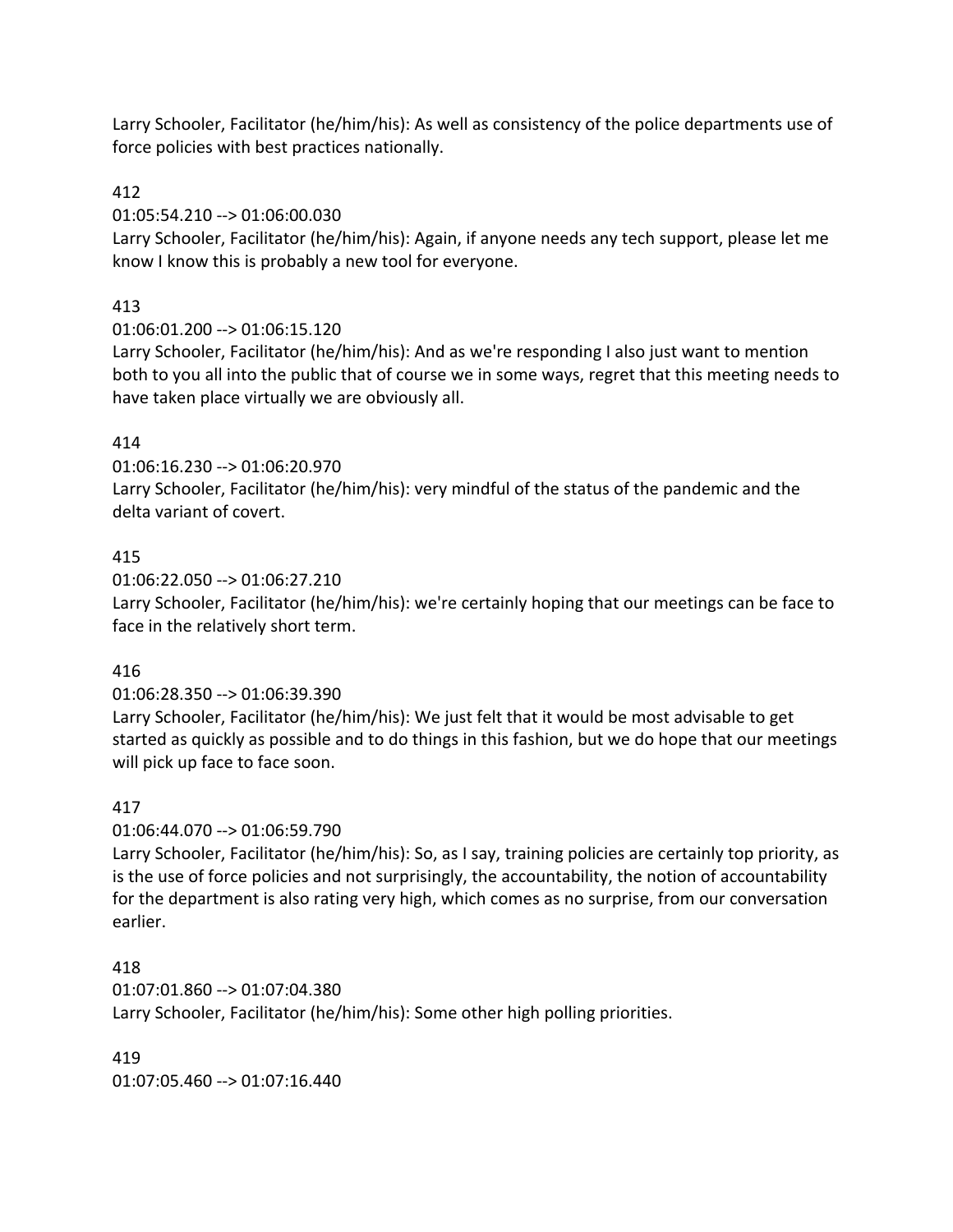Larry Schooler, Facilitator (he/him/his): include the reporting process for complaints, a model for formal civilian review of police matters existing processes for citizen reporting and filing of complaints.

420

01:07:18.420 --> 01:07:19.170 Larry Schooler, Facilitator (he/him/his): and so on.

## 421

01:07:24.630 --> 01:07:37.260

Larry Schooler, Facilitator (he/him/his): Denise asks she she seems to have lost the survey, how many questions were there, I believe that there are a total of 11 items on this docket Denise and, just in case it would help.

## 422

01:07:39.060 --> 01:07:43.440 Larry Schooler, Facilitator (he/him/his): I will give you back the link and hopefully that will get you back to the survey.

## 423

01:07:46.650 --> 01:07:50.040 Larry Schooler, Facilitator (he/him/his): appreciate everybody adapting so quickly to this platform.

## 424

01:07:51.720 --> 01:07:55.890 Joe Hoereth -- UIC, He/Him/His: He Larry I see tish has her hand up with that from earlier.

## 425

01:07:56.340 --> 01:07:59.490 Larry Schooler, Facilitator (he/him/his): I think that that may have been from earlier Member column or was that.

## 426

01:07:59.640 --> 01:08:01.440 Larry Schooler, Facilitator (he/him/his): Your earlier hand, I think it was.

## 427

01:08:02.520 --> 01:08:03.450 Larry Schooler, Facilitator (he/him/his): It was okay.

## 428

01:08:04.650 --> 01:08:05.430 Larry Schooler, Facilitator (he/him/his): Thank you so much.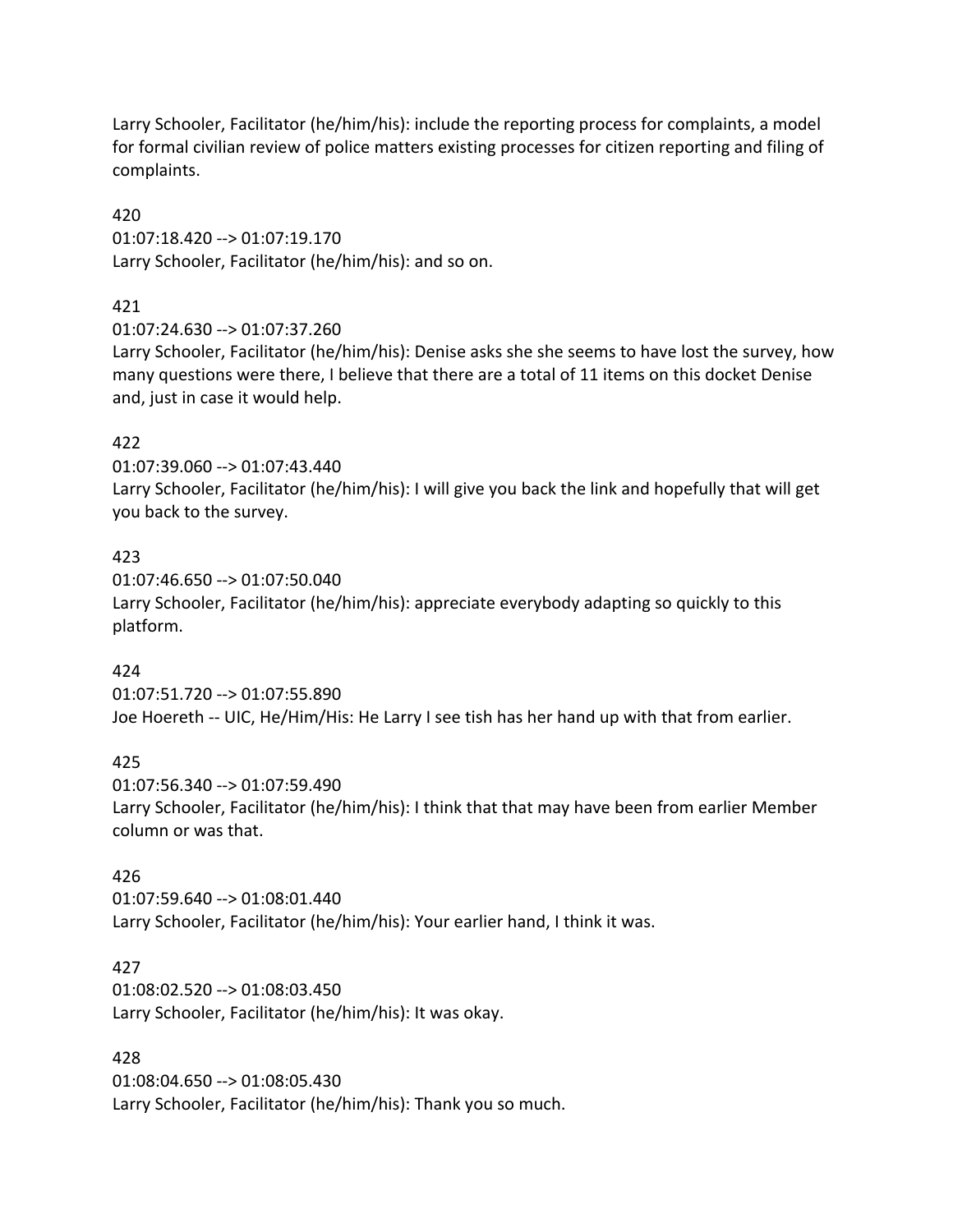01:08:10.410 --> 01:08:20.250

Larry Schooler, Facilitator (he/him/his): I am somewhat astonished that we managed to put both Council member tish Pal and Task Force number tish Callum are on the same in the same group that's not a name I hear every day.

### 430

01:08:28.710 --> 01:08:30.570 Tish Calhamer: And we also have to Marcus sees.

431 01:08:31.020 --> 01:08:33.420 Tish Calhamer: Do mark hi mark hi.

## 432

01:08:35.250 --> 01:08:44.520

Larry Schooler, Facilitator (he/him/his): Mark hi seems very advanced Latin grammar that's that's a good conjugation there alright well we'll give it about 30 more seconds.

## 433

01:08:44.970 --> 01:08:54.690

Larry Schooler, Facilitator (he/him/his): I think we've gotten great responses so far again for the public's benefit we're seeing that the accountability for the police department is high on the list, as is the use of force policy.

## 434

01:08:55.770 --> 01:09:05.100 Larry Schooler, Facilitator (he/him/his): Training tactic rather barriers to suppress or discouraged reporting of complaints and model for formal civilian review.

## 435

01:09:05.550 --> 01:09:23.910

Larry Schooler, Facilitator (he/him/his): And some other matters related to reporting again, just to clarify to the public into the task force, we will be taking up all of the 11 items that the task force is meant to tackle this is just a way for us to try to sequence, the way in which the task force will tackle various topics.

436 01:09:36.450 --> 01:09:36.840 Larry Schooler, Facilitator (he/him/his): All right.

437 01:09:42.540 --> 01:09:52.860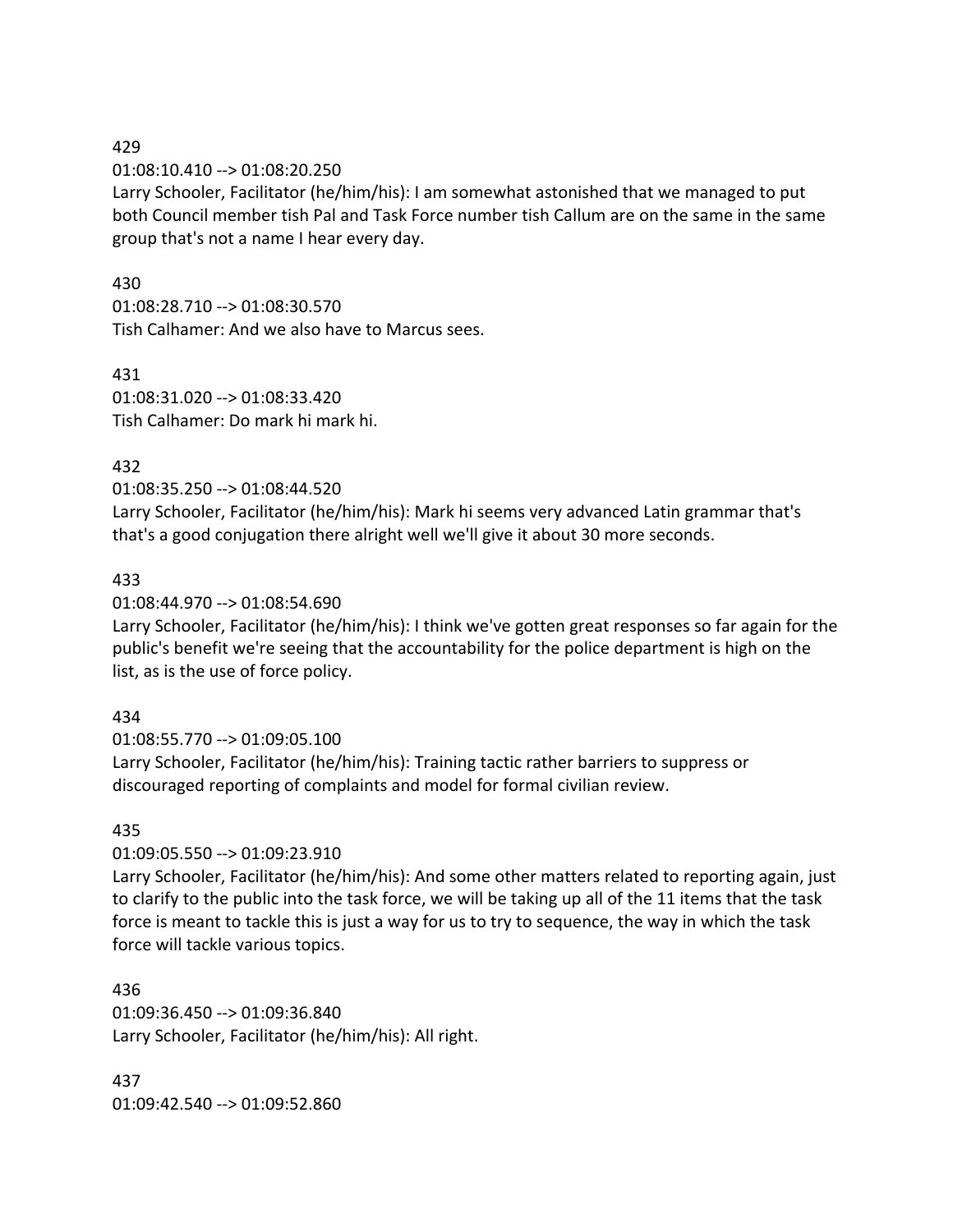Larry Schooler, Facilitator (he/him/his): So i'm going to go ahead and stop our share, certainly if you'd still have responses you'd like to make the poll will stay active so feel free to.

## 438

## 01:09:53.400 --> 01:10:07.380

Larry Schooler, Facilitator (he/him/his): Complete any response that you weren't able to complete, but I think we've got some great input from you all and we'll discuss in more depth, how will sequence these topics for future meetings later on in our agenda.

## 439

## 01:10:09.690 --> 01:10:19.290

Larry Schooler, Facilitator (he/him/his): That, I believe, should take us to a discussion of the Chair and co chair positions, and for that I would be turning things to my colleagues are Omar.

## 440

## 01:10:20.430 --> 01:10:43.890

Sara Omar, Facilitator (she/her): Thank you very and as everyone was aware that this was a question we asked during the application period we are looking to identify chair and co chair that will really help with providing leadership and on content, development, including agendas for upcoming meetings.

## 441

## 01:10:44.940 --> 01:10:54.510

Sara Omar, Facilitator (she/her): In partnership with us as the facilitation team we're here to support but also helping identify emerging themes and maintaining deadlines within the group.

# 442

01:10:54.870 --> 01:11:01.080 Sara Omar, Facilitator (she/her): That kind of just ensuring that the the scope were meeting what's the requirements in the scope.

## 443

## 01:11:01.950 --> 01:11:14.430

Sara Omar, Facilitator (she/her): So it's really something that we would like to have a conversation about if anyone knows if you have questions about the role of the Chair and culture and and just kind of get an assessment of.

## 444

# 01:11:15.450 --> 01:11:23.010

Sara Omar, Facilitator (she/her): possible interest in these positions and as that we can partner with moving forward.

445 01:11:23.880 --> 01:11:37.800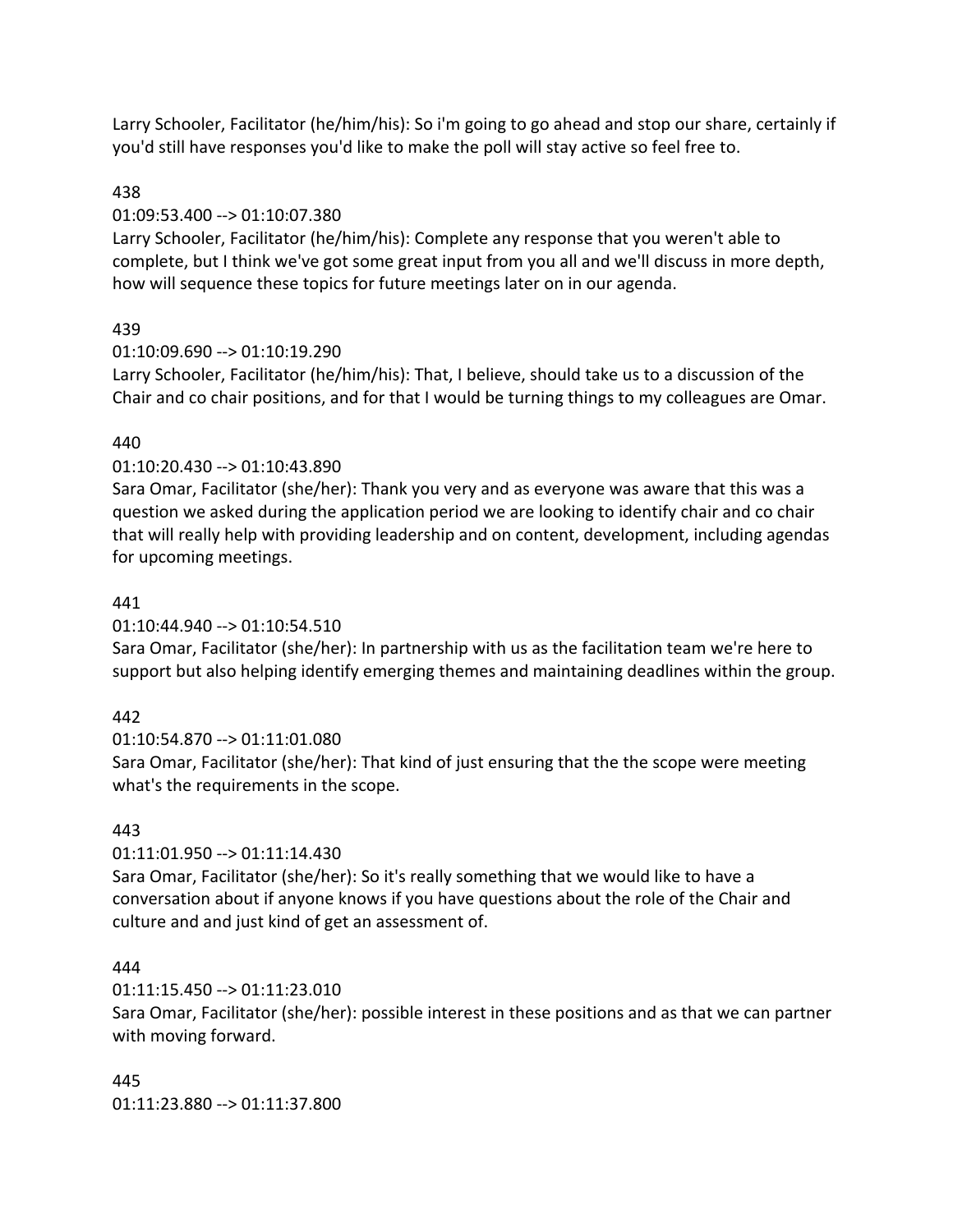Larry Schooler, Facilitator (he/him/his): want to make one additional point about sharing culture Sarah, and that is, we believe that the Chair and co chair should be sort of the first folks that might give comments to the public to the media.

446

#### 01:11:38.880 --> 01:11:45.420

Larry Schooler, Facilitator (he/him/his): as it relates to the task force work that's not something that we as a team of facilitators feel would be appropriate.

### 447

01:11:45.780 --> 01:11:56.700

Larry Schooler, Facilitator (he/him/his): You all may have seen quotations from me or my colleagues in earlier articles, those were just taken from the presentations we were making publicly to the City Council we weren't giving interviews.

#### 448

#### 01:11:57.150 --> 01:12:04.350

Larry Schooler, Facilitator (he/him/his): And we think it's most appropriate for the task force to speak for itself and certainly any Task Force Member could.

### 449

### 01:12:05.310 --> 01:12:19.110

Larry Schooler, Facilitator (he/him/his): could comment publicly, but if inquiries come to the city from the media, we would hope that a chair and co chair would be positioned to to feel those as best they can, and as as much as they would like.

## 450

01:12:20.550 --> 01:12:21.780

Larry Schooler, Facilitator (he/him/his): To, I just wanted to add that, on.

#### 451

01:12:28.050 --> 01:12:45.180

Sara Omar, Facilitator (she/her): And of course it's the with our support and helping and navigate that and then ensuring that you have that support when it comes to responding to media I don't know Larry mentioned, but his previous life, he was a journalist, so we can help with that process.

#### 452

#### 01:12:51.720 --> 01:12:59.010

HP: I guess, my question is and and maybe it's, this is the basic what are you asking us right now to do.

453 01:13:01.530 --> 01:13:13.710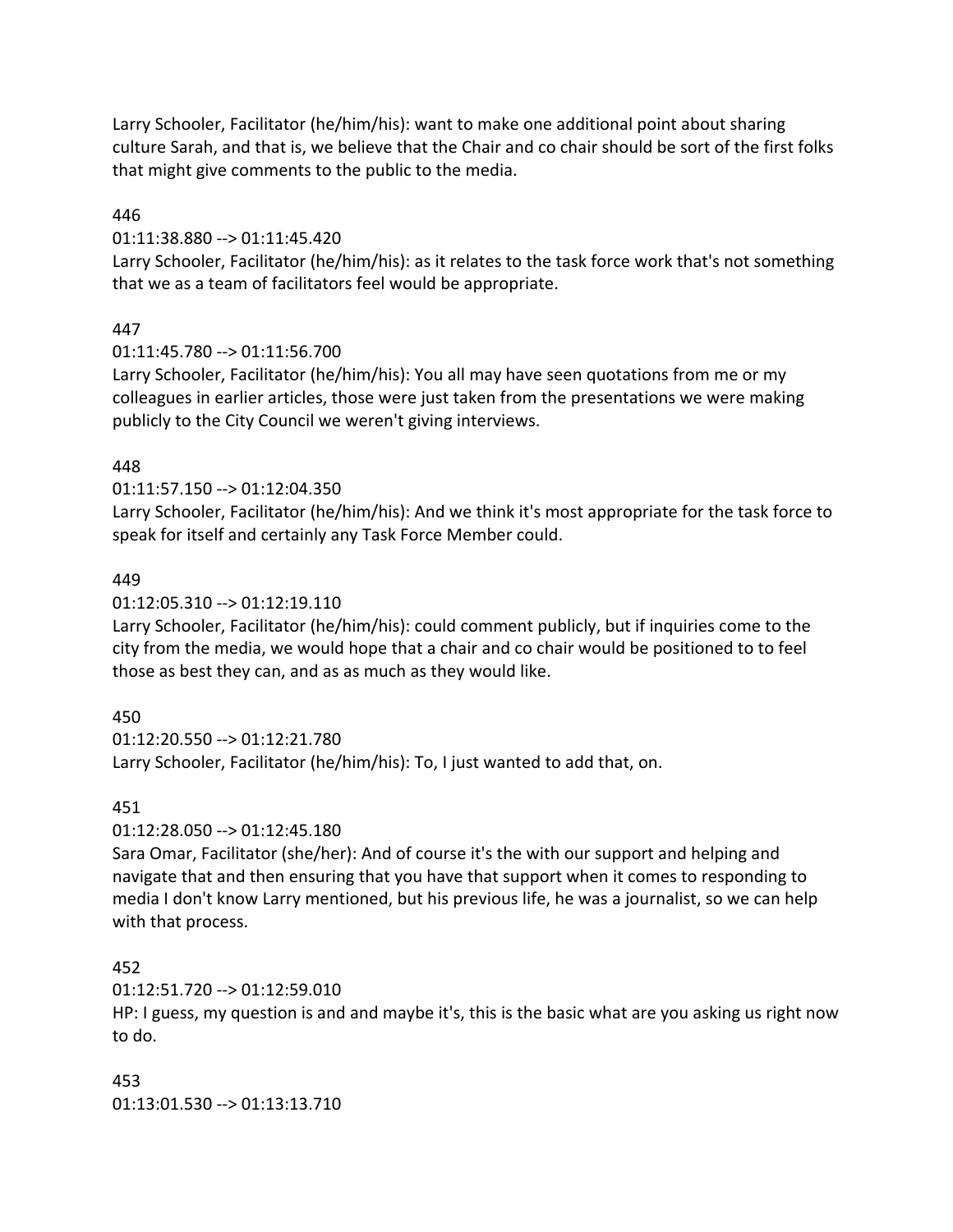Larry Schooler, Facilitator (he/him/his): basic questions are good questions to Nice we sometimes trip over our own complexity and forgive me, Sarah for for stepping in i'll give it back to in a SEC, but I think really we'd like to know.

454

#### 01:13:15.300 --> 01:13:25.440

Larry Schooler, Facilitator (he/him/his): If there are particular things about the Chair co chair responsibilities that you would like us to sort of add to what we've already shared.

### 455

01:13:26.880 --> 01:13:39.660

Larry Schooler, Facilitator (he/him/his): And if you would like to either put yourself forward for one of those roles or nominate someone else in the group for those roles we don't want to pressure you all to feel like a vote needs to be taken tonight.

#### 456

#### 01:13:40.230 --> 01:13:49.830

Larry Schooler, Facilitator (he/him/his): Some of you are just meeting each other for the first time, but we just like to have your input as to how you'd like the roles to be shaped and who you'd like to have served in those roles.

457 01:13:53.310 --> 01:13:53.790 HP: Thank you.

458 01:14:01.860 --> 01:14:02.340 Sara Omar, Facilitator (she/her): Kevin.

#### 459

01:14:05.310 --> 01:14:22.380

Kevin Zaldivar he/him: hi, I would like to propose first that for the task force to vote on whether we want a chair and co chair type of structure or if we want more circular structure and by circular I mean.

#### 460

01:14:23.280 --> 01:14:42.960

Kevin Zaldivar he/him: i've worked in nonprofits that allowed individual Members to take on individual projects, with the support of the team, so that allowed for more kind of individually like being able to look at at a at subject matters so if I came up with the project right.

461 01:14:44.070 --> 01:14:57.210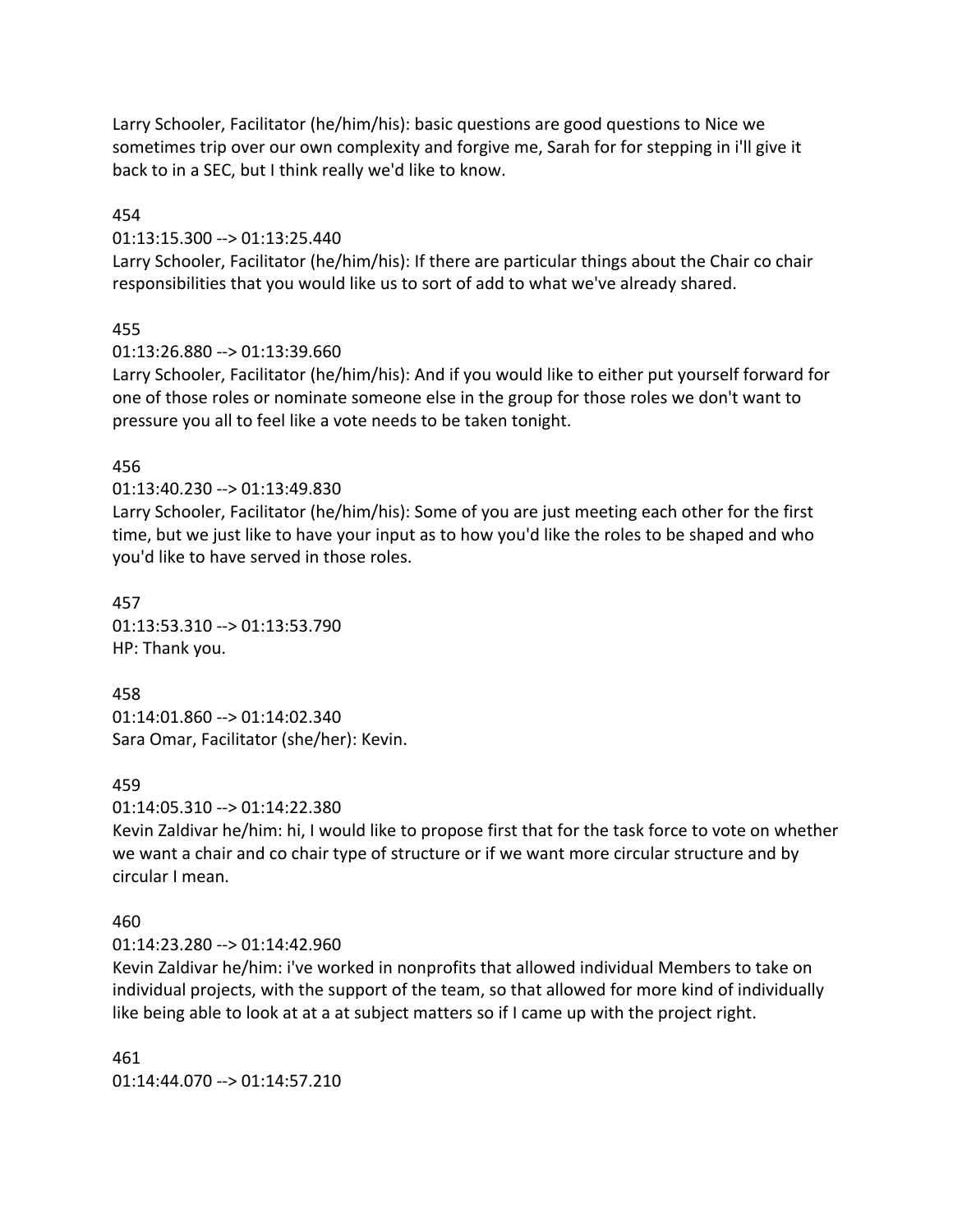Kevin Zaldivar he/him: And and i'm the one who's leading the project I probably will most likely know how to do that project best with that idea in mind having the supporting the resources of the team would allow me to execute that faster.

#### 462

#### 01:14:58.680 --> 01:15:09.330

Kevin Zaldivar he/him: However, again that's just the possibility to get maybe more people on more projects or different types of people with different projects and not leaving everything to.

#### 463

#### 01:15:09.870 --> 01:15:22.710

Kevin Zaldivar he/him: A chair quarter, however, there are also benefits in having a chair and co chair, which includes kind of a more easier structure to track and manage, of course, but that's up to people.

#### 464

01:15:25.830 --> 01:15:30.390 Sara Omar, Facilitator (she/her): No, thank you Kevin that's a very great suggestion.

#### 465

#### 01:15:32.010 --> 01:15:44.220

Sara Omar, Facilitator (she/her): and one that we can definitely take into consideration really just emphasizing this is this is your task force and as as the facilitation team we're here to just support so.

#### 466

#### 01:15:45.600 --> 01:15:56.940

Sara Omar, Facilitator (she/her): So is this, this is something that is voted as a structure and we will be here to support that moving forward and I just wanted to take a plug here that there is.

#### 467

#### 01:15:57.750 --> 01:16:06.780

Sara Omar, Facilitator (she/her): As we move on with these with these tasks we could be developing subcommittees that kind of lead on a certain topic.

#### 468

#### 01:16:07.620 --> 01:16:22.830

Sara Omar, Facilitator (she/her): from the scope of work, so if there's a certain topic that it's very happy you're very passionate about we can help divides subcommittees and kind of have them working in the same time to just be more efficient there.

#### 469  $01:16:24.000 \rightarrow 01:16:30.150$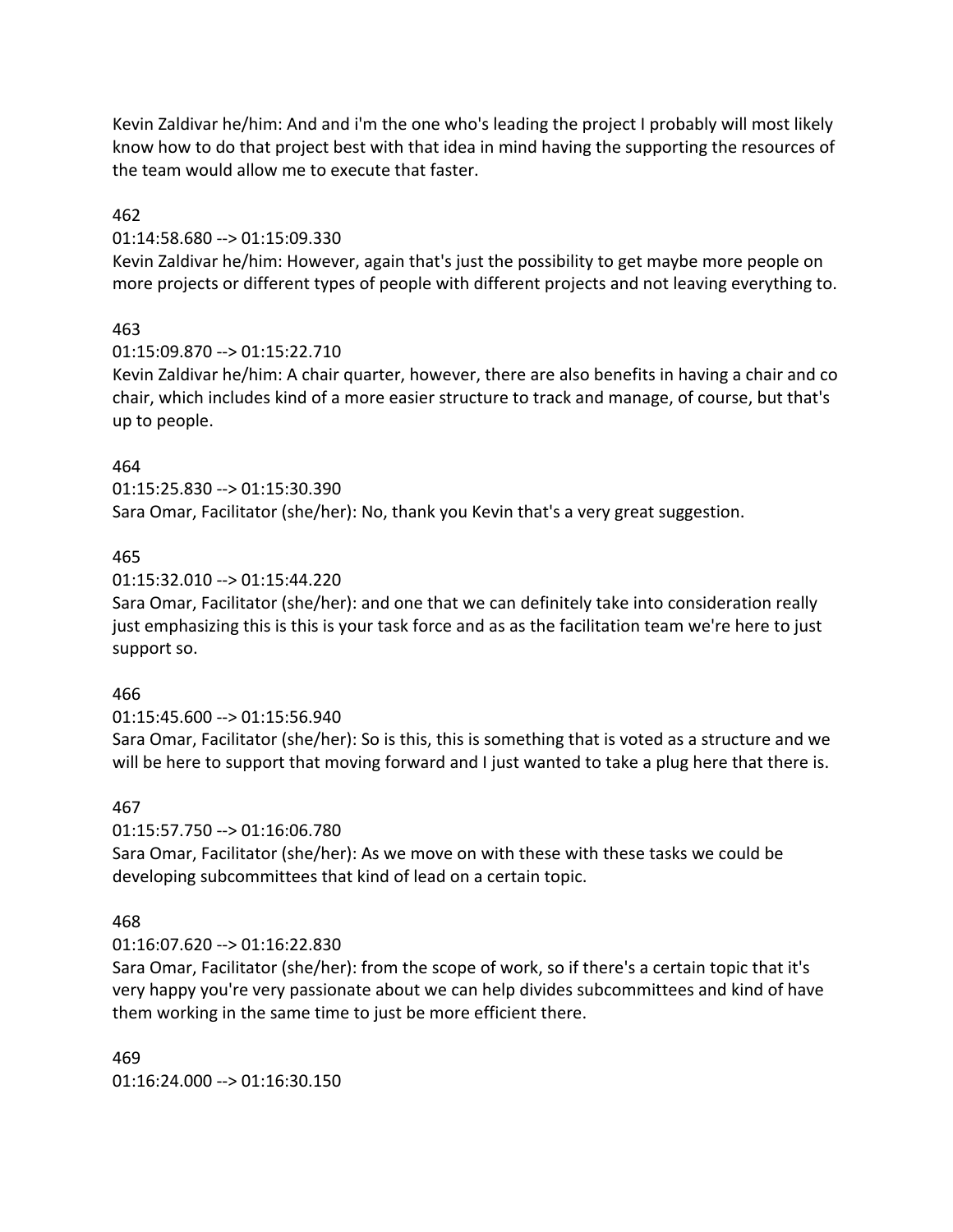Larry Schooler, Facilitator (he/him/his): And we could have a chair of a subcommittee as well, I think that would be helpful to forming those agendas.

470 01:16:34.380 --> 01:16:35.250 Sara Omar, Facilitator (she/her): See Carol.

#### 471

01:16:37.170 --> 01:16:44.820 Carroll's iPhone: hi I don't mean to put too fine a point on it i'd worked with Denise haven in a lot of different of facility.

472 01:16:46.440 --> 01:16:49.080 Carroll's iPhone: In environments and I would like to nominate her for chair.

#### 473

01:16:53.670 --> 01:16:54.750 HP: Well, thank you Carol.

474 01:16:57.480 --> 01:16:58.770 Carroll's iPhone: I think we might as well get going.

#### 475

01:17:01.710 --> 01:17:06.150 Larry Schooler, Facilitator (he/him/his): To nice to you, would you like to be considered for one or both of the rules.

476 01:17:06.990 --> 01:17:08.460 HP: After both for one or the.

477 01:17:08.460 --> 01:17:08.730 Other.

478 01:17:10.770 --> 01:17:11.280 Larry Schooler, Facilitator (he/him/his): Sure enough.

#### 479

01:17:12.060 --> 01:17:14.580 Larry Schooler, Facilitator (he/him/his): So we'll make note of that, but thank you.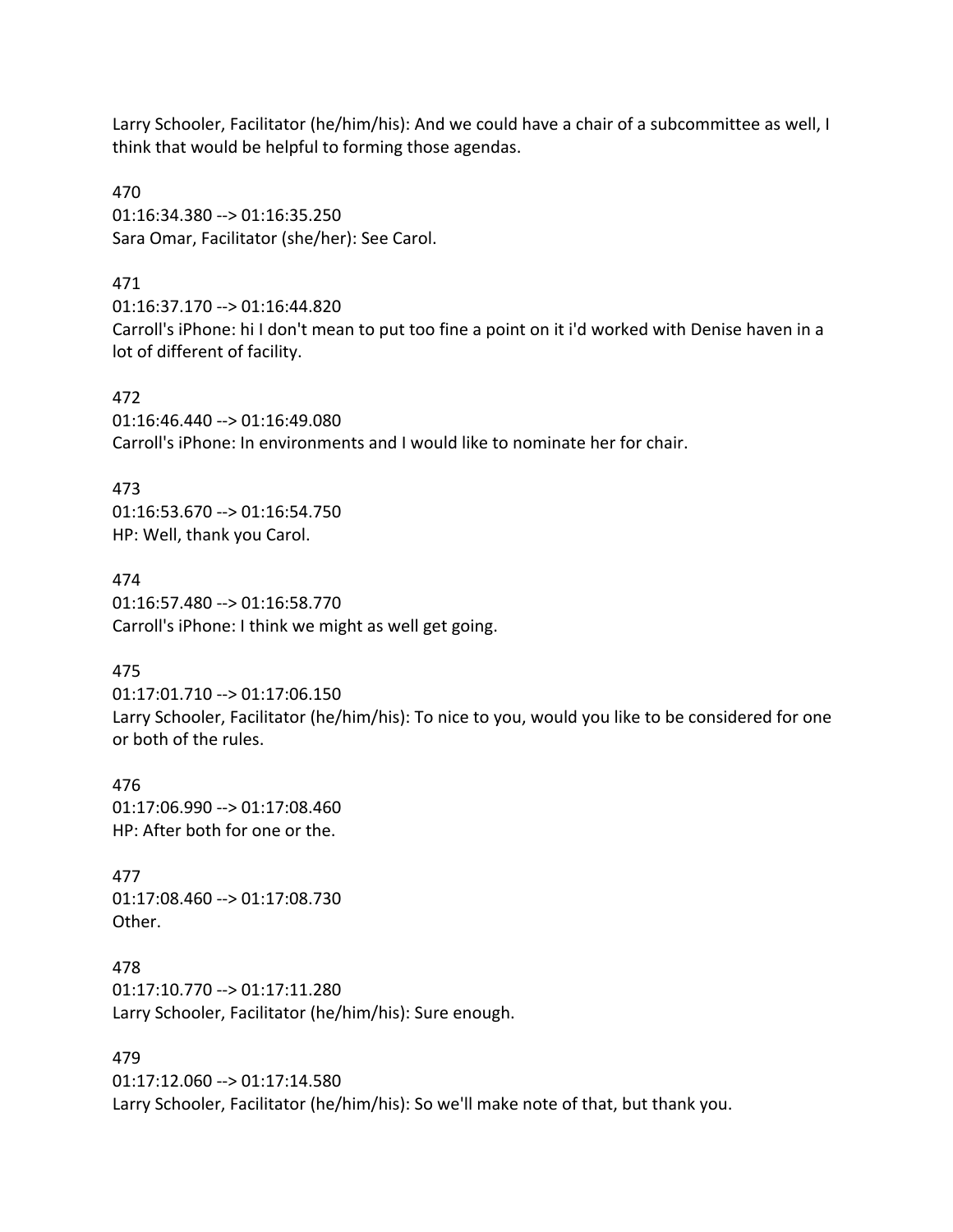01:17:15.150 --> 01:17:22.920

Walter Blalark: How do you get your hands held up hockey I don't know if you i'm trying to get my hands held up here, how do you do that.

### 481

01:17:24.360 --> 01:17:34.200

Larry Schooler, Facilitator (he/him/his): If you if you if you look on the bottom row of your zoom screen, you should see an icon that says reactions and if you click on reactions, you should see one that says raise hand.

#### 482

01:17:34.890 --> 01:17:38.490 Walter Blalark: Is a totally new computer, so I don't see any of that.

#### 483

01:17:39.180 --> 01:17:39.480 My.

484 01:17:40.980 --> 01:17:41.250 Joe Hoereth -- UIC, He/Him/His: world.

#### 485

01:17:42.210 --> 01:17:44.130 Walter Blalark: Ever since I got the MIC already.

#### 486

01:17:47.040 --> 01:18:04.830

Walter Blalark: You know what is the role and I have no objection for for the Nice I know the needs of the pretty pretty rare person, however, what is the role of the Chair is this Chair going to be autonomous have autonomous issue is he is he going to be directed by.

#### 487

01:18:06.330 --> 01:18:14.430

Walter Blalark: You know, since it's developed by the Council would that person be directed by the Council was supposed to be directed by.

#### 488

01:18:15.660 --> 01:18:30.000

Walter Blalark: Your your company Larry what is, you know with this person have complete autonomy to report directly into deal in the direction of the direction of the task force itself.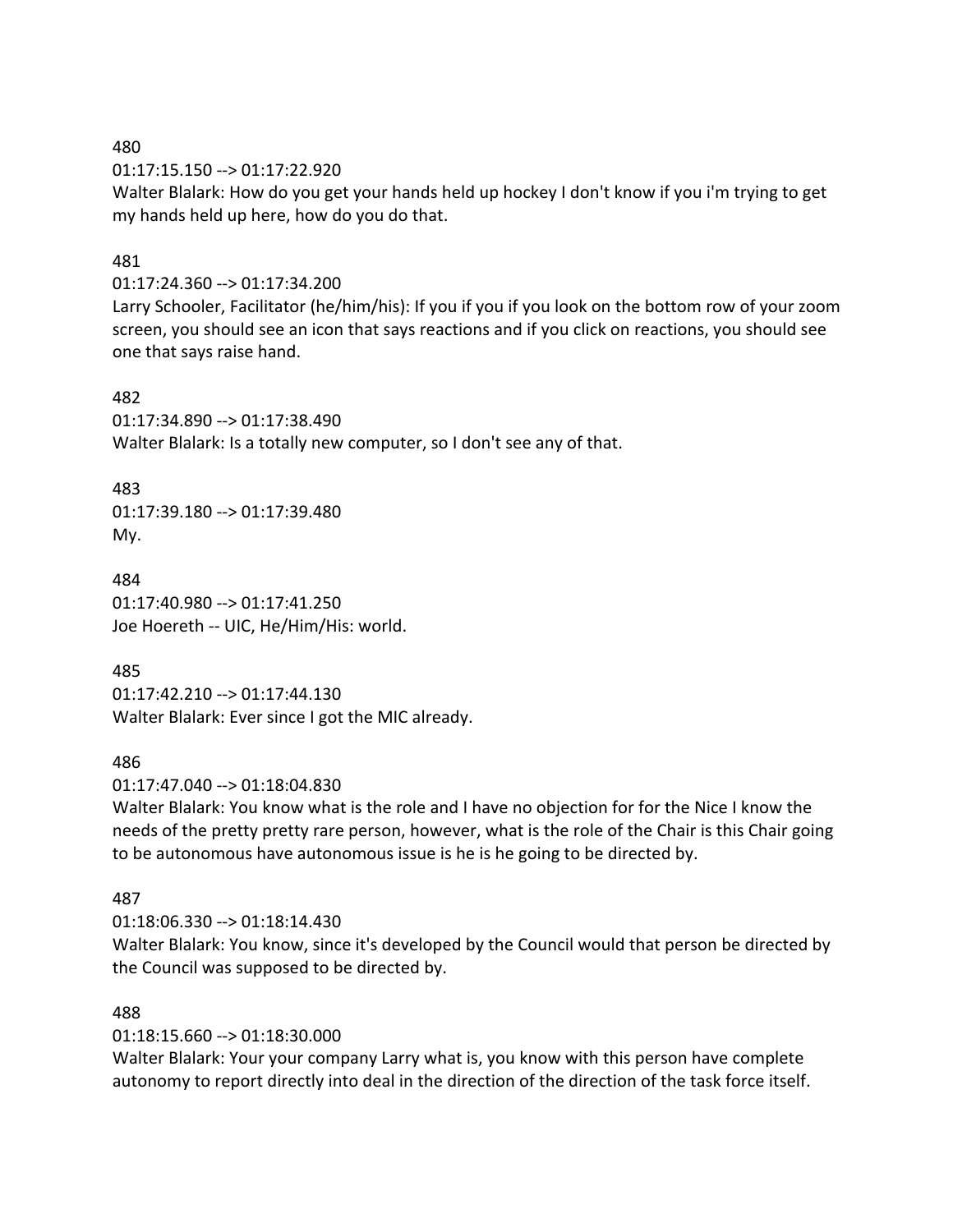### 01:18:31.110 --> 01:18:39.630

Larry Schooler, Facilitator (he/him/his): Well, to your questions are very well taken I don't want to speak for Council members power Shaw, but I don't believe the Council intends to.

### 490

### 01:18:40.080 --> 01:18:58.470

Larry Schooler, Facilitator (he/him/his): You know, direct the the Chair or direct to the task force, any more than they already have in the way that they've laid out your scope of work and so that chair would certainly be I mean I suppose the task forces all serving at the pleasure of the Council, but it's not one that.

### 491

### 01:18:59.760 --> 01:19:07.320

Larry Schooler, Facilitator (he/him/his): Where the the Council wants to you know steer a chairperson in one direction or the other, and to your question about our role.

## 492

### 01:19:07.740 --> 01:19:19.140

Larry Schooler, Facilitator (he/him/his): We essentially would envision meeting with the chair and co chair in between meetings discuss what they think based on Task Force input should be on the next agenda discuss.

#### 493

## 01:19:20.100 --> 01:19:27.570

Larry Schooler, Facilitator (he/him/his): How they'd like the meeting to go how they'd like us to engage how they would like to assist how they'd like us to assist.

#### 494

#### 01:19:28.590 --> 01:19:34.080

Larry Schooler, Facilitator (he/him/his): And then we would just come up together with a draft agenda send to you all for feedback and then go from there.

#### 495

## 01:19:35.070 --> 01:19:44.730

Walter Blalark: Come on, let me get a bad example if in fact we come up with a consensus that our police department and I don't think it is, but it may be, is.

#### 496

## 01:19:45.630 --> 01:20:01.380

Walter Blalark: If it is a paramilitary department or police force and we're saying there's too much money to spend on a paramilitary boys in a city like this and we saying that that funds should be directed somewhere else.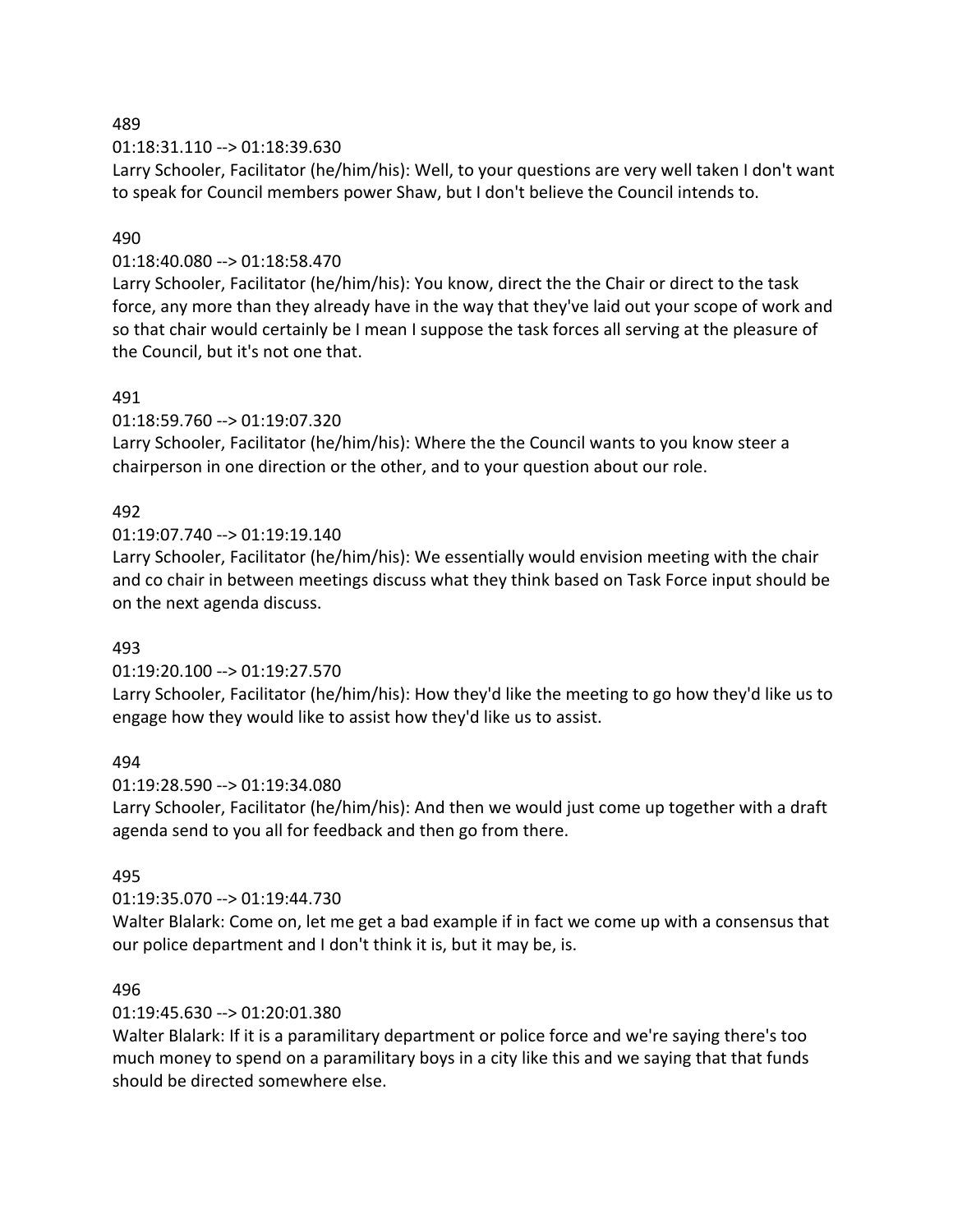01:20:02.220 --> 01:20:10.830

Walter Blalark: You know, you know you know I don't know how controversy, that is, with the Council, or with the police department.

## 498

01:20:11.820 --> 01:20:22.380

Walter Blalark: because all that some of the things i'm pretty sure that we would be looking at when we're talking about as Kevin point was maybe the funding and putting the funding and other directions.

### 499

01:20:23.340 --> 01:20:32.010

Walter Blalark: Hopefully that will be looking at those days so i'm just saying i'm just you know when they get controversial or so called controversial.

### 500

### 01:20:32.490 --> 01:20:47.070

Walter Blalark: Internet defined in or appropriating funds in another direction will all we want to you know be stopped or criticize etc, etc, which I don't mind the criticism.

#### 501

01:20:47.460 --> 01:20:52.350

Larry Schooler, Facilitator (he/him/his): that's all right, I can't swear to to blocking all criticism, obviously.

502

01:20:52.530 --> 01:20:53.430 Walter Blalark: Right sure.

503 01:20:53.640 --> 01:20:53.970 Walter Blalark: sure.

## 504

01:20:54.030 --> 01:20:58.470 Larry Schooler, Facilitator (he/him/his): But as it relates to being stifled in your work and again Eiffel speak to this.

505 01:20:58.950 --> 01:21:00.750 Larry Schooler, Facilitator (he/him/his): Not meaning to speak for the Council, but.

506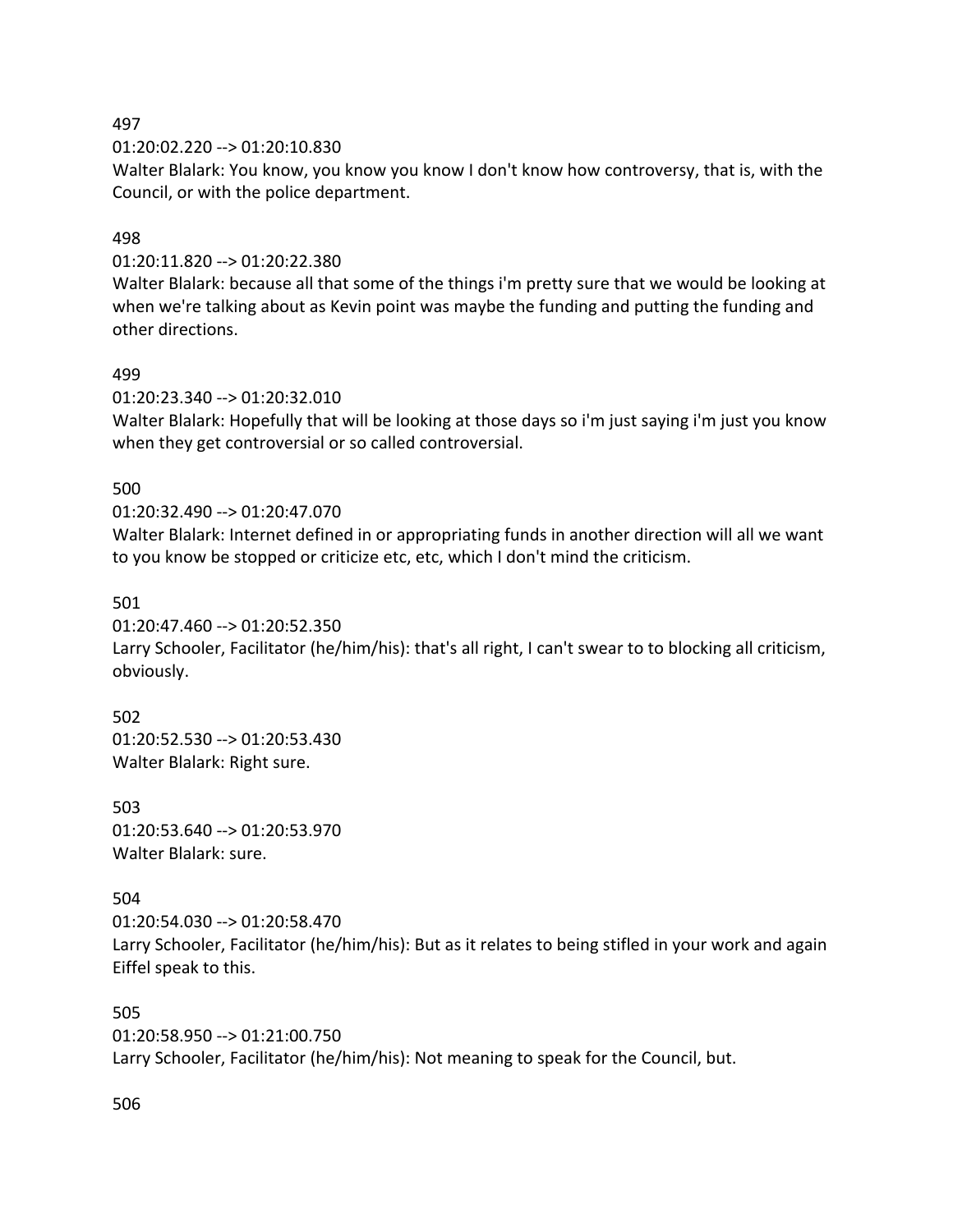## 01:21:01.200 --> 01:21:12.720

Larry Schooler, Facilitator (he/him/his): You are meant to deliberate as independently and as thoughtfully as you possibly can, and provide the Council with your very best judgment and if that judgment ruffles feathers.

#### 507

### 01:21:13.470 --> 01:21:30.450

Larry Schooler, Facilitator (he/him/his): So be it, it is not I don't see your recommendations needing to fit into any kind of have a box, you really will have the autonomy to be able to say what you what you believe and that's the space that we intend to cultivate as facilitators for you to do.

### 508

01:21:31.920 --> 01:21:36.210

Larry Schooler, Facilitator (he/him/his): Just apparently medically want to make a quick point, this is not a.

## 509

01:21:37.230 --> 01:21:50.820

Larry Schooler, Facilitator (he/him/his): matter that we need to decide today either to pick a chair and co chair, or even to make a final decision, there are a number of comments in the zoom chat and since the public can't see it, I just want to give everybody some transparency.

#### 510

01:21:52.050 --> 01:21:52.830 Larry Schooler, Facilitator (he/him/his): A number of folks.

## 511

01:21:53.880 --> 01:22:03.180

Larry Schooler, Facilitator (he/him/his): Yes, penny yeah if you if you don't mind just give me one quick second, the number of task force Members said they'd like to wait until they learned about.

## 512

01:22:03.720 --> 01:22:06.870 Larry Schooler, Facilitator (he/him/his): each other before selected sure co chair.

## 513

01:22:08.250 --> 01:22:10.920

Larry Schooler, Facilitator (he/him/his): So a number of folks have made that point but penny, please.

514 01:22:11.970 --> 01:22:17.010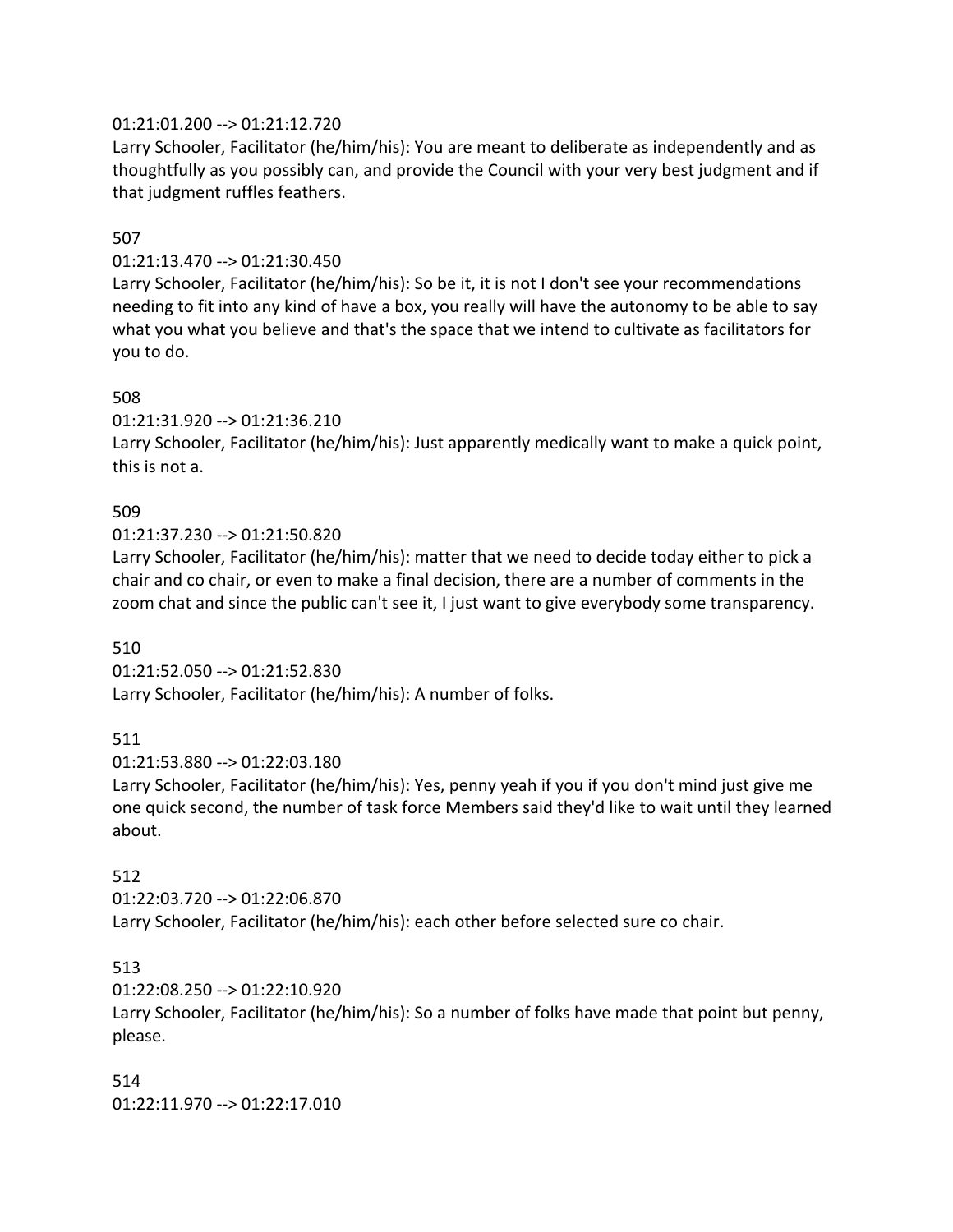Penelope Williams: I was going to actually make that point as well, but I was going to say, could you.

## 515

## 01:22:17.670 --> 01:22:25.830

Penelope Williams: gather up some of the specifics and email, the entire committee that way, we can have some time for over what these responsibilities would be.

## 516

## 01:22:26.190 --> 01:22:38.370

Penelope Williams: And then we can come together as a group, when we meet again and kind of go over and then see who may be interested, because you know, without having really understanding what the responsibilities are going to be.

## 517

## 01:22:39.750 --> 01:22:48.240

Penelope Williams: Of course, you know no one's ready to jump right in they want to kind of see what those are so we can have like an email list come to us and we can all.

## 518

## 01:22:48.930 --> 01:23:00.600

Penelope Williams: As a group, individually look over it, and then maybe come together, because I agreed not tonight, but you know, during our next meeting, and maybe we'll have more consensus at that point in time.

## 519

# 01:23:01.320 --> 01:23:12.240

Sara Omar, Facilitator (she/her): Yes, and I just wanted to be area, this was really just a start of a conversation kind of getting everyone starting to think about this role of chair or co chair.

## 520

# 01:23:12.570 --> 01:23:24.720

Sara Omar, Facilitator (she/her): And what what possibility, there will be and how providing a space to start thinking about additional tasks, or that this person will take on so.

# 521

# 01:23:25.470 --> 01:23:36.960

Sara Omar, Facilitator (she/her): I think that is a great next step will be to for us as a facilitation team to follow up after this meeting with just kind of more specific on what this world would look like.

## 522

01:23:37.380 --> 01:23:38.460 Sara Omar, Facilitator (she/her): And then ask.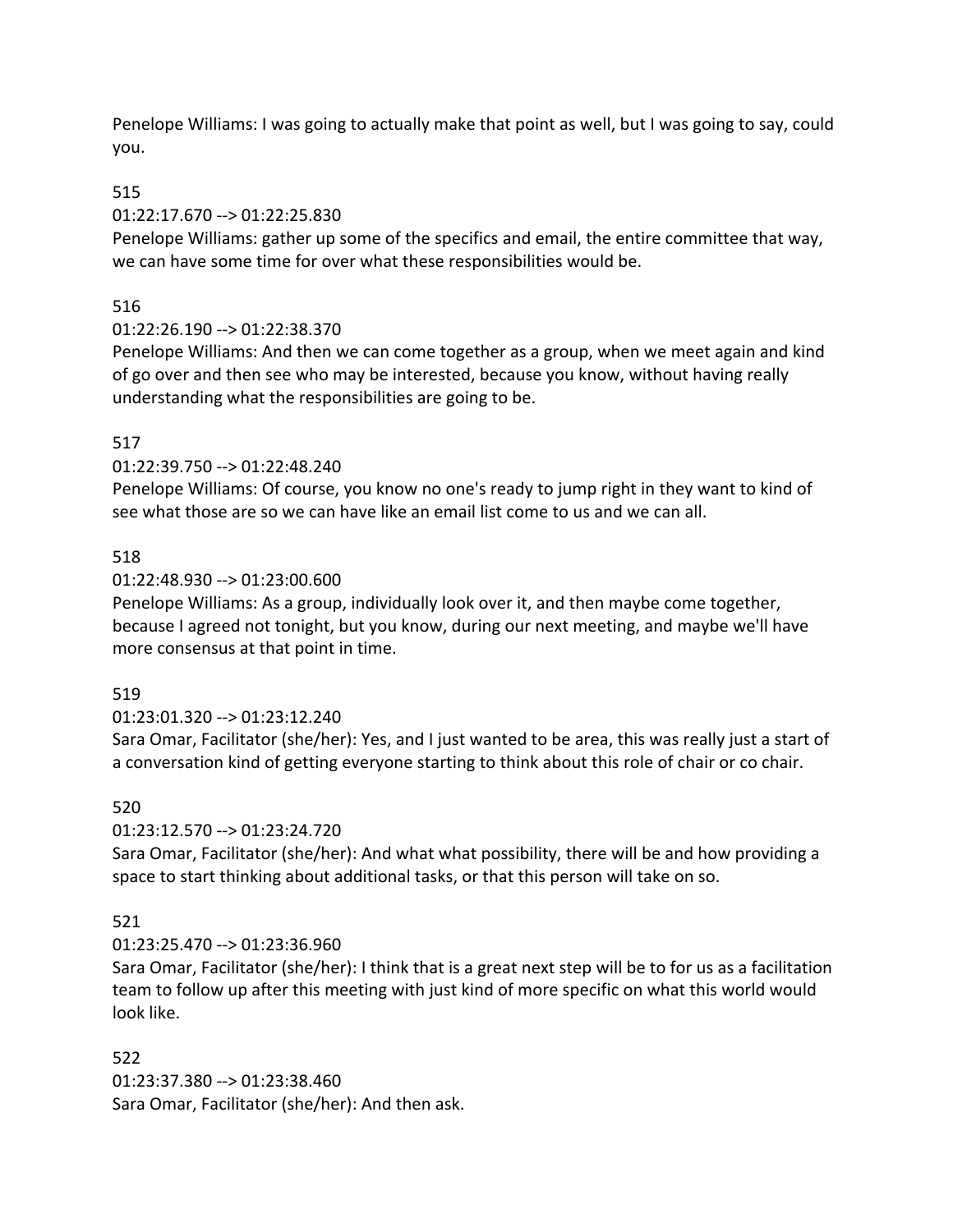01:23:38.460 --> 01:23:52.950

Sara Omar, Facilitator (she/her): For the task forces to take some time to think through that and if the interim between now and next task force meeting, we can kind of have a more robust discussion about that, and I do see some folks have their hands up.

## 524

01:23:55.380 --> 01:23:57.060 Sara Omar, Facilitator (she/her): joshua and then Ishmael.

# 525

01:23:59.010 --> 01:24:07.620

Joshua Brockway (he/his): know what i'm hearing in the chat to was also just a hearing about the persons, as well as the task right so hearing.

# 526

 $01:24:10.110 \rightarrow 01:24:26.190$ 

Joshua Brockway (he/his): getting to know each other, a bit so i'm wondering if there's a way for us to kind of know who has some skill sets or or experience and kind of helping to facilitate so I just was naming us both the task and understanding, who is on the committee, a bit better on the task force.

527 01:24:26.820 --> 01:24:27.120 uh huh.

528 01:24:28.470 --> 01:24:28.800 Sara Omar, Facilitator (she/her): Yes.

# 529

01:24:29.910 --> 01:24:48.060

Sara Omar, Facilitator (she/her): Yes, thank you for naming that clearly, and I think that's something that we definitely need to continue having conversations as a team and it's again it's not something that we need to decide to like immediately, but we will kind of have continue having this conversation, as a group.

## 530

01:24:54.690 --> 01:25:01.920

Ismael Cordovà: So I just wanted to touch on what Penelope and josh was stated as well, I do think it's really important for us to get to know one another.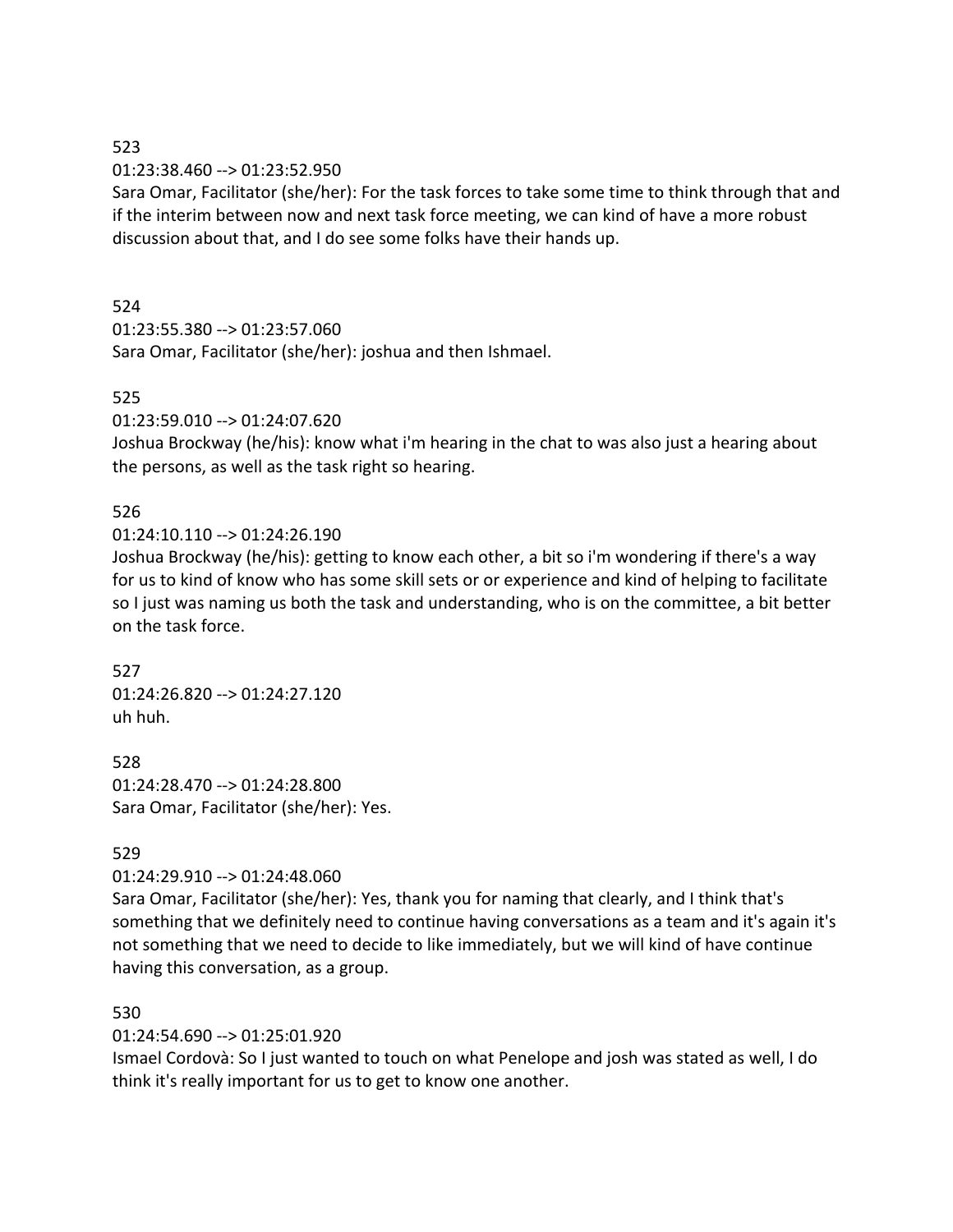01:25:02.250 --> 01:25:12.090

Ismael Cordovà: When we when it comes to making a decision at least regarding leadership and one thing that I think is really important to understand is when is the expected time to go with you in person meetings.

## 532

## 01:25:12.720 --> 01:25:23.100

Ismael Cordovà: Basically we're expecting to meet this whole month of October virtually and we should probably start thinking about leadership right away because we want to make the most out of these meetings we don't want to like.

### 533

01:25:23.670 --> 01:25:25.650

Ismael Cordovà: build it up with a fluff that's not essential.

## 534

## 01:25:26.280 --> 01:25:36.270

Ismael Cordovà: So my recommendation would be like you know you all communicate with us and emails so if getting to know us you guys can provide like a list of questions, we can answer that might be applicable to the Chair.

### 535

## 01:25:36.510 --> 01:25:44.550

Ismael Cordovà: We can all answer that and then all of us get email that information so that way, we know, like the basics and we can put a face to the name, because there's a lot of faces right now.

#### 536

01:25:44.850 --> 01:25:55.890

Ismael Cordovà: I think that'd be really helpful for everybody and the discussion about going back in person like what's holding them back, can we make a group decision to decide that we want to go back and person, if you want to say virtual.

## 537

#### 01:25:56.610 --> 01:26:02.550

Ismael Cordovà: that's that's just really important for all of us to kind of understand a little bit more, at least when we begin this process.

#### 538

01:26:07.980 --> 01:26:09.630 Carroll's iPhone: I had a logistics question.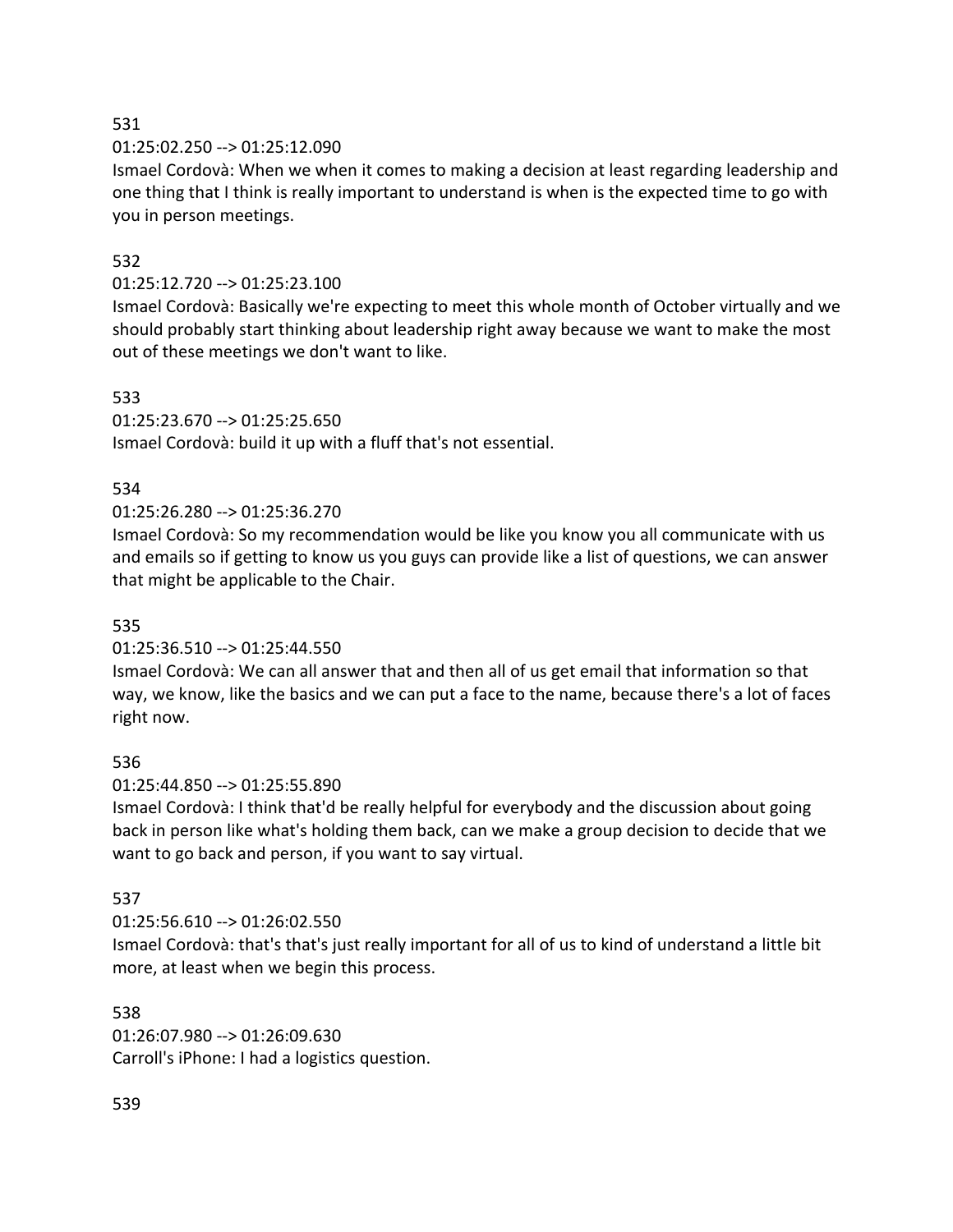01:26:11.400 --> 01:26:11.820 Sara Omar, Facilitator (she/her): Yes.

#### 540

01:26:12.750 --> 01:26:17.490

Carroll's iPhone: How many times that we're going to meet, are we gonna make twice a month or once a month.

### 541

01:26:19.800 --> 01:26:23.940

Sara Omar, Facilitator (she/her): yeah, so this is actually an agenda item that Larry was going to facilitate.

## 542

01:26:23.940 --> 01:26:25.350 Sara Omar, Facilitator (she/her): All through this.

### 543

01:26:26.400 --> 01:26:30.690 Sara Omar, Facilitator (she/her): kind of just like frequency and having those meetings scheduled.

#### 544

01:26:31.620 --> 01:26:44.040

Carroll's iPhone: Okay, because all the only point I wanted to make was by my count, we only have nine more months until this committee is we no longer exist, so we don't want to waste too much time I don't think we're wasting time I didn't mean it that way.

545

01:26:44.220 --> 01:26:44.670 Larry Schooler, Facilitator (he/him/his): know when.

#### 546

01:26:45.150 --> 01:26:46.200 Carroll's iPhone: How often we're gonna meet.

## 547

01:26:48.660 --> 01:26:57.300

Larry Schooler, Facilitator (he/him/his): Let me, excuse me for one second I do want to just mentioned something that is an oversight on the facilitation teams part that will hope to.

548 01:26:57.720 --> 01:27:04.740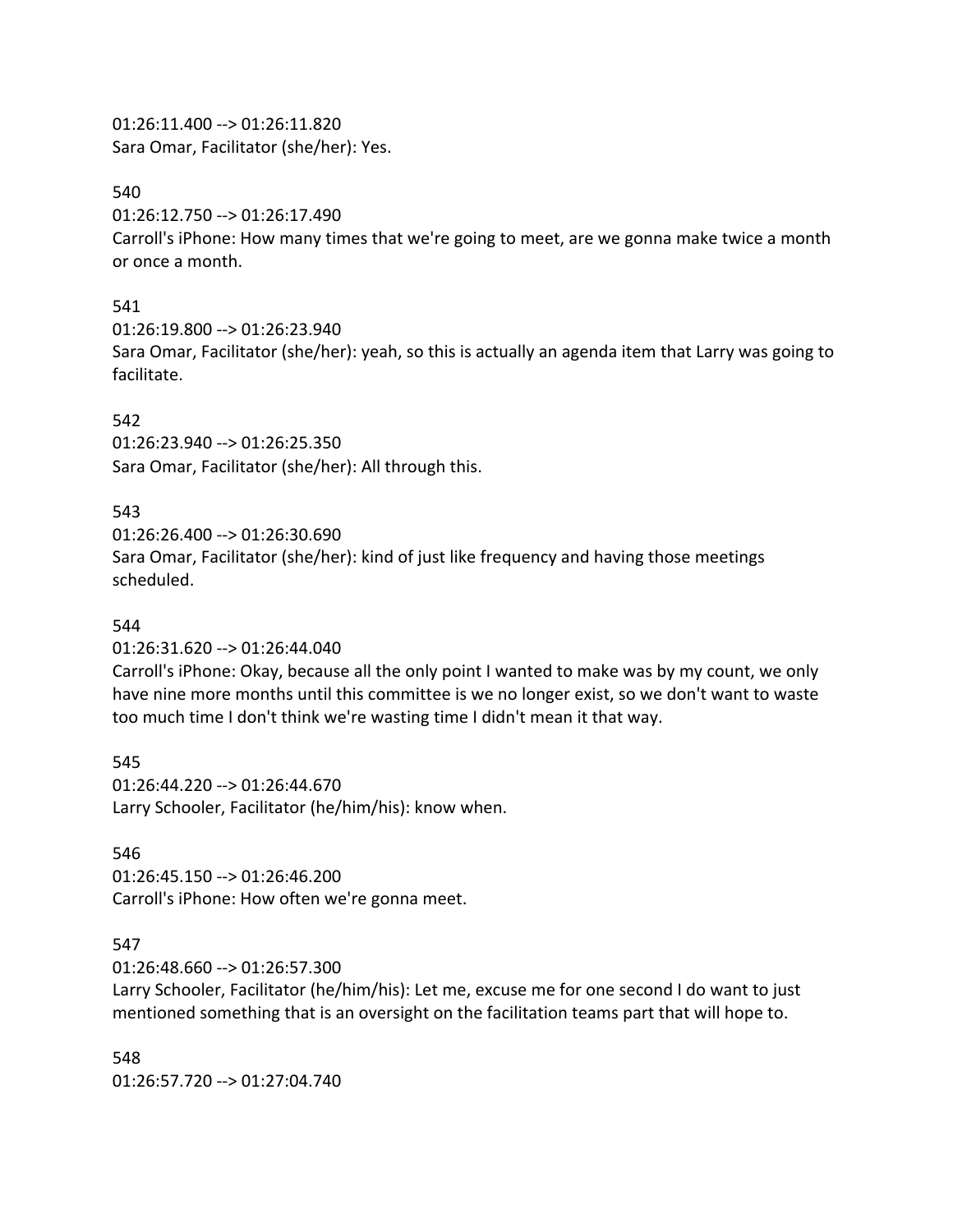Larry Schooler, Facilitator (he/him/his): Correct by next meeting, and that is to provide the public with a way to follow our meeting in Spanish, I think we were.

## 549

01:27:05.640 --> 01:27:12.570

Larry Schooler, Facilitator (he/him/his): hastily trying to make sure we had everything in order and that's one piece that we had yet to to develop.

# 550

01:27:13.500 --> 01:27:23.100

Larry Schooler, Facilitator (he/him/his): And that goes fully in line with our responsibility to help you old Community engagement so just wanted to flag that let you know that's something we will work to achieve by next meeting.

# 551

01:27:24.570 --> 01:27:30.330

Larry Schooler, Facilitator (he/him/his): I know Denise and the marcus's both have their hands up, so we can maybe go to Denise and then the marcus's.

## 552

01:27:36.870 --> 01:27:48.300

HP: Thank you, I just think this is sort of a process question i'm sort of a process person can we come up with some guidelines around the use of chat.

# 553

01:27:49.170 --> 01:28:00.210

HP: To have because we're having a public discussion and supposed to be transparent and there's lots of behind the scenes really good conversations occurring in chat.

# 554

01:28:00.870 --> 01:28:13.170

HP: Rather than you know in as part of the meeting, and I just want to make that observation and I don't know how we well that that's your job as the facilitators.

# 555

01:28:14.520 --> 01:28:18.720

Larry Schooler, Facilitator (he/him/his): No Denise, thank you for bringing that up I am stepping in just because.

# 556

01:28:20.010 --> 01:28:30.300

Larry Schooler, Facilitator (he/him/his): That is something that arose when I was facilitating a very similar body in another part of the country and, generally speaking, they did not use the zoom chat.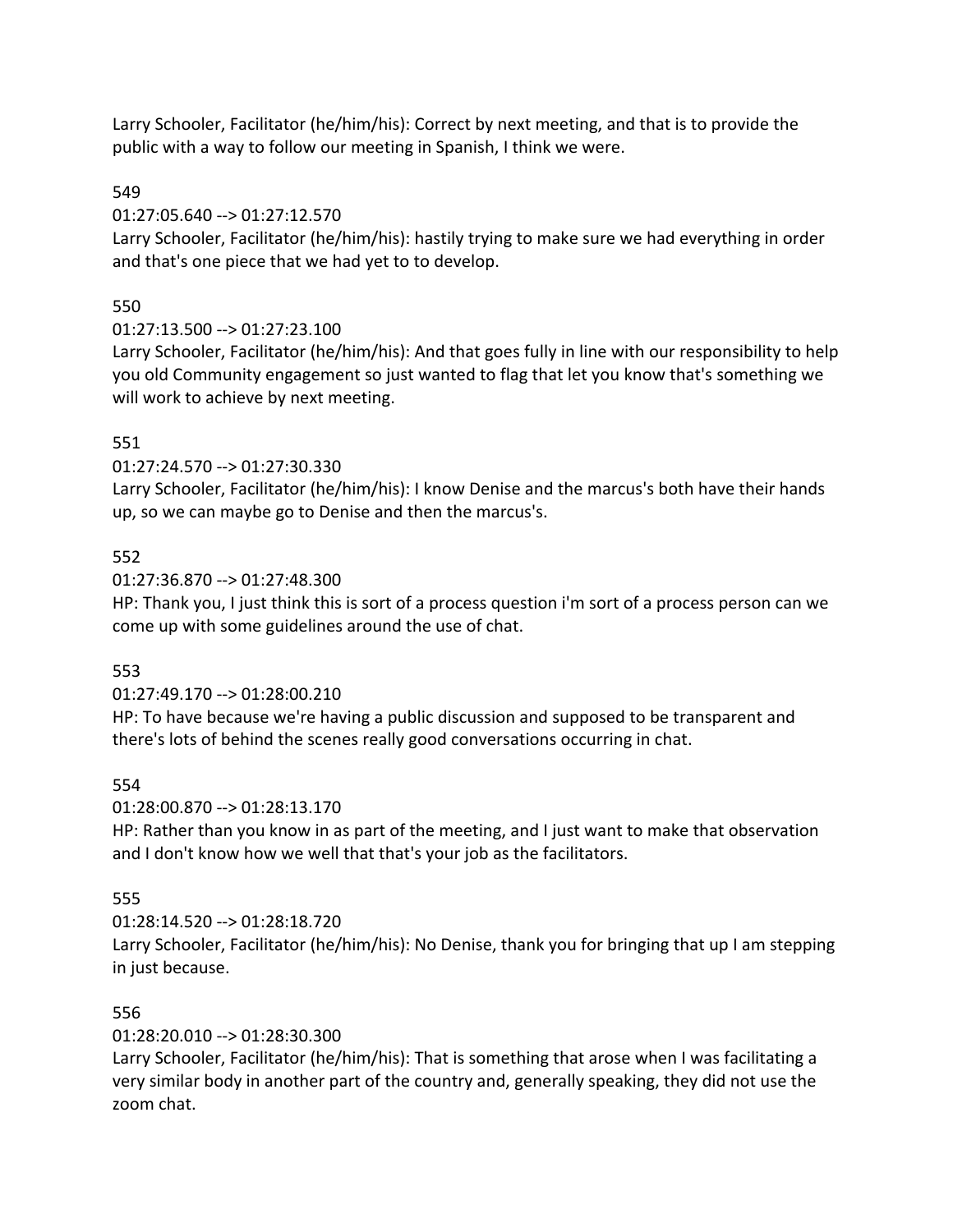01:28:31.110 --> 01:28:39.000

Larry Schooler, Facilitator (he/him/his): for the very reason that you just described it's it's not something that the public can see until after the fact, we certainly can post jets publicly.

## 558

## 01:28:39.720 --> 01:28:47.160

Larry Schooler, Facilitator (he/him/his): After the fact, but it would be hard for us to do everything we're trying to do with this meeting and be live and so forth, and have the chat visible.

## 559

01:28:48.480 --> 01:28:56.280

Larry Schooler, Facilitator (he/him/his): So that's something that I think we can tackle i'm just from a from a process tonight standpoint i'm just going to recommend that we.

## 560

01:28:56.790 --> 01:29:11.520

Larry Schooler, Facilitator (he/him/his): Put a bow on the Chair co chair piece, and then we can segue into some other general logistical items that i've heard us talk about so Marcus is not sure which of the marks has wanted to speak, but if it's related to chair co chair go ahead.

## 561

01:29:15.510 --> 01:29:17.970 Marcus Banner And Marcus Bradley: yeah we're like.

## 562

01:29:20.130 --> 01:29:22.110 Marcus Banner And Marcus Bradley: whoa round circle right.

## 563

01:29:23.250 --> 01:29:26.550 Marcus Banner And Marcus Bradley: knights of the Round Table kind of structure.

## 564

01:29:27.780 --> 01:29:35.610

Marcus Banner And Marcus Bradley: And majority went I mean, whatever the case, is what is out there, I think anybody should be put in a position where they collect their upload was.

## 565

## 01:29:36.690 --> 01:29:45.870

Marcus Banner And Marcus Bradley: dictating things and you want to grow here balance here in our time and say that somebody else's more important than the other, I think it's a bad.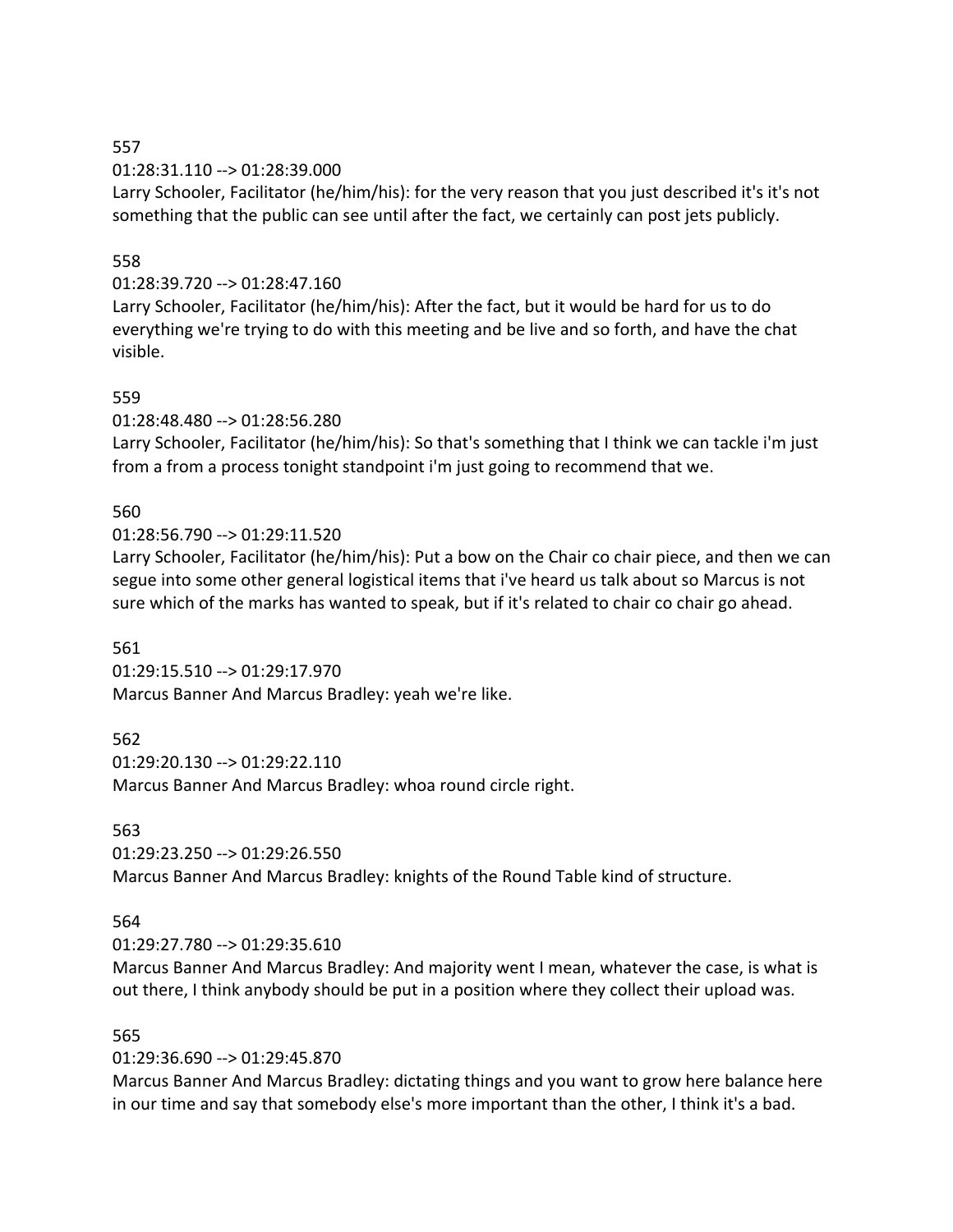#### 01:29:47.100 --> 01:29:58.680

Marcus Banner And Marcus Bradley: A bad way to start the song so i'd like to say a round table setting where we're having a discussion and take boats and have the majority make the decision and then move on.

## 567

### 01:29:59.760 --> 01:30:05.040

Marcus Banner And Marcus Bradley: yeah and I feel the exact same way I I don't I don't like the concept of.

### 568

01:30:05.730 --> 01:30:16.710

Marcus Banner And Marcus Bradley: One person thinking, they just have that power over a group I mean that's when we all were brought here for you all right here to be one of Community as one and just to say oh.

### 569

01:30:17.310 --> 01:30:22.770

Marcus Banner And Marcus Bradley: This is the chairperson Chairwoman that just doesn't sit well with me at all, I mean.

## 570

#### 01:30:23.340 --> 01:30:41.040

Marcus Banner And Marcus Bradley: i'm you know i'm just on my own individual and i'm my own voice, and when I like to voice my opinion you're not only going else next step for me when I am miles miles or so it's just I don't I don't like it so i'm not really wonderful for anybody, you know or.

#### 571

01:30:44.670 --> 01:30:54.480

Larry Schooler, Facilitator (he/him/his): I want to thank both of you for the candor there and I want to encourage everybody else to be as candid in their views on this and I would just say in summary.

## 572

01:30:55.740 --> 01:31:01.140

Larry Schooler, Facilitator (he/him/his): We are not ready to move forward with a Co chair chair this evening, as, as is evident.

573 01:31:02.220 --> 01:31:11.520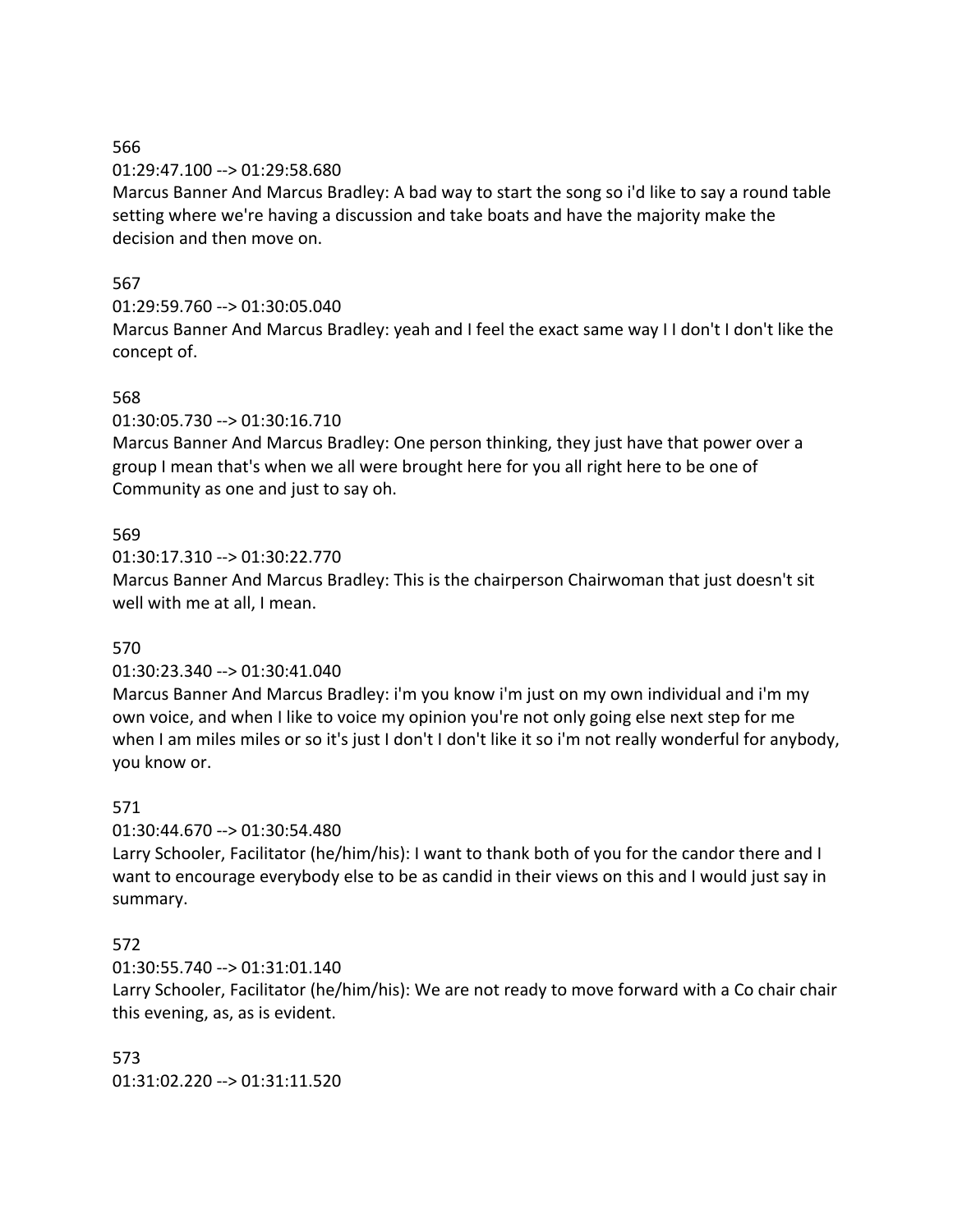Larry Schooler, Facilitator (he/him/his): We do need to, I think, have a little bit of a further discussion about this, I think that the facilitation team and i'm looking at at Joe Norman Sarah for kind of.

## 574

### 01:31:13.020 --> 01:31:25.290

Larry Schooler, Facilitator (he/him/his): You know confirmation if this makes sense to you I think it's it would be up to us to absorb the input that you all have given us tonight on this topic, and then provide you with a couple of recommendations to consider.

## 575

01:31:26.130 --> 01:31:34.560

Larry Schooler, Facilitator (he/him/his): Between now and next meeting, which could include no chair and co chair, I mean we certainly can operate with whatever structure is is best for.

## 576

01:31:35.610 --> 01:31:36.180 Larry Schooler, Facilitator (he/him/his): The group.

## 577

## 01:31:38.130 --> 01:31:49.800

Larry Schooler, Facilitator (he/him/his): So if that's okay with folks I think we will take all of this and put into consideration and return at the next meeting with some further suggestions, is that something folks are okay with I see.

## 578

01:31:51.750 --> 01:31:53.160

Larry Schooler, Facilitator (he/him/his): The testers Member elmer.

## 579

## 01:31:54.690 --> 01:32:08.130

Tish Calhamer: Thank you, one thing I just thought of because it seems that there's a fair amount of discomfort with the terms chair and co chair, I think it sort of speaks to power and we don't want to perhaps.

## 580

01:32:10.080 --> 01:32:18.270

Tish Calhamer: put forth that sort of image, maybe, what we need to do is identify roles that need to be.

## 581

## 01:32:19.380 --> 01:32:31.890

Tish Calhamer: taken up and maybe most, if not everyone can have a role, somebody who's good at taking notes could be the note taker you're a note taker you're not a chair or co chair.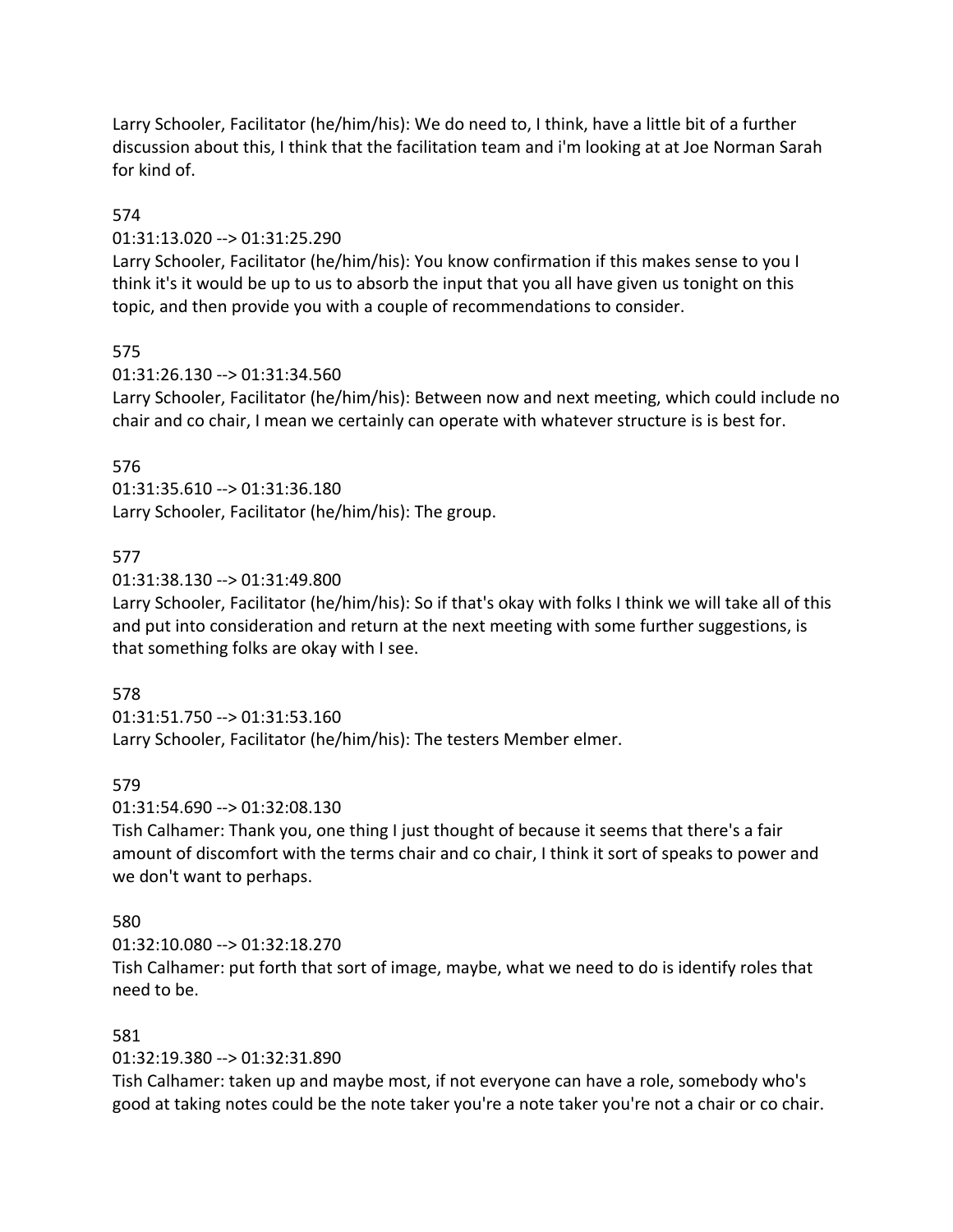### 01:32:32.490 --> 01:32:44.760

Tish Calhamer: Maybe somebody that can keep an eye on the clock, you know can be the timekeeper you know, maybe it could be more egalitarian, but we can still have some roles to play, just to keep the meetings running smoothly.

## 583

## 01:32:46.080 --> 01:32:53.640

Tish Calhamer: You know, make sure that we're we're accountable to each other, make sure that we're still you know, maintaining stability and respect cetera.

## 584

01:32:54.870 --> 01:33:01.590

Tish Calhamer: But nobody has to be you know queen or serena or Emperor chair co chair, what have you.

## 585

01:33:01.950 --> 01:33:07.080

Larry Schooler, Facilitator (he/him/his): yeah i'm smiling only because those are a lot of the things that we as your team.

## 586

#### 01:33:07.650 --> 01:33:16.860

Larry Schooler, Facilitator (he/him/his): intend to provide you it's, not to say that we would usurp the role of the task force in that regard, but we do consider it our responsibility to keep time to take notes to.

#### 587

#### 01:33:17.700 --> 01:33:33.450

Larry Schooler, Facilitator (he/him/his): keep everyone on task to keep the space brave that that really is, I think what we're hoping to provide you so again not meaning to say Task Force members camp supplant or even replace us in that regard, but I think we We understand that to be part of what we're here to provide you.

## 588

01:33:34.500 --> 01:33:35.310 Larry Schooler, Facilitator (he/him/his): aubrey flicka.

## 589

## 01:33:36.780 --> 01:33:44.370

Aubree Flickema (she/her): yeah, I just wanted to quit chime in here and say that it it feels to me like what i'm hearing is that it might even be helpful, whether we select.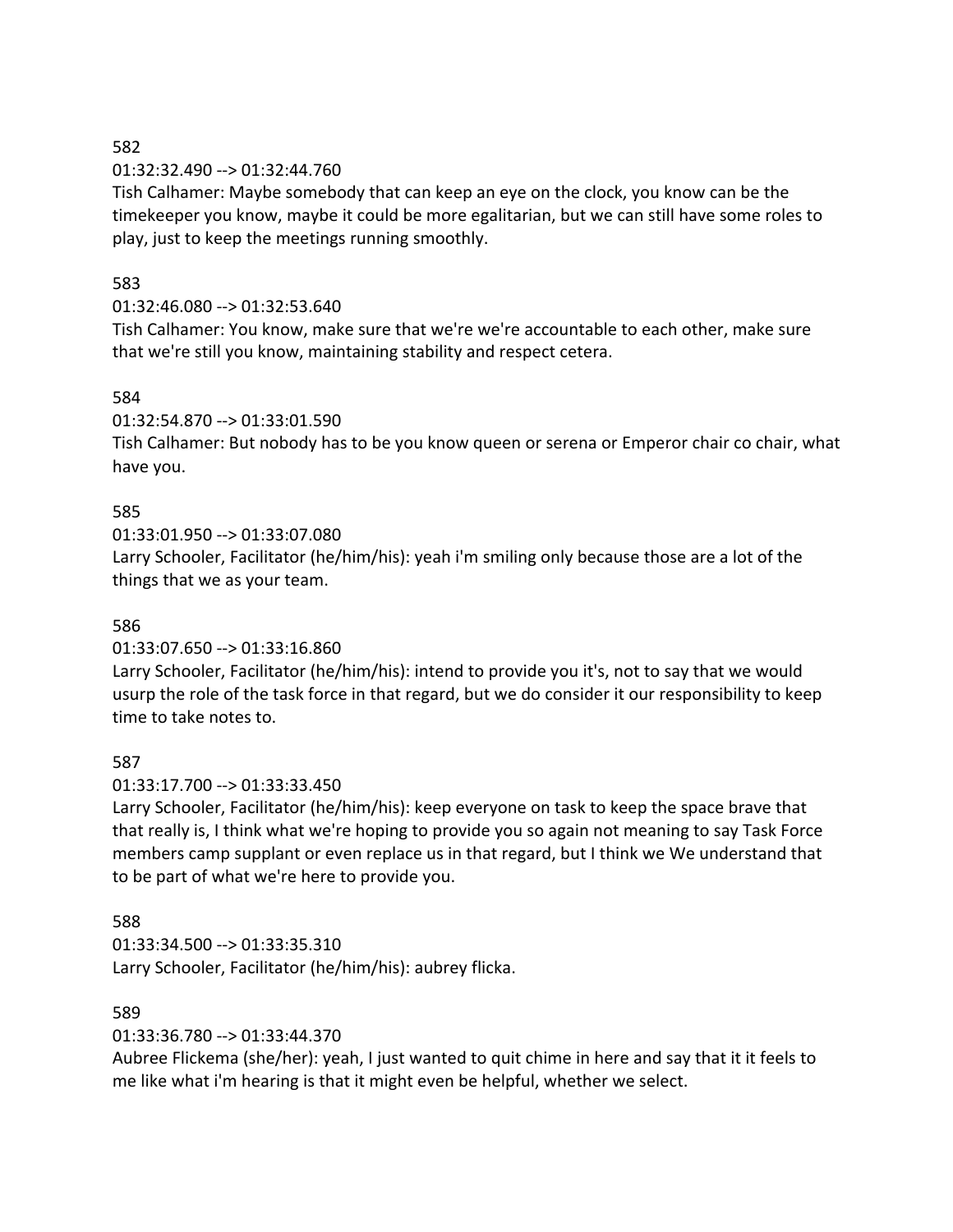01:33:44.370 --> 01:33:50.220

Aubree Flickema (she/her): The care or we select you know more of an egalitarian process or what that looks like.

## 591

01:33:50.940 --> 01:33:58.980

Aubree Flickema (she/her): It might be helpful to define those terms, and maybe that is a priority, we can set for our next meeting that whatever it is we're going to.

## 592

01:33:59.340 --> 01:34:10.680

Aubree Flickema (she/her): Before we elect anyone or select anyone or select a group that we define what that looks like and define what we mean by that I think that would be helpful to bring some trust and comfort to this group.

### 593

01:34:11.550 --> 01:34:13.410 Larry Schooler, Facilitator (he/him/his): Without a doubt, we agree and.

## 594

01:34:13.860 --> 01:34:15.030 Larry Schooler, Facilitator (he/him/his): I think that we could only.

## 595

01:34:15.690 --> 01:34:23.880

Larry Schooler, Facilitator (he/him/his): have done that, with the input we've received tonight, and so I think that that will position as well to continue to do that.

## 596

01:34:25.350 --> 01:34:29.190 Larry Schooler, Facilitator (he/him/his): Apologies for the noise of disruptive children in the background.

## 597

01:34:30.960 --> 01:34:34.260 Larry Schooler, Facilitator (he/him/his): All right, I see Walter Walter, you have discovered the raise hand.

#### 598

01:34:34.980 --> 01:34:35.310 Larry Schooler, Facilitator (he/him/his): Yes.

#### 599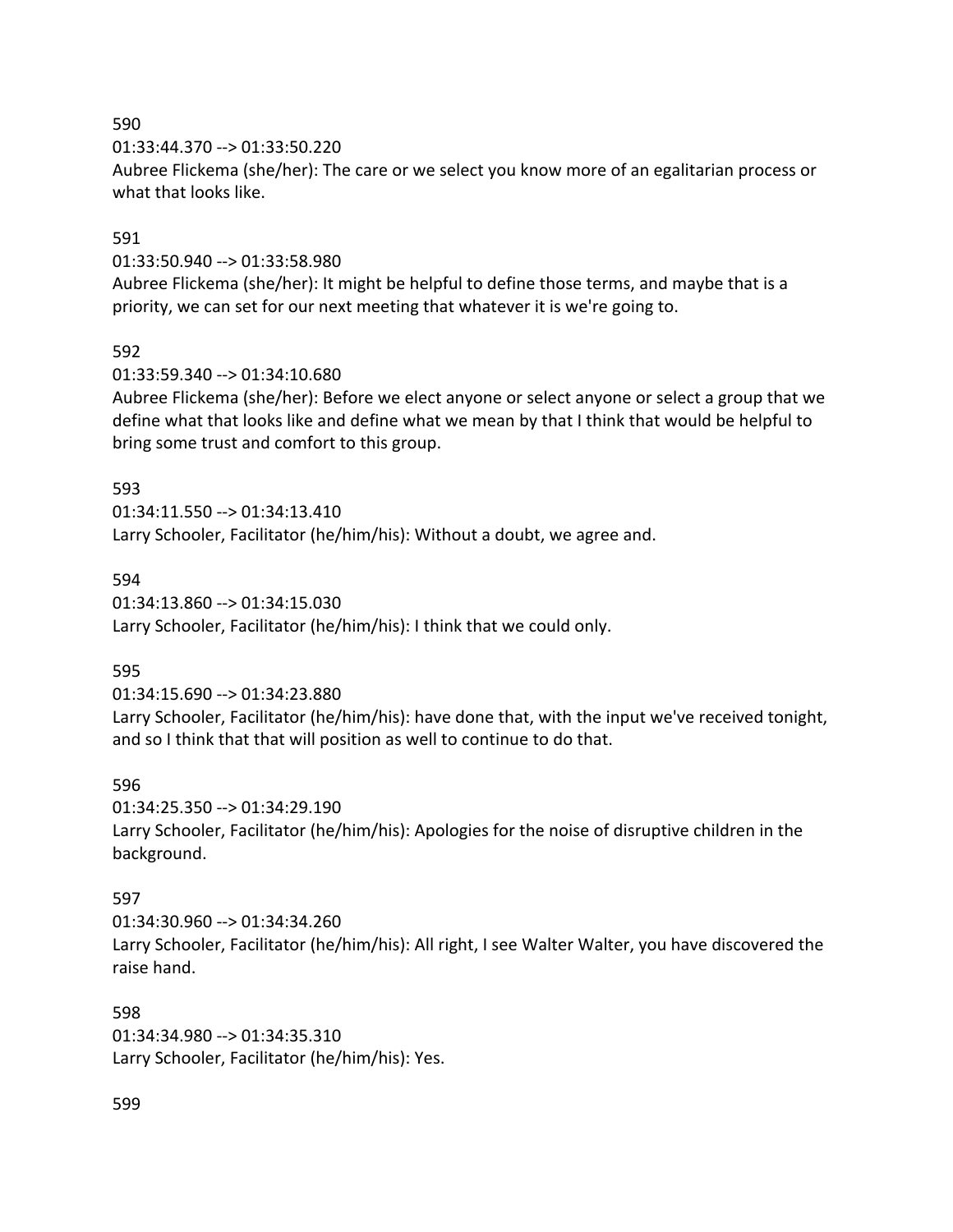01:34:36.300 --> 01:34:39.420

Walter Blalark: I see where it says we can react, and all that they're.

600

01:34:42.120 --> 01:34:51.150

Walter Blalark: kind of mix on this, I think you do in assists needed chair you don't have a chair to co chair.

## 601

01:34:51.780 --> 01:35:16.800

Walter Blalark: How, in the world that we just thought just talking in this round is around table 1820 something people, how do we do that i'm used to operating on a robber rules i'm used to operating with a chair in the co chair, so I am kinda i'm kind of maybe you know i'm kind of like the Amazon.

## 602

01:35:18.120 --> 01:35:29.010

Walter Blalark: You know the person who's probably olds maybe on in this group, but i'm used to really operating with a chair and a Co chair, that person will have no more power than I do.

## 603

### 01:35:30.060 --> 01:35:41.340

Walter Blalark: You all do because they have to vote on anything that we're doing, we have to come up with a consensus so How does that how he or she have power they have no more powerful it's a lot of work.

## 604

01:35:42.390 --> 01:35:53.220

Larry Schooler, Facilitator (he/him/his): Yes, Sir, I I understand very much what you're saying, and I do sympathize with the fact that we're a lot of us are used to robert's rules heck I may have even named my second born child after robert's rules.

## 605

01:35:54.420 --> 01:35:56.370 Larry Schooler, Facilitator (he/him/his): But I, but I think that.

## 606

01:35:57.960 --> 01:36:08.370

Larry Schooler, Facilitator (he/him/his): You know I would make a couple of points for you to consider you know one, this is, this is not a group that has to follow robert's rules, you may you do not have to.

607 01:36:09.300 --> 01:36:23.340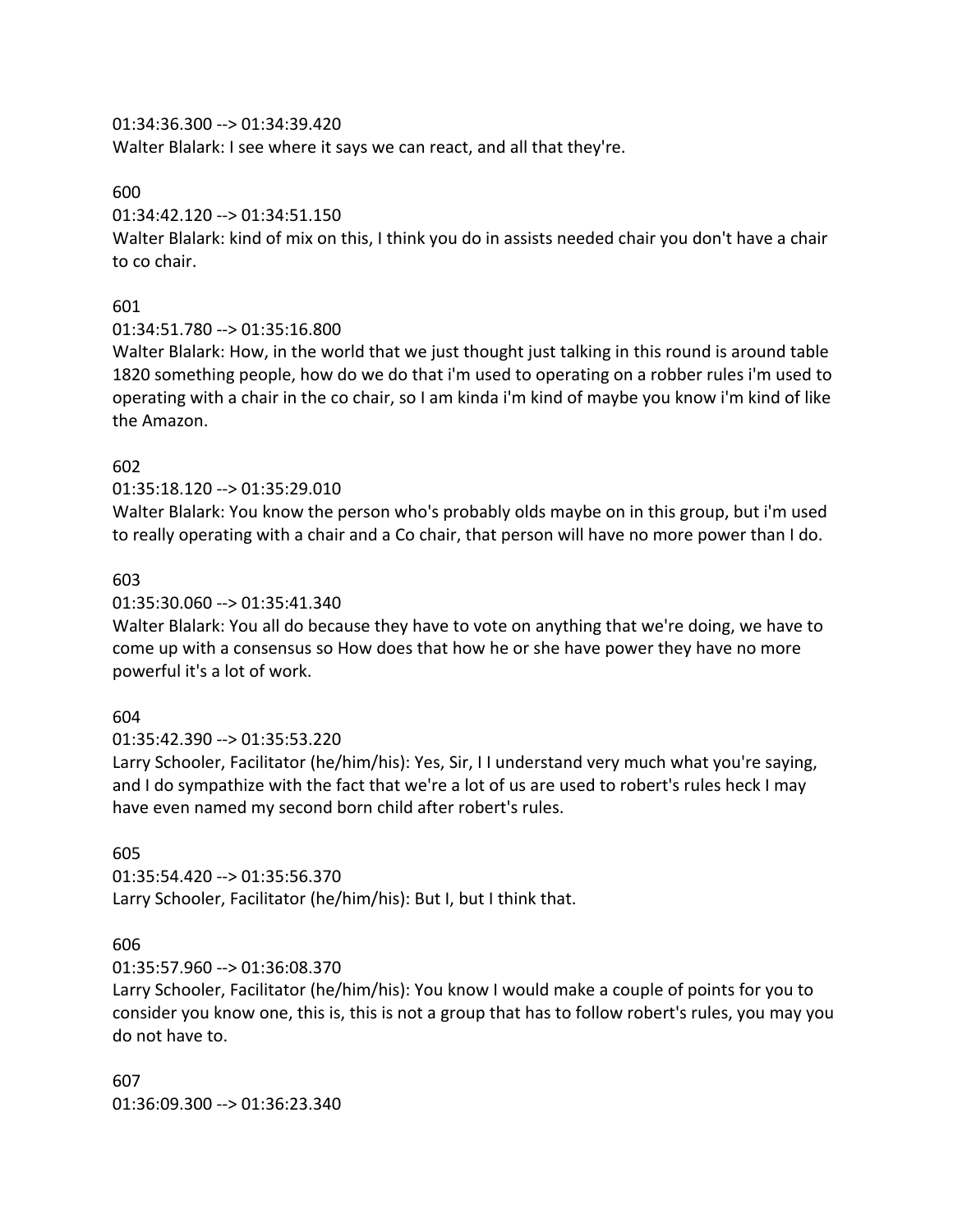Larry Schooler, Facilitator (he/him/his): And then, secondly, I think that for from our vantage point we just as a facilitation team want to make sure that we're working hand in glove with you all, not just during your meetings but in preparation for and and reaction to your meetings and so that's part of what.

## 608

## 01:36:24.360 --> 01:36:44.310

Larry Schooler, Facilitator (he/him/his): we're just hoping to figure out the best mechanism for rather than giving any one particular Member to Members, you know different authority it's more about just making sure that we can best orchestrate these meetings for you all, with the maximum amount of input from the body.

## 609

01:36:45.480 --> 01:36:49.260

Larry Schooler, Facilitator (he/him/his): i'll go back to the marcus's and then I think it's it's probably best that we keep going on the agenda.

# 610

01:36:50.430 --> 01:36:58.980

Marcus Banner And Marcus Bradley: yeah, as you said, I think that a city is paying you guys, a lot of money to do all of those roles that you know they're looking to you know.

## 611

## 01:36:59.490 --> 01:37:14.670

Marcus Banner And Marcus Bradley: nominated for people, and I think that it's so unnecessary when we're paying you guys to do all of that, so I say let's let our money work and sit at the round table and let majority ruled as they.

612

## 01:37:16.350 --> 01:37:26.490

Larry Schooler, Facilitator (he/him/his): appreciate the comment and i'm taking as a at least a lowercase C compliment that you're trusting us with to do the work that we're being asked to do.

# 613

# 01:37:27.840 --> 01:37:30.960

Larry Schooler, Facilitator (he/him/his): Let me, let me pivot us back for just a moment.

# 614

# 01:37:32.400 --> 01:37:44.280

Larry Schooler, Facilitator (he/him/his): To a couple of other items that we wanted to kind of make sure we got to tonight before we conclude this first meeting and I apologize i'm just trying to get back to my.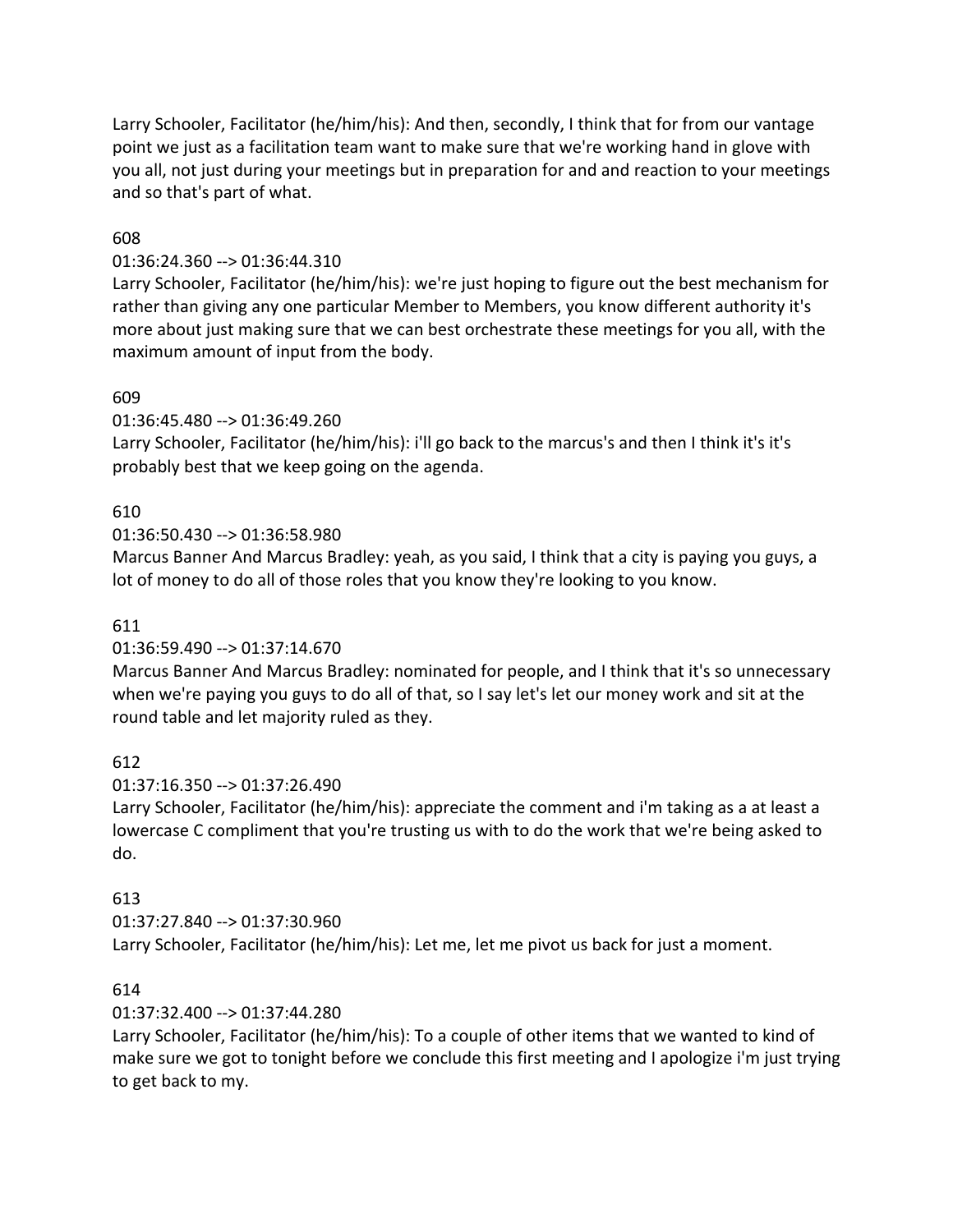01:37:46.950 --> 01:37:50.190 Larry Schooler, Facilitator (he/him/his): My PowerPoint slideshow here.

## 616

01:37:51.480 --> 01:37:52.920 Larry Schooler, Facilitator (he/him/his): So, give me one second.

# 617

01:37:58.500 --> 01:37:58.830 Larry Schooler, Facilitator (he/him/his): Okay.

# 618

01:38:00.720 --> 01:38:11.880

Larry Schooler, Facilitator (he/him/his): Denise brought up something that we want to make sure we touch upon with you all before we drop, and that is kind of a cadence a rhythm a schedule for this body to meet.

# 619

01:38:13.410 --> 01:38:31.200

Larry Schooler, Facilitator (he/him/his): Based on our conversations with you all individually leading up to tonight, it appears, but we want to check this, it appears that Thursday evenings are relatively doable as a fairly consistent time and date day of the week to meet.

# 620

01:38:32.670 --> 01:38:33.990 Larry Schooler, Facilitator (he/him/his): In that regard I think art.

# 621

01:38:35.400 --> 01:38:41.670

Larry Schooler, Facilitator (he/him/his): about the possibility that we would meet twice monthly on Thursdays at around six o'clock.

# 622

01:38:42.330 --> 01:38:54.270

Larry Schooler, Facilitator (he/him/his): And those meetings could be the full Task Force, they could be a subcommittee meeting they could be a Community engagement event at which you're taking input from the Community, but it would be utilized by the task force for.

## 623

01:38:55.410 --> 01:38:56.940 Larry Schooler, Facilitator (he/him/his): A particular purpose.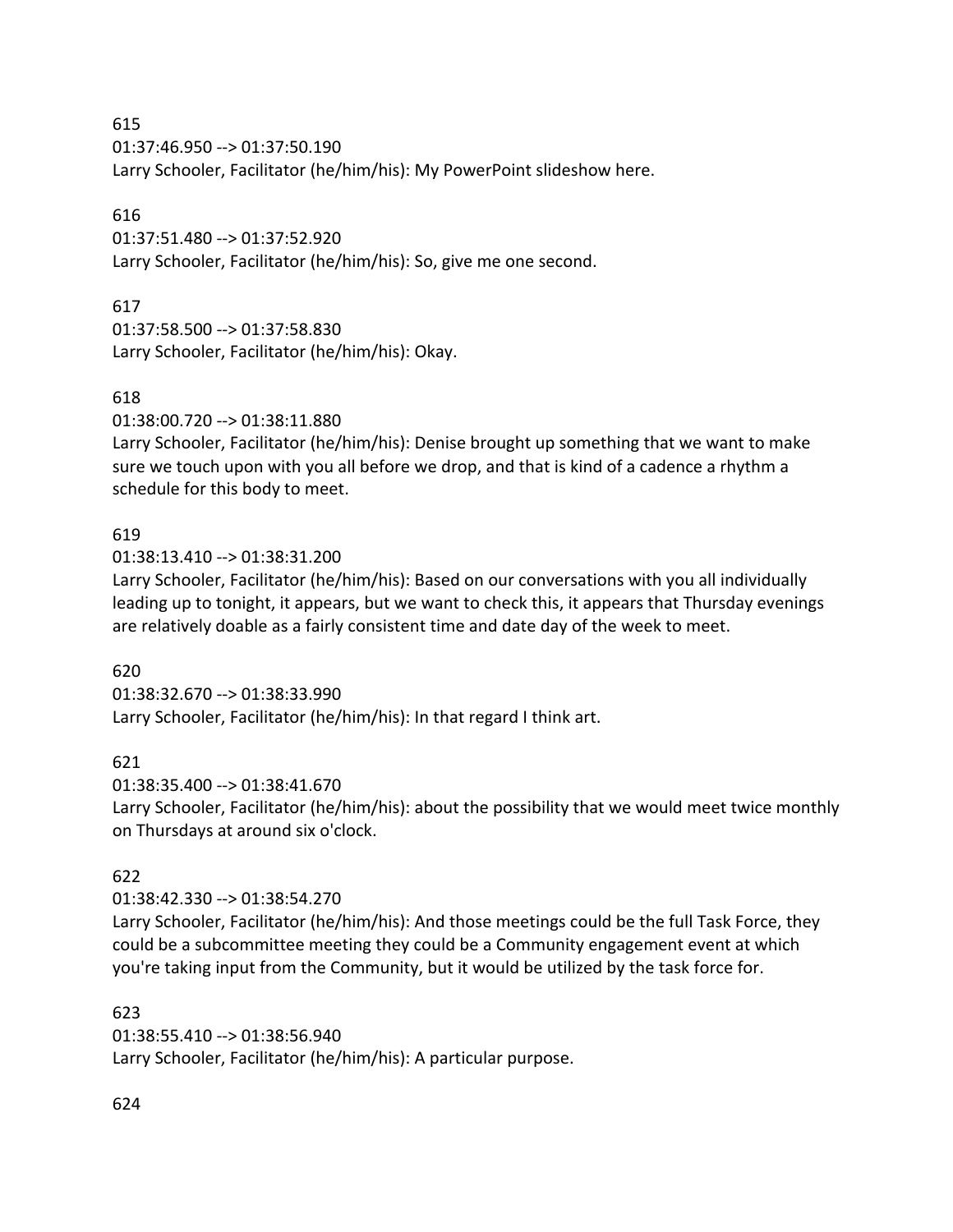### 01:38:58.290 --> 01:39:06.390

Larry Schooler, Facilitator (he/him/his): I think that one way to approach it would be to do you know first and third Thursdays on a go forward and, of course, you know we may have.

## 625

### 01:39:06.930 --> 01:39:17.640

Larry Schooler, Facilitator (he/him/his): Things that arise holidays and so forth, that we'd have to work around, but first and third Thursdays would avoid thanksgiving would avoid Christmas and most other holidays that that we're aware of.

### 626

### 01:39:18.900 --> 01:39:28.050

Larry Schooler, Facilitator (he/him/his): So that's As you can hear in my voice merely a suggestion, but certainly our team has has worked through our own scheduling matters and believe that.

## 627

## 01:39:28.470 --> 01:39:43.200

Larry Schooler, Facilitator (he/him/his): You know Thursdays Thursday evenings are generally going to be feasible for us, but we would like to get your all's reaction and let us know how you feel about a cadence like that first and third Thursday or every other Thursday evening.

### 628

01:39:45.750 --> 01:39:46.350 Larry Schooler, Facilitator (he/him/his): As to schedule.

## 629

01:39:47.820 --> 01:39:48.450 Larry Schooler, Facilitator (he/him/his): Any comments.

#### 630

01:39:50.040 --> 01:39:52.830

Larry Schooler, Facilitator (he/him/his): Or if that works, you can give a thumbs up go ahead Denise.

## 631

01:39:56.610 --> 01:40:09.360

HP: So I understand we're going to be like soliciting a lot of Community input and it's the end for those kinds of activities and wondering if.

#### 632

01:40:10.500 --> 01:40:13.650 HP: That those can be held like on a weekend day.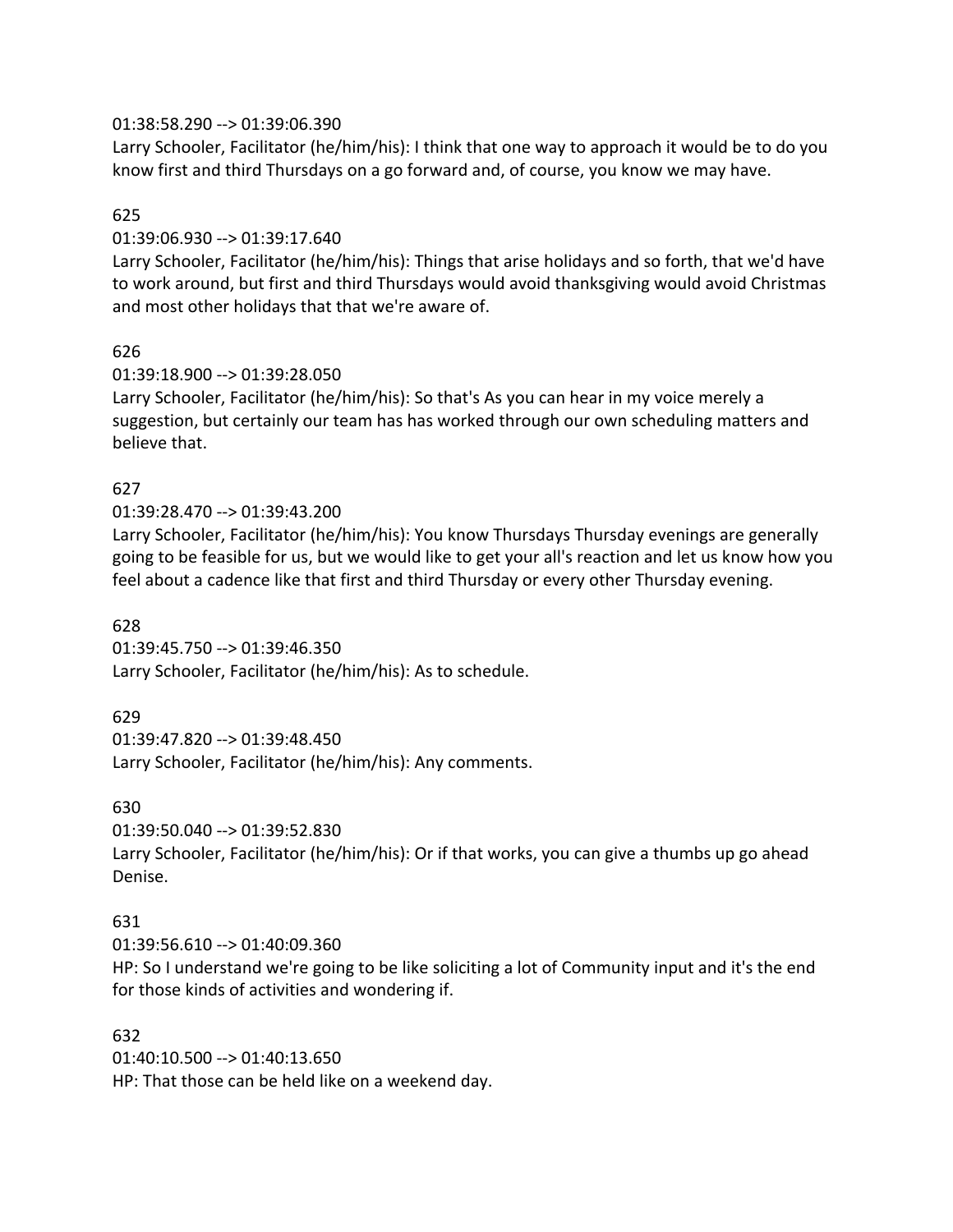01:40:13.680 --> 01:40:14.160 Larry Schooler, Facilitator (he/him/his): They can.

### 634

01:40:14.970 --> 01:40:17.100 HP: See, and you know care of our meetings.

## 635

01:40:18.990 --> 01:40:37.290

HP: You can answer the process so i'm in my head so having our meetings and regularly scheduled evenings anything involving like a Community forum have that on the weekend to ensure maximum Community availability and practice.

## 636

01:40:37.770 --> 01:40:46.440

Larry Schooler, Facilitator (he/him/his): Without, without a doubt, and and I I was remiss in saying that our Community engagement would go beyond your Thursday evening.

### 637

01:40:46.860 --> 01:40:53.310

Larry Schooler, Facilitator (he/him/his): Meetings I do want to make one quick point about Community engagement and that for the public's benefit, and that is that we will.

## 638

01:40:54.150 --> 01:41:03.180

Larry Schooler, Facilitator (he/him/his): Provide or we would like to provide opportunities for public comment during these meetings for those who either want to come to City Hall or.

## 639

## 01:41:04.050 --> 01:41:11.760

Larry Schooler, Facilitator (he/him/his): Otherwise connect to our meetings and so that's something we would we would intend to do, going forward the task force also received an email.

## 640

#### 01:41:12.210 --> 01:41:23.460

Larry Schooler, Facilitator (he/him/his): And I don't want to interrupt this conversation just yet, but I do want to read that email to you all and to the public, so that you are aware of it it's it's public comment that was sent to the policing.

#### 641

01:41:23.970 --> 01:41:31.470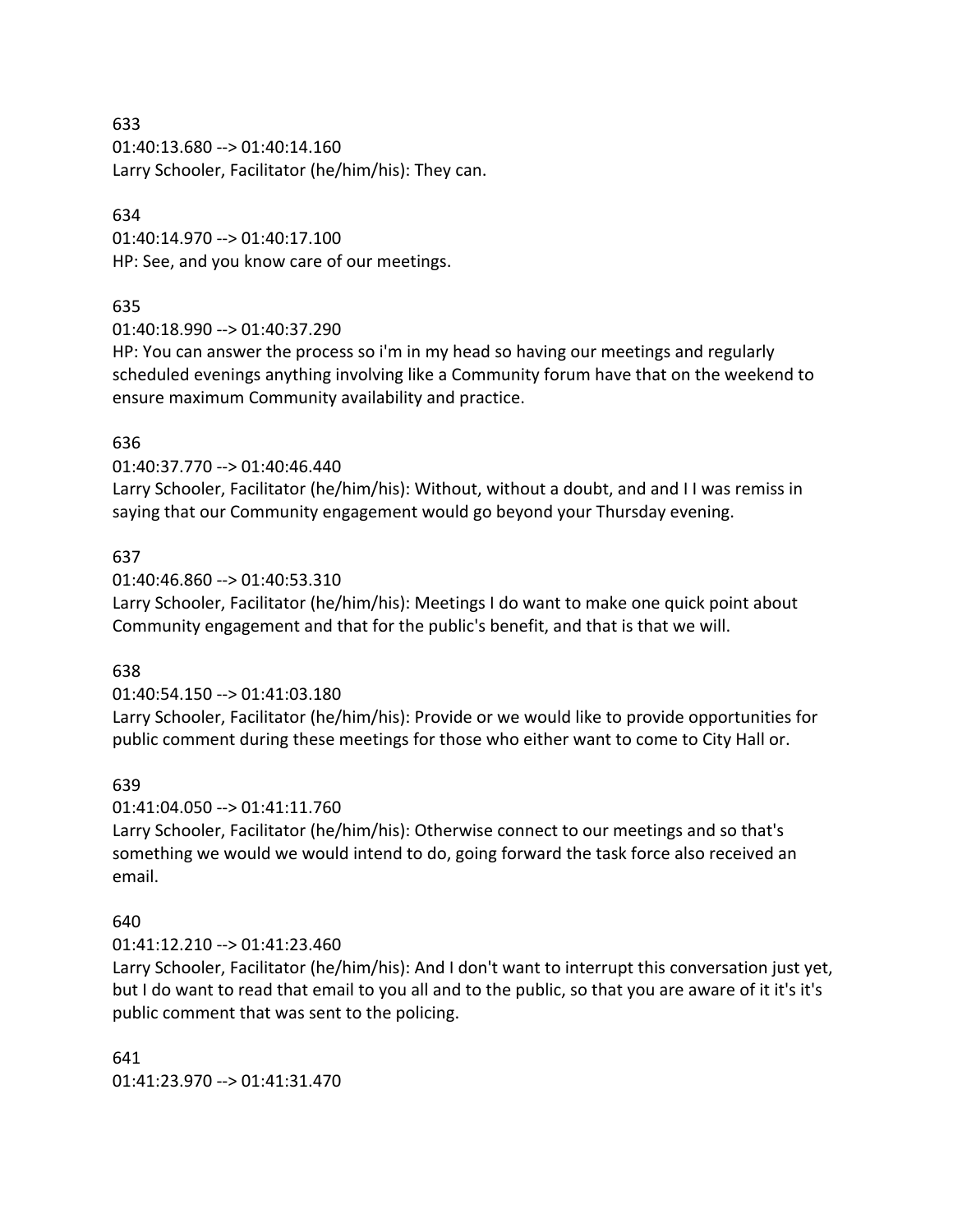Larry Schooler, Facilitator (he/him/his): email address that we've set up it'll be forwarded to the task force, but I think it would be helpful for everyone to hear that public comment.

## 642

## 01:41:31.830 --> 01:41:48.510

Larry Schooler, Facilitator (he/him/his): So, again just going back to the nieces point, yes, other days and times would certainly be feasible for Community events Okay, so I saw some thumbs up on the sort of first and third Thursday or every other Thursday any any other feedback on that kind of a schedule.

## 643

01:41:54.450 --> 01:41:57.330 Larry Schooler, Facilitator (he/him/his): i'll just add that thursday's appear to be mostly.

## 644

01:41:58.380 --> 01:42:09.480

Larry Schooler, Facilitator (he/him/his): Conflict free if we want to use the City Hall, the city council Chamber we've talked to the city about that which isn't a normal are only consideration, but come out Kevin go ahead.

## 645

01:42:10.770 --> 01:42:19.050

Kevin Zaldivar he/him: As a point of clarity, I know that there's subcommittees of the city of Elgin that are not allowed to you know meet without public notice.

## 646

01:42:20.250 --> 01:42:24.960 Kevin Zaldivar he/him: When there's more than two Members is this body considered part of that.

## 647

01:42:25.980 --> 01:42:31.800

Kevin Zaldivar he/him: like an extension of the government that follows those rules, or are we free to meet outside of these hours as well.

## 648

01:42:32.160 --> 01:42:39.210

Larry Schooler, Facilitator (he/him/his): that's a terrific question and it's one that I think we should make sure we are aligned with the city's own attorneys.

## 649

01:42:39.300 --> 01:42:41.340 Tish Calhamer: or annihilate the open meetings act.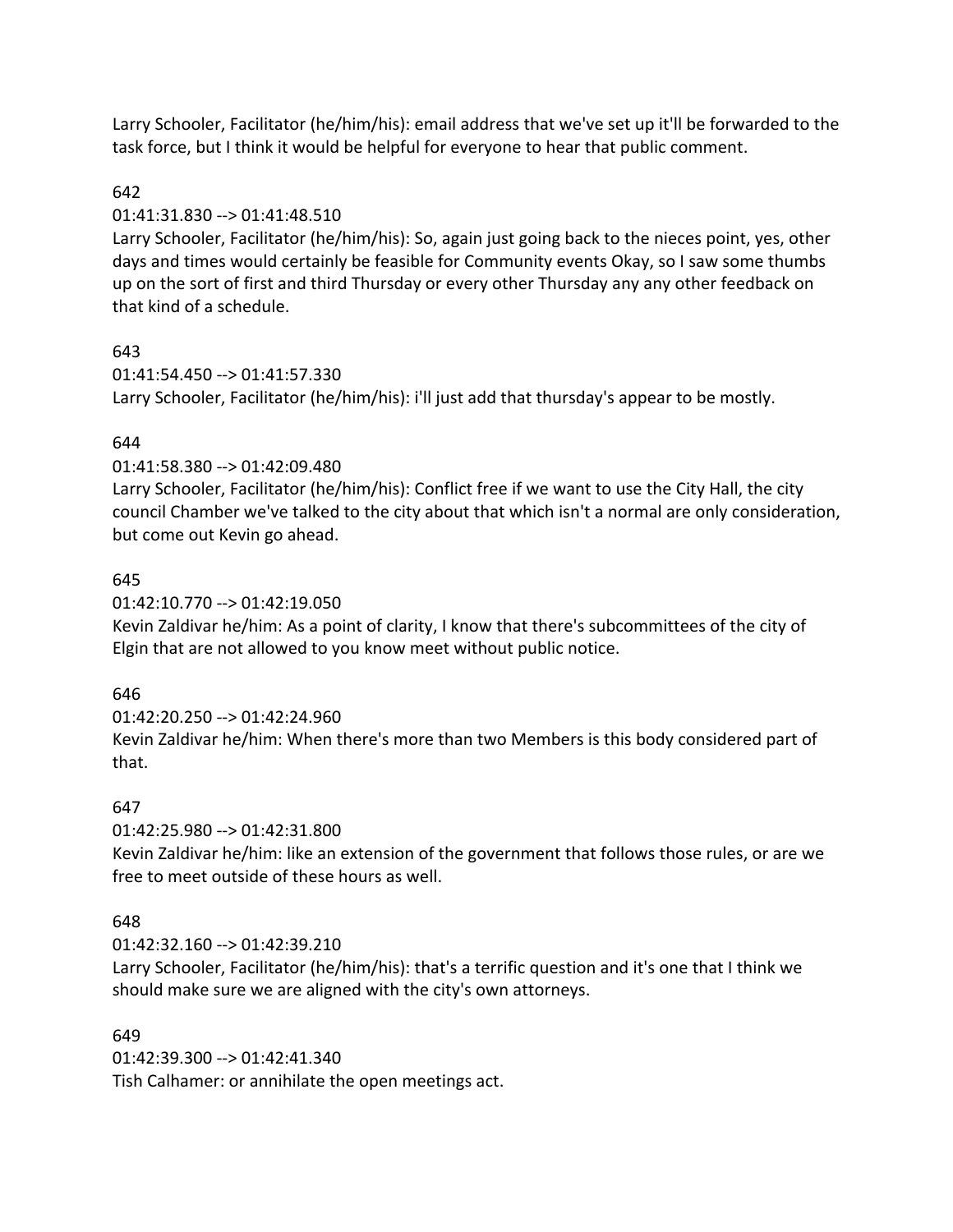01:42:41.610 --> 01:42:42.000 Larry Schooler, Facilitator (he/him/his): Yes.

## 651

01:42:42.330 --> 01:42:43.050 Larry Schooler, Facilitator (he/him/his): I mean, I would say.

## 652

01:42:43.680 --> 01:42:45.000 Larry Schooler, Facilitator (he/him/his): Generally speaking.

## 653

01:42:46.200 --> 01:43:01.710

Larry Schooler, Facilitator (he/him/his): This is based on my own experience in the past, so I won't speak for the city of Elgin slaw department, but I will say that we, as a team believe we should give public notice for both subcommittee meetings and full Task Force meetings and allow the public to view them.

## 654

01:43:03.000 --> 01:43:12.210

Larry Schooler, Facilitator (he/him/his): as it relates to your conversations I think so long as there are fewer than half of you in the conversation and it's just a casual conversation.

## 655

## 01:43:12.870 --> 01:43:28.530

Larry Schooler, Facilitator (he/him/his): or an email exchange I don't believe that that's something that needs to be you know shared with the entire public or publicized would, nor do I think that it would be a problematic exchange, but I do think we have to be cognizant, of course.

## 656

01:43:29.550 --> 01:43:36.360

Larry Schooler, Facilitator (he/him/his): And I think team correct me if i'm wrong or we have a team Member I can't remember how many total we have on the 18th.

## 657

01:43:37.680 --> 01:43:38.760 Larry Schooler, Facilitator (he/him/his): So essentially if.

## 658

01:43:38.820 --> 01:43:46.050

Larry Schooler, Facilitator (he/him/his): If, for some reason, more than nine people were in conversation, then we would potentially have a challenge, as I understand it.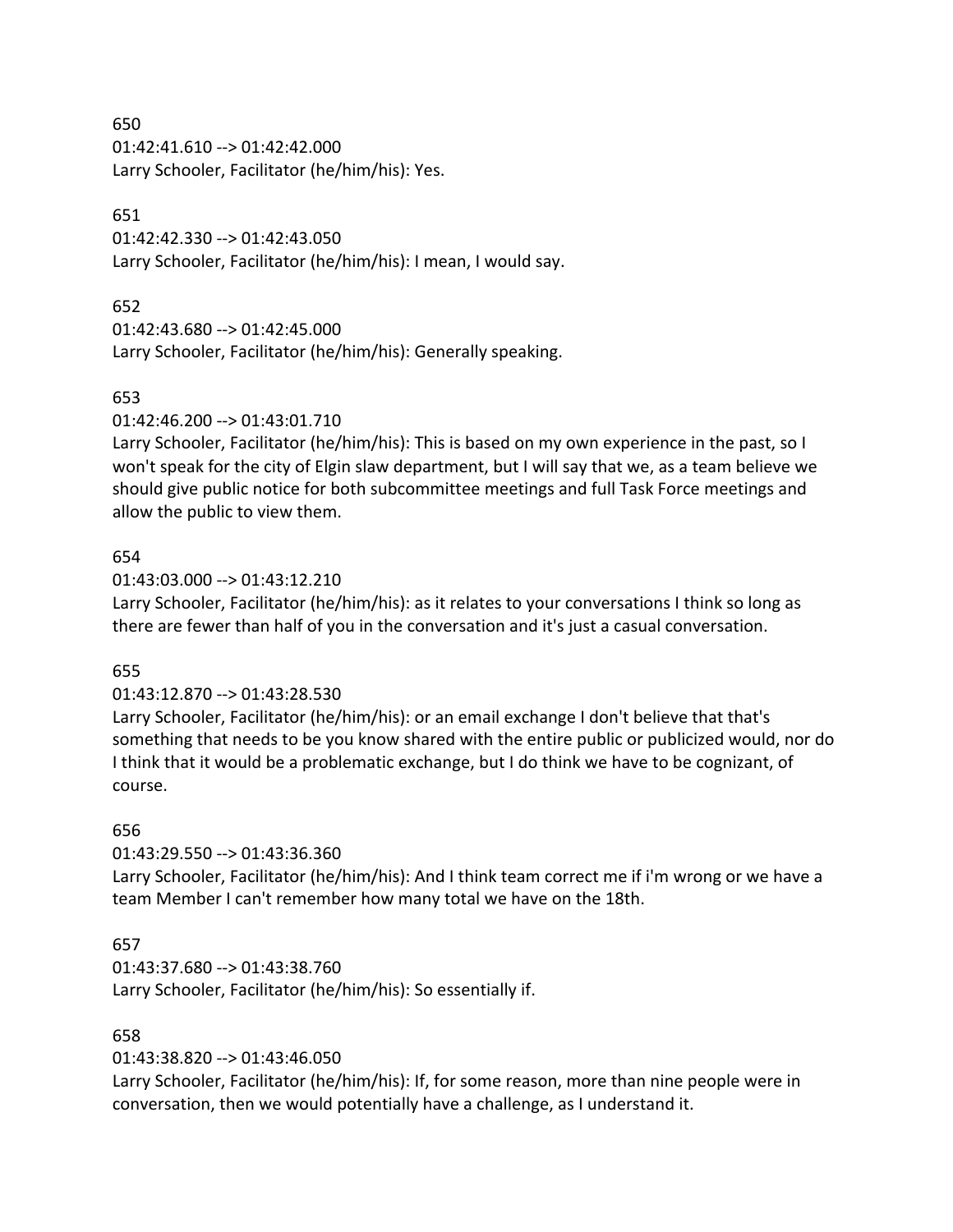659 01:43:46.290 --> 01:43:46.830 Larry Schooler, Facilitator (he/him/his): Yes, Joe.

### 660

01:43:47.340 --> 01:43:54.540

Joe Hoereth -- UIC, He/Him/His: I think that number is actually smaller didn't confirm that with rick but it might be six.

#### 661

01:43:54.930 --> 01:43:55.350 Larry Schooler, Facilitator (he/him/his): Oh okay.

### 662

01:43:56.190 --> 01:43:56.520 Joe Hoereth -- UIC, He/Him/His: yeah.

### 663

01:43:57.480 --> 01:44:00.600 Joe Hoereth -- UIC, He/Him/His: there's a specific number, we can confirm that and get back to you guys.

#### 664

01:44:01.020 --> 01:44:12.300

Larry Schooler, Facilitator (he/him/his): Absolutely yeah but I mean just back to what I thought was kind of the crux of kevin's question and we believe that all of your meetings where you deliberate should be publicly noticed publicly viewable and.

#### 665

01:44:13.350 --> 01:44:13.890 Larry Schooler, Facilitator (he/him/his): so forth.

#### 666

01:44:15.690 --> 01:44:32.610

Tish Powell: Larry if I can chime in this is commercial while i'm just to that that question, and I think that's important for folks to know, because a lot of the folks that are serving on this task force know each other, see each other out and about maybe even.

#### 667

01:44:33.720 --> 01:44:42.750

Tish Powell: You know, see each other socially and it's important for everyone to be aware that we are a public body we are governed by.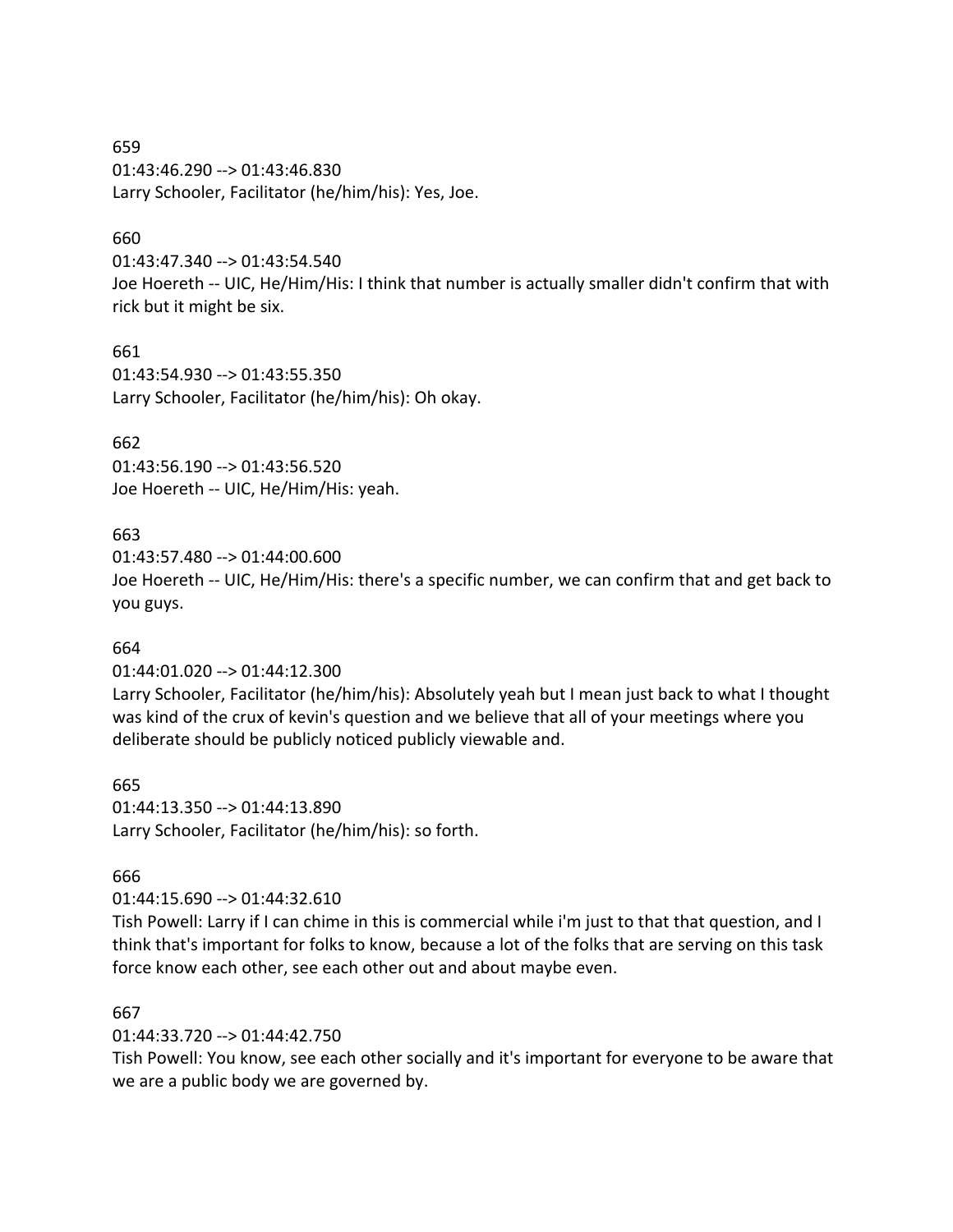01:44:43.410 --> 01:45:02.940

Tish Powell: The open meetings Act and the way it the open meetings act is structured it's the majority of a quorum so as as Joe mentioned it's a lot smaller than nine I think it's around four or five for this for this size group.

## 669

01:45:04.110 --> 01:45:07.470

Tish Powell: And we can get clarification on that and basically.

## 670

01:45:07.500 --> 01:45:10.440 Tish Powell: And, and we can send out written information to everyone, just so that they're.

671 01:45:10.440 --> 01:45:11.010 Clear.

## 672

01:45:12.900 --> 01:45:36.300

Tish Powell: It basically doesn't say that four or five or you can't get together and talk to each other what it does speak to is you can't get together and talk about things specific to the policy making decisions and topics related to the work of this task force.

## 673

01:45:37.980 --> 01:45:46.200

Tish Powell: So if you if you all are sitting together at a you know so you're at a banquet it doesn't preclude you from sitting together it doesn't preclude you from.

## 674

01:45:47.040 --> 01:46:01.380

Tish Powell: talking to each other about any number of topics, but when you get you know, the majority of the quorum of this body together you you, you cannot speak outside of a meeting.

## 675

## 01:46:03.210 --> 01:46:11.490

Tish Powell: You know that we've advertised as an open meeting, and we can make sure that we get everyone specific guidelines about that, because that is important to know.

## 676

01:46:12.270 --> 01:46:20.220

Larry Schooler, Facilitator (he/him/his): So one of the great benefits of having the Council participating in our meetings thanks comes from her Pal Joe I think is correct.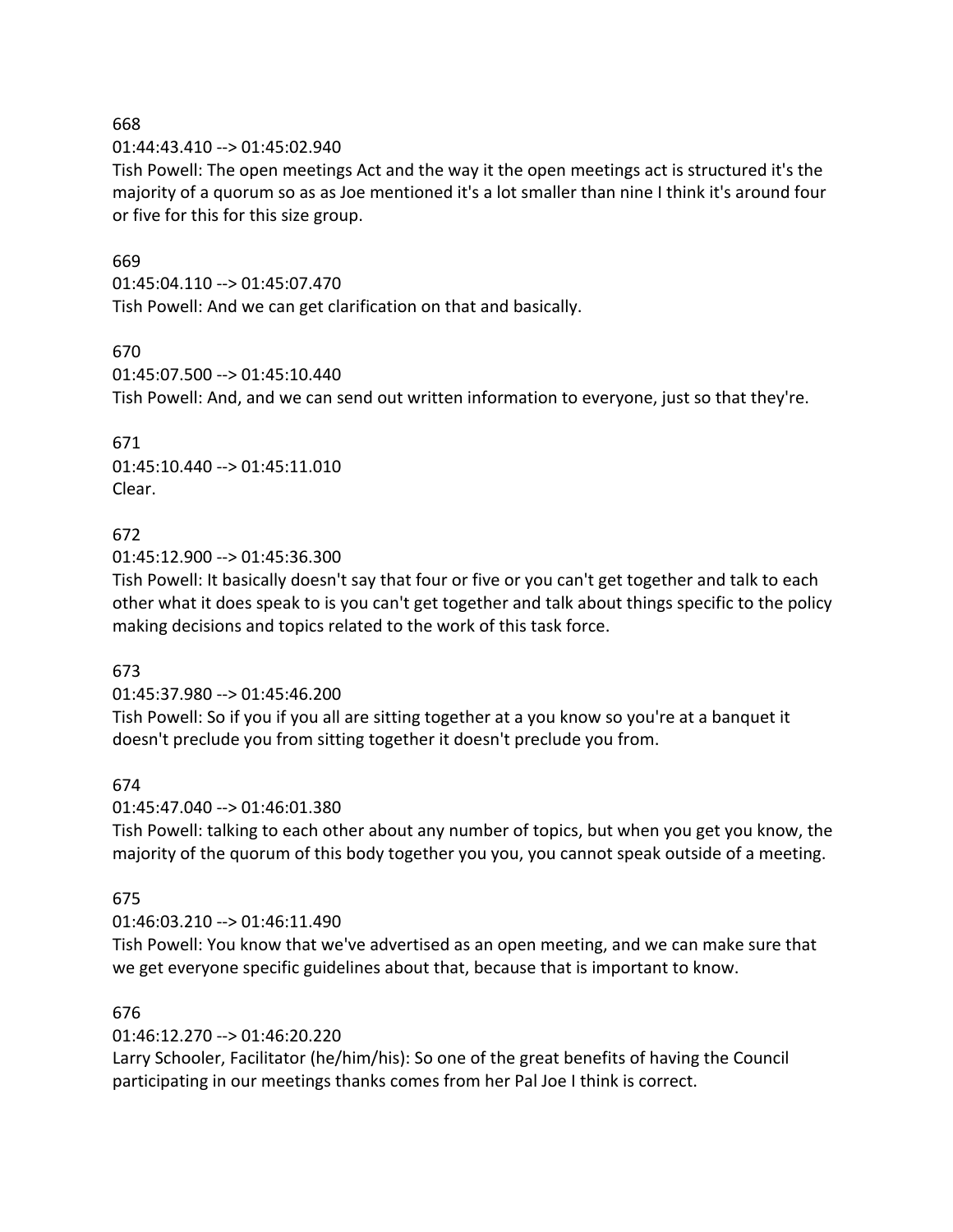01:46:20.820 --> 01:46:28.620

Larry Schooler, Facilitator (he/him/his): that it would be about five people for this body, who you know couldn't be deliberating in private, they can they can chat about you know.

## 678

## 01:46:29.430 --> 01:46:38.820

Larry Schooler, Facilitator (he/him/his): Things it's more just that we want the public to be privy to your actual deliberations, so will confirm all that and give it to you an email but that's our understanding.

## 679

01:46:40.170 --> 01:46:52.920

Larry Schooler, Facilitator (he/him/his): Okay, so let me ask this would it be okay if we tried to have our second meeting of this body actually take place next Thursday, which would then put us on track to do a.

## 680

01:46:53.490 --> 01:47:07.170 Larry Schooler, Facilitator (he/him/his): first and third Thursday for the next bit so we would start October 7 at 6pm and then we would proceed to October 21 November 4 November 18.

## 681

01:47:08.550 --> 01:47:11.820 Larry Schooler, Facilitator (he/him/his): December 2 December 16 So the first and third.

## 682

01:47:12.990 --> 01:47:15.120 Larry Schooler, Facilitator (he/him/his): Thursdays How does that sit with folks.

## 683

01:47:17.730 --> 01:47:20.820

Larry Schooler, Facilitator (he/him/his): See nods of the head, I see thumbs up.

## 684

01:47:22.110 --> 01:47:23.310 Larry Schooler, Facilitator (he/him/his): No one has thrown a tomato.

## 685

01:47:26.010 --> 01:47:26.400 Larry Schooler, Facilitator (he/him/his): alright.

686 01:47:27.750 --> 01:47:47.820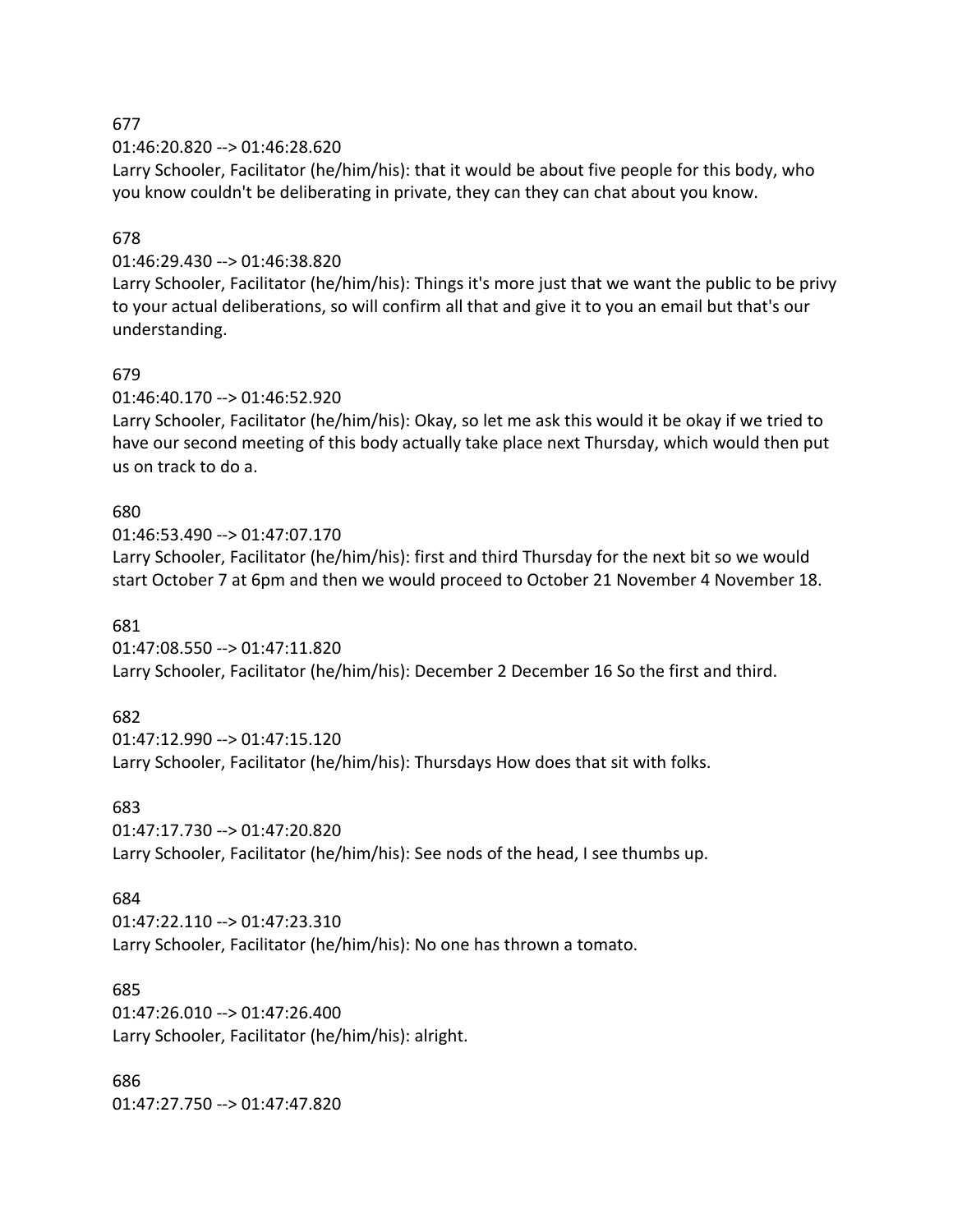Larry Schooler, Facilitator (he/him/his): We will of course double check with all the relevant logistical folks at the city, to make sure that's feasible, but I think we will we will plan on that i'm cognizant of the time, so I want to be brief here, but I want to cover two things before we finish with you all.

## 687

## 01:47:50.760 --> 01:47:59.490

Larry Schooler, Facilitator (he/him/his): yeah, so I think the first and third Thursday will keep us away from both thanksgiving and the day or two before Christmas, which will be good and veterans Day, which happens to fall on Thursday.

## 688

## 01:48:01.320 --> 01:48:18.450

Larry Schooler, Facilitator (he/him/his): One thing that I want to just touch upon that was brought up earlier is the notion of meeting virtually versus face to face, and I know that this can be a topic that there is not a consensus, you know I think there are lots of different points of view as it relates to the best way to.

## 689

01:48:19.470 --> 01:48:22.410 Larry Schooler, Facilitator (he/him/his): manage or curb or or stop the spread of.

## 690

01:48:24.930 --> 01:48:26.400 Larry Schooler, Facilitator (he/him/his): I, I think that.

## 691

01:48:28.290 --> 01:48:37.380

Larry Schooler, Facilitator (he/him/his): It would be helpful to us to just hear a little bit from you all, and again we're trying to wrap you all up by eight o'clock so it wouldn't be a long discussion, it could be something that.

## 692

## 01:48:37.770 --> 01:48:51.210

Larry Schooler, Facilitator (he/him/his): continues offline as well, if you want to send us your feedback, but just a couple of comments about how you would like the decision to be made, relative to meeting virtually or meeting face to face.

## 693

## 01:49:04.800 --> 01:49:17.370

Shimon Blanchard: Go ahead yeah well, I think it should be a consensus, I think it should be something that everybody can be comfortable with, we all know, forcing it to be an uncomfortable situation not be per se at their best.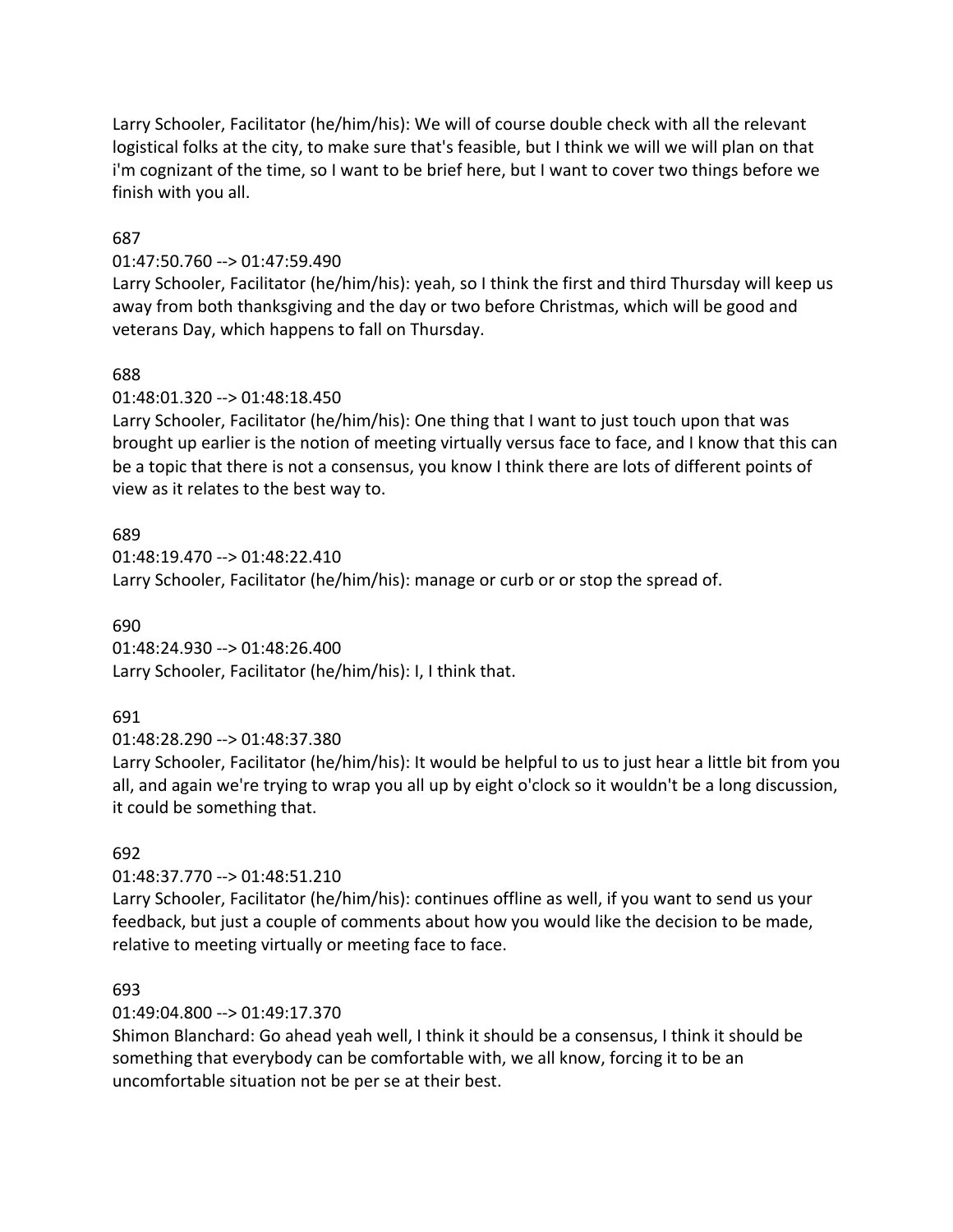694 01:49:18.840 --> 01:49:20.190 Shimon Blanchard: And they should be a consensus.

### 695

01:49:21.810 --> 01:49:22.350 Larry Schooler, Facilitator (he/him/his): thanks for that.

#### 696

01:49:27.000 --> 01:49:28.650 Marcus Banner And Marcus Bradley: A majority rule kind of guy.

#### 697

01:49:30.870 --> 01:49:32.850

Larry Schooler, Facilitator (he/him/his): We have we have heard that yes, sir.

#### 698

01:49:35.010 --> 01:49:35.760 Larry Schooler, Facilitator (he/him/his): I saw you on mute.

#### 699

01:49:36.300 --> 01:49:39.390 LeJewel Crigler: yeah I to consensus.

#### 700

01:49:40.920 --> 01:49:41.640 LeJewel Crigler: Either way.

### 701

01:49:44.880 --> 01:49:47.460 HP: Were you asking us to vote one way or.

## 702

01:49:48.150 --> 01:49:49.320 Larry Schooler, Facilitator (he/him/his): I am absolutely not.

# 703

01:49:49.350 --> 01:49:51.150 Larry Schooler, Facilitator (he/him/his): In the snow, I am just.

#### 704

01:49:51.600 --> 01:49:53.040 HP: interested in some fields so.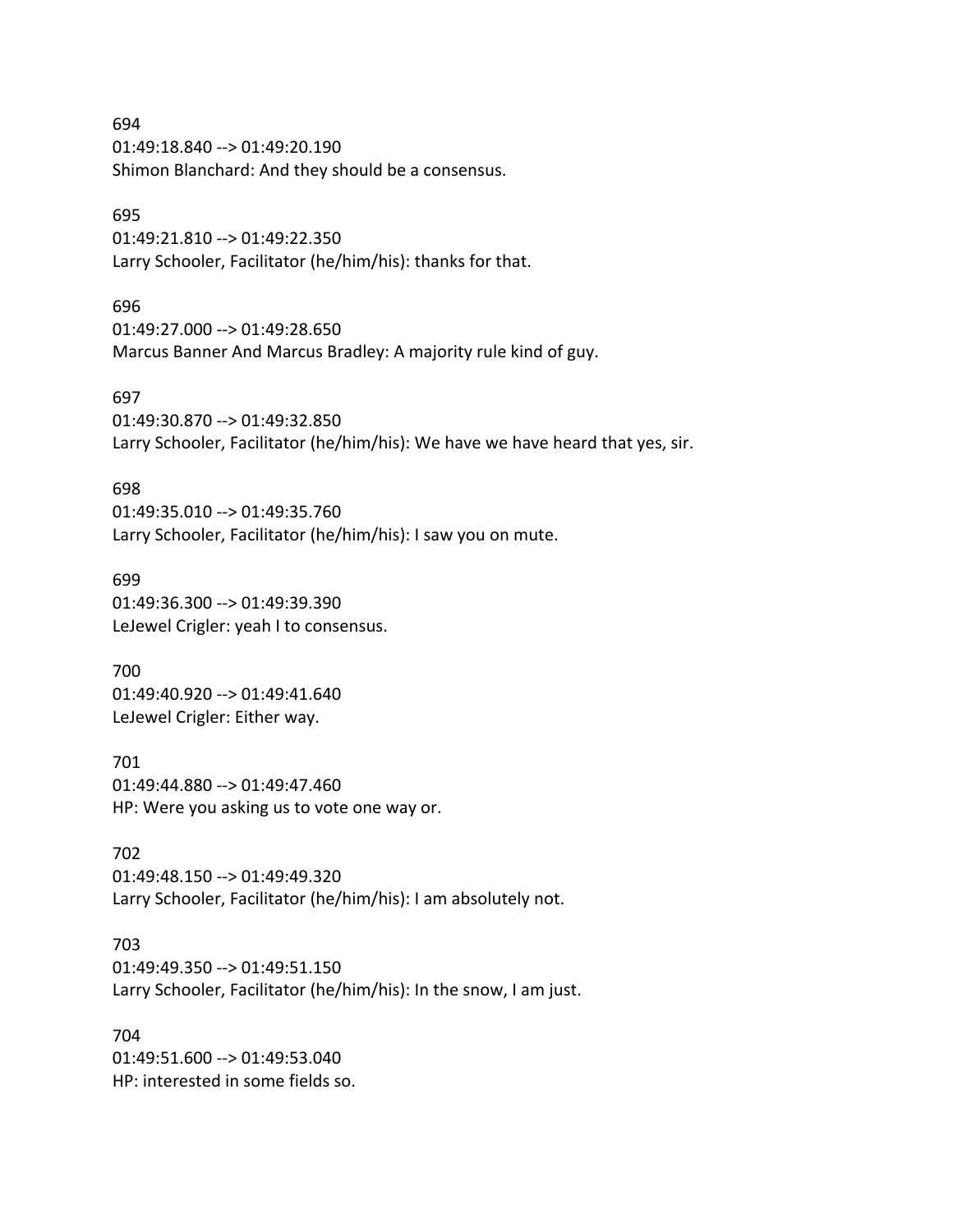01:49:53.070 --> 01:49:59.460

Larry Schooler, Facilitator (he/him/his): yeah i'm so sorry about that I sometimes garble no I was just interested in getting your input and i'm getting it.

### 706

01:50:00.450 --> 01:50:05.850

Larry Schooler, Facilitator (he/him/his): In terms of kind of a criteria for deciding whether to meet virtually or in person.

### 707

01:50:07.980 --> 01:50:08.970 Larry Schooler, Facilitator (he/him/his): carolyn and Walter.

### 708

#### 01:50:10.230 --> 01:50:24.060

Carroll's iPhone: I prefer in person meetings to be honest, I enjoy them more but codes got me terrified I gotta be honest i'm over 70 by a couple days and my daughter has you know immune system concerns every now and again so.

### 709

### 01:50:26.520 --> 01:50:31.980

Carroll's iPhone: I can just zoom meetings for a while longer, but if we had to meet in person i'll just wear masks lots of them.

#### 710

01:50:33.510 --> 01:50:42.690

Larry Schooler, Facilitator (he/him/his): Thank you for being so vulnerable with this Carol and i'll just say, I know that there will be members of this body, who have children, who are not eligible yet for the vaccination.

#### 711

## 01:50:43.710 --> 01:50:58.740

Larry Schooler, Facilitator (he/him/his): who may have to quarantine because of US classmate who gets covert or who you know are vulnerable themselves, and unfortunately get it, we have a family friend who's four year old son, has it, so I know that could be a consideration Walter.

## 712

## 01:50:59.760 --> 01:51:09.960

Walter Blalark: I love the comfort of my home ever I could do either either, but the zoom meeting is very, very, very comfortable with me with my schedule, but uh.

713 01:51:10.410 --> 01:51:21.660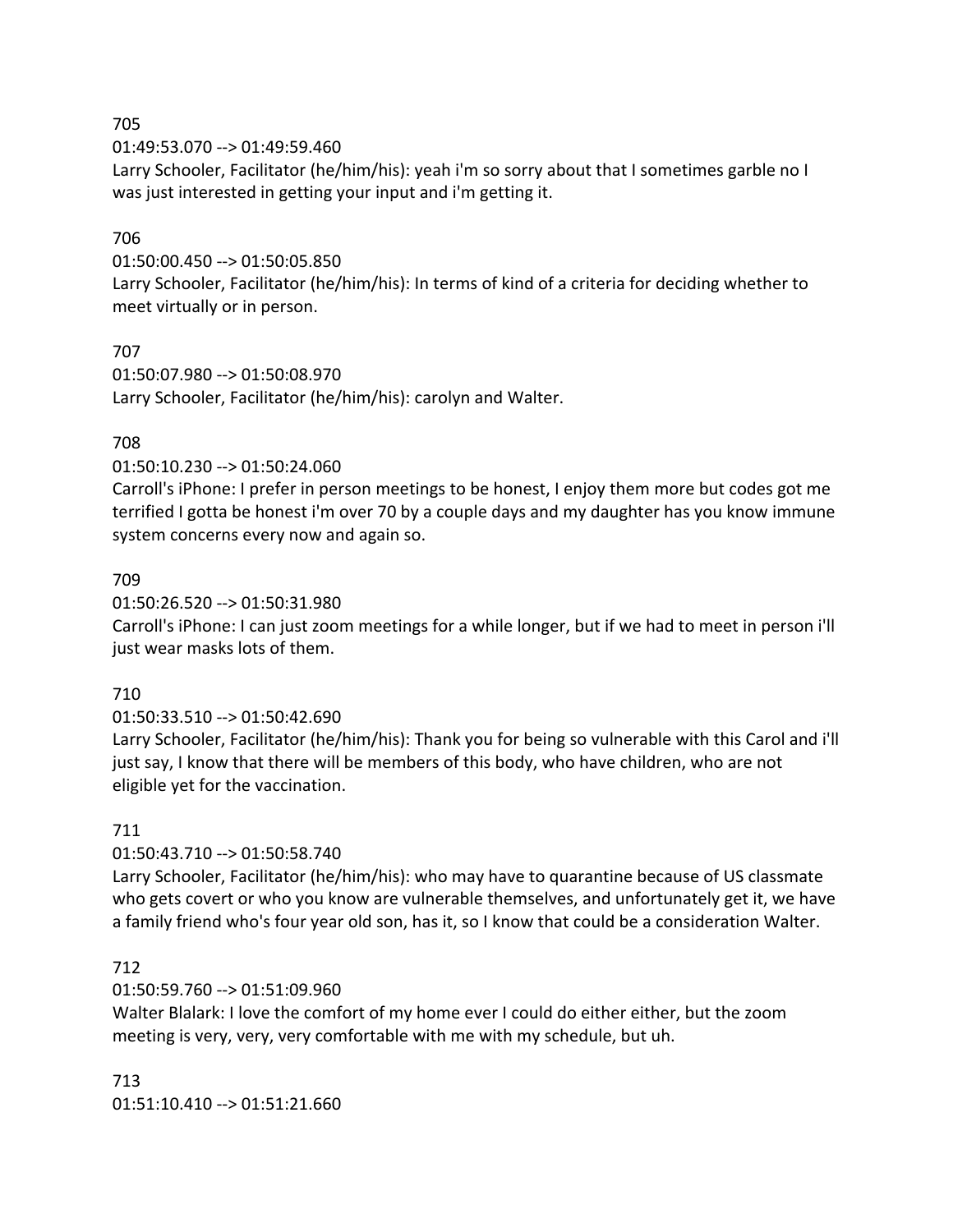Walter Blalark: You know I love in person meetings to I ever this is this is fine with me until maybe we can see what's going on with this this this variance and.

714 01:51:22.680 --> 01:51:24.420 Walter Blalark: I will be glad to meet either way.

# 715

01:51:24.960 --> 01:51:27.480

Larry Schooler, Facilitator (he/him/his): Thank you very much for that input aubrey him and Ishmael.

# 716

01:51:29.550 --> 01:51:36.900

Aubree Flickema (she/her): yeah along those lines of you know needing to be conscious and even when we do decide if we do decide to go back and do a in prison format.

# 717

01:51:38.940 --> 01:51:48.360

Aubree Flickema (she/her): Has there been any conversation about what it would take to offer some kind of a hybrid model so that those who maybe aren't a unicorn team would still be able to participate.

## 718

01:51:48.690 --> 01:51:54.180

Larry Schooler, Facilitator (he/him/his): yeah great question that's actually something that already kind of exists at the city of Elgin because.

## 719

01:51:54.690 --> 01:52:03.510

Larry Schooler, Facilitator (he/him/his): As you may have seen during City Council some members of the Council are present in the Chamber and some participate remotely in fact we've participated remotely ourselves so.

## 720

## 01:52:04.440 --> 01:52:19.080

Larry Schooler, Facilitator (he/him/his): We believe that to be a feasibility without a whole lot of difficulty, having said that, I think that you know that There certainly are reasons to strive for kind of a not a level playing field that's not the word I want, but a.

## 721

## 01:52:20.340 --> 01:52:34.650

Larry Schooler, Facilitator (he/him/his): A consistency of access, you know, whatever that might look like I myself teach at the university and i'll have some students on zoom and some in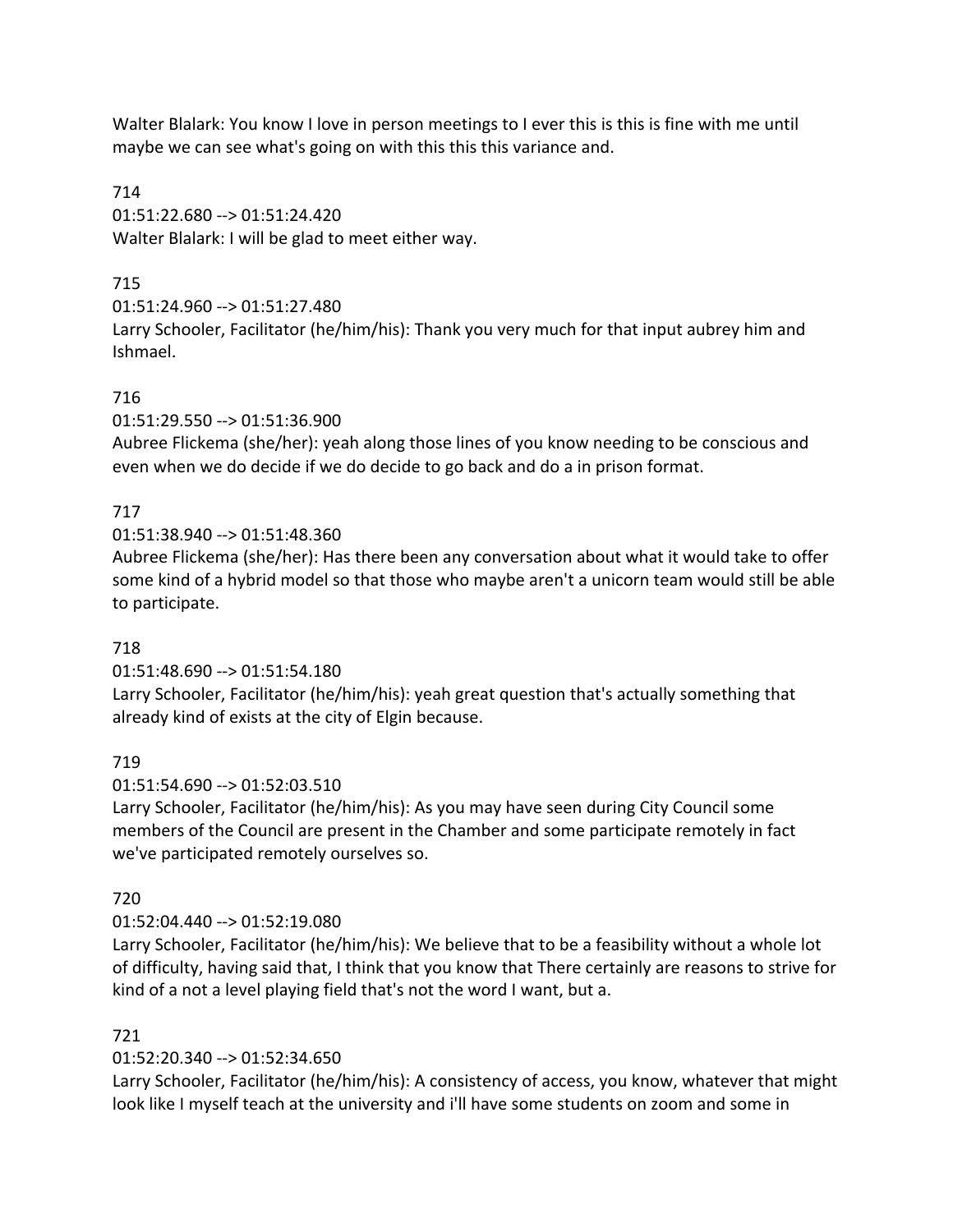person and candidly it's sometimes tricky for me to keep up with with the ones that are there remotely so.

## 722

## 01:52:35.820 --> 01:52:44.010

Larry Schooler, Facilitator (he/him/his): Not to say we shouldn't but just just to share a personal perspective well this input is very much appreciated and I think that.

## 723

## 01:52:45.090 --> 01:52:55.320

Larry Schooler, Facilitator (he/him/his): Unless there is a strenuous objection, I think that for efficiency sake, we would probably suggest the next week's meeting be done virtually, given that we don't expect there to be a.

# 724

01:52:56.460 --> 01:53:03.900

Larry Schooler, Facilitator (he/him/his): huge change in the trajectory of the of the terrible pandemic between now and then.

## 725

## 01:53:04.710 --> 01:53:17.100

Larry Schooler, Facilitator (he/him/his): But we will continue to discuss this with you all on an ongoing basis, and please don't hesitate, whether privately over email or in these meetings to share with us your your views on it, we want to be very respectful of what you'd like.

## 726

## 01:53:18.480 --> 01:53:26.160

Larry Schooler, Facilitator (he/him/his): The very last thing that I don't think actually will be fully a discussion, but perhaps more of a call to action for you all.

## 727

## 01:53:26.760 --> 01:53:36.450

Larry Schooler, Facilitator (he/him/his): Is it's it's really important to us to make sure that you are given all of the kinds of background pieces of information that you feel you need.

## 728

## 01:53:36.810 --> 01:53:42.060 Larry Schooler, Facilitator (he/him/his): In order to come up with the best possible recommendations and so that could take the form of.

## 729

## 01:53:42.990 --> 01:53:52.470

Larry Schooler, Facilitator (he/him/his): Data kept by the Elgin police department, it could take the form of studies done of policing elsewhere, it could take the form of you know.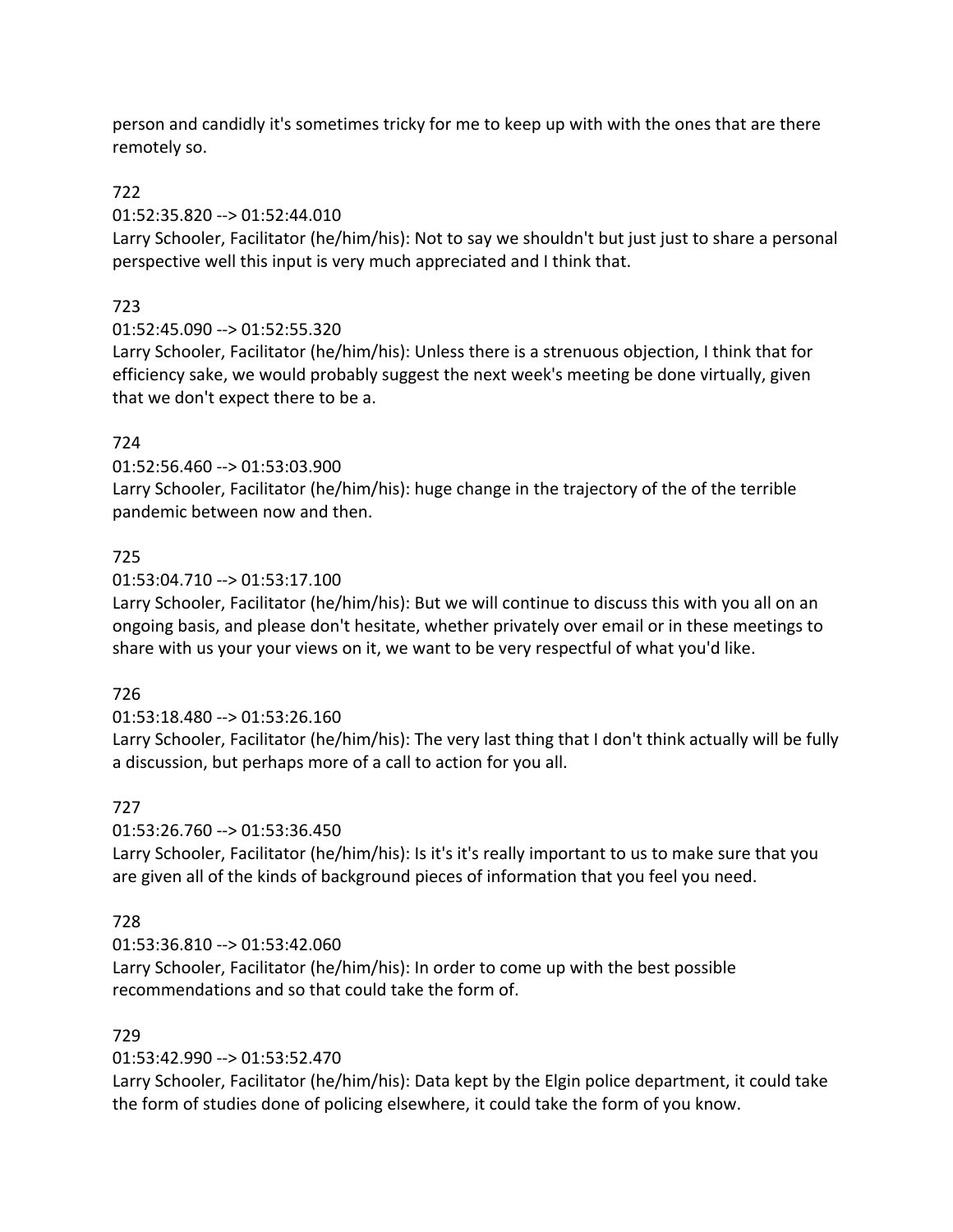01:53:52.980 --> 01:53:59.970

Larry Schooler, Facilitator (he/him/his): archival information about what's happened with the Elgin police more from a story base, you know, instead of just data.

## 731

## 01:54:00.660 --> 01:54:05.130

Larry Schooler, Facilitator (he/him/his): there's all kinds of different things that you all might want to know and understand before you.

## 732

## 01:54:05.640 --> 01:54:13.500

Larry Schooler, Facilitator (he/him/his): render a judgment about something, and so I had intended to have a more of a discussion tonight about the kinds of pieces of info that you need but.

## 733

## 01:54:14.130 --> 01:54:25.410

Larry Schooler, Facilitator (he/him/his): I do think it's priority to finish on time, and so what i'd like to ask is that you all take some time between now and when we meet again but preferably.

## 734

## 01:54:25.830 --> 01:54:33.450

Larry Schooler, Facilitator (he/him/his): sooner than later, so that we might be able to get some of this information to you when we meet next to give some thought to what kinds of information.

## 735

## 01:54:34.020 --> 01:54:56.940

Larry Schooler, Facilitator (he/him/his): you'd really like to have to tackle the topics that are within your scope of work, and one way that you can communicate those to us is using policing Task Force at city of Elgin dot orgy which I know you've seen in your inbox is already policing Task Force at city of Elgin dot O rg.

## 736

## 01:54:57.960 --> 01:55:05.280

Larry Schooler, Facilitator (he/him/his): I also in that regard, want to take just a moment to read an email that we received from a member of the public.

## 737

## 01:55:07.080 --> 01:55:11.100

Larry Schooler, Facilitator (he/him/his): who wanted to share this piece of feedback directly with the task force.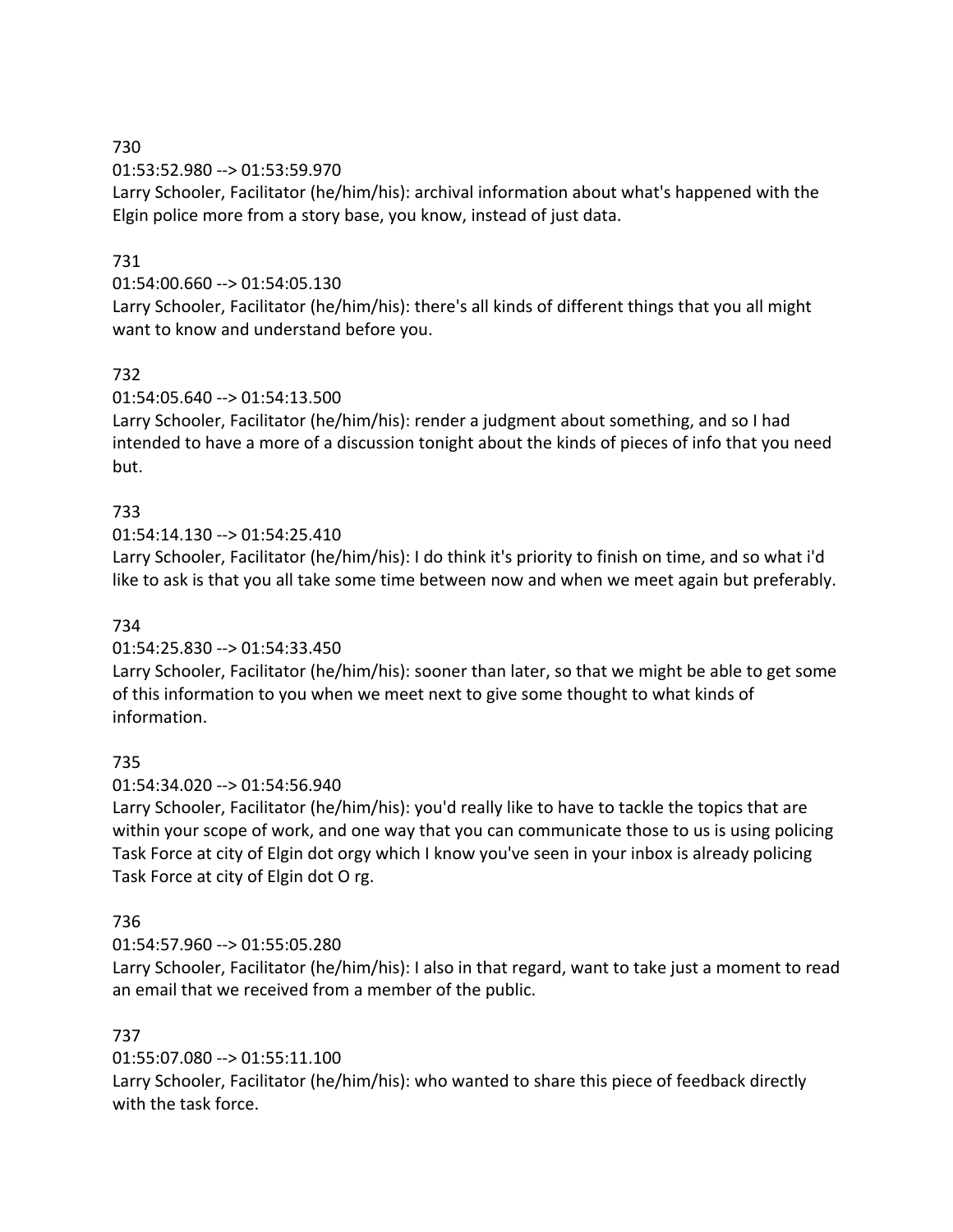01:55:12.330 --> 01:55:22.530

Larry Schooler, Facilitator (he/him/his): This is signed Elgin mom and it says i've been a lifelong resident of Elgin i'm a 45 year old professional black woman and mother of two teenage boys.

## 739

## 01:55:22.920 --> 01:55:31.560

Larry Schooler, Facilitator (he/him/his): i've seen the racial strife that has plagued the city of Elgin I felt I had to hide my identity here to avoid being retaliated against for discussing this.

## 740

## 01:55:32.070 --> 01:55:41.670

Larry Schooler, Facilitator (he/him/his): I was made aware of a recent Facebook post by a surgeon Enrique Santiago, where he makes a statement about coming back after several operations on his shoulder.

## 741

01:55:42.360 --> 01:55:54.480

Larry Schooler, Facilitator (he/him/his): While I commend him for his recovery i'm deeply disturbed by his follow up comments about quote see how COPs should truly be and not this political C word quiet long enough close quote.

## 742

## 01:55:54.990 --> 01:56:01.200

Larry Schooler, Facilitator (he/him/his): How can we not be disturbed in this climate of police reform and change, are we to go back to the old times of policing.

## 743

01:56:01.650 --> 01:56:06.510 Larry Schooler, Facilitator (he/him/his): The city has made great strides to overcome and heal and I see this as a huge setback.

## 744

## 01:56:07.020 --> 01:56:15.210

Larry Schooler, Facilitator (he/him/his): This is the kind of Supervisor, who is going to lead younger police officers during a time of change tell me how the black and Hispanic Community shouldn't be disturb.

## 745

## 01:56:16.080 --> 01:56:28.320

Larry Schooler, Facilitator (he/him/his): disturbed i've thought about sending this post to the local papers but hope that the city can do the right thing here, this is not the type of behavior a leader in the police department should be saying sincerely Elgin mom.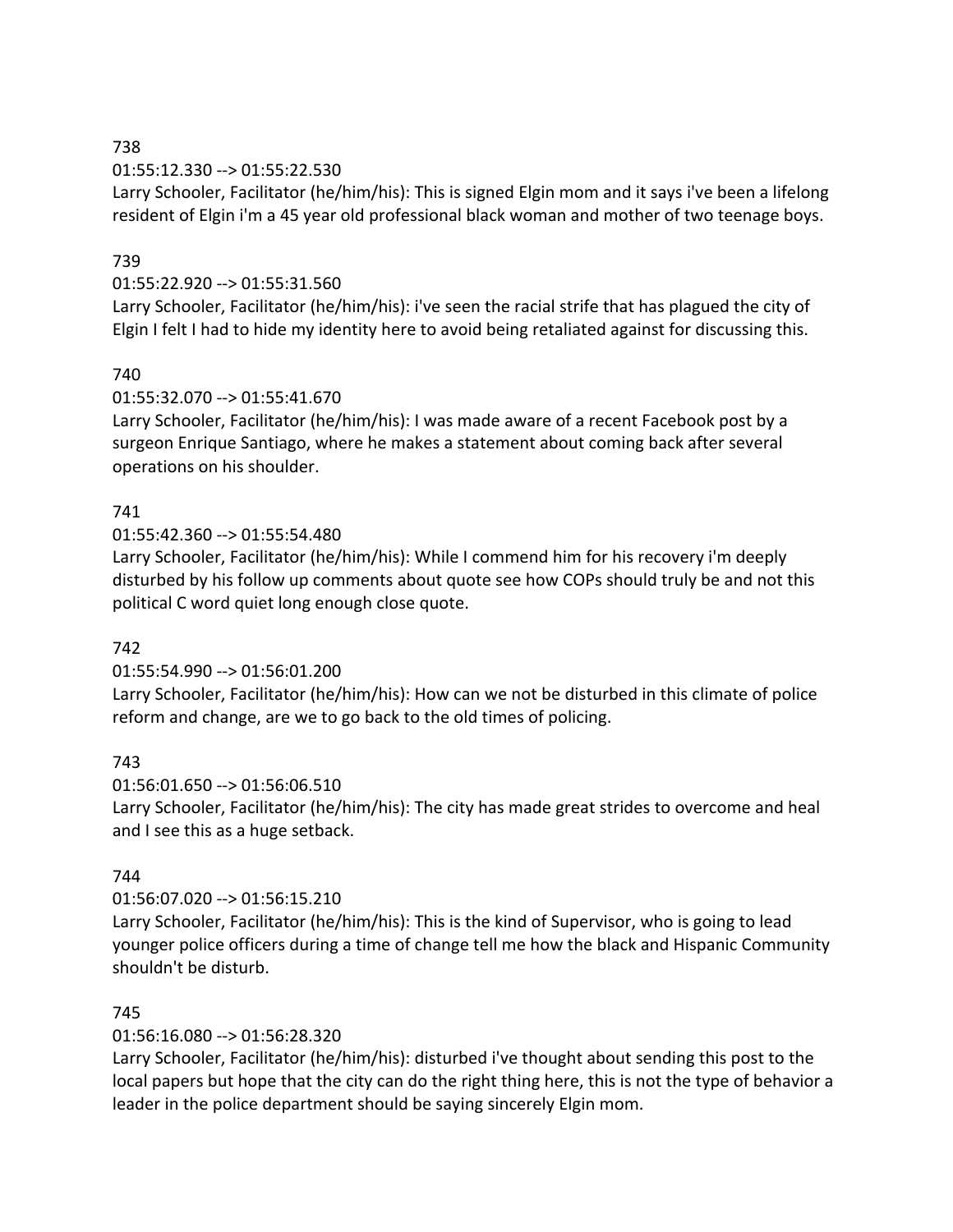01:56:30.990 --> 01:56:39.360

Larry Schooler, Facilitator (he/him/his): Again, this is a an email address available to all policing Task Force at city of Elgin dot orgy.

## 747

01:56:40.080 --> 01:56:49.440

Larry Schooler, Facilitator (he/him/his): So any member of the public who's watching who'd like to share something with the task force can feel free to send to that email all emails will be shared unabridged on edited.

## 748

01:56:50.160 --> 01:56:59.040

Larry Schooler, Facilitator (he/him/his): With the task force and we will certainly also endeavor to provide other mech methods for the public to provide input, as we, as we go along.

## 749

01:57:00.300 --> 01:57:01.890 Larry Schooler, Facilitator (he/him/his): So we're coming up on the top of the hour.

## 750

01:57:03.090 --> 01:57:13.890

Larry Schooler, Facilitator (he/him/his): I would invite anyone who would like to share any kind of takeaway from tonight to maybe do that briefly something you're taking away from tonight's meeting before we.

## 751

01:57:15.420 --> 01:57:16.500 Larry Schooler, Facilitator (he/him/his): step aside for tonight.

## 752

01:57:18.540 --> 01:57:30.360

Walter Blalark: Well, I thank you for that letter that you just read it, it shows that we got work to do and i'm glad that you have to nerves to write that so I thank you for that Larry for reading it appreciate.

## 753

01:57:30.810 --> 01:57:31.260 Larry Schooler, Facilitator (he/him/his): When you get.

## 754

01:57:34.140 --> 01:57:36.240 Tish Powell: married, this is i'm councilwoman Pal.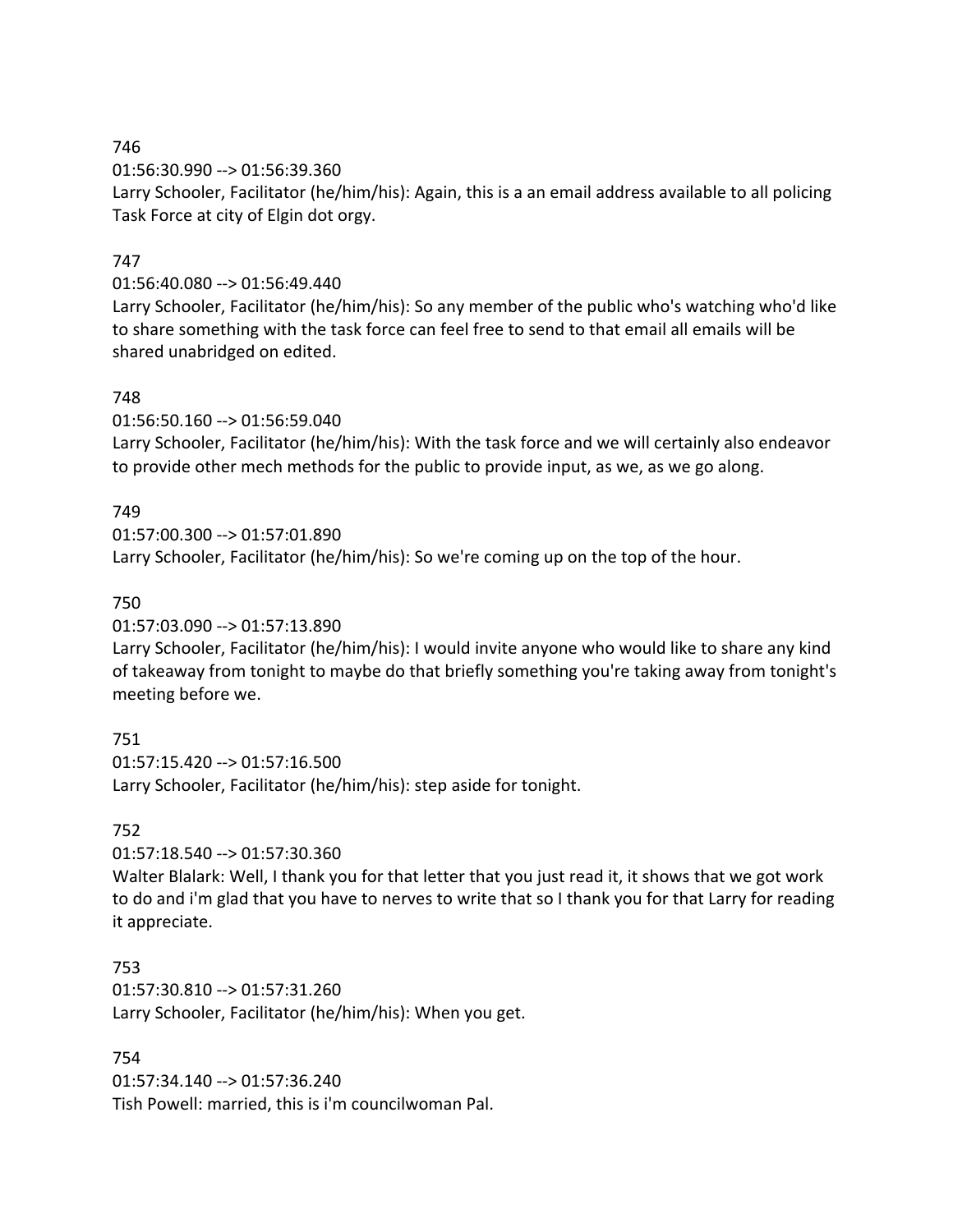755 01:57:38.220 --> 01:57:41.820 Tish Powell: You know, it just speaks to the continued challenges.

### 756

01:57:43.650 --> 01:57:50.190

Tish Powell: of just the culture of policing, not only in Elgin but just the culture of policing and America.

### 757

01:57:51.720 --> 01:57:57.090 Tish Powell: it's part of why we're here it's it's something that.

### 758

01:57:58.350 --> 01:58:05.340

Tish Powell: I you know it's going to be tough to to to tackle but i'm i'm hopeful and and I think that.

#### 759

01:58:07.170 --> 01:58:23.850

Tish Powell: This group is going to have the ability to make some some meaningful change, I would just ask Larry that if you can forward that to everyone on the task force, I definitely want to see it, we do have.

#### 760

01:58:24.960 --> 01:58:34.980 Tish Powell: investigative measures in place, for we have a actually have hired an outside investigation firm to look at.

761 01:58:36.240 --> 01:58:37.800 Tish Powell: concerns and.

#### 762

01:58:39.450 --> 01:58:57.630

Tish Powell: complaints that that have come into the police department, depending on what the issue is so this very well is is something that you probably will will need some follow up on, so thank you to that person who share their concern.

763 01:58:58.140 --> 01:58:59.910 Larry Schooler, Facilitator (he/him/his): She finally did you want to add.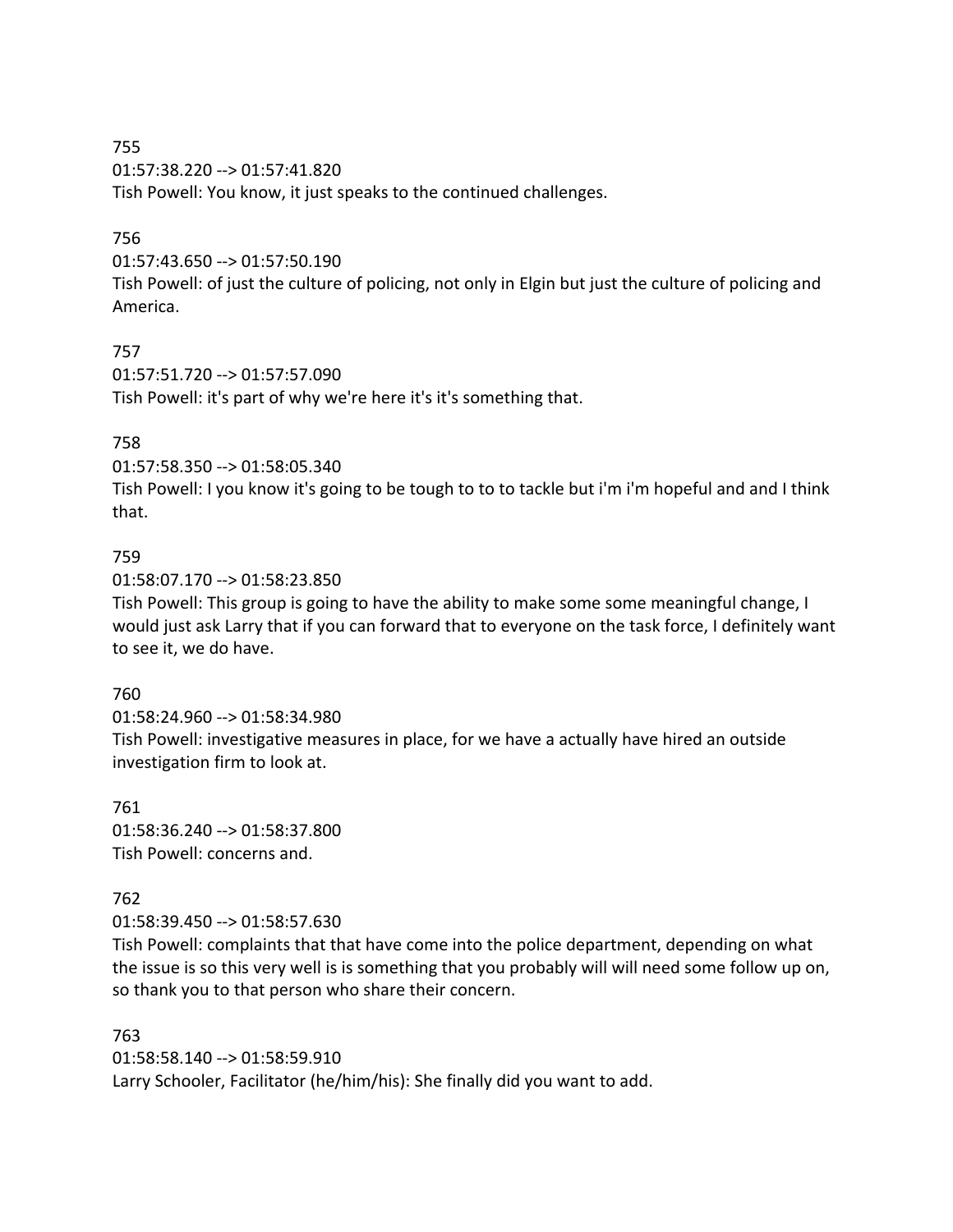01:59:01.440 --> 01:59:13.290

City Hall Council Chambers: Yes, if you could forward the email, to me, and I will reach out to to her and his counseling Paul said, there are processes in place to look into.

## 765

## 01:59:14.550 --> 01:59:24.480

City Hall Council Chambers: You know what was posted I didn't see the whole context of what was posted So if you can forward that to me, and there will be follow up on the on the matter, thank you.

## 766

01:59:25.500 --> 01:59:26.190 Larry Schooler, Facilitator (he/him/his): Without a doubt.

## 767

## 01:59:27.840 --> 01:59:32.610

Larry Schooler, Facilitator (he/him/his): And again, as I say, I mean any email sent to the to that address will be shared with all.

## 768

## 01:59:37.530 --> 01:59:43.050

Larry Schooler, Facilitator (he/him/his): I just want to take a point of personal privilege and tell you all, how appreciative and grateful I am for this meeting.

## 769

## 01:59:43.680 --> 01:59:52.590

Larry Schooler, Facilitator (he/him/his): I know it's taken us a bit to get here, or if they say take take it's taken us a minute, I think, is what the young people say it's taken us a minute to get to this first meeting.

## 770

## 01:59:53.820 --> 02:00:00.480

Larry Schooler, Facilitator (he/him/his): But it is just so meaningful to me personally and professionally and I know Sarah norm and Joe feel similarly.

## 771

## 02:00:00.870 --> 02:00:09.030

Larry Schooler, Facilitator (he/him/his): To be given the opportunity to work with you all, and such important work, so I want to thank Council members Pal and Shaw for trusting us with that and and the entire.

772 02:00:09.570 --> 02:00:24.480